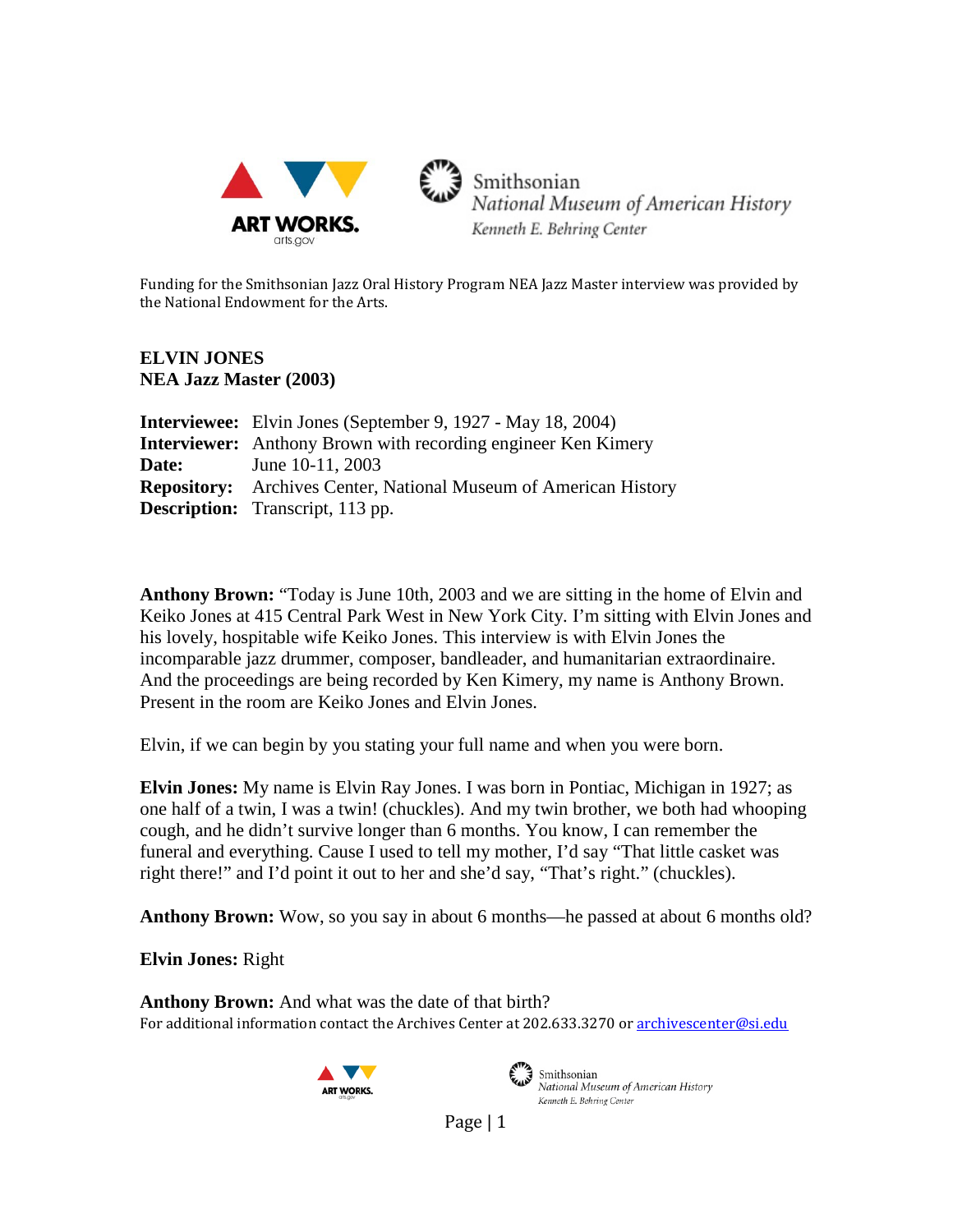**Elvin Jones:** September 9th 1927.

**Anthony Brown:** Okay, great. And could you give us the names of your parents?

**Elvin Jones:** Uh, my father's name was uh, Henry, Henry Jones Senior. And my mother's name was Olivia. With two v's! O-l-i-v-v-i-a.

**Anthony Brown:** Great, Great. And where were they originally from?

**Elvin Jones:** Vicksburg, they're originally from Vicksburg Mississippi.

**Anthony Brown:** And they came together as a couple to Pontiac?

**Elvin Jones:** Mhmm. Well they had three—you know Hank was born in Vicksburg mine. And my older sister was born there. And one sister that was just below Hanks age that was born there also. So those three kids also came when they moved to Pontiac.

**Anthony Brown: S**o you said you had a brother Hank, and your sisters' names?

**Elvin Jones:** Well uh. My older sister her name was Olivvia. Spelled like my mother. And she was a very talented girl, like a savant and she played the classics and I guess when she was about 16 years old in the winter her and her friends used to go out on a lake right where we lived. And they used to try to ice skate and they had a little rope they used to swing out on the ice and then skate back in. She fell through the ice and drowned.

**Anthony Brown:** That was your sister Olivvia?

**Elvin Jones:** Yes

**Anthony Brown**: How many brothers and sisters did you have total?

**EJ:** Olivvia, Melinda, Anna May, and Edith

AB: So that was four sisters. How many brothers did you have?

**EJ:** Hank, Henry, and Thaddeus, and Paul, and Tom, and Elvin.

AB: And the brother that passed what was his name?

For additional information contact the Archives Center at 202.633.3270 o[r archivescenter@si.edu](mailto:archivescenter@si.edu) **EJ:** His name was Elvin Roy.





Smithsonian National Museum of American History Kenneth E. Behring Center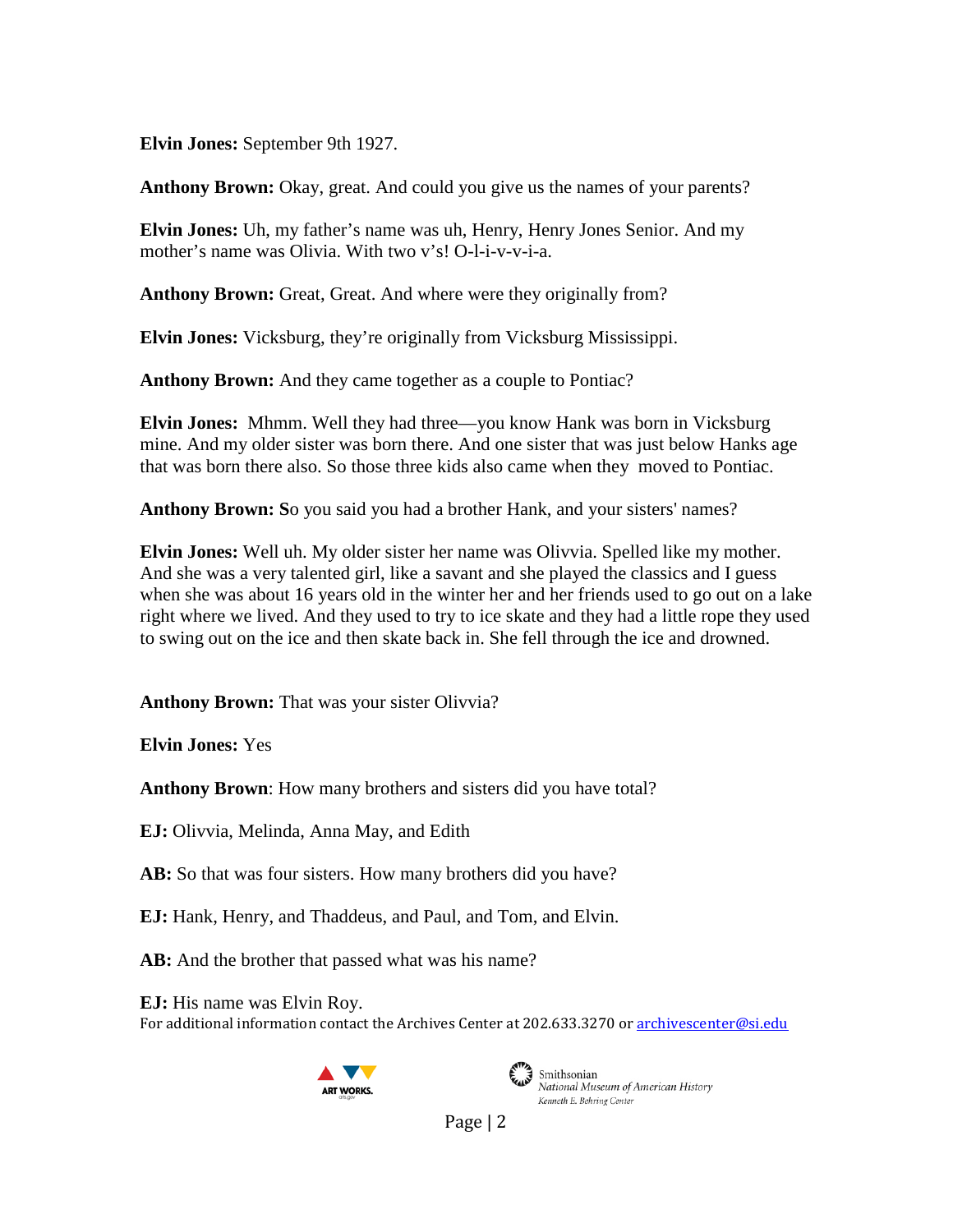AB: Okay so his name was Elvin Roy, and you're Elvin Ray (chuckles)

**EJ:** Ha-ha, yes**.** And he was fat and I was skinny (laughs)

AB: Okay so where are you in the order of your brothers and your sisters?

**EJ:** I'm the last one.

AB: So you were the youngest?

**EJ:** Yes.

**AB:** And how many of your immediate family members are still with us?

**EJ:** Well only Hank.[he] is the only one that survived out of everybody else. Everyone else gets sick they die, age. They're all gone except Hank and myself.

**AB:** So you mentioned also that Olivvia showed some talent as a musician, that of course Hank and Thad also did. Was there music in the family from either of your parents? Were either of them musically inclined?

**EJ:** Well not really. My mother taught herself, we had a piano, and she taught herself how to play church song. Old spirituals and things like that. They always sang in senior choir and we all went to Sunday school. We'd always run around to the big event of the week, which was going to church on Sunday, and we'd stay all day long

**AB:** Was that the only day you went to church? Somebody like Max [Max Roach] talks about going to Wednesday night prayer meeting.

**EJ:** I didn't go to the prayer meeting. Only older people did that: my father, his buddies, deacons and people like that. He was a deacon.

**AB:** Your father was a deacon? And which church was that?

**EJ:** Trinity Baptist Church in Pontiac.

AB: And your fathers occupation?

**EJ:** He was a lumber inspector for general motors.

For additional information contact the Archives Center at 202.633.3270 o[r archivescenter@si.edu](mailto:archivescenter@si.edu) AB: Could you describe what he did?





Smithsonian National Museum of American History Kenneth E. Behring Center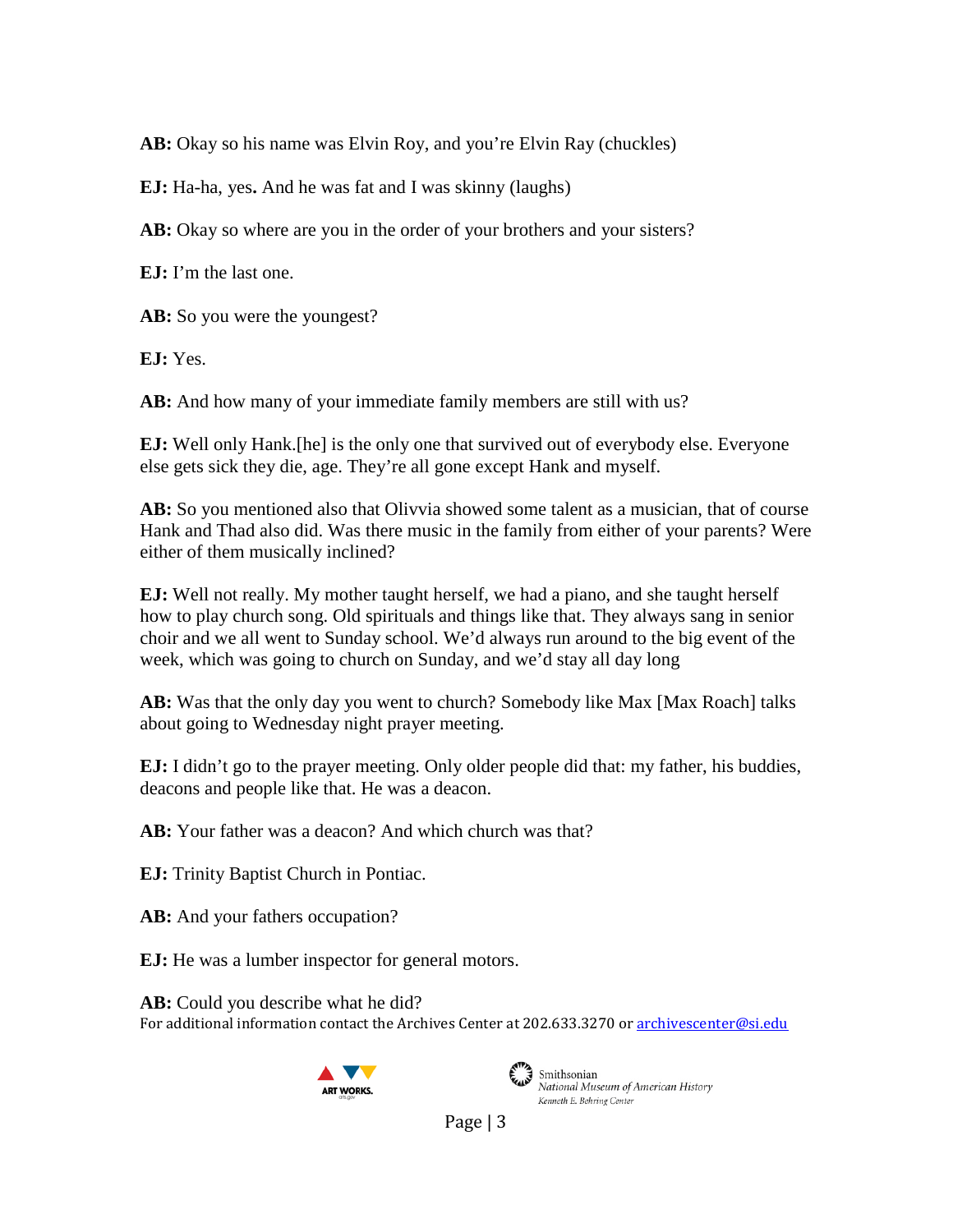**EJ:** (Laughs) Well in the 20's and the early 30's most of the cars and busses and all that, they had wooden framework on the inside of the car. They had upholstery attached to that, and the steel would go over the top. So that was how cars were made .They used a lot of lumber and my Dad he was the one that would select the lumber to go into the cars and the busses. That was his job.

**AB:** Do you have any idea when they left Vicksburg, Mississippi and came to Pontiac?

**EJ:** That was um… I know it was um…I guess it was just after World War I, 1918 or something.

**AB:** Do you remember the street address of the house you grew up in, in Pontiac

**EJ:** Oh yes! It was 129 Bagley Street. No I'm sorry! The first house, the house I was born in was Orchard Lake. That was the name of the street, Orchard Lake. We moved from there when I was about ten, we moved up into a bigger house up the street from there, about 6 blocks or so. And that was 74 Orchard Lake.

AB: Okay

**EJ:** We moved from there to another part of town. It was 129 Bagley Street.

AB: And that's the house you remembered?

**EJ:** Yes

AB: Can you describe what the neighborhood was like, who was living there?

**EJ:** Oh yes. It was like sort of in the business part of town. My uncle had a drycleaners there and people had stores and it was very industrious. The church was very near there.

**AB:** And you had other family members living in the area also? You mentioned your uncle.

**EJ:** My uncle did. He lived right on the corner of Jackson and Bagley Street, two and a half blocks from where we lived. That was... I was planning to learn how to be a dry cleaner. I didn't know how much work that was. (chuckles) We were using this chemical called Carbon Tetrachloride and at the end of the day it had to be boiled so that the dirt would sift out of it to the bottom of the tank. Then I could go in with a bucket and dip this

For additional information contact the Archives Center at 202.633.3270 o[r archivescenter@si.edu](mailto:archivescenter@si.edu)





National Museum of American History Kenneth E. Behring Center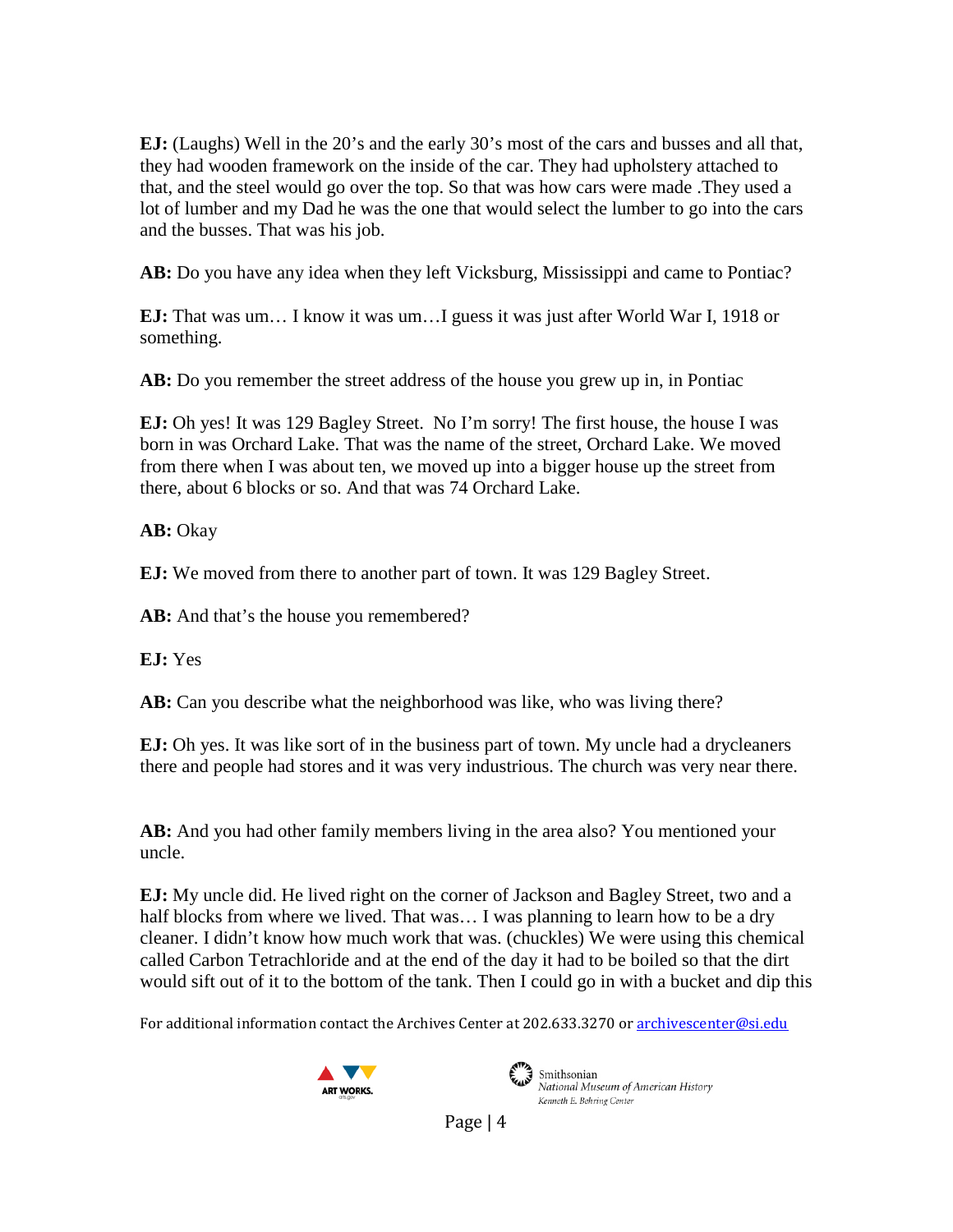mud out of there. And I fell into that tank a couple of times and got a mouth full of that Carbon Tetrachloride! (Laughs)

AB: So I guess that didn't last too long!? (Laughs)

**EJ:** I quit that job!

AB: So how old were you then?

**EJ:** Oh heck, I was only ten, eleven years old

AB: Were you gainfully employed another way around this time?

**EJ:** Oh I was going to school you know. But I enjoyed going there and sweeping and watching my uncle work. He was a tailor as well, very good tailor. All his machines were fascinating to me. It was like going into a Rube Goldberg cartoon! (Laughs) But it was nice. I learned how to fire up the boilers, and run the machines and all that. So I was the only one. He had other people working for him but I was there to do the dirty work. I didn't mind it thought. I learned how to press and a lot of other things.

**AB:** Keiko mentioned earlier you're a carpenter. Did you learn those skills at that time or was that something you learned later on?

**EJ:** I learned that mainly from my father. Cause he was a carpenter and he had all kinds of tools. When we lived on Orchard Lake. The people who lived in that neighborhood had these cross bent saws that they'd cut down trees with. And they'd bring them over to my dad. He'd sharpen the teeth on these blades. That was his job. And I used to see him doing that, and it was just fascinating just to watch someone doing that. He had all kinds of these planes and lay...this and everything. He had rulers and you know T squares and all that so it…yeah.

AB: Can we backtrack and get your uncle's name?

**EJ:** His name was Joseph E Jones.

**AB:** Your father's brother?

**EJ:** Yes.

AB: Older or younger brother?

For additional information contact the Archives Center at 202.633.3270 o[r archivescenter@si.edu](mailto:archivescenter@si.edu) **EJ**: He was younger than my Dad.





Smithsonian National Museum of American History Kenneth E. Behring Center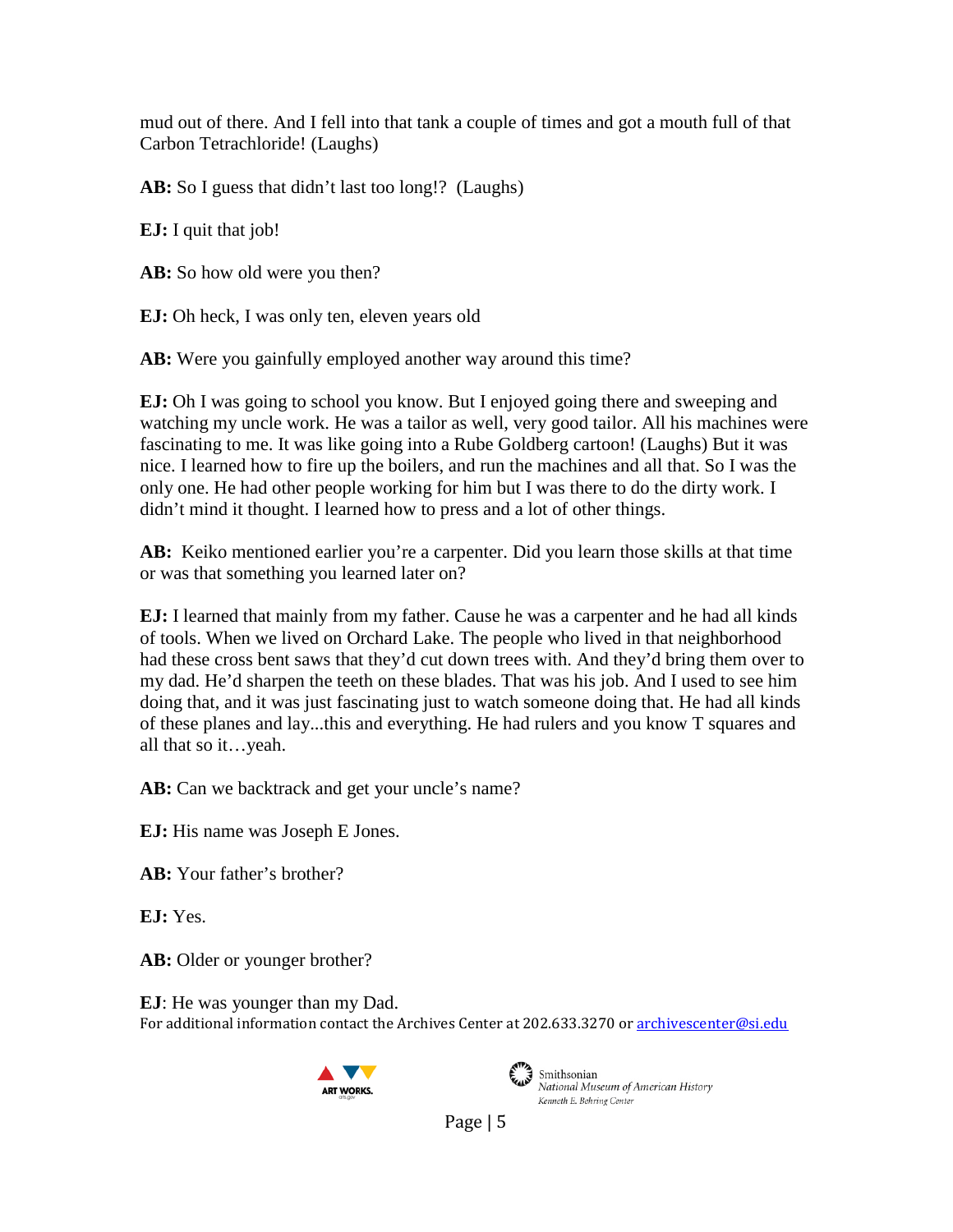AB: Can we talk about your school days? Where you went to school, some of your favorite subjects, whether you were into athletics or not or any other interests?

**EJ**: When I started school at Bagley Elementary School where we were on Orchard Lake, it was assort of a… the school was sort of situated in apposition where we could walk to school from there. You know it was nice walk but we could walk there you know through a swamp, cross a bridge, but we'd get to school. You know I didn't really want to go. You know my mother had to take me there cause she'd have to drop me off and if she didn't, you know I'd turn around and go right on home (Laughs).

**AB**: So you weren't a big fan of school growing up

**EJ**: No I wasn't. Especially because I had never been around kids that young. All the people I knew were older. So that was a little different

**AB** So did you have friends in school as well as in the neighborhood?

**EJ:** Well we had friends in school, and in the neighborhood this guy Mathis, his father had about 18 children, and one boy, and he was the only boy. So he had all these girls! (Laughs) But he was a great athlete and a fantastic swimmer, and he taught me how to swim.

AB: Were there other athletics you were involved with?

**EJ:** I used to run track, do the high jump and run the 100-yard dash and all that. I could do everything but pole vault! I said "I'm not going up [on that]" I said "I have to let that pass!" (Laughs)

**AB:** How about baseball football basketball**?**

**EJ:** We always played that. Mainly softball, not baseball, softball. We played a lot and a lot of football too. It was pretty rough the way we played it! Just on an open lot. Sometimes people would go out there and drop bottles, throw their empty whiskey bottles out, so we had to watch that glass when we were playing football out there.

**AB:** Could you describe the neighborhood you grew up in? Was it segregated, was it middle class?

For additional information contact the Archives Center at 202.633.3270 o[r archivescenter@si.edu](mailto:archivescenter@si.edu) Oh no, this was working class neighborhood. On the corner was a farmer. His name was Mr. Strong and he was from Poland. He had horses and the plows and everything and in the spring my dad would get him to come over with the horses and the plow, and get him





 $\sum_{i=1}^{n}$  Smithsonian National Museum of American History Kenneth E. Behring Center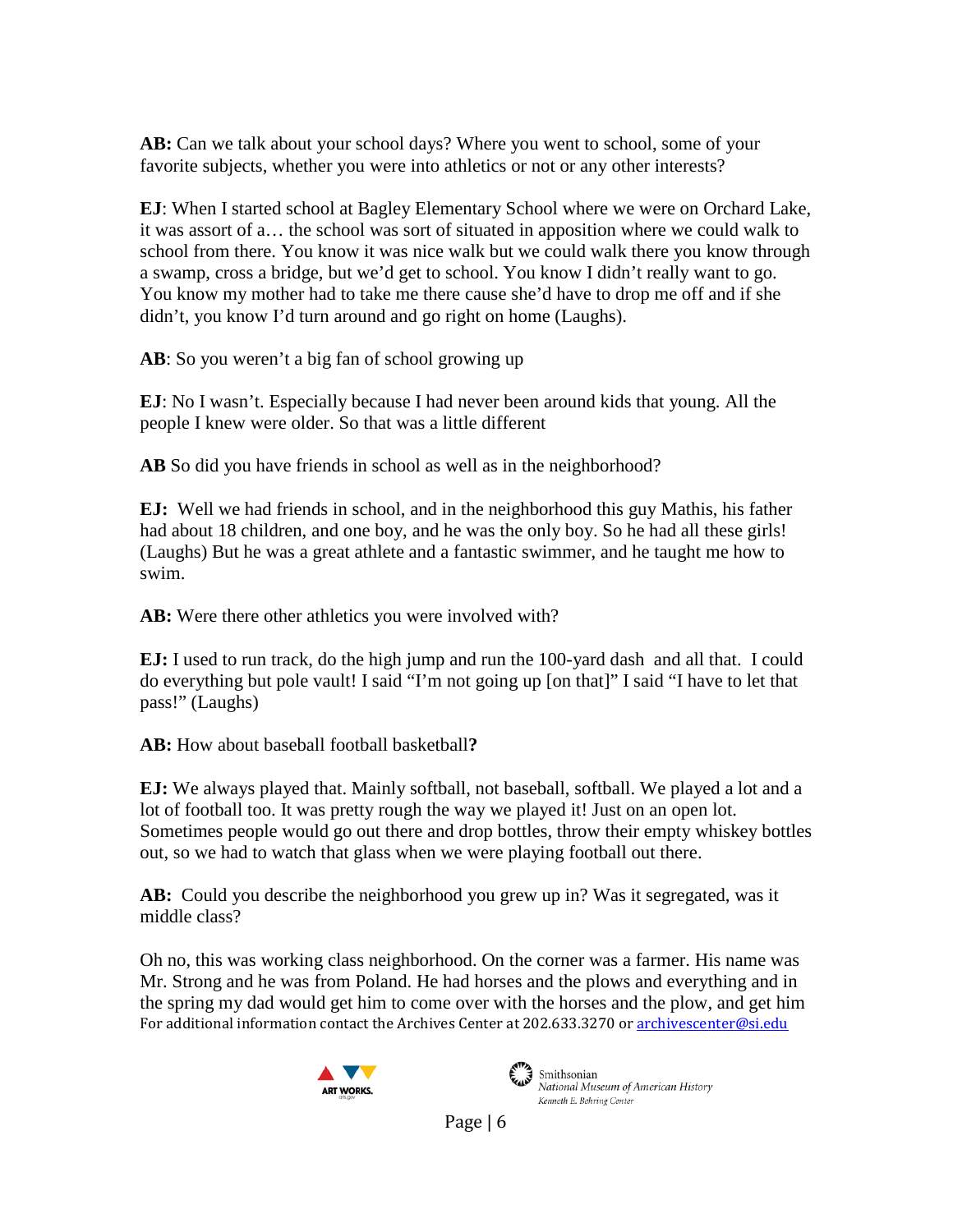to plow. We had a couple acres of land where we'd plant our garden so I always enjoyed seeing things like that. My father was so—he knew everybody. He didn't have any bad feelings about him at all. And people do favors for him, he'd do favors for them, it was back and forth. People need a cup of sugar; he needs a cup of salt, go across the street and get it! (Laughs) They'd give it to you gladly, it was neighborhood like that. It was all kinds of people. Maybe 10 different languages.

AB: So all the neighborhood kids, it was a pretty integrated school you went to?

**EJ:** Oh yes, it was all integrated. Pontiac was too small. You know you go into this one or you don't have any school at all!

**AB**: So can you talk about your mother? You've talked about your father, but can you talk about your mother? I imagine with that many kids she was a housewife.

**EJ**: My mother to me she was a saint. I guess she worked herself to death. She used to buy us shoes and clothes and things during the depression. She worked for an office building in downtown Pontiac. So it was dentists and doctors and people like that'd and we'd go down there and help her and she'd clean that *whole* building for \$2 a week! So she had a lot of fortitude. With that \$2 she bought Hank a piano—she knew how to use it!

**AB:** Sounds like she was very encouraging about music in the household

Nothing would make her happier than to see her kids practicing, singing together. We did a lot of that. We had quartets. We sang negro spirituals

**AB:** So she would have you sing in the house/

**EJ:** Oh yeah sure in the house!

**AB:** As a regular routine activity?

**EJ**: Except the only place we couldn't sing was at the dinner table. I remember Thad was singing that song called "Steamboat Bill" [Elvin imitates the song and sings the melody] "Steamboat Bill! Du du du da da da! Steamboat Bill" (laughs) and my father said to Thad "Shut up before I hit you in the head with this spoon" – BONG! (Elvin laughs). He rang like a gong! Oh boy.

**AB:** So was Hank the first one of your brothers and sisters to become involved musically

For additional information contact the Archives Center at 202.633.3270 o[r archivescenter@si.edu](mailto:archivescenter@si.edu) **EJ**: Oh no it was Olivvia she was the first, she was so talented that she used to give a girl who lived near us, her name was Pauline McCahon, Olivvia gave her voice lessons and





National Museum of American History Kenneth E. Behring Center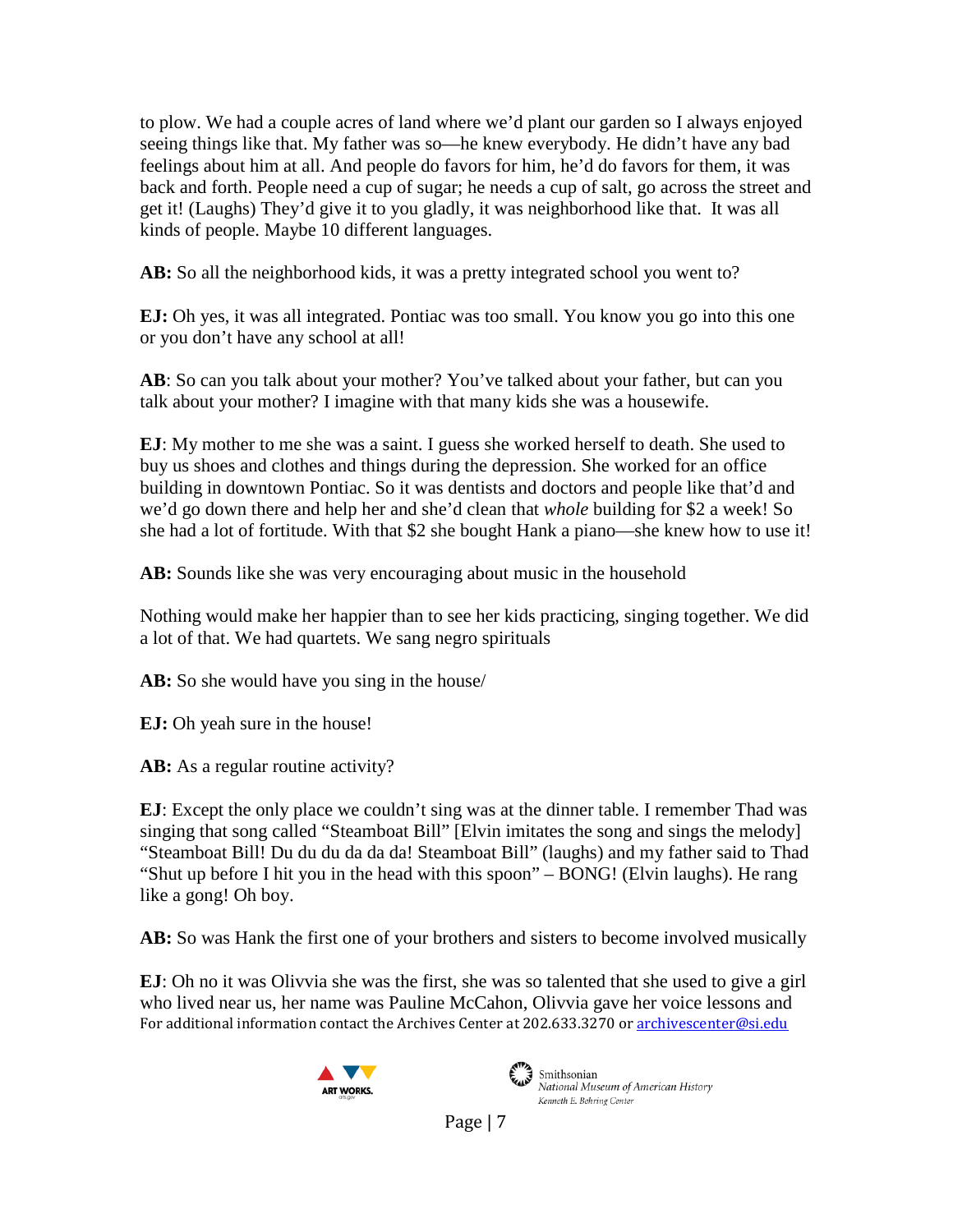she eventually became a part of the Metropolitan Opera company and her stage name was Carlotta Franzel.

**AB:** So that was a childhood acquaintance? Oh my god. Wow—So you talked about grammar school, how about junior high school. When do you start to develop your interest in music or other activities?

**EJ:** Well my interest came when—It wasn't really in school so much but they had in those days a WPA. You know, but they hadn't had a part of it for artists, for musicians and my brother Hank organized a band and my uncle Bill, that's my father's youngest brother, was playing trumpet in this so I'd listen to these guys rehearsing and it was just so fascinating that I said, " God I want to do this one of those days"

**AB:** Do you recall what kind of music they were playing?

**EJ:** Well they were playing sheet music. One piece was very popular at that time it was called "White Heat" and it had a lot of intervals. I think it was one of Jimmy Lunceford's arrangements cause it had a lot of riffs in there it was practically all riffs but it sounded good. You would hear trumpets and saxophone and clarinets and piano and drums and bass. There was a bass player who didn't have a contrabass he had a tuba! His name was Lutellis Pynton

**AB:** Lutellis?

**EJ**: He would like to—It was a lot of fun watching him play this. The thing was he had a bicycle and when he came to rehearsals at our house you could see him coming down the street with that tuba on this bike. I said "Oh boy". It was funny

**AB:** Was there a drummer in the band?

**EJ:** Oh yeah his name was—they call him-- he had a nickname they called him "Juve" Baby" I guess because he was light skinned (laughs) you know back then everybody had a nickname. (Laughs) You know at first I didn't know what that meant I said' what kind of word is that!?"

**AB:** About how old were you

**EJ:**I was 10 or 12 I was still in grade school

**AB:** But obviously this was an experience that left a lasting impression on you

For additional information contact the Archives Center at 202.633.3270 o[r archivescenter@si.edu](mailto:archivescenter@si.edu)





Smithsonian National Museum of American History Kenneth E. Behring Center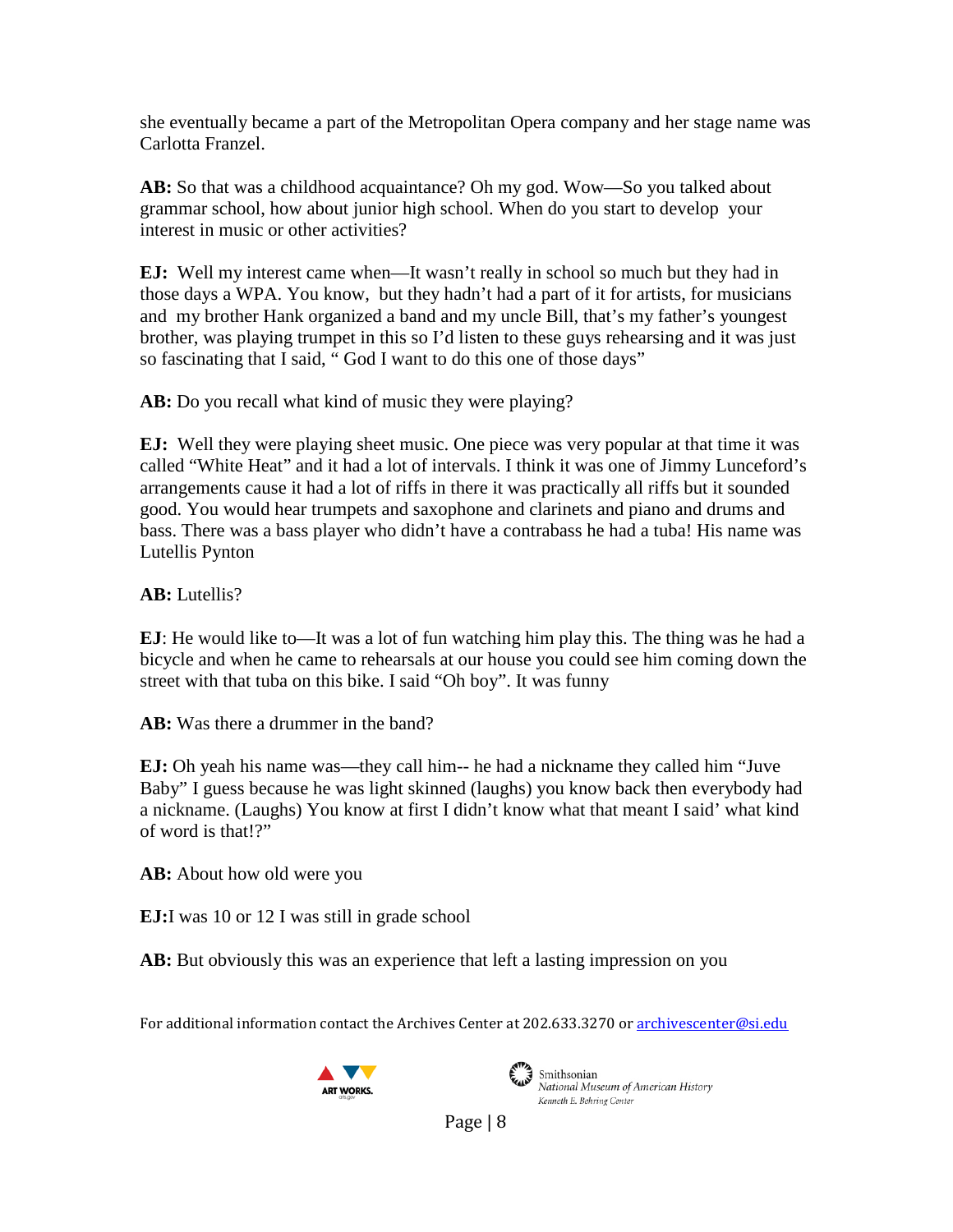**EJ:** You know you gotta' start some place and you know I was helped along and encouraged by watching circuses when they come to town we lived on one side the street and in front of our house were the circus grounds so that was a lot of fun seeing them unload the cars, and to see elephants pushing trucks and stuff like that

AB: You say you were influenced by the music of the circus?

**EJ:** Oh yeah we went to the show. It was one of the managers—he'd come early in the morning and he'd come and my mom would make a big hot pot of coffee and give it to him.

**AB:** What was it about the music that was so captivating for you.

**EJ:** Well mainly it was the drums that captivated me,. To see a parade and the whole, the whole center, the main portion of the parade, was the drum section. Cause everybody was marching and just to listen to that and see the discipline was formed in that way—that was fascinating to me.

AB: So you're saying that the first instrument you were attracted to was the drums even though your brothers played other instruments?

**EJ:** I didn't want to do anything else

**AB:** What did you do to get involved as a drummer? Did you start at that point?

**EJ:** Well I started in high school. We had a music teacher that was he'd just gotten out of the University Of Michigan with his Master's degree and he was the music teacher/ And he was one of the great Michigan University- Michigan University had this tremendous marching band and he was the star. He head his baton and he'd throw it up in the air and it'd go up in the air and he'd catch it behind his back and to all these tricks. So he was the one who got me started, to studying percussion.

**AB:** And what was his name?

**EJ:** Fred N. Weist

**AB:** And this was the gentleman who was the drum major? And he had the Master's degree from the University of Michigan in music? And he was teaching junior high school?

**EJ:** Yeah, junior high school. He taught the band.

For additional information contact the Archives Center at 202.633.3270 o[r archivescenter@si.edu](mailto:archivescenter@si.edu)





 $\sum_{i=1}^{\infty}$  Smithsonian National Museum of American History Kenneth E. Behring Center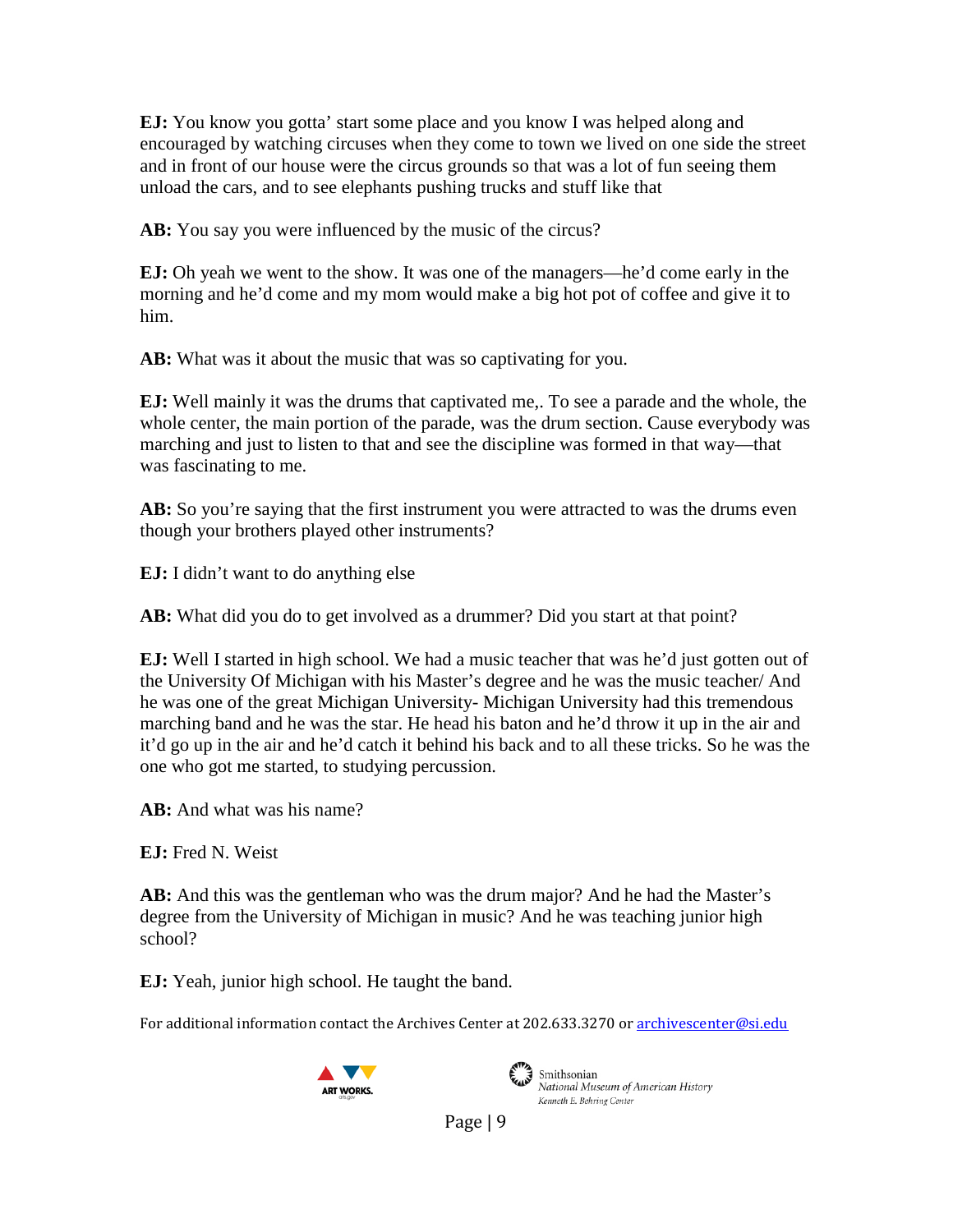**AB:** So he was the band director for Junior high school, someone with a Master's degree teaching music?

**EJ:** Oh yeah. Listen there were guys who had PhD's who were teaching English it was a job! In 1932 it wasn't that easy to get work up until 1940 or so when the war [WWII] started. The thing is that it was possible, and they had this job. We were so fortunate to have these tremendously educated people teaching us. For me that was motivation to go to school

**AB:** So you started to study music formally in school? Cause earlier you said your interest in music had started out of school. So you had your brothers working in the bands and you had your formal education, what were you taught in this formal education?

**EJ:** Well I wanted to play drums and the first thing he taught us, the fledging drummers, us would-be drummers, first thing is that you have to buy this book and a drum pad and a pair of drum sticks—that was a big order! I didn't know where I was going to get the money. My mother was great and she gave it to me. I guess altogether it was about a dollar and a half.

AB: Do you remember what book that was?

**EJ:** It was Paul Yoder—Drum method. And the day I bought the book and took it home I started reading it and I said "Wow I think I can do this 'Left Right Left Right'" and there were notations whole note, a half note, quarter note, eighth note, sixteenth note, thirtysecond note. It was very simple-- it seemed to me that it was easy to catch onto. It wasn't that complex. I read that book through that night and I went to school the next day and I told Mr.Weist "I can read the book!" and he said "Okay let me see." And I read it for him and I got taken out of the beginner's band and put in the first band!

**AB:** In one day!?

**EJ:** Yeah. (Lauchs)

AB: Do you remember what else was in the book? Were there any rudiments?

**EJ:** Oh yeah the rudiments were there that was one of the main things that-- anybody could learn to read these simple exercises but the rudiments incorporated into the simple exercises that create the complexities. Then it was a challenge that if you learn how to play these rudiments, then you learn to how to play these books, and you learn how to read these books so it was a very good beginning for me.

For additional information contact the Archives Center at 202.633.3270 o[r archivescenter@si.edu](mailto:archivescenter@si.edu)





Smithsonian National Museum of American History Kenneth E. Behring Center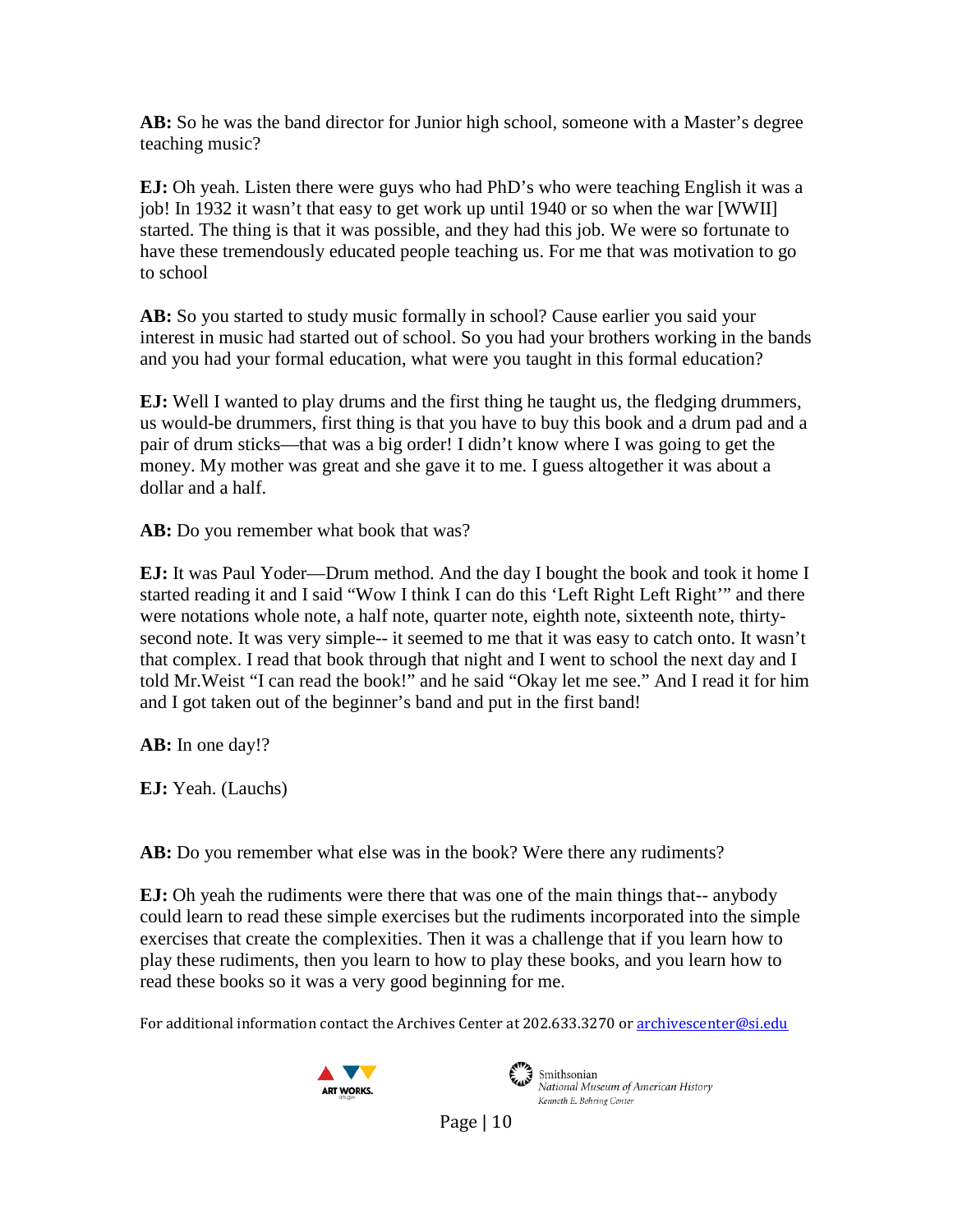**AB:** Had you not even touched drums before that, having seen your brothers play?

**EJ:** No, I never had one. All I could do at somebody else's drum cause I didn't have one. (Laughs)

**AB:** How did your roll sound cause I know you like the double stroke roll.

**EJ:** Oh yeah. I practiced it until I could do it. I stayed with it. To me it was just a whole new universe that opened up that was unexplored to me. Nobody had to tell me to practice. I couldn't stop.

**AB:** Do you remember what kind of repertoire your were playing, were they basic marches, were you playing concert music?

**EJ:** Well in school bands, usually cause we would entertain the crowd at football games so it was mainly marches. Sometimes he would use his baton for band arrangements for orchestral music. So that was interesting as well.

**AB:** So through this period you were learning your craft as a drummer and you were playing with the school band. Were you starting to work outside of the context of school yet? Or starting to play?

**EJ:** No I didn't do that so much, cause for one thing my mother didn't want me to go out at night so I didn't go out at night. But you know I know Hank would go out and play with Uncle Bill and Id say, "I like to go over there" but what I am going to do, stand there and look? (Laughs)

**AB:** So you went from beginner band to the advanced—or intermediate band and your playing in the school concerts, playing for the games. What else was contributing, what other music were listening to other than that which you were playing?

**EJ:** Well my neighbors they had—they learned how to play alto saxophone and he had uh his father owned a railroad worker so he had—he was rich. He always had good clothes and everything but he had these records. Recordings of duke Ellington's band and he used to sit there in his house and listen to Duke Ellington cause his man was Johnny Hodges so we listened to everything we had on him, so that's when I said I got the disease now. I was – it was almost like having SARS. (Laughs)

**AB:** So you were hooked huh? So you mentioned earlier that your mother emphasized church music, what other type of music was played in the Jones household

For additional information contact the Archives Center at 202.633.3270 o[r archivescenter@si.edu](mailto:archivescenter@si.edu)





Smithsonian National Museum of American History Kenneth E. Behring Center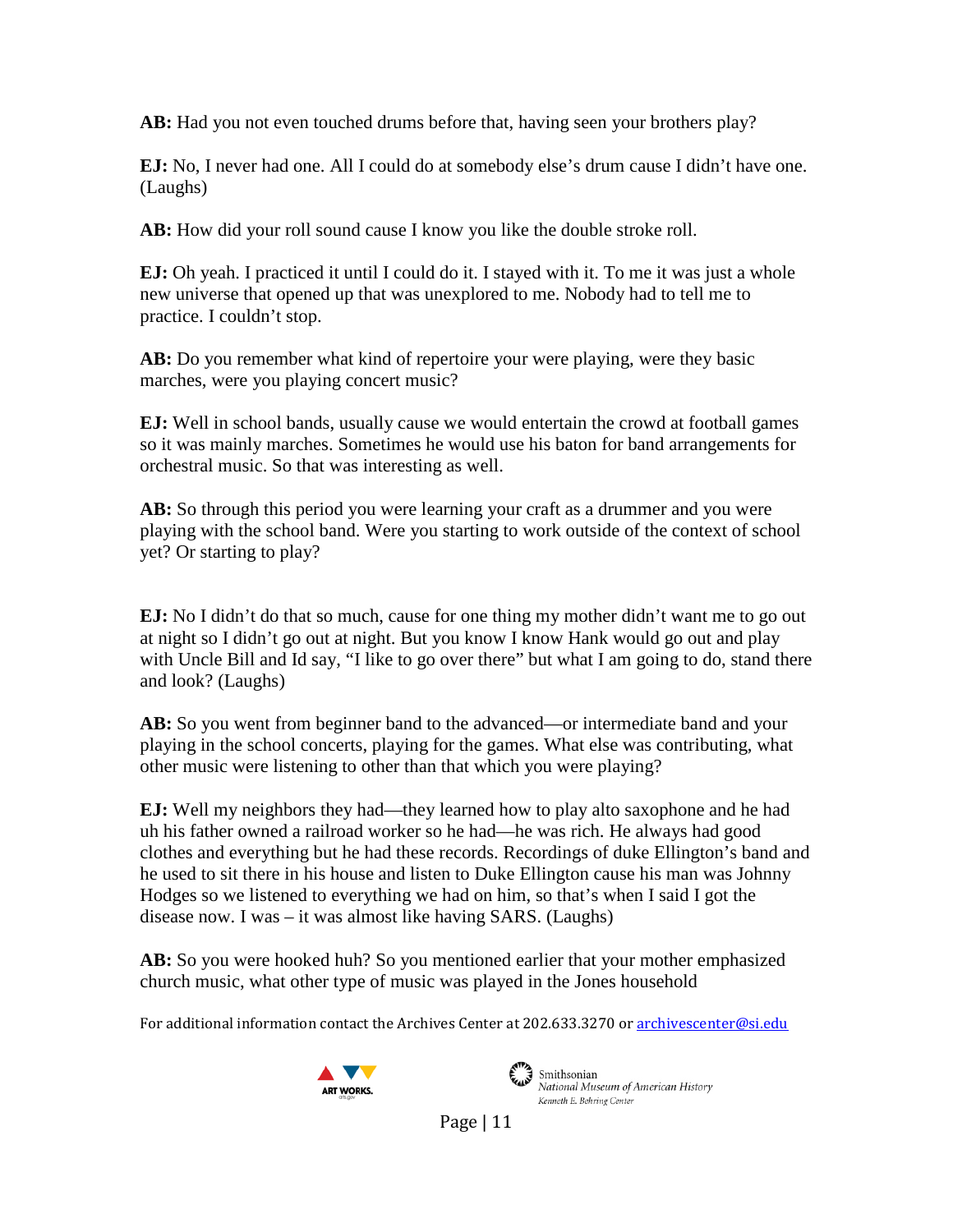**EJ:** Well my sister, she could play classical music she played all kinds of… she didn't even have the sheet music, she just played it. She was that kind of savant

**AB:** Did either of your parents or your older brother play records in the house, was there any type of record that was always on?

**EJ:** We didn't have that many records, our neighbors did. Dan Turner, he was the guy who played the saxophone, he had all kinds of records, blues and bands and all. He was a nice guy. I'd come into his house and dragging all that mud and everything into his mothers floor and we'd listen to records! (Laughs) It used to knock me out.

**AB:** Were there any other drummers, obviously Sonny Greer playing with Duke Ellington that made an impression on you in those early days?

**EJ:** Well there was a drummer who played in the WPA band with Lutellis who used to play the tuba, and the drummer, after Juve Baby was Walter Tendill and I always thought that he was going to be a good drummer but he just, he didn't want to pursuer it. He could play, he kept good time and he owned a set of drums, he had a bass drum and a snare (laughs) to me that was a whole set of drums! That was a whole set!

**AB:** When did you get your first instrument?

**EJ:** I got mine after I had gotten discharged from the air force.

AB: Oh whoa we don't want to get that far ahead! **EJ:** I was 21 years old! (laughs heartily)

Lets backtrack a little bit. Lets back up man shoot! Well we should go back to that first year you were playing music. Did you maintain the type of music you were playing in school? Did you start to broaden and play other types?

**EJ:** Absolutely you know I tried to play any type of music that I could really see. I tried to stick to music that I understood and I understood marches more than anything else. And I saw the sheet music that swing bands hand and I could read that but it didn't really mean anything cause I didn't have any drums anyway so it was sort of abstract to me.

**AB:** So the only time you had access to drums was actually while you were in school and you would practice at home on the pad. So you were basically developing snare drum technique. Anything else at school? Any bass drum, hi hat, cymbals?

For additional information contact the Archives Center at 202.633.3270 o[r archivescenter@si.edu](mailto:archivescenter@si.edu)





Smithsonian National Museum of American History Kenneth E. Behring Center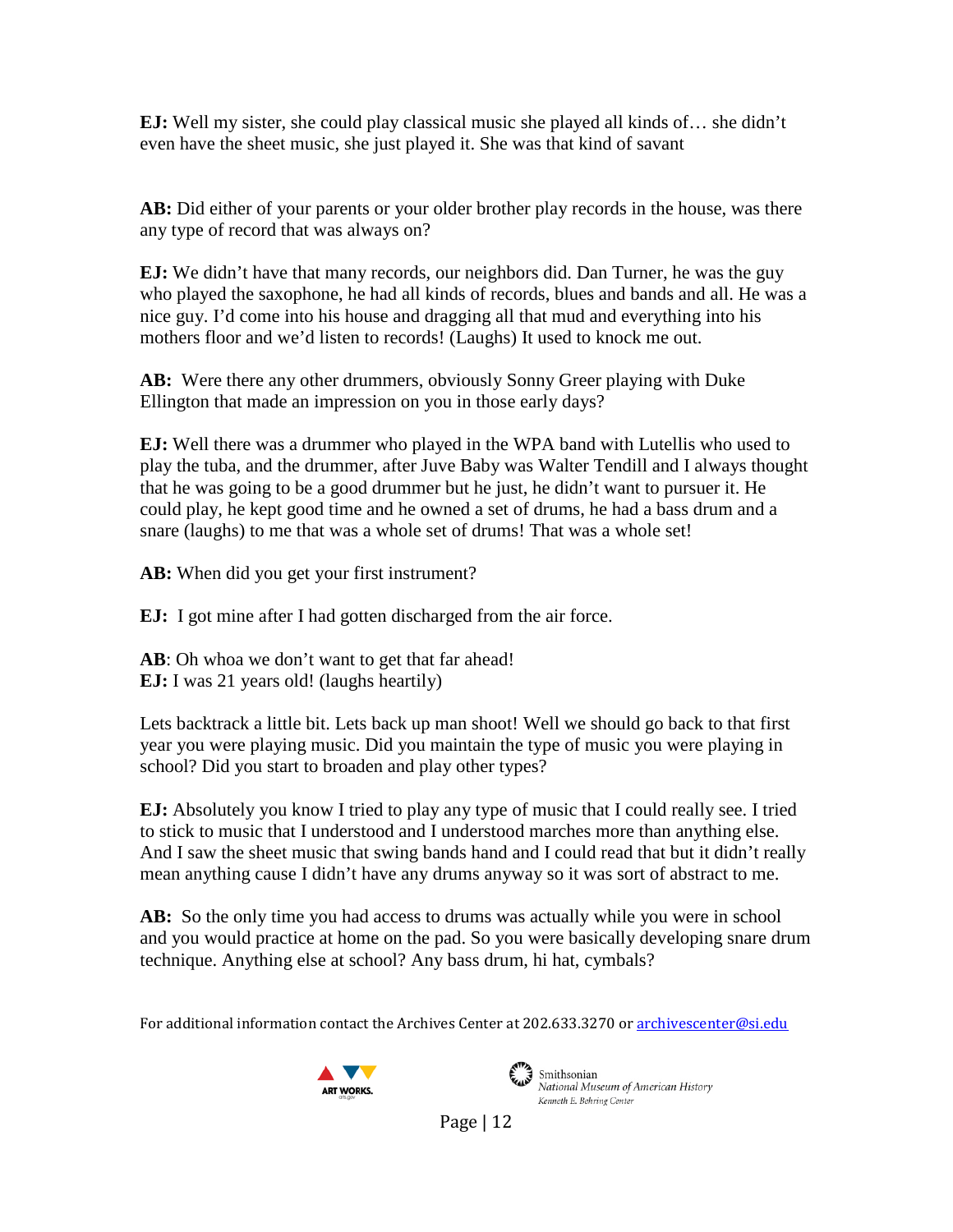**EJ:** I played the bass drum I played the cymbals and the bell lyre, all of the percussion instruments that we had. We didn't have any timpani at that point.

**AB:** Xylophone, any other mallets, anything else? Were you learning to play melodic instruments at that point?

**EJ:** Like I said, they had a bell lyre.

**AB:** Like a glockenspiel?

**EJ:** Yeah that was the closest thing they had. I really wanted to learn n how to play xylophone but I don't think there was a xylophone in Pontiac, Michigan! (laughs)

**AB:** About what do you think the population of Pontiac was at that point in time?

**EJ:** It was about 60,000. It was quite—that's a good number of people. But everybody lived in houses so it looked a lot more dense than it really was cause most people they had some pretty big families. Like I said, the people across the street from me.

**AB:** Yeah they had 18, right?

**EJ:** (laughs) Yeah, they had 18.

**AB:** Were you involved, or were there any activities like boy scouts, or the parade lodges, or any other social activities or dances or things like that?

**EJ:** Well I joined the scouts, the boy scouts because when we moved from 129 (Elvin's old house) to 74 (Elvin's new house) there a man. He had been in WWI and he volunteered to be a scoutmaster and he knew a lot about – he was a woodsman. So he taught us a lot about discipline and things like that. We didn't have any uniforms. We'd see the other scouts and we'd say, "where did they get those uniforms!? When are we going to get some!?" (Laughs)

**AB:** Were any of your other brothers also in the scouts?

**EJ:** No I think they passed that up for other things. (Chuckles)

**AB:** So in school you're learning to play the repertoire of the concert band, the marching band, were you actually – did you go out and learn the march, did you learn the choreography?

For additional information contact the Archives Center at 202.633.3270 o[r archivescenter@si.edu](mailto:archivescenter@si.edu)





Smithsonian National Museum of American History Kenneth E. Behring Center

Page  $|13|$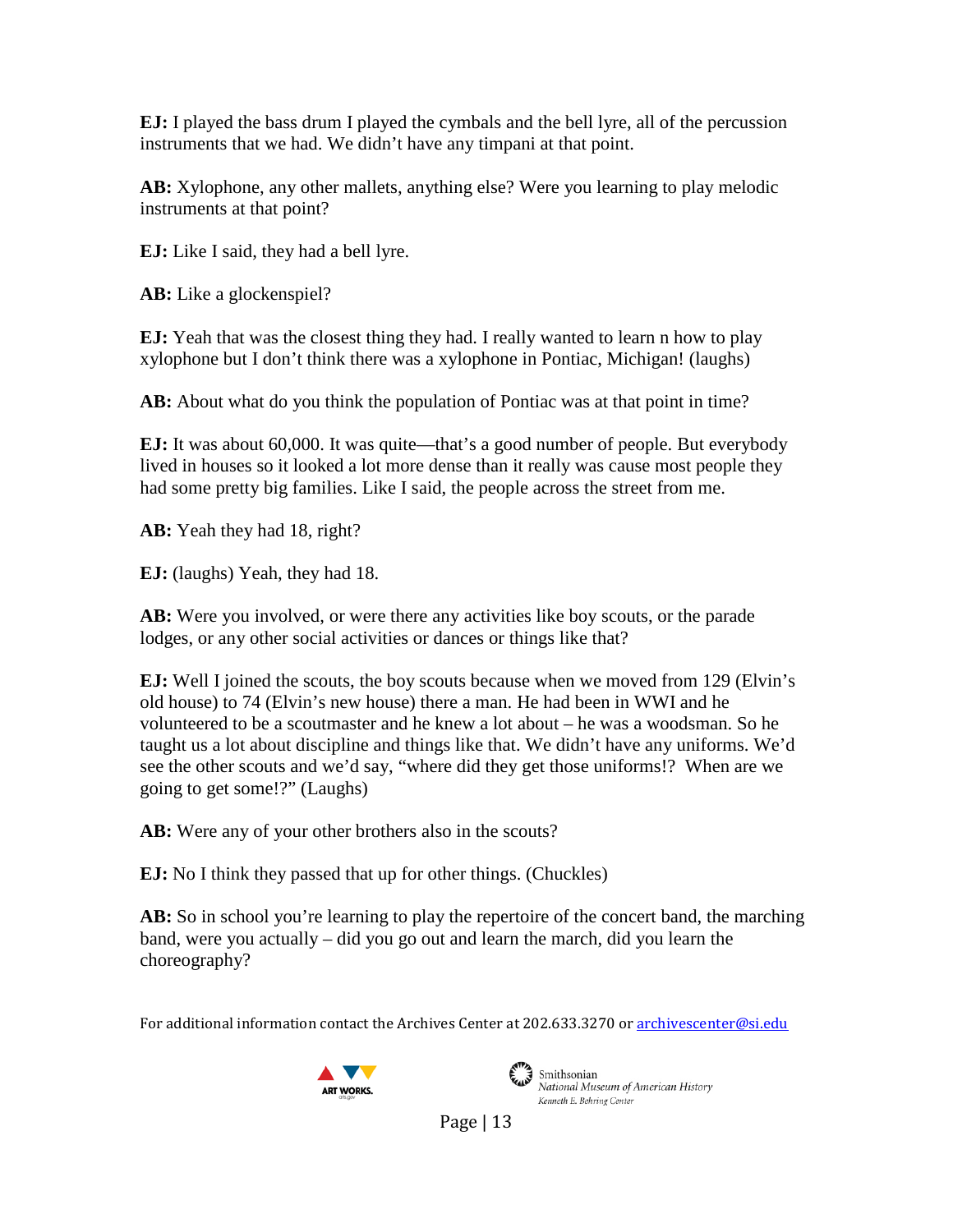**EJ:** Oh yeah, and not only that I learned how to use the baton and to roll and to lead the band.

**AB:** Oh okay so you performed as the drum major?

**EJ:** Yes, I studied and served as the drum major. That was a lot of fun too.

AB: So were you tall? Cause a drum major is usually tall?

**EJ:** I don't know. You know I felt like I was tall. (Laughs). I think there were so many things to remember and to carry around. For instance if you wanted to do a counter march there were signals to do that and a lot of things. A right turn, a left, that's very complicated for 60 people. But I had—to me it was a wonderful time of my life. To be introduced to so many different things.

**AB:** Any other memorable moments as far as your early music career at this point? About junior high school years, any bands that you saw or any other people that had an influence on you musically at this point?

**EJ:** The person that really influenced me was Mr. Weist. Because he took an interest in me he said, "you know look if you practice this, and if you do it till your muscles ache just keep practicing till your muscles stop aching and you'll know how to do it! Just don't think about it—hypnotize yourself."

**AB:** He sounds like a Zen master! (Laughs)

**EJ:** He was pretty strict you know he didn't stand for any messing around. He used to talk to the band members and ids fidget around and he say "your just like a bunch of flies near a light!"

**AB:** Yeah, he sounds old school. (Laughs) So then what happened you continued on through this, you went to high school?

**EJ:** I didn't go to high school. I left school in  $10<sup>th</sup>$  grade. And the war (WWII) started and I went and got a job in the factory and my aim was to save some money so I could buy a set of drums. And I got to the point that by the time I was 18 years old I said okay I had left home and I ran away – well I didn't run away—I had left home and I got a job, and I was making a decent salary. I just left.

For additional information contact the Archives Center at 202.633.3270 o[r archivescenter@si.edu](mailto:archivescenter@si.edu) And I went to Boston Massachusetts I got a room in a rooming house and the next day I got a newspaper and about the only thing I knew how to do was dry cleaning. So I got a job pressing and it was very strange so I only stayed there about a week and I went to





Smithsonian National Museum of American History Kenneth E. Behring Center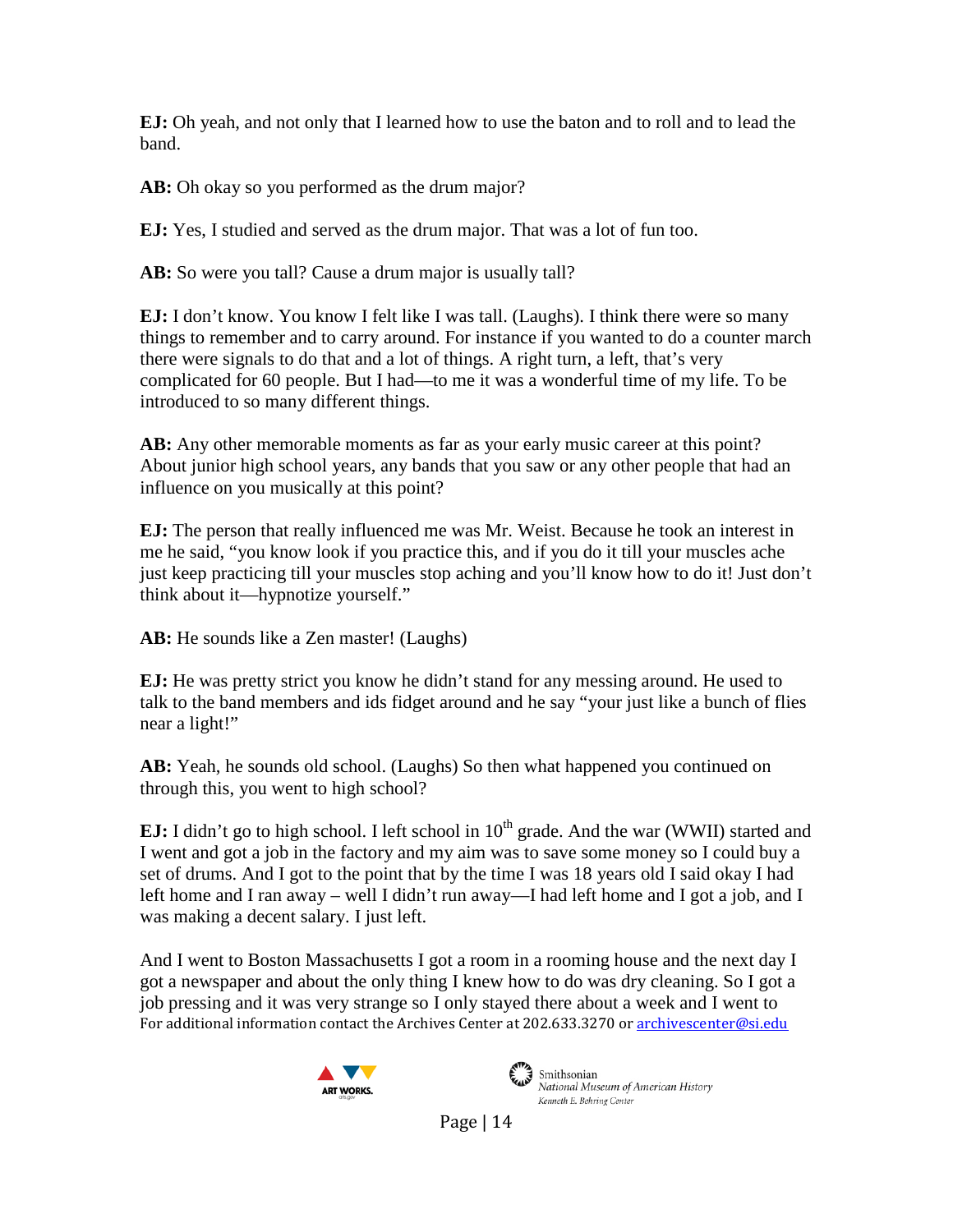New York and I got a job at a huge laundry company. They had the factory, it was like a factory in Elizabeth, New Jersey—I had to go all the way out there. But it was interesting just to be around and see the mass production of cleaning and pressing.

**AB:** Can we go back to when you left home? I want to ask how your parents felt about you leaving home and also why you went to Boston?

**EJ:** I didn't think, I guess it was the only thing I could think of. (Laughs). You know, you hear about things and I said, "I think I'll go to Boston" and got on a bus, at the time it only cost about ten dollars.

AB: Did you know anybody in Boston?

**EJ:** Not a soul. (Laughs) I thought I was a man or something.

AB: So you just told your parents I'm leaving?

**EJ:** Right

AB: Did you tell them you were going to Boston?

**EJ:** I told them after I was gone. Anywhere I got there and stayed in New York for a while. And I was just tired of walking around not really having anything to do. And I said I guess ill join the Army. So I joined the Army.

**AB:** So did you join the Army in New York?

**EJ**: Yep- that's the first place I went, Fort Dix?

**AB:** So that's where you were first inducted? Fort Dix New Jersey—I know it well.

(AB addresses Ken Kimery. AB asks if there is anything they need to fill in regarding the chronological time line of Elvin's career in Junior High leading to his departure from Pontiac. Tape then begins with Elvin explaining his Junior High experience. Question he is asked is not recorded)

For additional information contact the Archives Center at 202.633.3270 o[r archivescenter@si.edu](mailto:archivescenter@si.edu) **EJ:** When I was going to junior high school, a friend of mine who lived right across the street from us his name was Arthur Hoseppian, he was Armenian, his whole family were Armenians, and my uncle used to speak Armenian and Greek. And I was fascinated by the languages, and he (Arthur) had a paper route and I noticed he always seemed to have some money! This was something that was very foreign to me at that point! The most I had ever seen was a quarter. I said, "I would help" I'd go around the route with him. And





National Museum of American History Kenneth E. Behring Center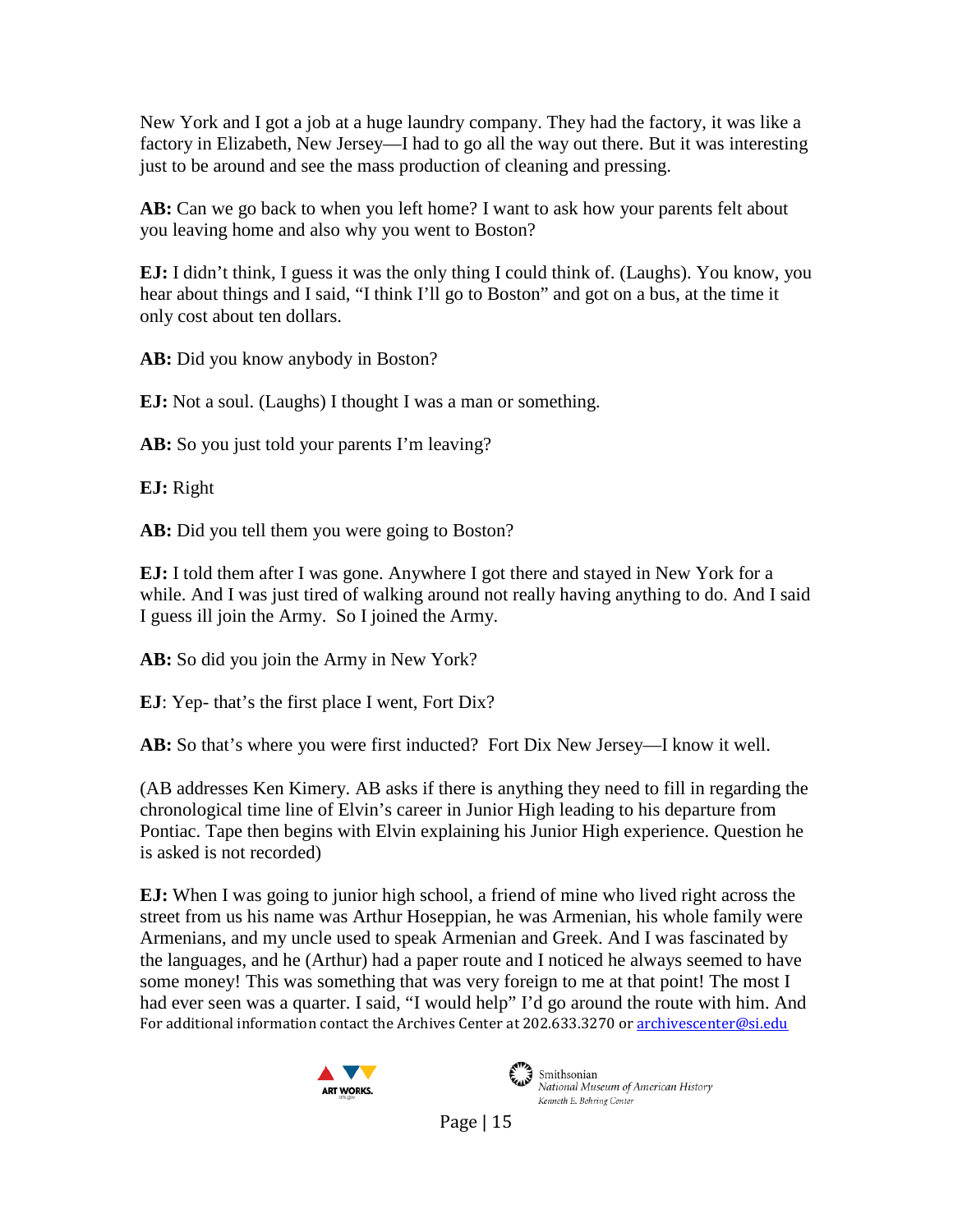it came to the point where he was going to quit the paper route and give it to me. So he showed me how to do it and we went down to Pontiac Daily Press and signed up to be the paperboy. I knew the route so I did that for oh, 8 months or more.

The thing is I was kind of depressed because most of the people that I knew that took the paper were on welfare and so they didn't have the money to pay for the paper, for crying out loud. So I'd just leave the paper anyway. And I never collect any money! (Laughs)

**Keiko Interjects:** Those people were so hungry there were like 8 or 9 or 10 years old during the time when no one locked the door. So Elvin couldn't go into the door. Cause someone would go in the door, see the chicken on the table, then go out. So they could eat.

**EJ:** Well we did used to steal chickens and things. (Laughs)

AB: So you stayed in touch with Arthur even after the army and everything?

**EJ:** Oh yeah we are still friends right now. I could call him up this very minute

**AB:** He's still in Pontiac?

**EJ:** Oh yeah. He never left?

**AB:** He never left (laughs) he probably owns that newspaper!

**EJ:** He was in the army. He had to go over. He was in an invasion in 1944 so he went through that.

**AB:** But he survived?

**EJ:** Yeah he survived. Quite a few people I knew did. One fellow went to the army—he had a nervous breakdown on the way to the camp. Cause you know—I shouldn't laugh at this cause it is scary—but he shouldn't have volunteered or anything. My brother was with him and said he kept talking to himself, and all of the sudden he was incoherent and he didn't know where he was. A lot of people did that—he just got sick. Maybe he was to begin with. There are just some things people should never try to do. And you say, "oh we are going to the army and were going over seas and we have to fight this war" and you have a lot of fantasies about that and that was what made him have a nervous break down.

For additional information contact the Archives Center at 202.633.3270 o[r archivescenter@si.edu](mailto:archivescenter@si.edu)





Smithsonian National Museum of American History Kenneth E. Behring Center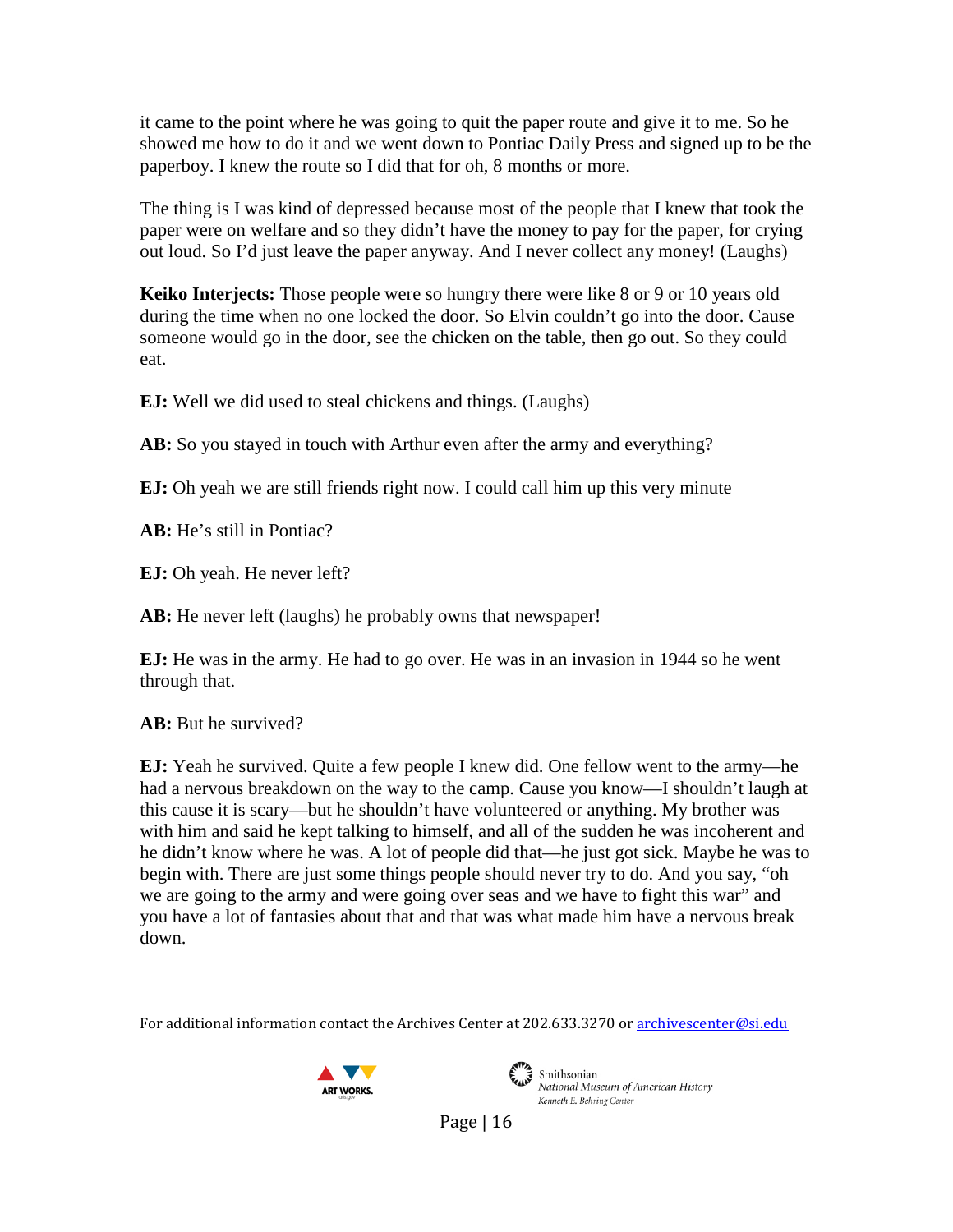**AB:** I know that you enlisted in the Army in 1946 so the war was over and that was not a concern of yours. What went through your mind to decide to enlist in the Army? Was there somebody who recruited you?

**EJ:** No. I used to see this recruiting station and I said, "well what am I doing I'm tired of working in this laundry [business]". I said. "Ill join the Army" so that's what I did.

AB: And what was your expectation?

**EJ:** I just though that when filled out the applications and everything that I put my—my preference was an army band or a the air core, and so I didn't want to go to the Navy. I don't like boats that much anyway. I'd rather stay on land.

**AB:** What did they assign you? Do you remember what your M.O.S [Military Operations Specialties] was?

**EJ:**I had a bass drum MOS. To play bass drum.

**AB:** Okay so you had your basic at Fort Dix, then you had your A.I.T, your Advanced Individual Training, where did you go for that?

**EJ:** To Fort Lee Virginia.

AB: To the military band school?

**EJ:** Yes. They had a military band school there. So I was an instructor there for a while after I had finished their basic—to be an instructor there at that school. And the man there who was a director – Captain Soderberg he said, "El, do you want to go to the Air Core" cause this is his friend Mr. John Bies he was getting musicians from all over the army I mean he had a lot of influences as Chief Warrant Officer. So he had a lot of influences. He taught at Howard University, and a lot of things like that. So he was a god friend of the Secretary of State George Marshall.

**AB:** As in the famous Marshall Plan? That George Marshall?

**EJ:** So he'd call him up everyday and they'd talk like old buddies. Anyway he got a lot of things for us that we wouldn't have gotten through normal channels.

**AB:** So you went to the military band school, you received your M.O.S as a drummer. What was your first assignment?

For additional information contact the Archives Center at 202.633.3270 o[r archivescenter@si.edu](mailto:archivescenter@si.edu)





Smithsonian National Museum of American History Kenneth E. Behring Center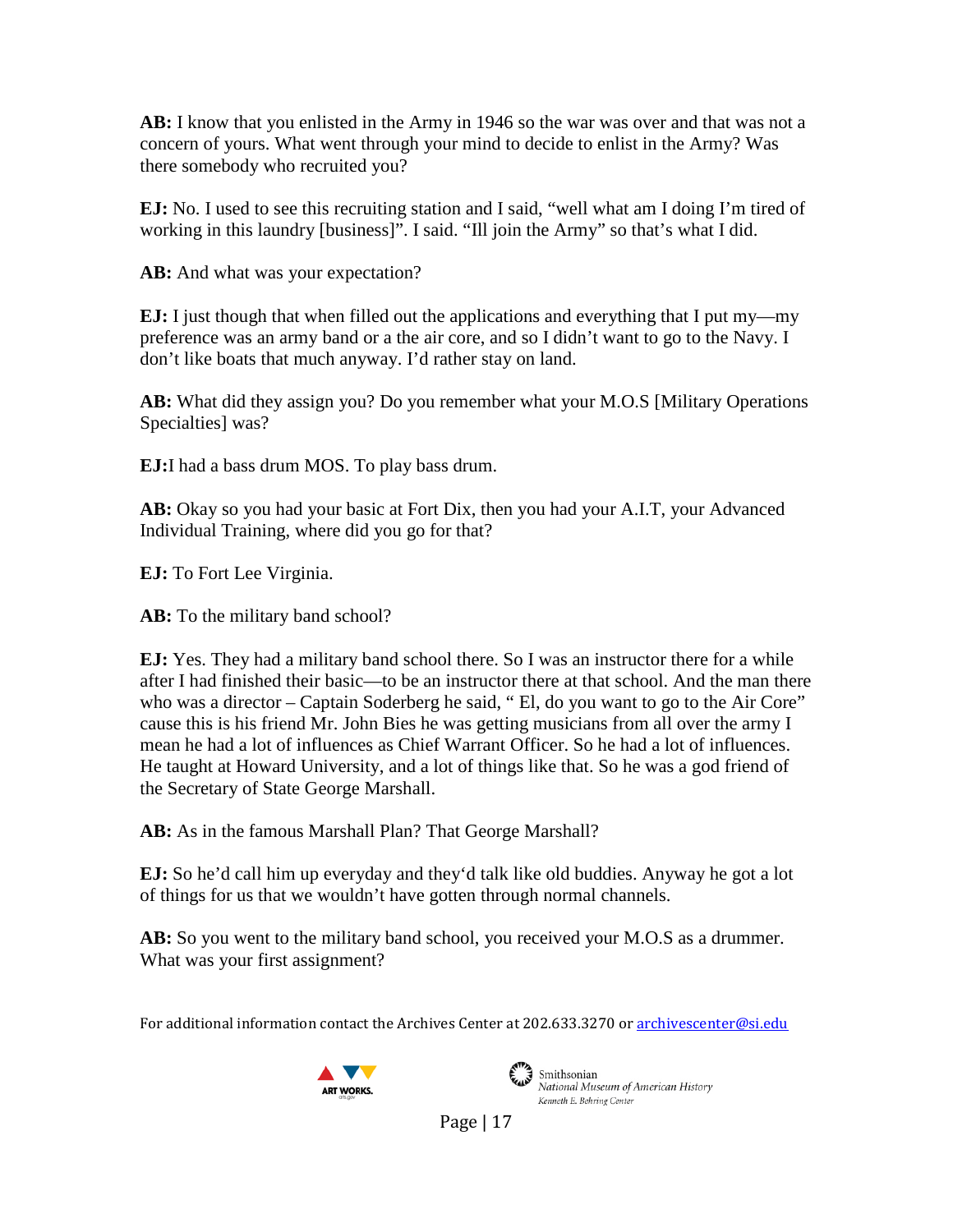**EJ:** Well it was to, to transfer to the band in Columbus, Ohio. The 766 Air Core Band, Army Air Core Band.

**AB:** So you had enlisted in the Army, and then you had a transfer to the Army Air Core Band while you were at Fort Lee?

**EJ:** Yes, exactly. And the Army Air Core was the same, it wasn't any different at that time. Before I got out they designated it as the Air Force, and they took it out of the Army jurisdiction.

**AB:** So let me just backtrack, you're at Fort Lee and you say you're instructing at Fort Lee, you were instructing before you got your first assignment. So you were teaching percussion, you were teaching basic military, what were some of the things you were teaching?

**EJ:** The same thing as everyone. These drummers that come from all over the place. I'd write out drum cadence for them. There were 16 drummers or more. It's hard to get the to coordinate. Some guys are just doing it cause its easy or they think its easy. And I tried to do as much as I could in that respect. I didn't want to be around not doing anything. Cause it's easy to bug off in the army its easy do to that.

AB: How did the Army life suit you?

**EJ:** It was good. I loved it. I thrived on it I enjoyed my tour in the army.

**AB:** Do you remember the date you were actually inducted into the military, I know its 1946 but do you remember the date, or maybe even a season?

**EJ:** Let me see, it was in the spring. Cause it was still rather chilly out and—I guess it was March or February. I don't know exactly but it was in that range.

**AB:** And given this was 1946, the military was still segregated so were you training and serving in segregated units?

**EJ:** Yes. But you know the only difference was that in the band training school it wasn't segregated. And this was in Camp Lee! So they had people from all over the Army white black anybody else. So it was just, "You're here to study you learn to march in the Army and how to play these marches". I enjoyed that and it was a relief to not be shouted off by another thing. Cause it took a while. When we were in the Air Core there it finally began the integration in the Air Core

For additional information contact the Archives Center at 202.633.3270 o[r archivescenter@si.edu](mailto:archivescenter@si.edu)





Smithsonian National Museum of American History Kenneth E. Behring Center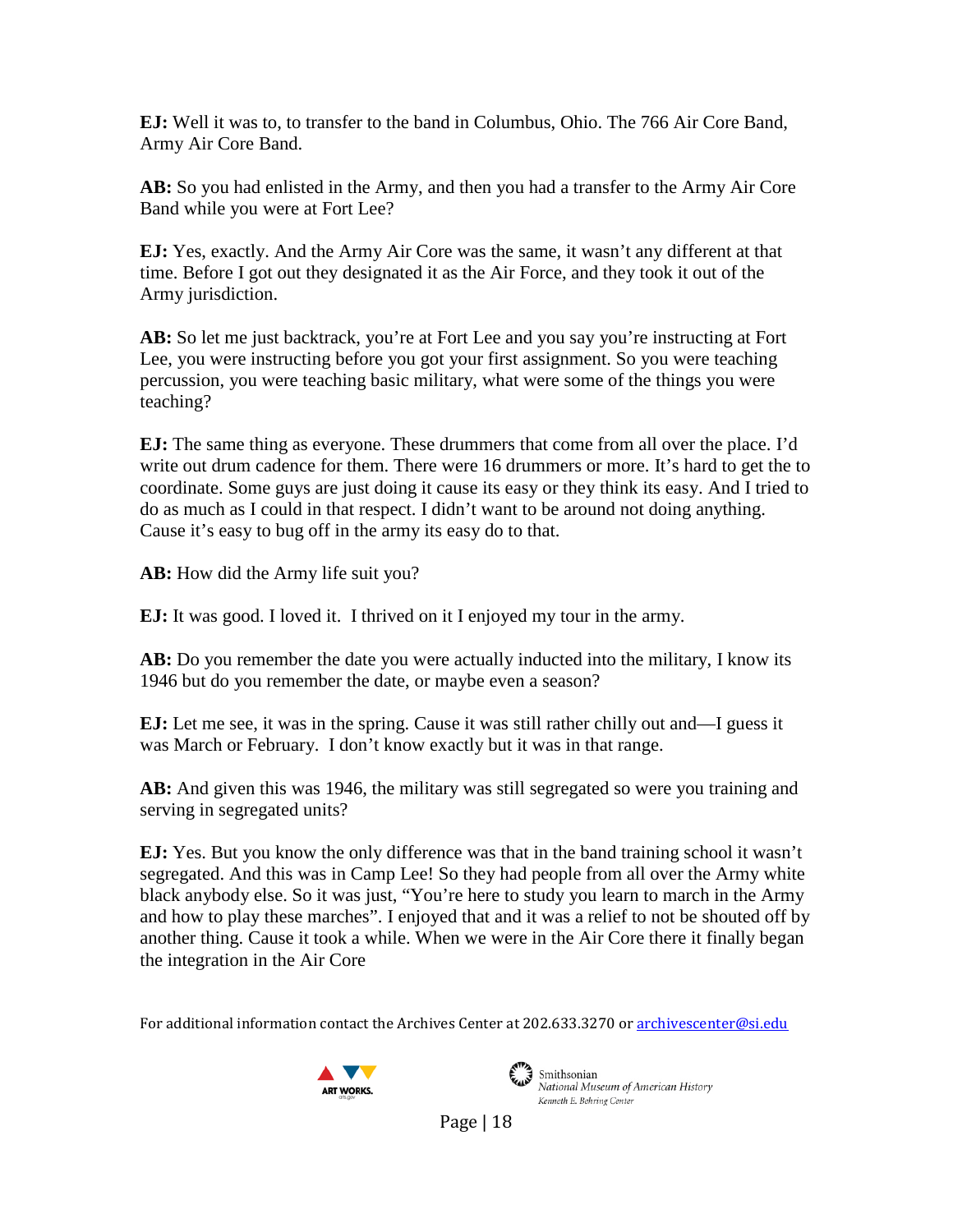**AB:** Up until this time had you experienced any unpleasant experiences because of racism or any kind of prejudice?

**EJ:** No I didn't. I never saw any.

AB: So when you're assigned to your first duty assignment in Ohio was that also integrated or was that segregated?

**EJ:** No, it was segregated. It was the 99<sup>th</sup> Fighter Squad 105<sup>th</sup> Bomber Squadron. That was the reason for the base, it was a fighter base. SO this great band leader, Mr. John Bryce. He was just a tremendous man he could play all this. He reminded me of Mr.Weist. He had this kind of attitude all the time .He was always figuring out a way to get somebody to practice more. You'd be playing a passage in a piece of music and he'd say, "Wait a minute you see that  $4<sup>th</sup>$  bar in the  $2<sup>nd</sup>$ —well now get out your exercise book—and look at the page—Gentleman it's the same goddamn thing!" (Laughs)

**AB:** So you were very fortunate to have such strong mentors for your education.

**EJ:** I'd say I was the luckiest guy in the world.

**AB:** So anymore about your experience about your duty assignment at this air base

**EJ:** There wasn't really that much to do. Cause Colonel Davis, he was hard on the trumpet players cause they he wanted them to play readily and retreat and all the rest of the Bugle calls. So the trumpet they had a hard time. But other than it was a learning experience and it was a way that I didn't learn in school. What I didn't learn in school I learned in the army. I started to take Marimba lessons from a percussionist in the Columbus Symphony orchestra. Ragland. You ever heard of him?

**AB:** Oh yeah Bags Ragland.

**EJ:** Oh yeah he was a fantastic percussionist, and a mallet man. So I studied with him for a while.

AB: I'm sorry which symphony was that again?

**EJ:** Columbus, Ohio Symphony Orchestra.

**AB:** What other assignments did you have in the military? You were designated a bass drummer but did you actually play all the other instruments?

For additional information contact the Archives Center at 202.633.3270 o[r archivescenter@si.edu](mailto:archivescenter@si.edu)





Smithsonian National Museum of American History Kenneth E. Behring Center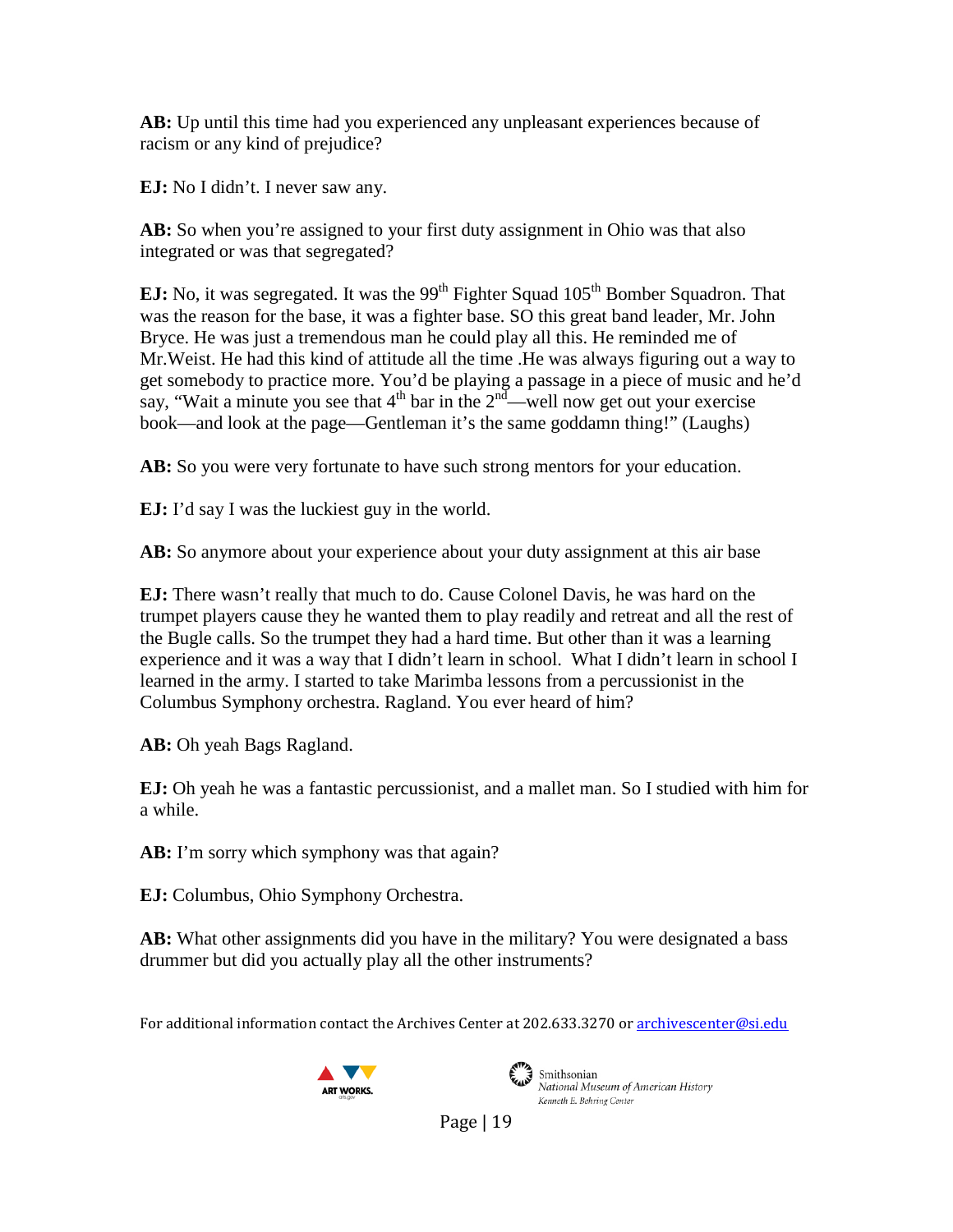**EJ:** I played all of the percussion instruments. I played the bass drum because nobody had the will to do it. I was the one that said, "I don't mind playing the bass drum" because I like to listen to the cadence and the bass drum is essential to the cadence. If you don't hear that the cadence isn't being played right and you loose the time, and everyone gets frustrated. So it's important.

**AB:** There are some accounts in previous interviews that say you worked in special services as a stagehand rather than as a musician. Did you do that also?

**EJ:** I did! What eventually happened was the Special Services men came through. Some guy from Washington [D.C.] he came through and he organized a unit that could play at all of the Air Force [Formerly Air Core] bases throughout the United States and in the world and whatever, and create a stage show. He knew Sammy Davis and all these guys. He was very knowledgeable about all these Broadway shows and things like that, so he knew what to get. So our band was chosen to start this. We did it and a lot of material started coming in. Big lights you know we had a stage that was in different pieces and you had to put it together. And I had to do all that cause I was a stagehand and I didn't play in the band.

**AB:** So up until this point you had been playing and then when this band was being formed by the special services you…

**EJ:** You know, this was the jazz band and I wasn't playing any jazz music then. I was satisfied just playing semi-classical stuff.

**AB:** Had you actually played a drum set at this point? Had you actually sat down at a drum set?

**EJ:** Well they had one there. I said, "I don't want to get started on this because I don't know anything about it!" (Laughs). So I had to study first. I first heard Dizzy Gillespie and the drummer was Big Sid Catlett and I don't know who—it was a small group a quartet, a quintet, something like that. And they were playing "Salt Peanuts". And Big Sid, Sid Catlett plays this introduction to "Salt Peanuts" on brushes—(Elvin imitates the whooshing and galloping sound of brushes). I said, "That's the prettiest thing I've ever heard in my life. (Laughs) I said, "I gotta do that, that's it!"

AB: So you saw the band (Dizzy's band) live?

**EJ:** Oh no! It was just the records. Some of the guys had these records I was just lucky. If I hadn't heard that I'd probably still be playing the bass drum! (Laughs)

For additional information contact the Archives Center at 202.633.3270 o[r archivescenter@si.edu](mailto:archivescenter@si.edu)





Smithsonian National Museum of American History Kenneth E. Behring Center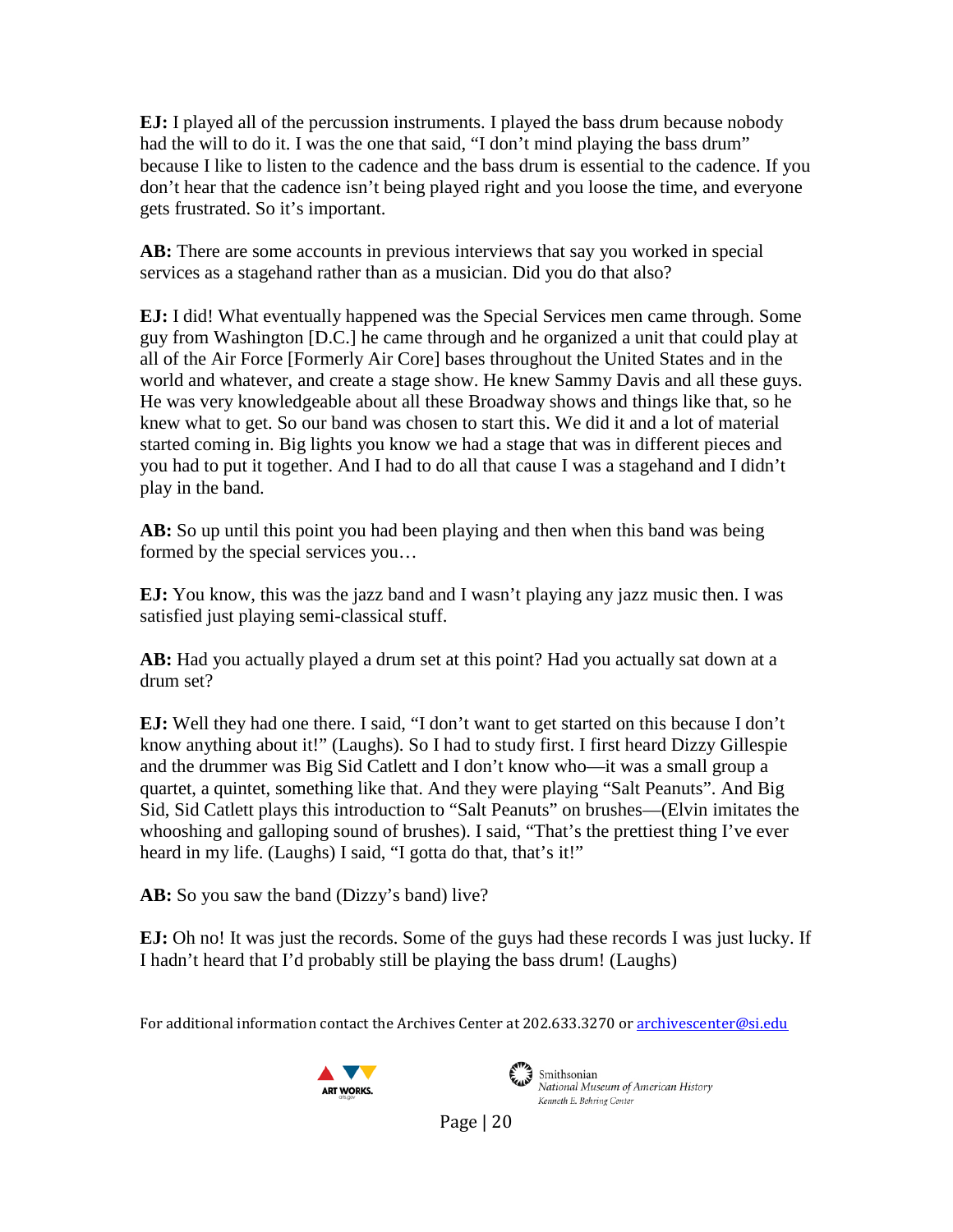**AB:** So this happened while you were in the military, somebody played this recording. So it had probably been the May 1945, the May recording, or even earlier, of "Salt Peanuts" and that was it?

**EJ:** Then my ears were ready then. I heard Kenny Clarke, Max Roach, and I always liked Buddy Rich and Louie Bellson and these guys. And big dance hall and Sonny Greer and these small groups and the kind of music that was coming out then – I guess Be Bop you can call it or whatever—It was new, it was different, it was interesting, it was compelling.

AB: So you're still in the Army, your musical horizons have been expanded by hearing this new music. What does that lead to? You had a 3-year stint in the Army. You served all three years at Columbus. You had 1 assignment?

**EJ:** Well I started organizing this show called Operation Happiness. We took that show to – we had transport planes and we'd load up the planes and go to Texas and go to California and all over the United States and we'd do these shows. I enjoyed that. I listened to—there was this drummer called Perry Reed and you know he could swing and that's what I liked. He sounded so good when he played the cymbals – it could take you to heaven! He had a bunch of technique. He was from Wichita, Texas. He was a nice guy—Perry Reed and he taught me! Just listening to him I learned how to play. I learned how to play in a big band. I said, "Oh, I know what to do now". You know he got sick and—or his wife got sick and he went on a furlough so I took his place and I played the show.

**AB:** What did that feel like?

**EJ:** There is no way to describe that. It's just something else, something different. It was more than life; it was more that you can imagine. And it can only be done with an organization that is involved in that; otherwise it would never happen to you. Anyway I thought my time in the Army was well spent. I didn't miss those three years at all; I learned something.

AB: So you didn't have a desire to continue on?

**EJ:** I wanted to get out and play. Yeah I had some money. I got enough to buy a set of drums anyway.

**AB:** What rank did you have when you left the military?

**EJ:** I was a T/5.

For additional information contact the Archives Center at 202.633.3270 o[r archivescenter@si.edu](mailto:archivescenter@si.edu) AB: Okay, Tech Sergeant. Okay sure.





Smithsonian National Museum of American History Kenneth E. Behring Center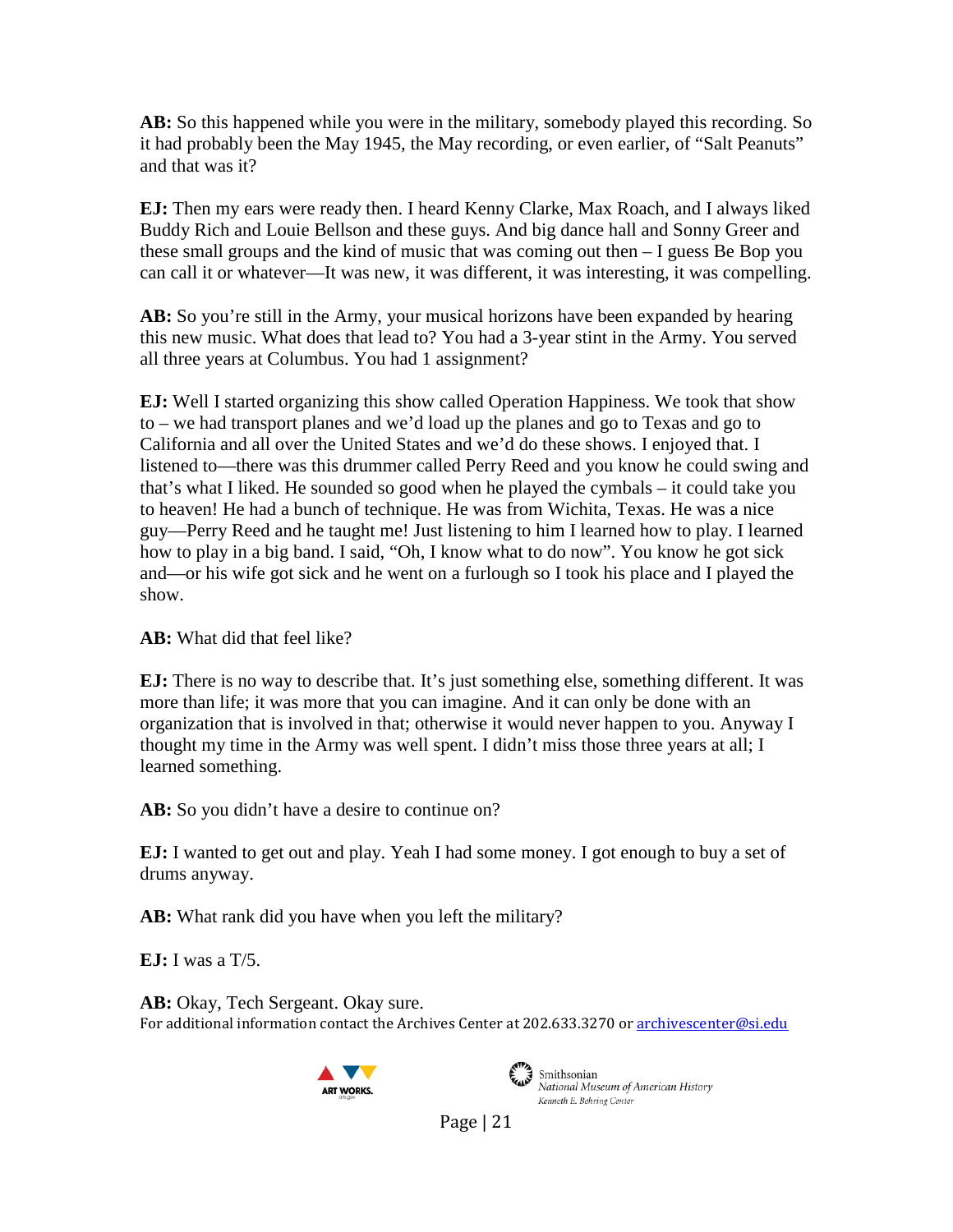**EJ:** We had so many—we had 5 Master Sergeants in the band so nobody could get promoted! It was top heavy! (Laughs)

**AB:** So you look back on your military experience as a real turning point in your life having sat behind your drum set. So you decided to get out of the army and then what?

**EJ:** You know I went home. Actually it didn't happen exactly like that. My hitch was up, and it just so happened that before I had another month or so to go. And my father got sick and I got a message from the Red Cross that he was dying and so I got a furlough to go home. I was getting out anyway but that wasn't –that didn't make me feel so good, going home to bury my daddy.

**AB:** Were you able to see him alive when you got back home?

**EJ:** Yes, I gave him a bath.

**AB:** What did he die from?

**EJ:** He had cancer.

AB: And how old was he when he passed?

**EJ:** He was 63.

AB: Oh so he was a young man?

**EJ:** Yeah well, you know, people didn't live long in those days. We don't think anything of it now but I know a guy who—I'd say, "He's 40 years old" and he'd say, "He's 40 years old!? That's ancient! He's the ancient mariner! (Reference to Samuel Taylor Coleridge's Poem *The Rime of the Ancient Mariner*)"

**AB:** So you're reunited with your family at this point you got to see your brothers all come home, and your sisters, everybody was there?

**EJ:** Yeah, people came from all over. We had a sister who lived in Gary, Indiana and they all came. The oldest boy was a minister. And I said, "Oh boy I gotta' watch my language!" (Laughs)

AB: Yeah, I'm sure you had that Army vocabulary!

For additional information contact the Archives Center at 202.633.3270 o[r archivescenter@si.edu](mailto:archivescenter@si.edu) **EJ:** Yeah! (Laughs)





Smithsonian National Museum of American History Kenneth E. Behring Center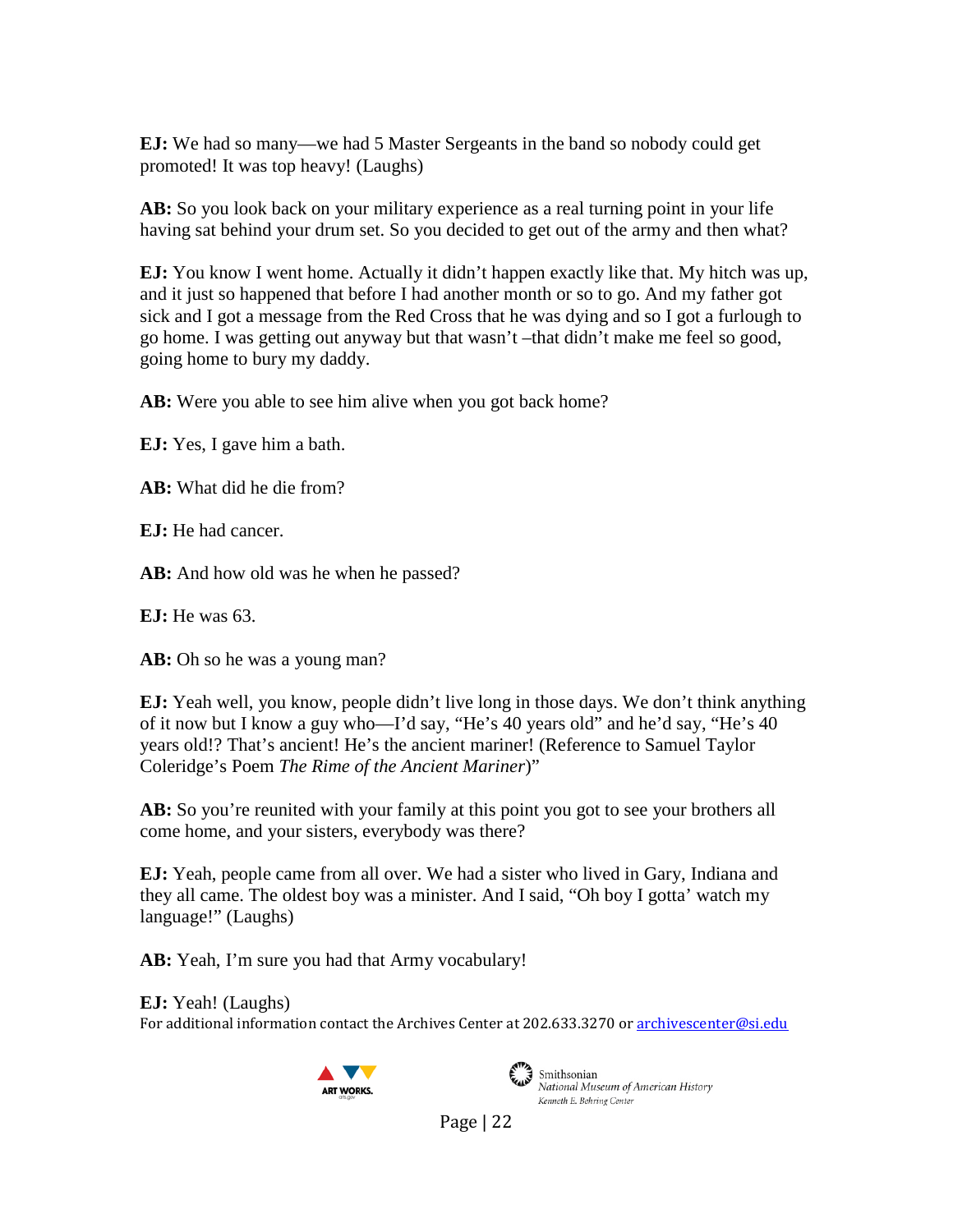**AB:** So you went home buried your father so you're back in Pontiac at this point. You left the Military a month early did you have to go back?

**EJ:** I didn't leave a month early I had to go back to get my discharge. So it was another month before I got out.

AB: So then you didn't re-enlist.

**EJ:** Yeah I said, "I'm going to try this"

**AB:** So you went back to Pontiac. Did you find your own place at this point?

**EJ:** No, I stayed at home. We had a great bit house up there. Thad was gone, Hank was gone, and my sister was married. There wasn't nobody there except for my mother. It wasn't like the whole family was—it wasn't crowded or anything like that. I could practice and I made a lot of noise. But I knew what to do. I knew what it was all about.

I was so glad to have an instrument of my own. Finally, you know! I didn't owe anything on it. I said I'm never going to buy anything on credit again! I said, "Shit, I'll pay cash!" I don't want nobody giving me credit.

**AB:** So can you tell me about your first instrument? What it was, where you purchased it, how much you paid for it?

**EJ:** Well I paid three hundred and fifty something dollars. I had to borrow thirty dollars from my sister.

**AB:** And what kind of instrument was it?

**EJ:** It was a W.F.L, Ludwig's. (W.F.L is the company started by William F Ludwig after the Great Depression in 1937. The company was simply W.F.L Drum Company until 1955 when it became known as Ludwig)

That's what they had. The band we had for Operation Happiness they had Slingerlands Drums, and they were some good drums as well. But Ludwig's were in the range that I could handle, that I could pay as well. And the man who sold me the drums, George Hamilton, he had a drum shop in Detroit. His son runs it now. He played with the Detroit Symphony Orchestra and he was a percussionist, he gave me the cymbals! He said, "That's gratis". So I had everything I needed.

For additional information contact the Archives Center at 202.633.3270 o[r archivescenter@si.edu](mailto:archivescenter@si.edu) AB: Did you get a 4-piece set? Do you remember what?





Smithsonian National Museum of American History Kenneth E. Behring Center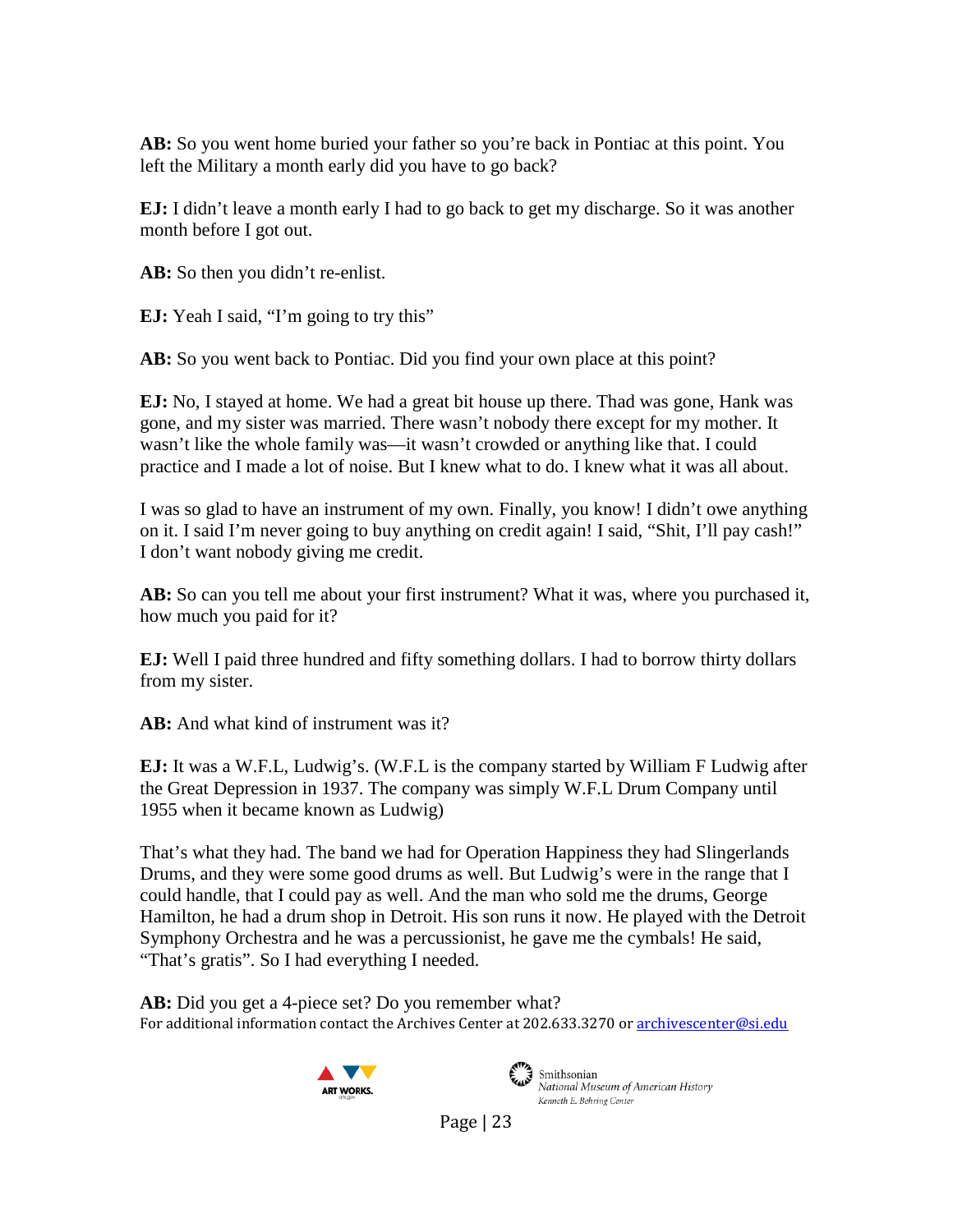**EJ:** Oh yeah I had 2 floor tom toms, I had you know—4 it was 5—drums. And 3 cymbals, tempo block. I had a cowbell, lots of things.

**AB:** I can imagine that first day when you get that set home what was that like? What'd you do?

**EJ:** Fortunately you know Hank came home from time to time. And he would practice. And he said, "Listen get your brushed and play along with me" So I got a chance to learn how to listen and play at the same time and control dynamics. And hank he helped me do that.

AB: Had you used brushes before that?

**EJ:** No I didn't know how to use 'em at all. I had just heard em. I didn't know how to use 'em. But I saw—all I had to think about was Sid Catlett. You know when you hear the sound I know exactly what he is doing. But you have to work out the mechanics yourself. Nobody can teach you how to hold a brushes or what you're going to do, you have to do that yourself. So it takes time.

We had Life Magazine and Hank would put an Art Tatum album on our record player he said, "Play along with this." So you know Art Tatum would start off (Elvin imitates a slow plodding bass line) and then all the sudden (Elvin imitates a bass line at double the speed of the previously imitated line). You know so that was—it was a challenge! You have to be able to do that! The more you listen the more you hear and the more you begin to learn to coordinate yourself with the saxophone or with the trumpet or with the piano or whatever. You learn how to listen.

**AB:** Were you at this point trying to adopt anybody's style? Or were there any other drummers who you felt were more influential in your style?

**EJ:** I heard Kenny Clarke, I heard Sonny Greer, I heard Buddy Rich. I heard all these guys and (Gene) Krupa and everybody else. It's all very well to say, you know, "That's beautiful" But the point is what can you do! That's the point. I was mainly thinking what can I do? What can I do to make it sound something similar to that? Not to copy but at least to show I am playing this instrument. That's what it's all about. You have to learn how to play.

AB: So at this point were you learning to play with anybody in combos or ensembles or anything like that?

For additional information contact the Archives Center at 202.633.3270 o[r archivescenter@si.edu](mailto:archivescenter@si.edu)





 $\left(\begin{array}{c}\right)$  Smithsonian National Museum of American History Kenneth E. Behring Center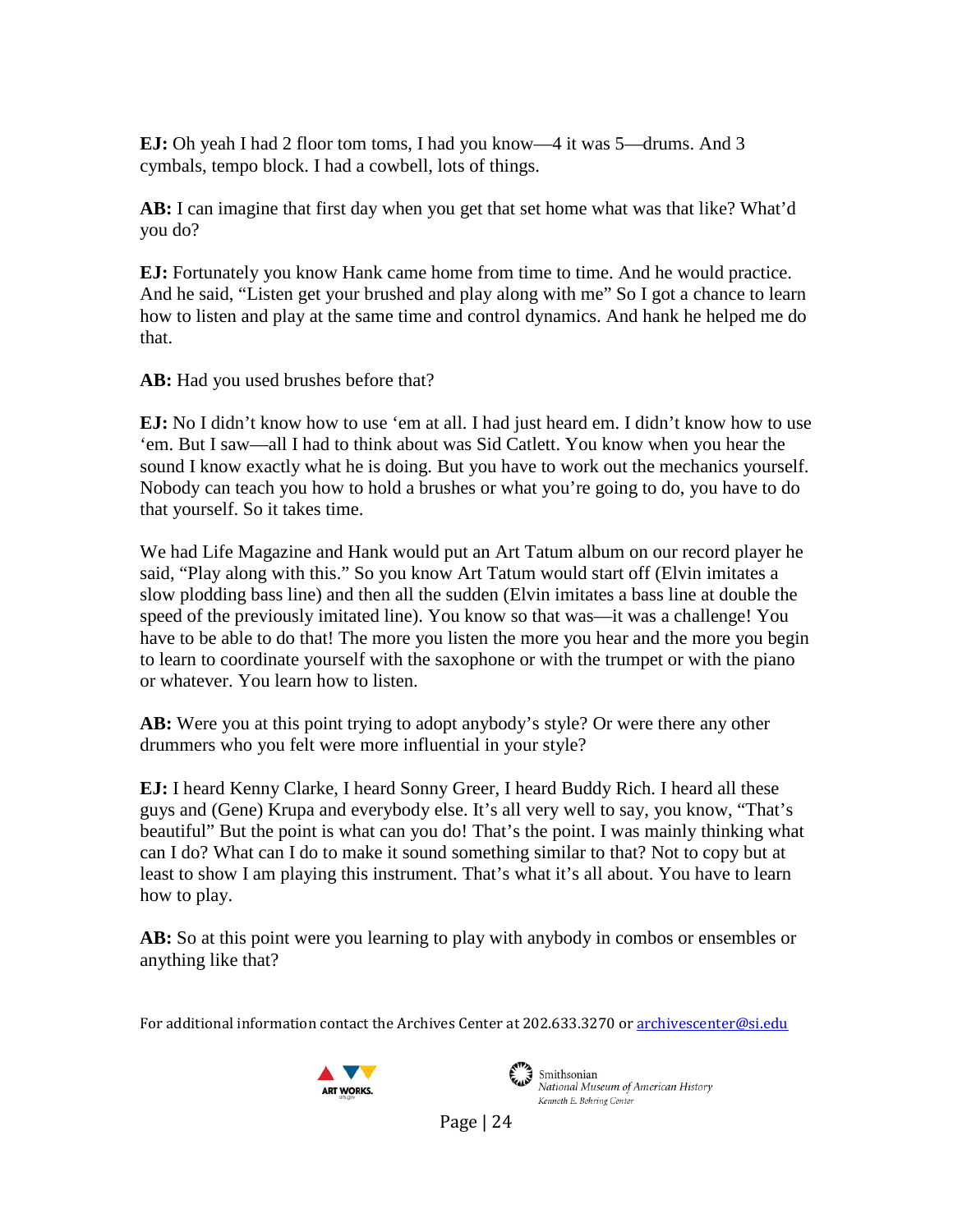**EJ:** Oh no, not yet. I started later on I guess. I started to go to Detroit. Cause there was nothing in Pontiac. Just a lot of drinking! I went to Detroit and I met Art Martigan and Art Martigan was playing with Wardell Gray and  $he - I'd$  go back to that club and listen to him. And he played so smoothly. He had a very, very beautiful technique and he looked relaxed he wasn't sweating. He knew how to handle it. It's a matter of learning how to breathe when you play. It's like breathing when you're swimming.

**AB:** What club was that?

**EJ:** It was called "Crystal Lounge" It was right on the Grand River where the Red Wings stadium was right on the corner, across the street from that.

AB: And was it a nightclub, was it a dinner club?

**EJ:** It was a bar you know. They had a little bandstand and Wardell Gray played there. So Art—I sat in a couple of times. And he said, "Listen I got another job. You take this one". So that's how I started to work.

AB: How did you meet Art first? By going to the club?

**EJ:** Yes by going to the club. I sat down and I didn't know him. I just sat down and listen. I didn't come there to meet anybody I came there to listen to the music. But he was such a gentleman. He'd come to the table and say "Hey, I hadn't seen you sitting here before." So he introduced himself and I introduced myself. And he said "Hey you play drums?" and I said, "Yeah I'm trying!" You know there are always some nice people that you think when nothing is going to ever happen—here it is! They drop it right in your lap.

**AB:** So you took over his chair at the crystal lounge? So you were playing nightly?

**EJ:** Yeah 5-6 nights a week?

**AB:** So your first professional gig was playing with Wardell Gray?

**EJ:** Yeah, (laughs) with Wardell Gray!

- **AB:** And working regularly!?
- **EJ:** Oh yeah (laughs) I had a job.
- AB: And what were you doing before that for income?

For additional information contact the Archives Center at 202.633.3270 o[r archivescenter@si.edu](mailto:archivescenter@si.edu)





Smithsonian National Museum of American History Kenneth E. Behring Center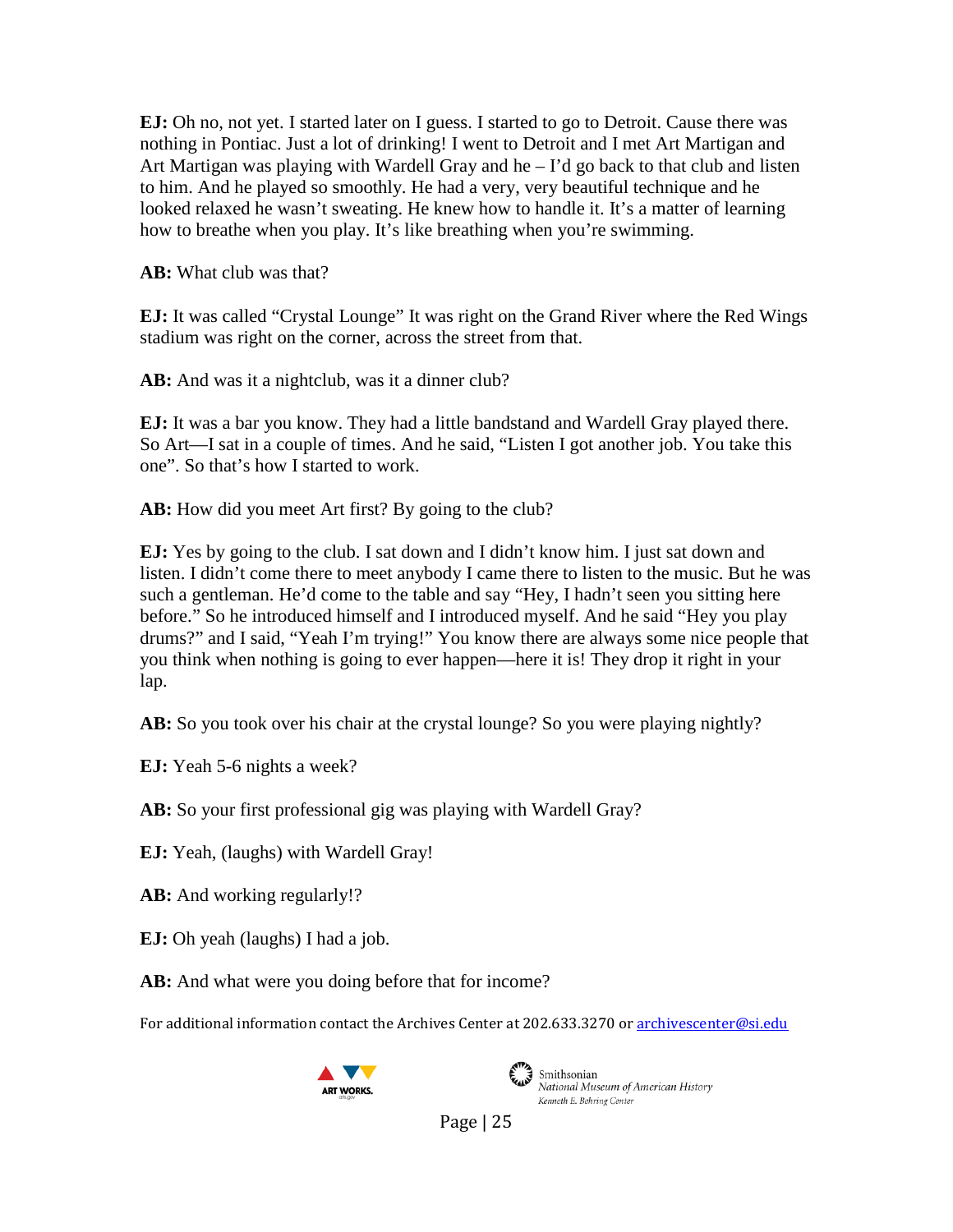**EJ:** I wasn't doing anything. I worked in the dry cleaners and did some pressing. And worked at my Uncle's cleaners. One of my sisters' boyfriends had a wash rack for washing cars and he said, "Why don't you take this wash rack? You just have to pay the gas station guy a quarter a car and there are 2 used car lots up the street and that guy wants all those cars washed everyday" and there were probably 100 cars. So I started making some money.

**AB:** So you could quit all those other jobs?

**EJ:** Yeah, I didn't worry anymore. I didn't work at the dry cleaners. Cause it's not so easy to wash cars either. It's a back breaker. Especially if someone wants their car simonized. That wax is so hard! It gives you—you rub it all day long and you say, "When am I going to finish!?" but it's a good experience cause you know you're doing something. You better believe it!

**AB:** Okay so here you are. You've taken over Art Martigan's chair at the Crystal Lounge, you're playing with Wardell Gray and your working—how many nights did you say you were working? What was the work? What was it like? How many nights a week?

**EJ:** 6 nights a week. We'd start at 9 till about 1. And by 1 we had played the last set so it was three sets or something. And Wardell—they'd just wait there. The place would be full of people even if he played once a night. They'd be there to see him play.

**AB:** And Crystal Lounge, it was basically a sit down club or was it like a dance club?

**EJ:** It was a jazz club. They didn't have any other kind of music. That was it. And when Wardell—he got killed in Las Vegas. A piano player named Phillip Hill took this job at the Crystal Lounge so he asked me to play with him. That was one of the biggest mistakes I've made! You know he had this guy that was playing conga, this Cuban guy. We'd call him Cuban Pete. That was all I knew, I didn't know his other name. So it was Cuban Pete, and Beans Richardson playing bass, and Phillip Hill playing the piano.

And one thing that ticked me off one night. You know it was payday and I was waiting around and it was snowing. And I was waiting around for him to come over and hand me my check. I looked around and everybody was gone. And I asked the owner and I said, "Where's Phil?" and he said, "He's gone. He just left." So I went out the door and saw these footsteps in the snow. And then I followed them 2 blocks. And I said, "Oh boy."

AB: So he took the receipts for how many weeks? For how long?

**EJ:** Well no for that week!

For additional information contact the Archives Center at 202.633.3270 o[r archivescenter@si.edu](mailto:archivescenter@si.edu)





Smithsonian National Museum of American History Kenneth E. Behring Center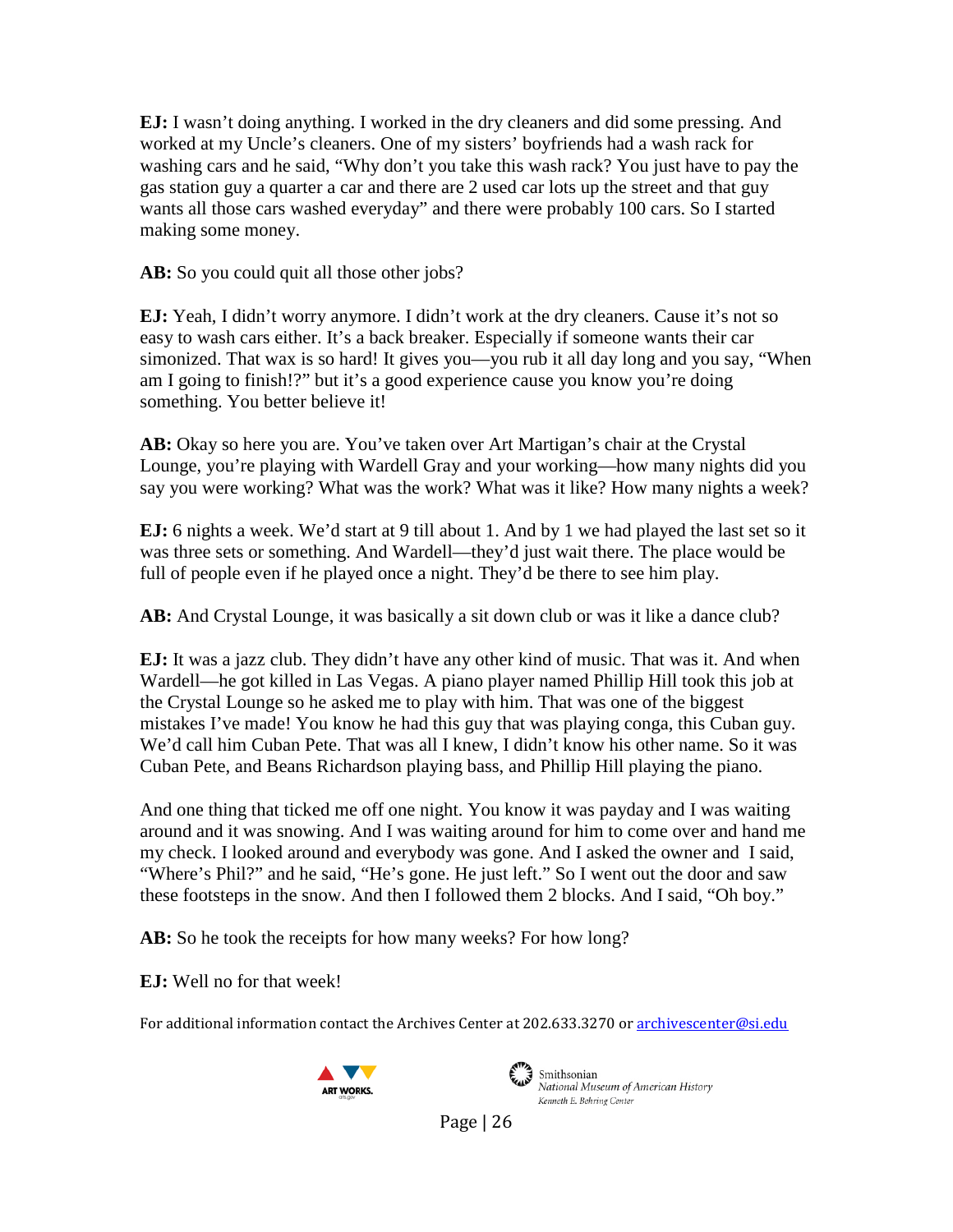**AB:** Oh so you didn't get paid for the whole week? Wow. So that was the end of that gig?

**EJ:** That was the end of the gig as far as I was concerned. But Edward Bertrand who owned the club, he said, "Charlie Parker is coming in here for two weeks and I want you to organize a group to back him up." So I said, "Okay." and I had heard every record that Charlie Parker had ever made! He came in and I got Barry Harris to play the piano. And we played with-- we called him Mule. I knew his name I just cant think right now. He played with Oscar Peterson in Canada. He was a bass player, a very good bass player.

**AB:** Well we'll come back.

**EJ:** I'll think of it.

**AB:** So you put together a trio. Barry, yourself, and a bass player, and you backed Charlie Parker?

**EJ:** We backed Charlie Parker for two weeks. It was like everybody was walking on air. It was a tremendous thing. I had never seen anybody up to that point, even Wardell that had so much control over an instrument. Just amazing. You almost forgot what you were doing listening to him. So it was intensity. He was a really—he was not even—he didn't even think. He was more than human or less than something. He was unbelievable unbelievable.

**AB:** What was it like when you first met him? What did you do to prepare to play the music? Did he rehearse you?

**EJ:** He didn't say anything. Everybody knew the tunes he was playing currently. So it was just a matter of playing with him. It wasn't a matter of the music. And it was so easy to do it was just effortless. It was the easiest job I've ever had in my life. Cause everything I seemed to do seem correct.

**AB:** Was he playing like Max (Roach) would say, like he'd come in with a killer like "Coco" or something.

**EJ:** Oh yeah he'd do that but it was like it was easy to do. Fast paces are not so difficult to play it's just a matter of how consistent is your rhythm. And he would never complain. He'd say—when he got through he'd turn around and nod his head and that means its okay. He was a beautiful guy.

AB: Do you remember what date that was? What year?

For additional information contact the Archives Center at 202.633.3270 o[r archivescenter@si.edu](mailto:archivescenter@si.edu)





Smithsonian National Museum of American History Kenneth E. Behring Center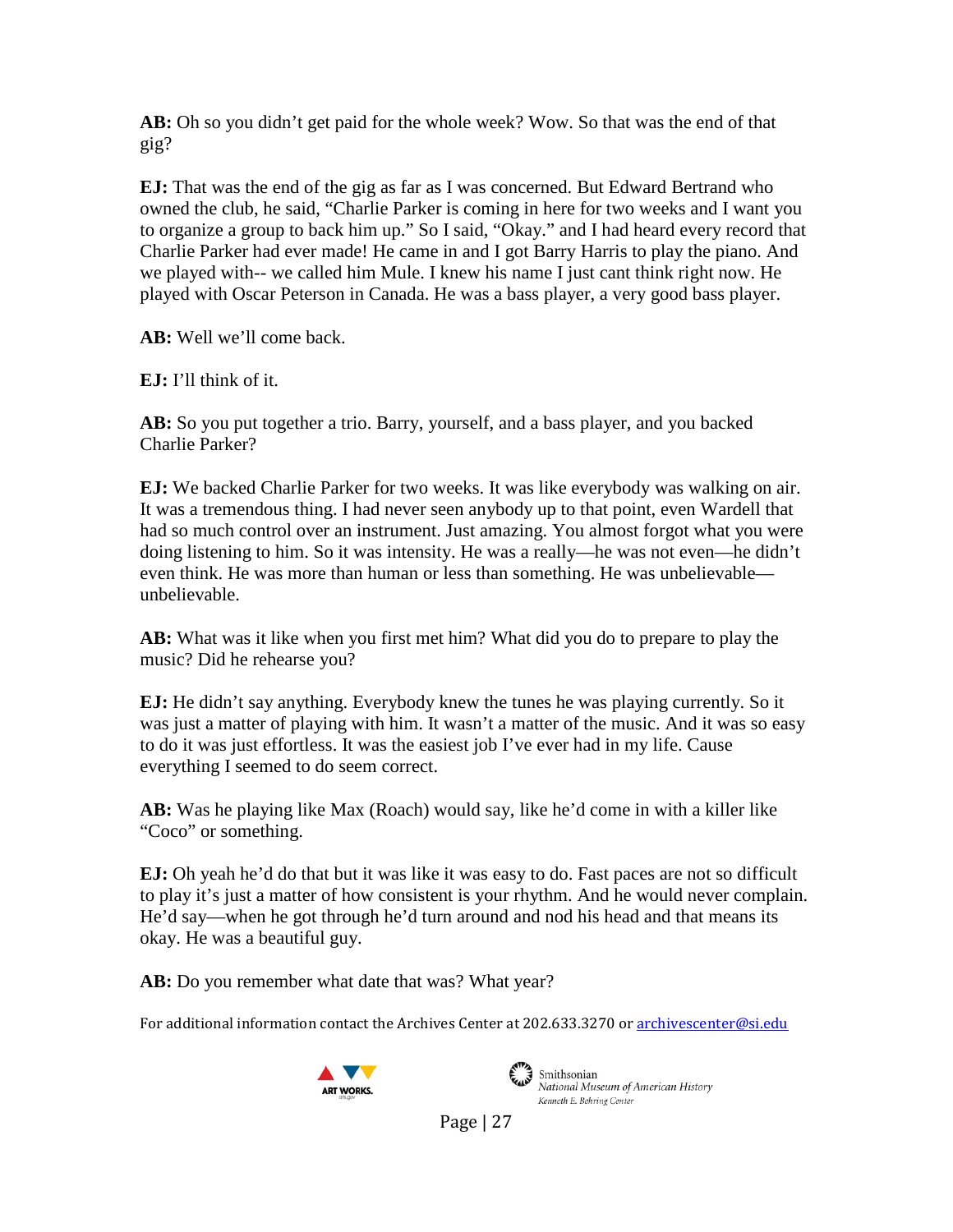**EJ:** I know that after that two weeks he went back to New York and committed suicide.

**AB:** So this was about 1955 then…

**EJ:** Mhmm

AB: Cause that was when he died in March of '55. So this is just before he died and you say he was at the top of his game?

**EJ:** Yeah, we were playing together at the Crystal Lounge.

AB: So he seemed to be at the presence of mind, health, he seemed to all be there?

**EJ:** I heard a lot – everybody hears these rumors, I heard these rumors. I just said, "He's a great musician I know that's all. He can do whatever he wants as far as I'm concerned." He was the first guy—he was there before me every night! You know he wore a new shirt every night. He was clean got his clothes pressed, looking like a champion.

**AB:** So it sounds like a big gap you got out of the Army in 1949 and you're playing with Charlie Parker in 1955. So about how long had you been at the club by the time Charlie Parker came through?

**EJ:** I had just been there the few weeks that I worked with Wardell Gary and the one week that Phil Hill had the band and he ran off with the pay roll!

**AB:** So there seems to be a period of time from '49 when you were discharged from the military up until when you say you bought your first drum set at the age of 21, or after you got out of the military so that would have been about '49. And then you were working odd jobs but playing your drum set and getting your early training with Hank. Had you been training or performing up until this point yet with your brothers professionally or in public?

**EJ:** Not really. Thad was, he was in Oklahoma in that period of time. He came back to Michigan later on that year. And I no longer worked at the Crystal Lounge I started working with Billy Mitchell at the Bluebird Inn.

**AB:** Was this shortly after you worked with Charlie Parker?

**EJ:** Yes.

For additional information contact the Archives Center at 202.633.3270 o[r archivescenter@si.edu](mailto:archivescenter@si.edu)





Smithsonian National Museum of American History Kenneth E. Behring Center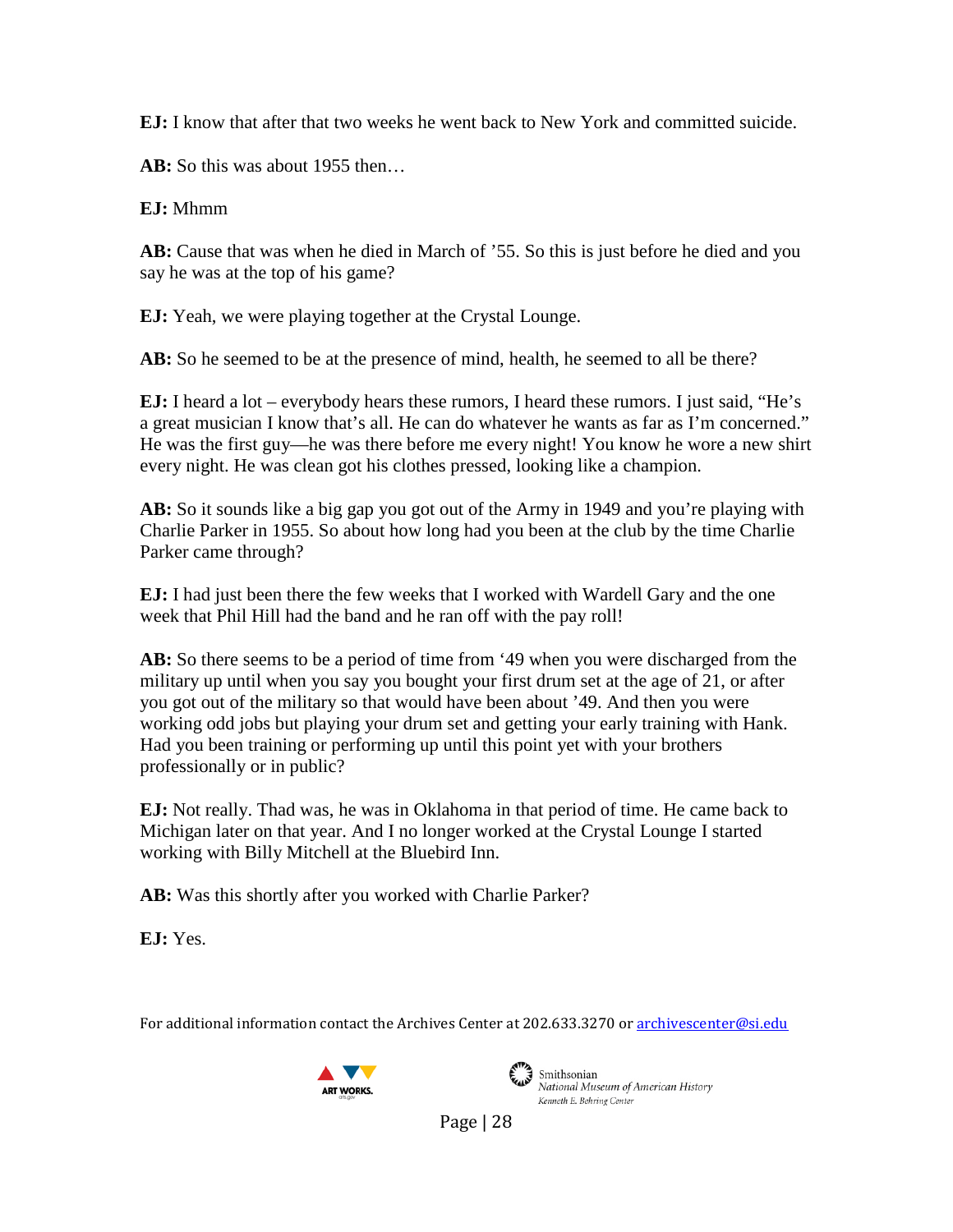**AB:** So that's '55 that would have been early '55 so you made the transition from the Crystal Lounge to working at the Bluebird Inn with Billy Mitchell. Where was that located?

**EJ:** It was on Tireman and Beachwood in Detroit, the Westside of Detroit.

AB: And was that also a jazz club?

**EJ:** It was owned by a family and they lived right there. Basically it was just a neighborhood bar, basically. But they liked to have music so he got a piano and they got this idea of having a music thing. So Billy Mitchell, I guess he talked 'em into it. I guess he was pretty good at that. But I was—I thought it was great and I worked there for over three years.

AB: Three years?

**EJ:** Yes.

**AB:** When I look at your discography the Thad Jones/Billy Mitchell Quintet it lists at 1953 is that accurate? I haven't been able to actually find the record.

**EJ:** I don't think so. You know maybe it was. I don't know whether that's correct. You know the Bluebird is still there! I could call 'em up and ask them to look it up in the book! (Laughs)

AB: But was that your first recording with Thad Jones and Billy Mitchell?

**EJ:** Yeah with Thad and Big Billy Mitchell, yeah.

**AB:** What was that like making your first recording?

**EJ:** It was like nothing you ever saw in your life! (Laughs).

AB: Could you please describe what that means? (Laughs)

**EJ:** I don't know what the engineer was doing! (Laughs) That was some funny stuff.

**AB:** So how did it come about that there was that recording? Did somebody come along and say, "Hey I want to record you guys or was there…"

For additional information contact the Archives Center at 202.633.3270 o[r archivescenter@si.edu](mailto:archivescenter@si.edu) **EJ:** No, you know there was this guy and his name was David Usher. And he had a—he was a good friend of Dizzy. And as a matter of fact Dizzy had a label called D.G.





National Museum of American History Kenneth E. Behring Center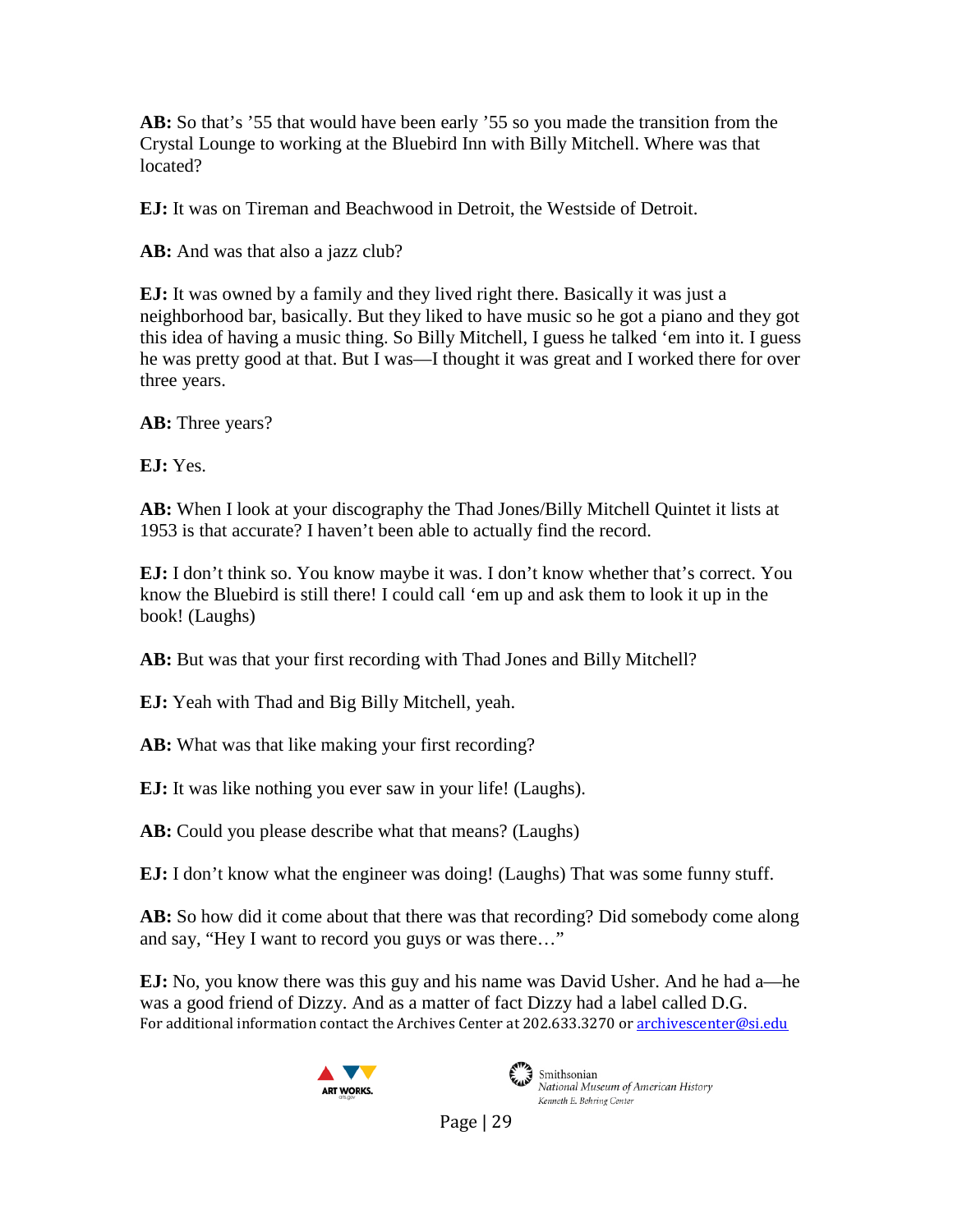Remember that yellow label? He wanted to record Billy and our band out there on that label. That's what happened.

**AB:** So you went into the recording studio, of course you had to bring your drums. How was the recording studio? Was it a makeshift studio or was it a bona fide studio?

**EJ:** It looked more like this room than anything else. (Laughs). It was on the 2<sup>nd</sup> story of this building and it was right next to this fire-dock where the cars were going (imitates loud car's growling) and you could hear it!

AB: Do you remember the session going smoothly?

**EJ:** Yeah we just played what we would play at the club. Sometimes—it's different because recording, you're not playing for anybody particularly. It's just like a performance for the air. I think that's kind of scary. I couldn't understand what they were going to do. I said, "What are you going to do with this?" Cause it didn't sound right to me. I wasn't comfortable but you learn. That was the first recording I ever tried so I learned a log.

**AB:** Do you remember what it was like hearing yourself on the playback and what did you think?

**EJ:** Well you know I couldn't hear it that very well. It wasn't mixed. It was bad reception. I didn't think it was recorded so good. The record is out someplace and somebody's got it. I'd like to have a copy of it myself.

**AB:** So I think what I'll do is go to the Institute of Jazz Studies at Rutgers and I'll see if I can get a copy I'll get you a copy.

**EJ:** Oh, okay yeah. That'd be great.

AB: Yeah cause you should have that.

**EJ:** Thank you.

**AB:** Sure. Let's take a break.

**EJ:** Sure.

(Anthony Brown, Ken Kimery, Elvin Jones, and Keiko take a break. The question asked, which Elvin is heard responding to, is not recorded)

For additional information contact the Archives Center at 202.633.3270 o[r archivescenter@si.edu](mailto:archivescenter@si.edu)





Smithsonian National Museum of American History Kenneth E. Behring Center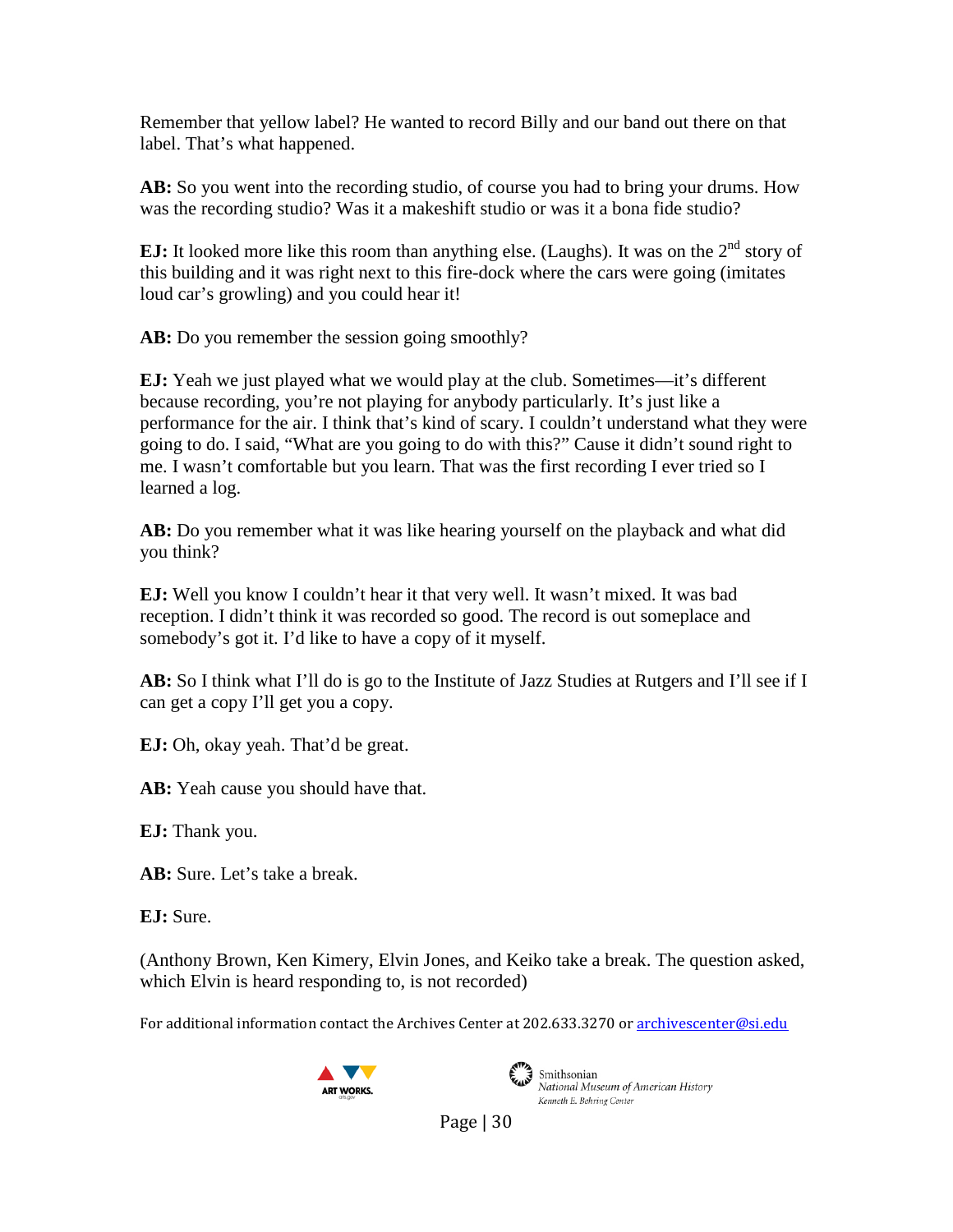**EJ:** '52- '56?

**AB:** Miles.

**EJ:** Yeah that was Miles. Cause I started playing at the Bluebird in 1951 or something. Miles used to come there the same as Charlie Parker did at the Crystal Lounge. So he came to Detroit without a band at the Bluebird. Sonny Stitt would come in, a lot of guys.

**Ken Kimery**: Miles would stay there for months on end right?

**EJ:** He stayed there for almost-- He would stay for months on end. I played with him for 6 months when I was playing with him. He got himself together in Detroit. Cause he wasn't in very good shape. But he got himself together.

AB: (addressing Keiko) So Keiko you're saying that Miles stayed at your house?

**EJ:** Yeah. You know when they came in town they didn't have—they came to my house. And I said, "Okay you know...well here it is!"

**Keiko:** (inaudible)

**AB:** Along with what Keiko is saying she used to let you host jam sessions or let musicians come by your house?

**EJ:** Oh yeah every Monday we had a thing in Detroit when every Monday guys would come out in Detroit and we'd just have a picnic! A jazz picnic!

AB: So she enjoyed the music and enjoyed the musicians?

**EJ:** She'd sit up in a chair like this and the next thing you know she'd be snoring!

AB: and you guys are burning!

**EJ:** She's just happy. I don't know she's just relaxed like that. It's hard. I used to have a cat that he would like to watch me practice. And he'd lay right in front of the bass drum and go to sleep! (Laughs)

AB: What was that cat's name do you remember?

For additional information contact the Archives Center at 202.633.3270 o[r archivescenter@si.edu](mailto:archivescenter@si.edu) **EJ:** He was called "black night". I couldn't take him. He was cold black! I'd come home at night, and we had an oak tree, and he'd be in that tree when I came up the steps he'd





 $\mathbf{3}$  Smithsonian National Museum of American History Kenneth E. Behring Center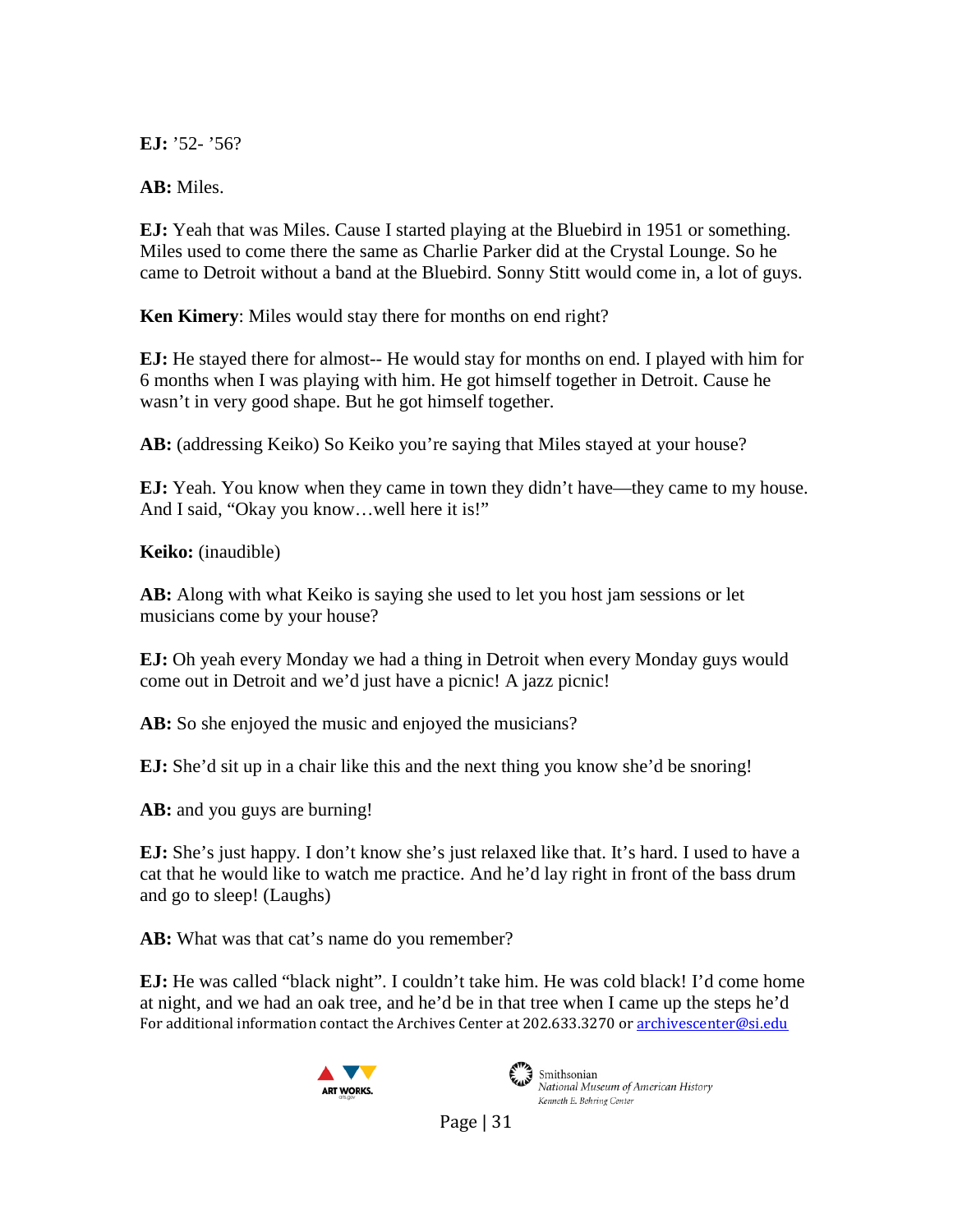leap on my shoulder. WHAM! I said, "What is this cat!" He'd just wait for me to come home you know

**AB:** Well lets go over this chronology here because I want to make sure that the dates are correct. So you worked at the Crystal Lounge first and then you were hired—you replaced Art Martigan at the Crystal Lounge. So that period—what year was the Crystal Lounge period? Because this sounds like the first professional period you had playing drums so this is a very important date or year.

**EJ:** Yes, certainly it was. I wish I could tell you the date. I can't right now. I know it wasn't long after that that Charlie Parker came in so it was maybe three weeks or so before that, before Charlie Parker.

**Keiko:** (addressing Elvin) Do you remember if there was snow? Because Charlie Parker…

**EJ:** Oh there was snow, it was winter. It was snowing. Cause you know sometimes the winters start late in Michigan and the next thing you know it's a blizzard and your standing right in the middle of it. You're standing in snow 6 feet deep.

AB: So do you think it's accurate, this date for this recording with Thad Jones and Billy Mitchell? I'll double check that too cause that's been listed as '53.

**EJ:** If you can pick up the record I'm sure the date would be on that recording but I don't know. I never had one. Cause Terry Pollard was playing piano on that recording.

**AB:** And Miles, when did Miles come through on that 6-month stint? Was that before or after Charlie Parker?

**EJ:** After.

**AB:** So '55…

**EJ:** Yeah cause Miles came back and it was summer when he came to Detroit cause it was warm and nobody was wearing coats or anything.

AB: So then you did this 6-month gig with Miles. Anything memorable from that 6 months? (Laughs) Other than Miles got himself together? That was important!

**EJ:** The most memorable to me. It was how good he could play. People say a lot of things about Miles, but he could play. He could play that instrument. And he had a

For additional information contact the Archives Center at 202.633.3270 o[r archivescenter@si.edu](mailto:archivescenter@si.edu)





 $\sum_{i=1}^{\infty}$  Smithsonian National Museum of American History Kenneth E. Behring Center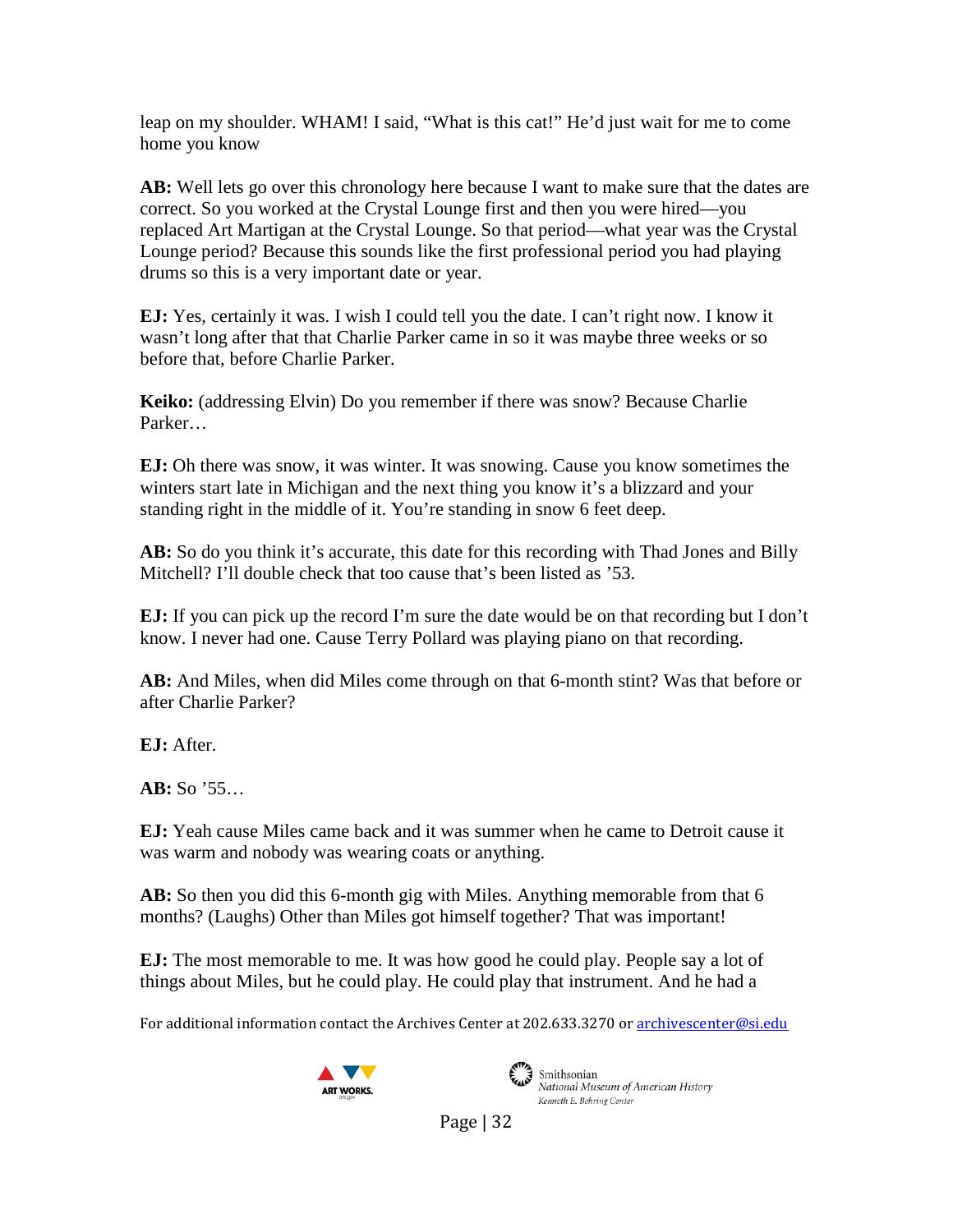concept about composition that was unique, and I'd listen to that every night. I learned a great deal from that.

**AB:** Is there anything in particular or anything technical that you could describe about Miles' playing or Miles' concept at that point?

**EJ:** Well you know he had already recorded those pieces with Jerry Mulligan and all that. He did that before he came to Detroit. So he did all that—those were his latest recordings sessions that anybody heard before he came to Detroit. And everybody had everything else he's ever recorded. Everybody would say "You got the latest Miles record!?" You know Blue Note. I really liked the—he was a beautiful guy. Great musician. That's all I can tell you. He was one of the greatest guys I've ever met.

**AB:** So did you get along well with him?

**EJ:** Oh yeah.

**AB:** Staying at your house, playing with you at night on the bandstand. Did he have the same persona with you on the bandstand as off the bandstand? Or did he formulate his stage persona at this point?

**EJ:** Oh you know he was—he was the same way. If you see him sitting out in a booth, or at a bar, and then he comes on stage, he was the same way. You know he didn't change he just had a horn then. That was the only difference. And he's always impeccably dressed.

**AB:** You say he got himself together there. What were the circumstances for him getting himself together there?

**EJ:** He had a drug problem just like a lot of other people. He came Detroit because he wanted to rejuvenate himself and get away from whatever that influence was. And he did. He met some good people. He was very stubborn. Cause he had something on his larynx or vocal chord. And he had an operation in Detroit. The doctors told him they said, "Don't drink anything" (Elvin pauses and laughs). And Miles he had a voice, he sounded just like a girl! (Laughs) And then he started drinking all this Whiskey and stuff and he sounded (Elvin lets out a low pitched breathy growl) and that's how he lost his voice!

AB: And you were there? Eyewitness.

**EJ:** I say the doctor should have told him the exact opposite he should have said, "Drink all you want!" And then he wouldn't have!

For additional information contact the Archives Center at 202.633.3270 o[r archivescenter@si.edu](mailto:archivescenter@si.edu)





 $\left(\begin{array}{c}\right)$  Smithsonian National Museum of American History Kenneth E. Behring Center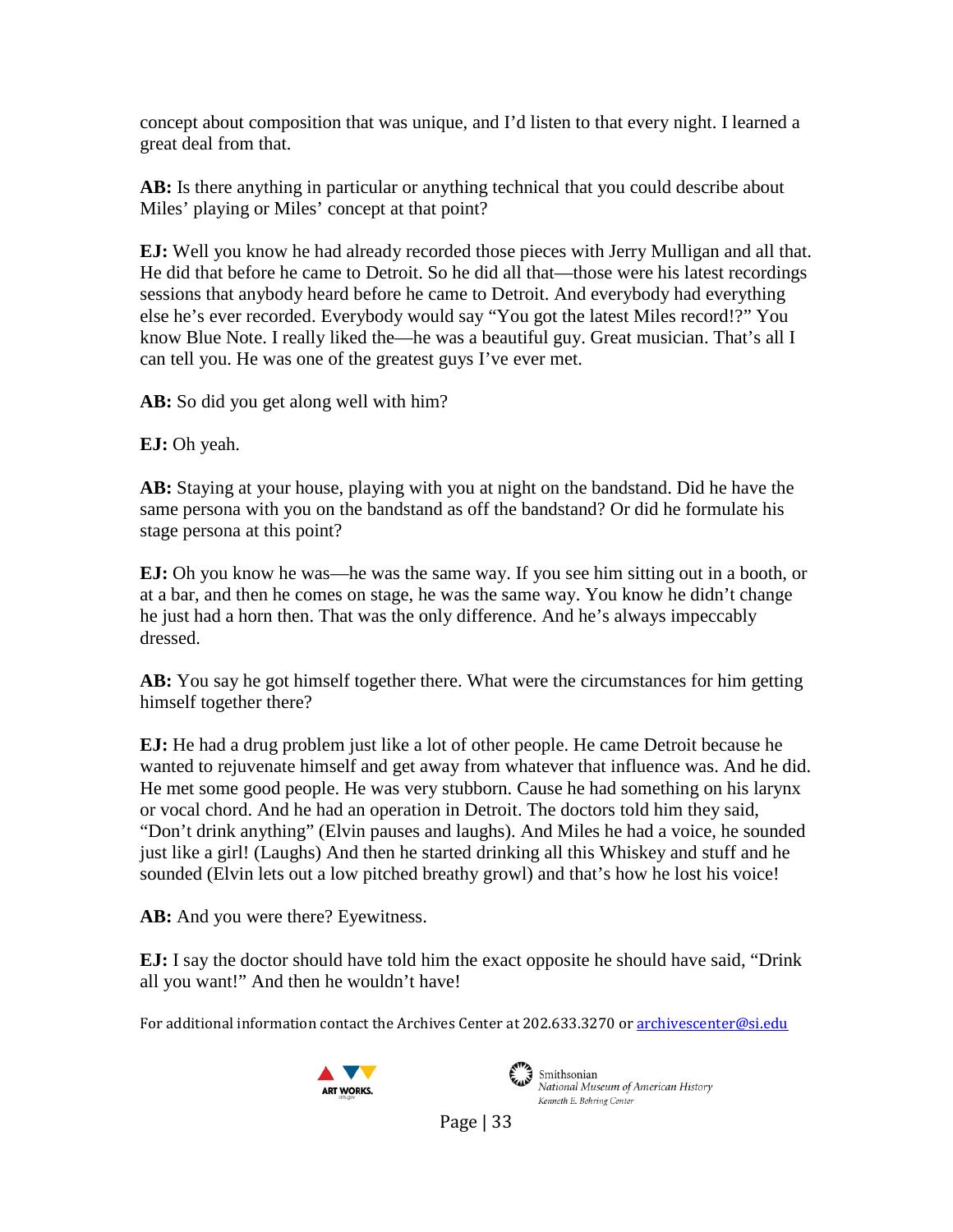**AB:** I read some accounts where they told him that Miles wasn't supposed to yell or scream. So this sounds more reasonable that they told him not to drink rather not to yell or scream. Cause his voice was already quite high pitched it didn't see like that was the type of person that would be yelling or screaming.

**EJ:** But he lost his voice altogether. You know he never did get it back.

**AB:** So then that takes you through your tenure at the Bluebird. If you were there with Miles up until 1955 that takes you up to end of '55 early '56. We know something big is coming in '56 so if you kind of bring us along through working with Miles maybe a few weeks or months working at the Bluebird before making a life changing decision.

**AB:** This is June  $10^{th}$  2003, we are in the home of Elvin Jones. And we've just been talking about your tenure at the Bluebird Inn and having worked a 6-month stint with Miles Davis. So this brings us up to late 1955. Perhaps there are some more folks that have come through but we are coming up to a major life decision for you. If you could talk about what happens prior to your decision to go to New York.

**EJ:** The way it came about is that Benny Goodman made this "Benny Goodman Story" so I guess it was made in the late 40's but they wanted to—during I guess about 1955 they wanted to take it on a world tour to sort of uh--promotional tour for Benny's band. You know he's always organizing new bands. And Hank he was working, he was playing piano with Benny Goodman. So he told Benny Goodman he had a drummer that played the drums! (Laughs)

I was working at the Rouge Lounge with Kenny Burrell and Barry Harris and what's his name – Carmen McRae. So we get a phone call—Ed Sarkesian, he was the owner, a Benn Goodman fan, he gets this phone call and he said, he could hardly talk he said, "Elvin, you know! Benny Goodman is on the phone" I said, "Okay what does he want?!" (Laughs) He was so excited he didn't know what to do! Hank really explained it to me he said, "Hey, you know we want you to come to New York and take an audition, and fit into this, and go on a world tour" And so I did they sent me a ticket. I really hated to leave that job but I said, "Well okay I'll go to New York" I really wanted so see if I could do it.

The audition was they first gave me a book about this thick. They gave me "Sing, Sing, Sing" and it was Gene Krupa's part! I had to read that whole thing! I could barely turn the pages. I said, "I don't know what the hell he's doing!" So it got to the point when it started with a whole big band and after two or three hours later and it was just 4 guys: Hank, me, and Al Cohn. But we had—it was funny. I said. "Well I guess I didn't make it". Then they told me "you know Shadow Wilson was here yesterday and he didn't make it either!" (Laughs) So I didn't feel so bad when I heard about that.

For additional information contact the Archives Center at 202.633.3270 o[r archivescenter@si.edu](mailto:archivescenter@si.edu)





National Museum of American History Kenneth E. Behring Center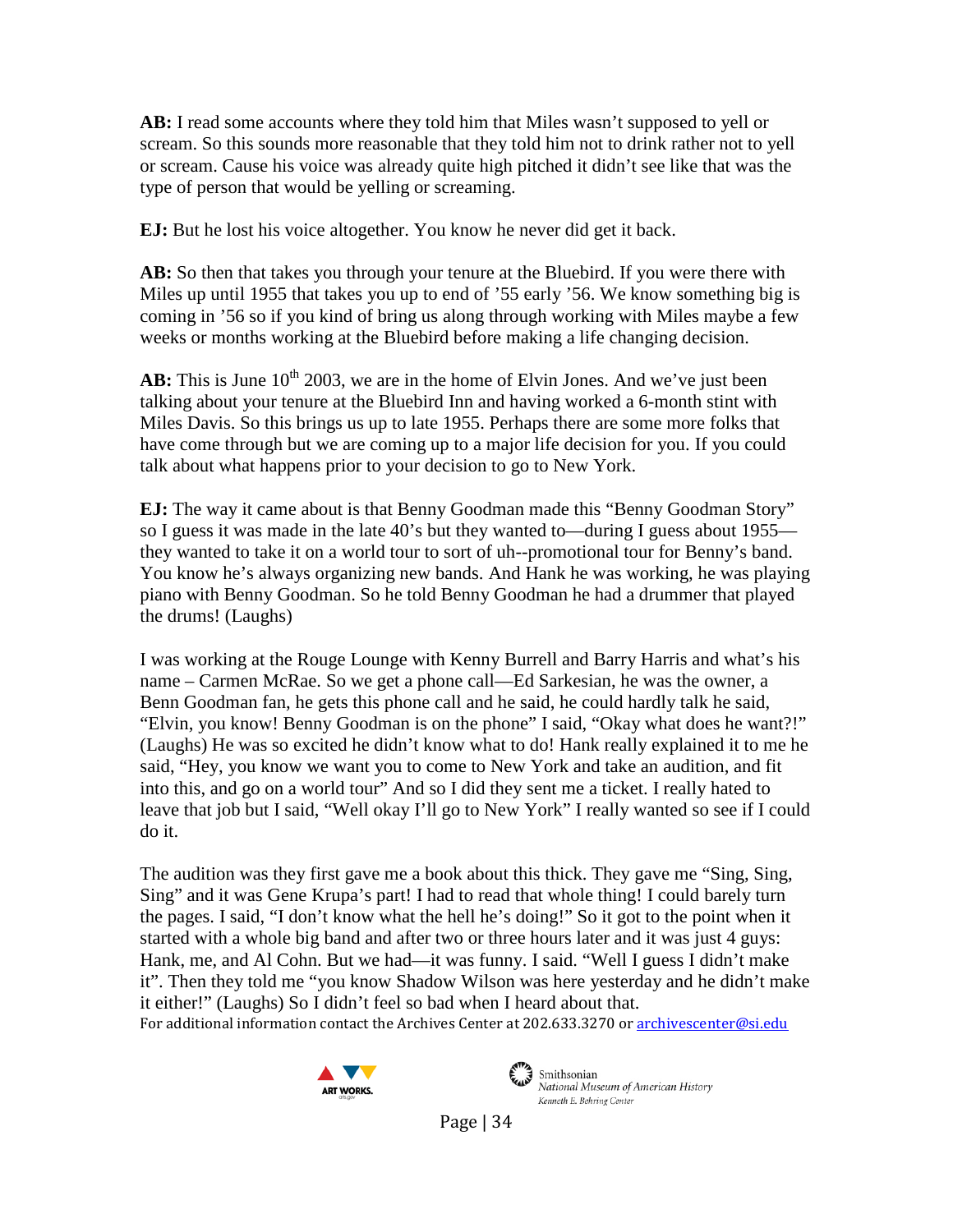AB: Do you remember what date that was?

**EJ:** Oh god I don't know the date. Well let's see. It wouldn't be so difficult to find out the date from—The Detroit Free Press could give you the date of Carmen McRae playing at the Rouge Lounge its you know, its documented all over Detroit. It shouldn't be difficult you could get from the newspaper.

**AB:** Well we know its spring of '56 so we can research that date. We talked about leaving the Rouge Lounge but last we talked you were working at the Bluebird Inn so lets talk about that transition from the Bluebird Inn to the Rouge Lounge and where was that?

**EJ:** Well uh the Rouge Lounge was—what it is a bowling alley. And these two brothers Ed, and his brother—the Sarkesian brothers. They were nice people. And they had this music that was just part of the general entertainment of that area. Cause it was the only entertainment out there. You know River Rouge looks like a graveyard or something.

**AB:** Where was it located?

**EJ:** It's out—it's—let me see. (Looks at a map) well the Rouge is… it should be somewhere here… A lot of people were more sophisticated than the Bluebird Inn, it was bigger and the place sat about 4 or 500 people. They always had acts, people like Art Tatum and Teddy Wilson, bands like that. So I was surprised that Kenny Burrell got the job cause he usually had bands from out of town so that was a good job for us and Barry Harris was playing piano and Carmen was singing. She could sing too you know. Beautiful voice.

**AB:** Was this before Carmen McRae married Kenny Clarke?

**EJ:** This is after. She married Kenny Clarke and they lived in Pittsburgh. I mean that was his first wife.

**AB:** So looking back now at your return from the Army back to the Detroit area, you worked at the Crystal Lounge then you're at the Bluebird Inn, and now the Rouge Lounge.

For additional information contact the Archives Center at 202.633.3270 o[r archivescenter@si.edu](mailto:archivescenter@si.edu) **EJ:** Yes and you know this was just a gig. It wasn't anything permanent about it. Cause the longest any engagement would be is two weeks. So it was two weeks and then they had to get another drummer cause I flew out to New York to play this—have this audition. I loved Gene Krupa but I don't know—I can't even start listening to "Sing, Sing, Sing". Of all the tunes—anything but that! (Laughs)





Smithsonian National Museum of American History Kenneth E. Behring Center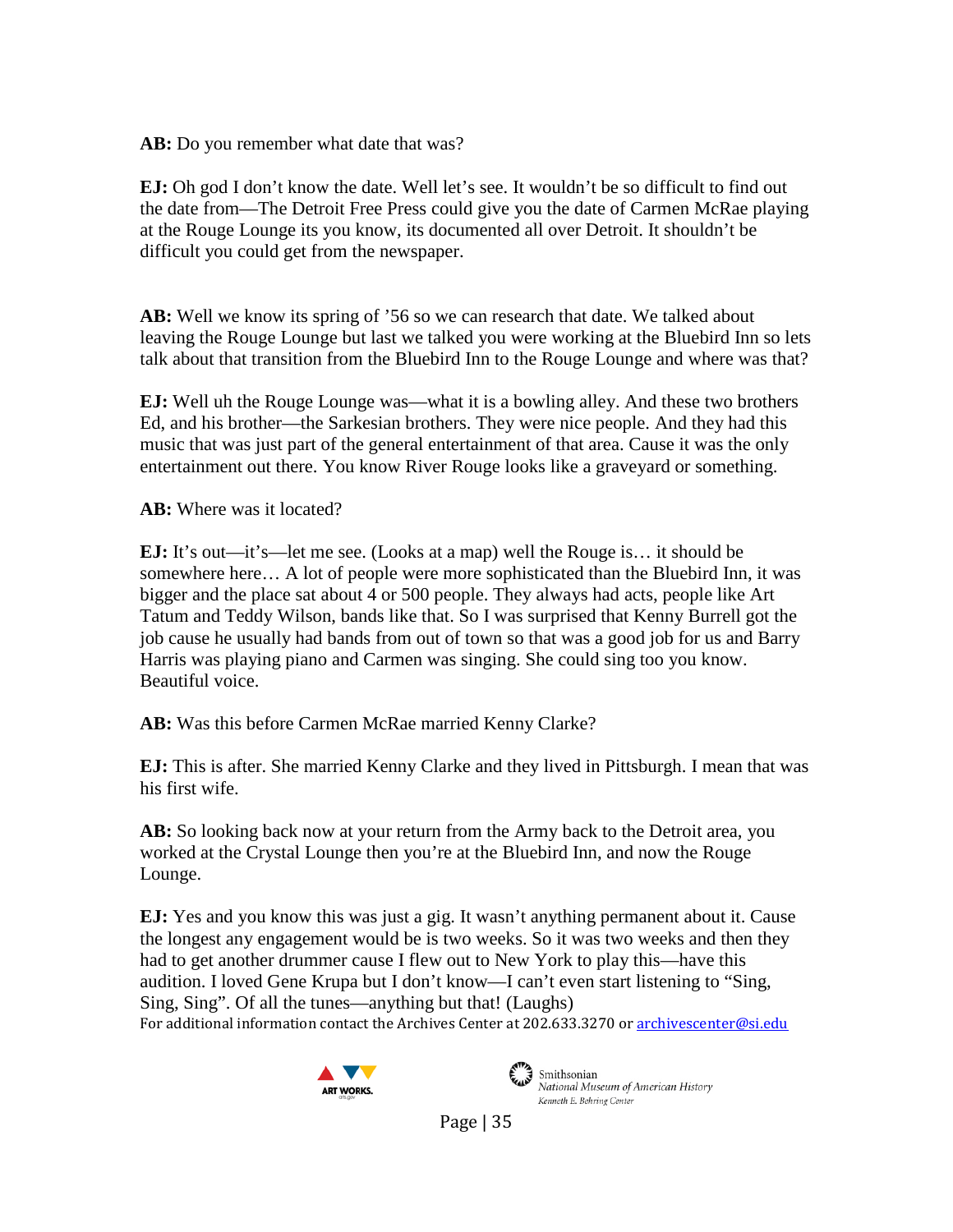**AB:** So you had this audition and it didn't work?

**EJ:** It didn't work! I was staying in Hank's room at the President Hotel. He kept a room there and I stayed there. I get a phone call and its Kenny Clarke. He says he's with Philly Joe Jones and says come over to his hotel. And its on  $48<sup>th</sup>$  street so I said, "Okay its only a block away." I walked over there and Kenny was having—at that point Kenny was working on his textbook that eventually he published. And he had all of the notation, huge practice pad and he had all these notations on the rubber of the pad. He said, "well take a look at that!" Eventually there was some good stuff in there. It brought out what Kenny, what his ideas were. I thought that book that he finally did publish was very good; it was well done.

AB: So he invited you over to his place to look at it? Had you met Kenny before that?

**EJ:** No I hadn't. I hadn't met Philly Joe either! (Laughs) Kenny just said, "Come on over!"

**AB:** So Philly was there too?

**EJ:** Yeah two fantastic drummers. And again I was always- I used to tell everybody that I knew that the best drummer that I ever heard, as far as this whole kind of idea of music, is Kenny Clarke. He's the granddaddy of all this music. And you know, he played decent piano as well.

AB: What about his style do you think was so different or so innovative?

**EJ:** Well he always played-- he was never flamboyant. Everything that he did was classic. It had class. He wasn't trying to overwhelm anybody; he played with a lot of pianists, trios, small groups, big bands, and everything else and it sounds just (imitates solid ride swing pattern). If you listen to it now it sounds just as good as it did then. He was that kind of a guy. He was quiet and a very intelligent man.

**AB:** What were your impressions of Philly Joe, upon meeting him for the first time?

**EJ:** I had seen him a couple of times but we hadn't really met. He was playing with Miles. He used to do this imitation of Boris Cardiff. (Laughs)

**AB:** Oh uh "Blues for Dracula"?

**EJ:** Yeah! Right!

For additional information contact the Archives Center at 202.633.3270 o[r archivescenter@si.edu](mailto:archivescenter@si.edu)





Smithsonian National Museum of American History Kenneth E. Behring Center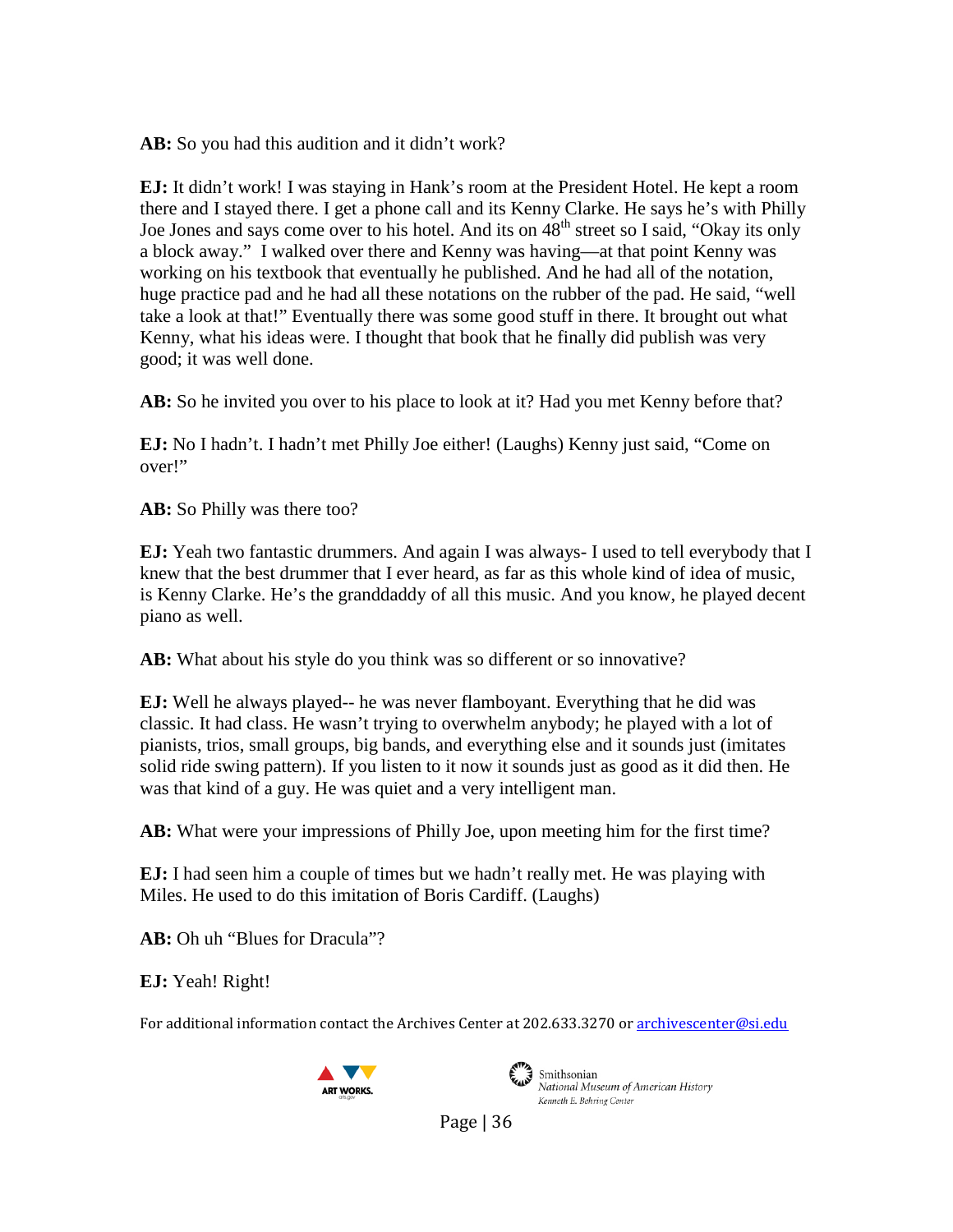**AB:** Oh Bella Lugosi? (Laughs)

**EJ:** Ha yeah that was it!

AB: (Imitating Bella Lugosi) Bite your mother on the neck goodbye.

**EJ:** He was funny boy! He was a comedian. But he was a great drummer. Joe played things on his instrument that were just phenomenal. Joe was flamboyant. He used to show guys how to play with your fingers. You think he's doing it with his wrist but he's doing it with his fingers. (Elvin imitates sound of fast single strokes of a drum being played by one hand). He had many tricks like that. He's such a good musician and when he played he always—it seems like everything he did was thought out, like it had already been through his mind. He played with tremendous skill and the dynamics were always unbelievable. It was just enjoyable to listen to a man like that. And he was with a good band like Miles Davis. He couldn't be in a better position.

**AB:** Were there other drummers that you met or that inspired you at this point when you were coming into New York?

**EJ:** Well I hadn't really met many drummers. I knew Art Martigan, and I met Kenny then. Then a little later I met Dannie Richmond who used to play with Mingus. Anybody that could play with Mingus' music them—I tip my hat off to them. Cause he got sick and Mingus called me to play. He was playing at the Village Vanguard and he said to come up to some room he had up on Broadway around  $103^{rd}$  street, in that area. And I went up there and he was playing his bass and the saxophone player was there and he watched me through the whole book. When I left there I knew it. So that night I started and played the whole book. I played all his tunes.

**AB:** So you remained in New York after the auditions. You met Kenny Clarke and Philly Joe and you were still in New York and that's when you got a call from Mingus and this was about a week's span, a day's span?

**EJ:** Yeah the next day (after the audition) I got a call from Mingus. First Miles called me and he wanted me to go out with him and I said, "No man, play with Joe. What are you talking about are you going to go out with two drummers?" And then the sort of Sauter-Finegan (Orchestra)'s manager called me to do a rehearsal with the Sauter Finegan band. And I had to pass on that one. And then Mingus called me and he said, "We're going out" and it was J.R Montrose, Teddy Charles and Mingus and myself. So that's that quartet, and Teddy's playing vibes. It was kind of a unique sound.

**AB:** So you're getting these calls. Was it cause of Hank's connections or did you have a reputation already in New York?

For additional information contact the Archives Center at 202.633.3270 o[r archivescenter@si.edu](mailto:archivescenter@si.edu)





Smithsonian National Museum of American History Kenneth E. Behring Center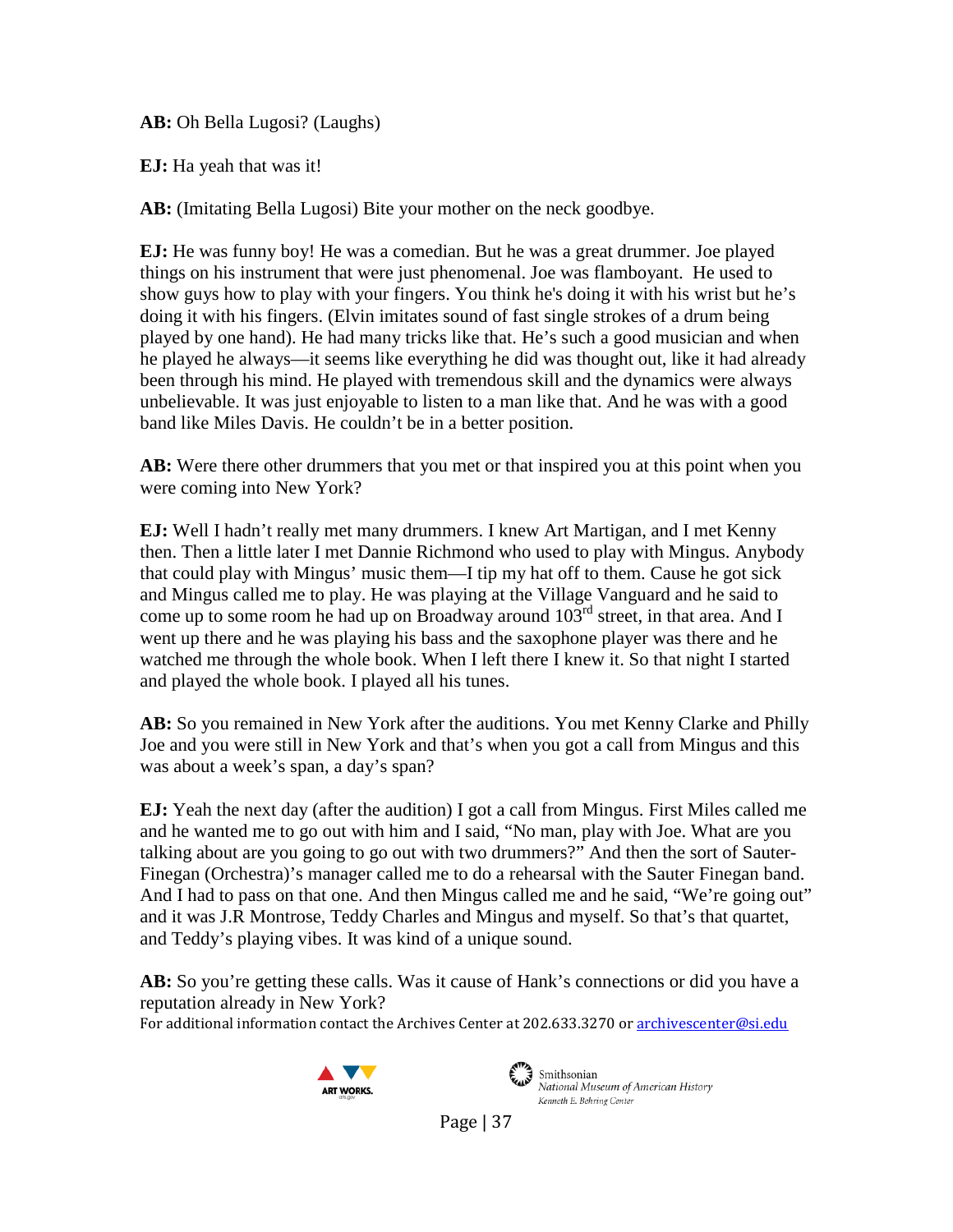**EJ:** I think that when people came to New York then everybody would do whatever they could to make them feel comfortable: offer them jobs. You know it was like that. Nothing seemed permanent or at least it seemed like that. I thought it was a nice gesture for somebody to offer you job. They'd say "Come on" and they'd give you a chance. That made me feel very good.

**AB:** So you're working with Mingus at the Village Vanguard. How long was that engagement?

**EJ:** That was after that…when he had Dannie Richmond playing with him. At this time he was just playing with trios. He didn't have his organized band like it is now or like it was later.

**AB:** So he hired you in his quartet and how long were you with that group and where did you work?

**EJ:** Well it didn't last very long cause Mingus, he had such a temper. We played at the Music Inn in the Berkshire Mountains. We played up there it was a wonderful place, he got cottages where the band can stay and it was just very nice. And from there we went to a place in Washington D.C. called Olivia's.

**AB:** Your mother's name!

**EJ:** Yeah, and all this time, every time we get in the car, Mingus and Teddy Charles are at each other like two wild dogs! (Laughs) We're sitting in the backseat with J.R. and I say "I just want him to keep his hands on the wheel! I don't care what he says." That was funny

And we went to the Rhode Island—Newport Festival. We went to that. And that while there all we did was—they had composers' workshop. So they had all these guys Mal Waldron, Mingus, Dave Brubeck and all these guys. And I wasn't a composer so I said, "I don't know what I'm doing here." But it was wonderful to play with all of them once.

That was my first appearance at the Newport Festival, with Mingus, and Teddy Charles, and J.R. Montrose.

AB: Were you starting to get reviews at this point?

**EJ:** I don't know probably I'm not so sure about that. I think that waiting for anybody with a new face, a new name that's what it was all about. It wasn't a mater of not being

For additional information contact the Archives Center at 202.633.3270 o[r archivescenter@si.edu](mailto:archivescenter@si.edu)





Smithsonian National Museum of American History Kenneth E. Behring Center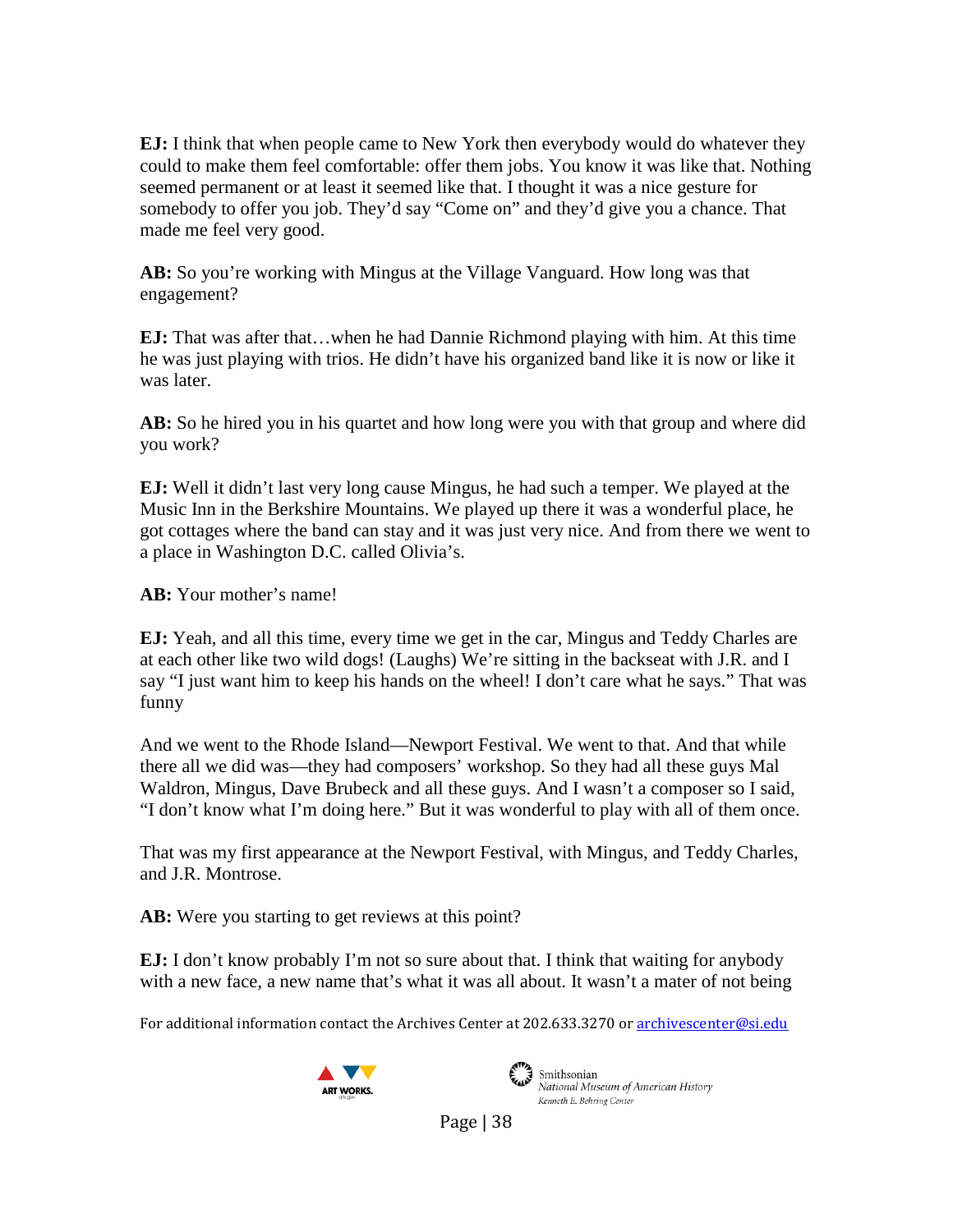able to do anything. It was more a matter of *what* you were going to do. I think that was the issue more than anything else.

**AB:** Were you sitting in with any other people in New York or were you doing what most musicians do which is hang out and just get on the hang, get on the circuit?

**EJ:** Well I didn't hang out that much, I didn't go out. I knew a lot of guys that went out to Mittens and there were a lot of guys in the Village where you could go. But I didn't want to play for nothing. (Laughs) I said, "You know I'm in the Union!"

**AB:** Were you in the union?

**EJ:** Yes!

**AB:** Had you been in the union before?

**EJ:** Yeah, sure in Detroit. I just got transferred.

**AB:** Was there any problem transferring?

**EJ:** Not at all.

**AB:** Talking with Steve Lacey about you, I asked him about having seen you since you had worked together on his recording, "Reflections". And he said, "Oh I remember when he (Elvin) first came to New York because he was a friend of Cecil Taylor's, every time Cecil Taylor would get on the band stand all the musicians would leave but Elvin would get on the band stand because he wanted to play with him". Is that an accurate recollection of his?

**EJ:** Yeah that's accurate. Cecil used to tell that story too. He's going to play with me next week over at Blue Note.

**AB:** Can you remember or discuss that early meeting with Cecil, and what it was like to meet Cecil? And what did you think of his music?

**EJ:** I just thought it was a chance to—he sounded so much different. He was so far ahead of everybody else that it was sort of like meeting another person all the time. We played with him 3 times a night that's 3 people we played with! Sometimes all at once! (Laughs) We had fun. That's what its all about. You gotta' enjoy yourself. People get to serious sometimes.

For additional information contact the Archives Center at 202.633.3270 o[r archivescenter@si.edu](mailto:archivescenter@si.edu)





 $\mathcal{L}$  Smithsonian National Museum of American History Kenneth E. Behring Center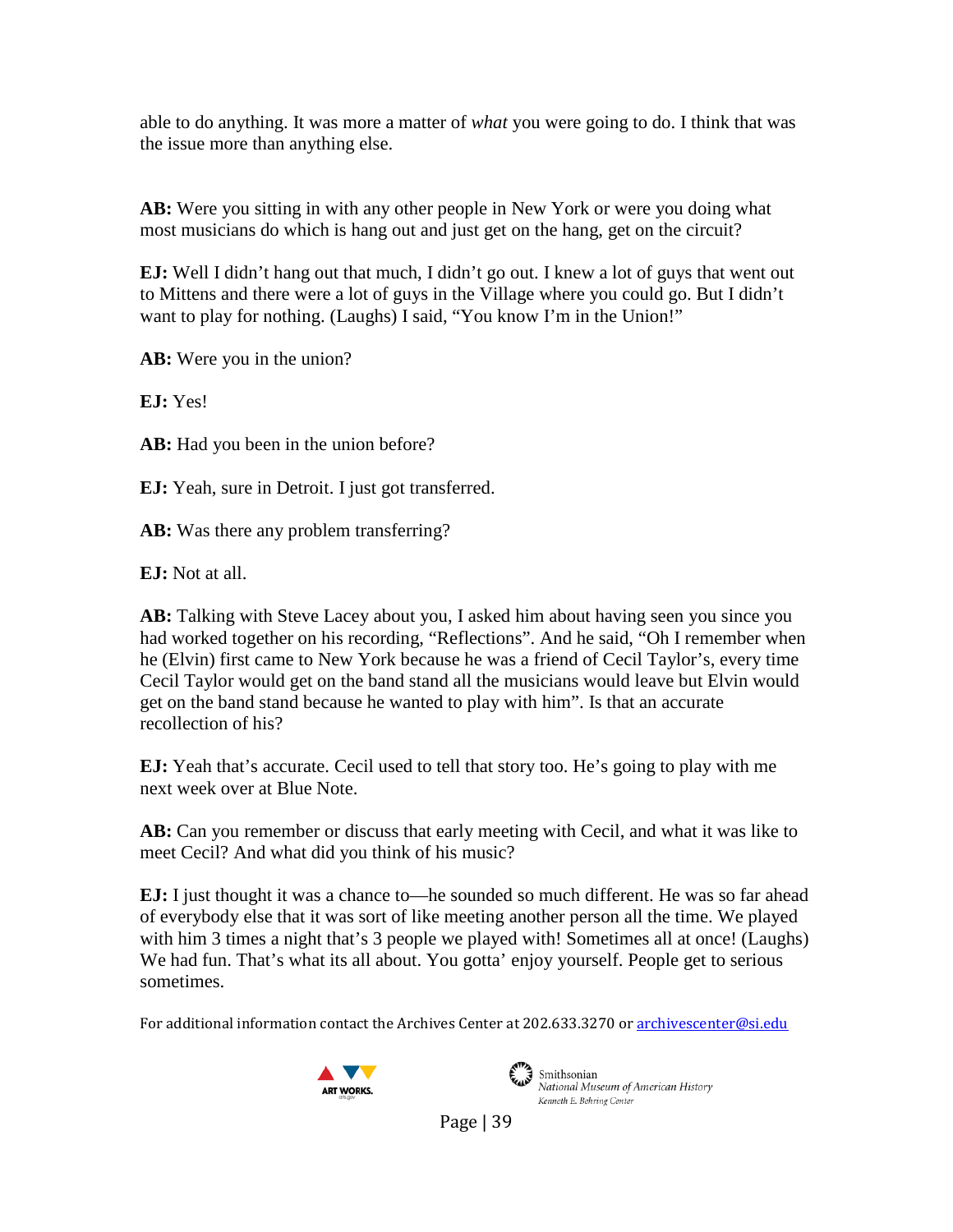**AB:** Steve Lacey also said that when he first heard you play all the musicians in the audience were trying to figure out what you were doing. I guess back in those days as you said when a musician came to town they would try and make him feel at home. I guess all the musicians would come out and check out the new person in town.

**EJ:** To see if they could beat 'ya! (Laughs)

AB: So did you get any comments or feedback from any of the other musicians or any of the other drummers as to what you were doing about your music?

**EJ:** I had met Roy Haynes earlier when I was living in Pontiac. Hank came, he was friend of Ella Fitzgerald you know Ray Brown and Roy Haynes, and they had the Michigan State fair in Detroit. It was a fair ground near 8-mile road. So Hank calls me and says—you know I was like his butler. He says, "Go pick up Roy Haynes at the train station and bring him out to the fair!" I said, "Okay!" So I went down, it was the first time. And I had my car and it was very hot it must have been 198 degrees in the shade! It was very hot and I pick him up, put the drums in the trunk, and before I left Pontiac and I bought a pint of white lightening (reference to moonshine). I said maybe he might like some. I had it in the glove compartment and it was so hot it was almost boiling and I said "Oh man, its so hot I can't drink this stuff." (Laughs) That's how we met.

**AB:** And what was it like hearing him play that night?

**EJ:**I didn't stick around cause I was running errands for Hank that night.

**AB:** So did you hook back up with Roy Haynes when you got to New York?

**EJ:** I didn't see him cause I don't know who he was working with, but he was working out there on  $52<sup>nd</sup>$  street someplace. Cause a lot of guys—there must have been 10-15 clubs out on  $52<sup>nd</sup>$  street. I'd see him at Birdland now and again.

I only went there cause Mingus would get a Monday night there sometime and he 'd call up people he knew. He'd call Thad and he'd call me and we'd go play the Monday night thing at Birdland. That was a lot of fun too.

**AB:** So after Mingus, who'd you work with after the Mingus engagement.

**EJ:** Well that's when Teddy—we both worked with Teddy Charles. Then we went to Toronto and we played there for a week. And Mingus said, "C'mon Elvin" and the weeks almost over and he says, "C'mon Elvin we're going to play with Bud Powell."

For additional information contact the Archives Center at 202.633.3270 o[r archivescenter@si.edu](mailto:archivescenter@si.edu)





Smithsonian National Museum of American History Kenneth E. Behring Center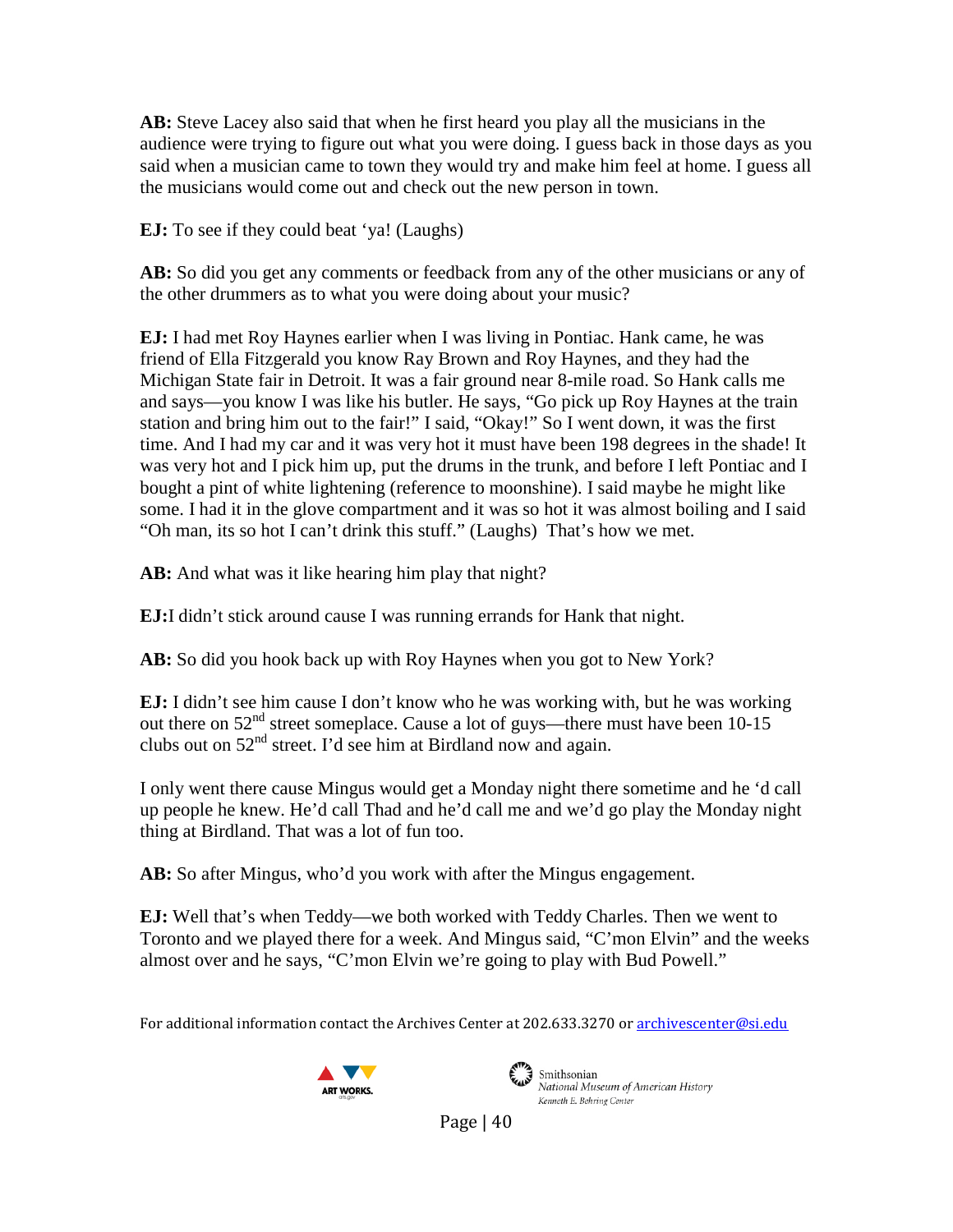So left Teddy Charles in Toronto and we went to Cleveland to go play with Bud Powell. He's impulsive! (Laughs)

AB: And you went with him? Sounds like you're pretty impulsive too!

**EJ:** Ha-ha yes! He wanted to play with Bud. Bud was such a nice guy, a fantastic player, and such a sweet heart. He was so kind and gentle and that's the way he played. He wouldn't talk very much. He'd sit down at the piano he'd think about what he want to do for a few minutes and then he'd play. All you had to do was keep up with him, if you can do that!

**AB:** Sounds like you had good training playing with those old Art Tatum records?

**EJ**: (Laughs) Oh yeah I was ready!

**AB:** So that must have been a really great experience playing with Bud Powell? How long did that last? You said you were in Cleveland right?

**EJ:** It lasted a few months. Because Bud wasn't all that consistent. So we played Cleveland and went to play in Detroit so that was a month already so it was 2 weeks and Cleveland and 2 weeks in Detroit and then we went to Birdland. When we went to Birdland he was to record and his recording drummer was Arthur Taylor. Arthur, we were good friends. I which I could have had an opportunity to record with him but I never did, it was just one of those things.

**AB:** So you were making some records at this point do you remember any of the recordings that you made at this point?

**EJ:** so I made an appointment with Lee Konitz it was just a trio: Lee, Sonny Dallas and myself at a studio on  $7<sup>th</sup>$  Avenue or something. It wasn't one of the regular studios. We just started playing.

**AB:** So this is pretty interesting, you're playing in a piano-less trio?

**EJ:** That's right! That's the first time I did that. The next time was with Sonny Rollins. And that was a lot of fun.

AB: There's some contrast there! Were there any challenges to playing without a piano?

**EJ:** No. The bass player is there, you got the root to the chords so you don't have to worry about that. It isn't as if its blank, it be hard without a bass. The style used to be like

For additional information contact the Archives Center at 202.633.3270 o[r archivescenter@si.edu](mailto:archivescenter@si.edu)





Smithsonian National Museum of American History Kenneth E. Behring Center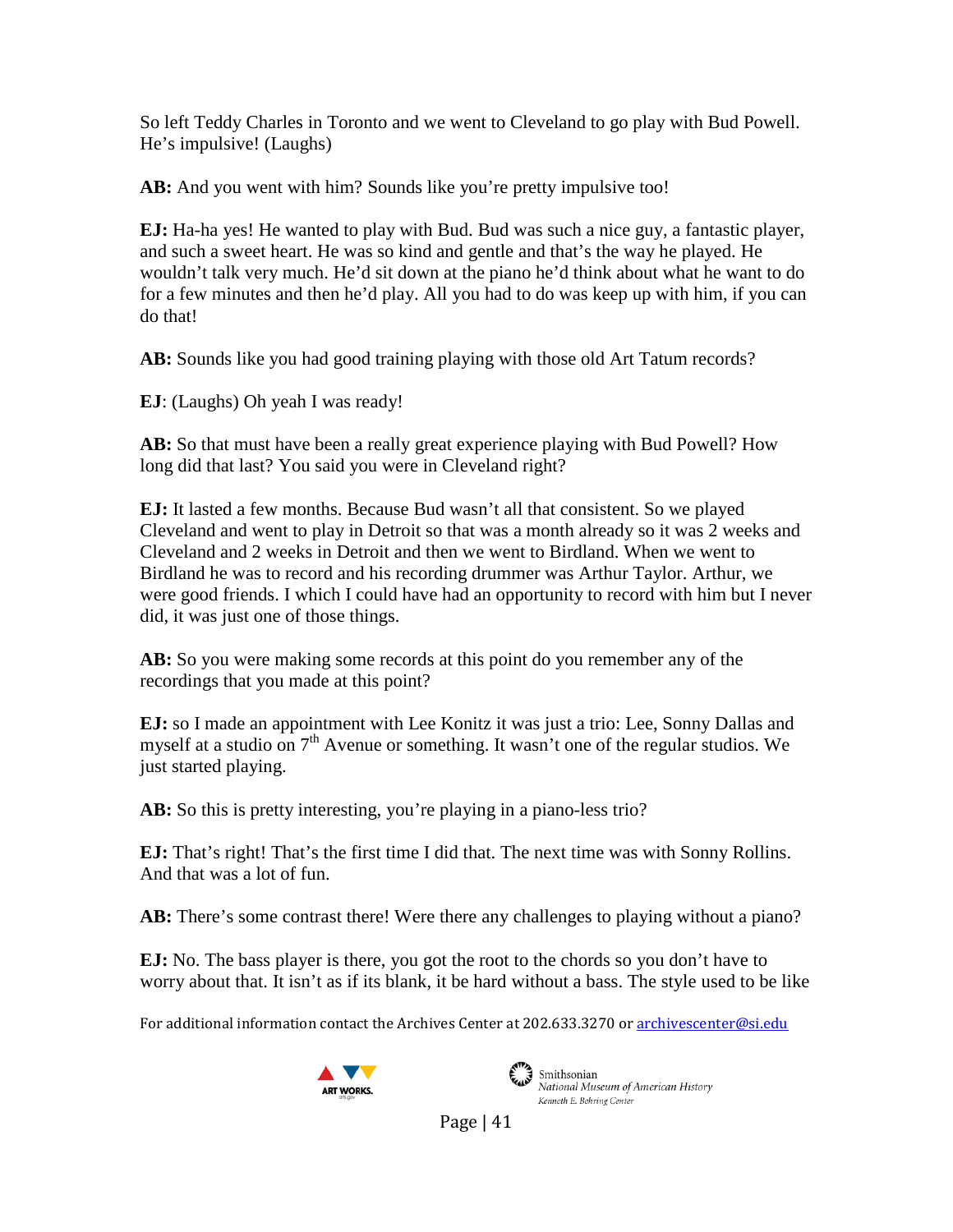Fats Waller (imitates a rag time, chordal progression) he used to play chords all the time. They don't do that anymore. It's a little different and all

**AB:** I have a recording here, it was made in January 1957, its called "Mad Thad". And it's a pretty large ensemble with Frank Foster, Frank Wess, Henry Coker, Tommy Flangan, Eddie Jones and Elvin Jones. Do you remember this date?

**EJ:** Yeah I do.

**AB:** Was this the first—no you had already recorded with Thad because of 1953 with Billy Mitchell.

**EJ:** But then, I was a little more sophisticated then. I wasn't afraid of the microphones then!

AB: When I listen to the recordings, there is a piece on here called "Bird Song" and its Thad's piece but it sounds like a little bit like Charlie Parker's kinds of tunes. But it's a really good example, since this is January 1957, of your style. Cause its very clear, the recording was very good and you can hear a lot of what your doing with your style. So it's very clear in January of 1957 that you're starting to fill in a lot of the space in the timekeeping. There aren't very many solos so we don't really have an early example of your solo style but already your accompaniment is starting to be very dense. Were you consciously formulating a style? Was there a particular style you heard in your head that you were trying to go for?

**EJ:** No. I was just trying to play as well as I could with who was there. It depends on who's there and you can modify whatever you do because you had to compliment the soloist and if you can't do that you might as well get a drum machine! And it's really important to listen to what the rest of the group is doing. It's a niche and you have to find, and get into that groove or niche. Then it's fun.

**AB:** you also worked with J. J. Johnson?

**EJ:** Yes before I worked with J.J. I worked with Tyree Glen ad the round table on 52<sup>nd</sup> street and Lexington, The Embers was around the corner, all of these clubs. That was educational for me cause--

**AB:** Trombone *and* vibes right?

**EJ:** Yeah trombone and vibes cause the first night I started Hank was playing the piano and the next night somebody else was there! And he's playing all these tunes and I said

For additional information contact the Archives Center at 202.633.3270 o[r archivescenter@si.edu](mailto:archivescenter@si.edu)





National Museum of American History Kenneth E. Behring Center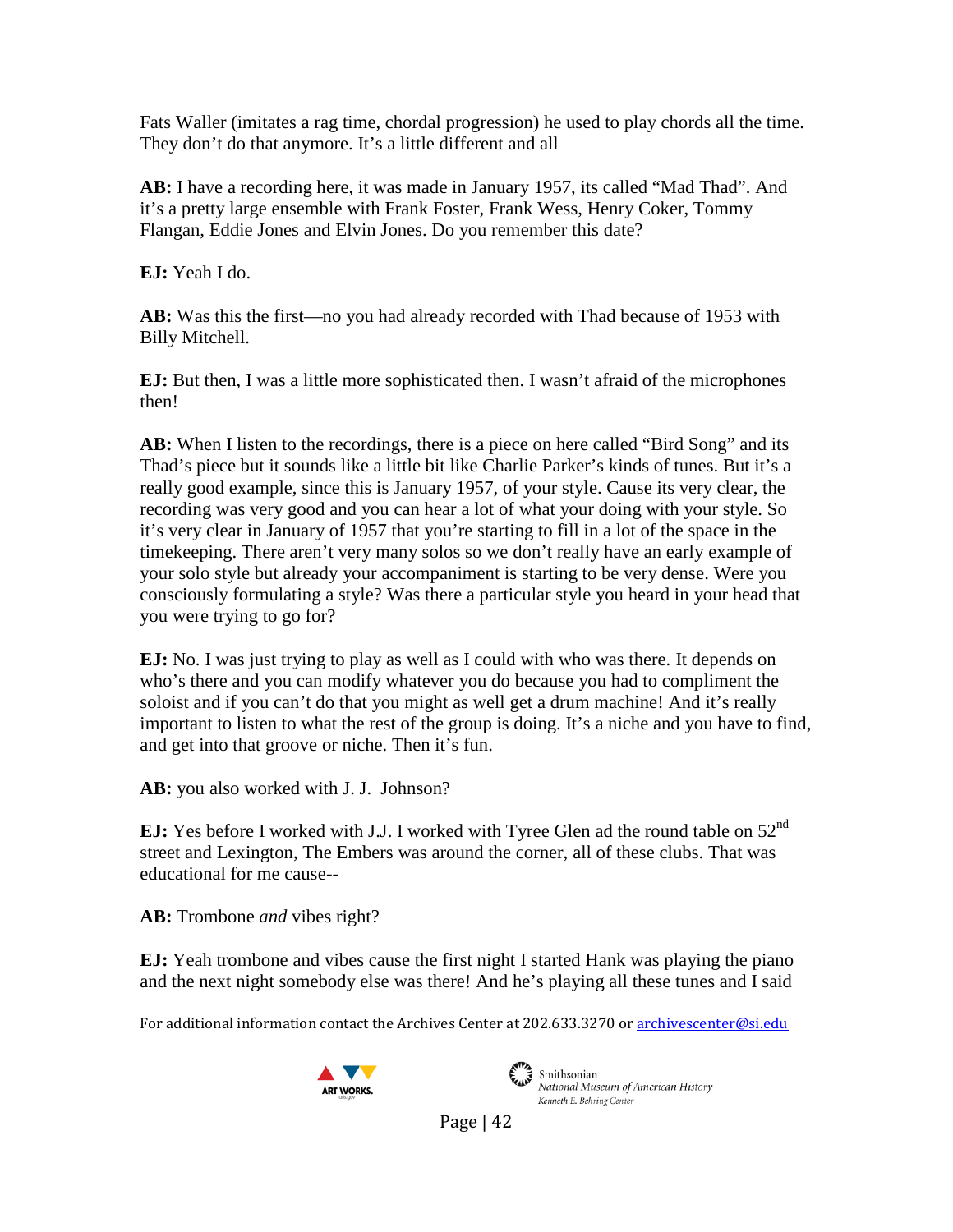"I'll just play with Tyree I don't know what these guys are doing" Then Tommy Flanagan and it started to get a little tighter and Tommy Potter was playing bass.

AB: And how long did that engagement last?

**EJ:** Oh I'd say almost a year. It was a long time. And I left to go with J.J in the latter part of 1957 in the summers. We went to Sweden and we went to Denmark- we were in Scandinavia. We made a record recording—before we went we made these records at Colombia Studios  $32<sup>nd</sup>$  street: "J is for Jazz" and another album. It was really fun a lot of nice tunes on there and J.J., with his beautiful arrangements, he was a genius

**AB:** So JJ called you to do a recording before your European tour? And this is your first trip overseas correct? Was that something special for you?

**EJ:** We went over on a boat you know--

**AB:** Oh you don't like boats!

**EJ:** We went over on the S.S Stockholm. That was great trip. I never saw so much food in my life. You know if you're going to Europe, get on a boat! That is the way to go. You don't have to worry about this other bullshit! (Laughs) It's sad that they don't have steam ships anymore cause it's the best way to go, and economical too!

**AB:** So how was the tour? The audiences, do you remember anything about that tour? How you were received?

**EJ:** Well it started in Copenhagen. We played at this place called "The Three Crowns Hotel Auditorium". We were there for a couple of days and we went to Stockholm. There we played in the Kungsträdgården and there were over 50,000 people there!

**AB:** Was it a festival?

**EJ:** No! Just J.J.!

**AB:** Just J.J.! That must have been an exhilarating experience going out there in front of 50,000 people.

**EJ:** You go out there and you think, "You better not drop a stick tonight!" (Laughs)

**AB:** Who else was in that group?

For additional information contact the Archives Center at 202.633.3270 o[r archivescenter@si.edu](mailto:archivescenter@si.edu)





Smithsonian National Museum of American History Kenneth E. Behring Center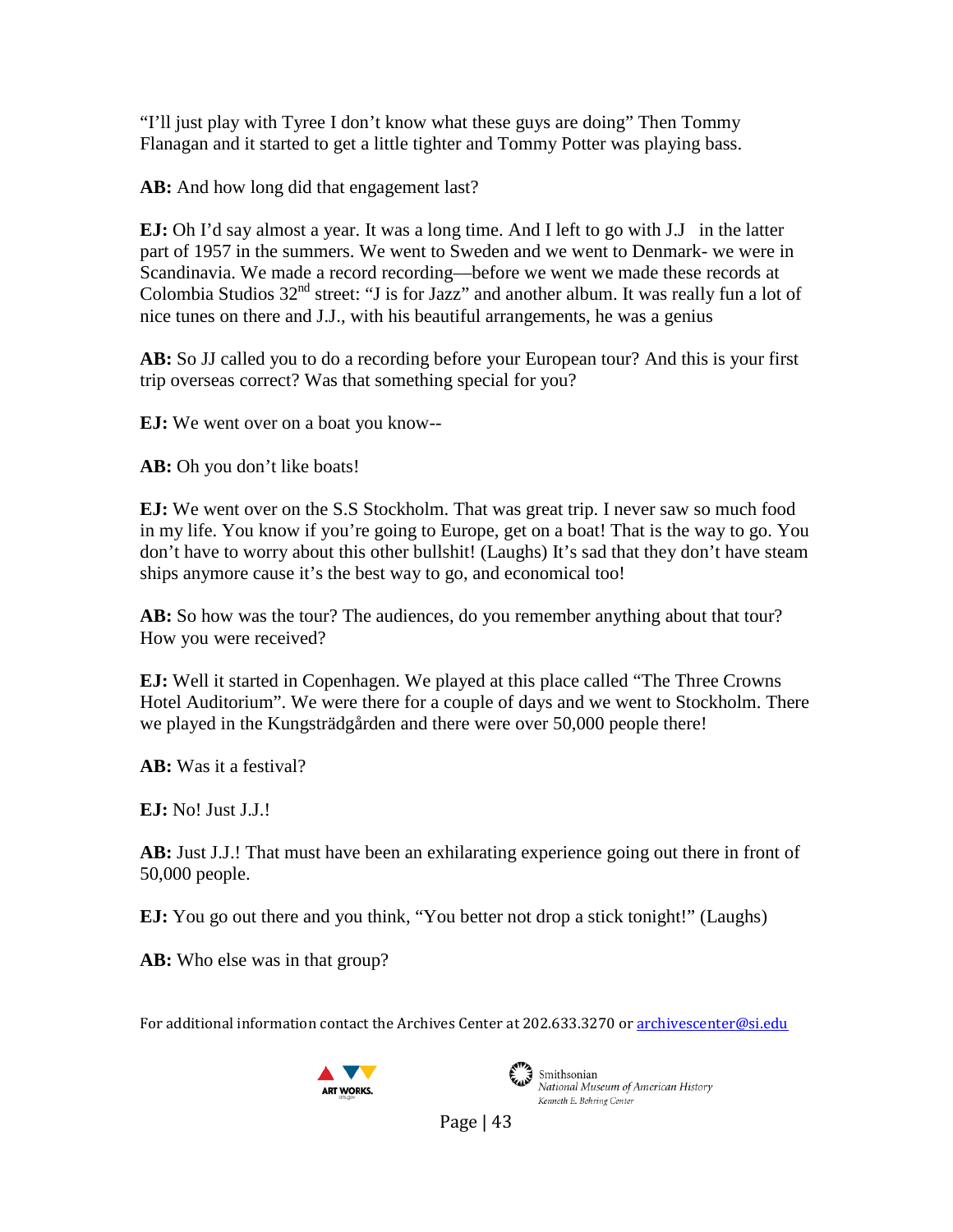**EJ:** Tommy Flanagan, Wilbur Little, and Bobby Jaspar. You know a Belgian saxophonist, and of course J.J

**AB:** So you went all throughout Scandinavia?

**EJ:** We mostly stayed in Sweden. Have you heard of the folk parks they have there? In every little village or town there is a—its sort of what they would call in England, the commons- so they have all the entertainment there. We played a concert there and then a dance and mosquitoes were all over me! I said, "I got to get some oil!" That was a riot. But we were there for three months. We went all the way from Kiruna up in the Lapland to Gothenburg.

AB: Wow, a three-month tour? Then you went to back to the states after that?

**EJ:** Yeah.

**AB:** Cause this is bringing us to the close of '57 when we have another landmark recording coming up.

**EJ:** Yeah that's right. I didn't make anymore recordings with J.J. Cause you know I took that job cause—he told me in front he had promised this job to Albert "Tootie" Heath so I said, "Okay we can go whenever you want" and I played a couple of jobs around Philadelphia and Red Hill Inn. And that's when my tenure was over with J.J.

That night when I got back to New York, my brother Tom was in town and he said, "You look funny! Lets go out and get drunk" so we start walking around going to these bars and we got up to  $7<sup>th</sup>$  avenue and there's Wilbur Ware, I didn't even know what it was and I didn't even know what it was and it was the Village Vanguard. And Wilbur says "Where have you been, Sonny has been looking for you all night!" and I said, "Wilbur, please don't tell him. You know I don't believe this. Sonny ain't looking for nobody." And he says, "C'mon down I'll prove it" and you know Sonny Rollins is getting ready to go back on. And Pete LaRoca was playing drums with him. The bass player's name was Donald Bailey. He (Sonny Rollins) said "Why don't you play this one set with me?" So I say, "Okay" We started playing the set and I finally came to my senses and I see there's Frank Wolff and the Blue Note Executives, they were recording! And I didn't know this was a recording and Sonny said, "Oh man thank you" and I said, "Oh man shit!" That was my reward.

**AB:** Was that good pay back then?

**EJ:** Man are you kidding? That was nothing!

For additional information contact the Archives Center at 202.633.3270 o[r archivescenter@si.edu](mailto:archivescenter@si.edu)





National Museum of American History Kenneth E. Behring Center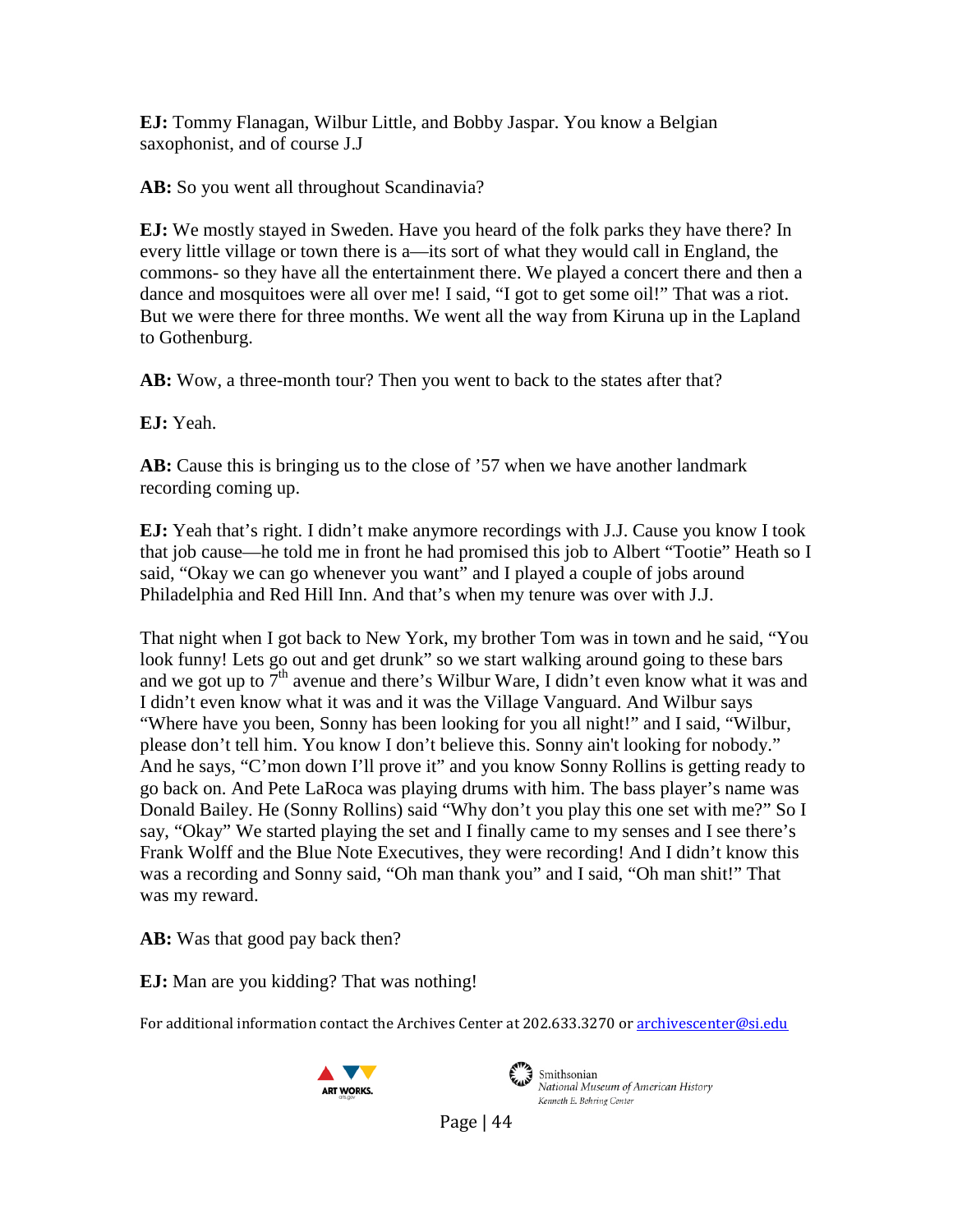**AB:** That is because it was a recording as well as the gig?

**EJ:** Yeah.

**AB:** So you're saying you've been out drinking all night and--

**EJ:** Well not all night, I just went to a couple of places. My brother, he didn't drink that much actually but he liked beer. And I didn't too. J.J., that job was over. That was the end of that one.

**AB:** So that's the story of "Live at the Village Vanguard" Elvin Jones playing with Sonny Rollins. Coming in on those tunes

**EJ:** Well I was afraid to play cause I hate playing on somebody else's drums. Cause I am prone to put a hole through somebody's bass drum. (Laughs) I had to go out and buy a bass drum head for somebody! I don't like to do that! It didn't happen fortunately, this time.

**AB:** So the liner notes for this recording don't explain what you just said to us.

**EJ:** Oh yeah

**AB:** You see, we have Donald Bailey and Pete LaRoca and the evening concerts with Wilbur Ware. And there was no explanation as to why, but now you've filled in all the gaps about that. (Laughs) So was it one night or two nights?

**EJ:** Oh it was just that one night cause I had just gotten fired from J.J.'s band cause we had a little argument in Philadelphia. I said, "Well I better get away from here cause I don't want to get excited." Cause I used to carry a pistol all the time and I said, "Shit I don't want to be bothered with this motherfucker." (Laughs)

**AB:** Who had the pistol? You or J.J?

**EJ:** Me!

**AB:** Yeah you wouldn't want to get excited if you had the pistol! (Laughs) I also heard that Sam Woodyard used to keep a hammer and a gun on the bandstand. Is that pretty common?

**EJ:** Well I know why he had the hammer cause the drums, he'd have to nail 'em down sometimes. The drums, they'd be bouncing all over the place. But I don't know if the gun is for himself! (Laughs) Sam is crazy!

For additional information contact the Archives Center at 202.633.3270 o[r archivescenter@si.edu](mailto:archivescenter@si.edu)





Smithsonian National Museum of American History Kenneth E. Behring Center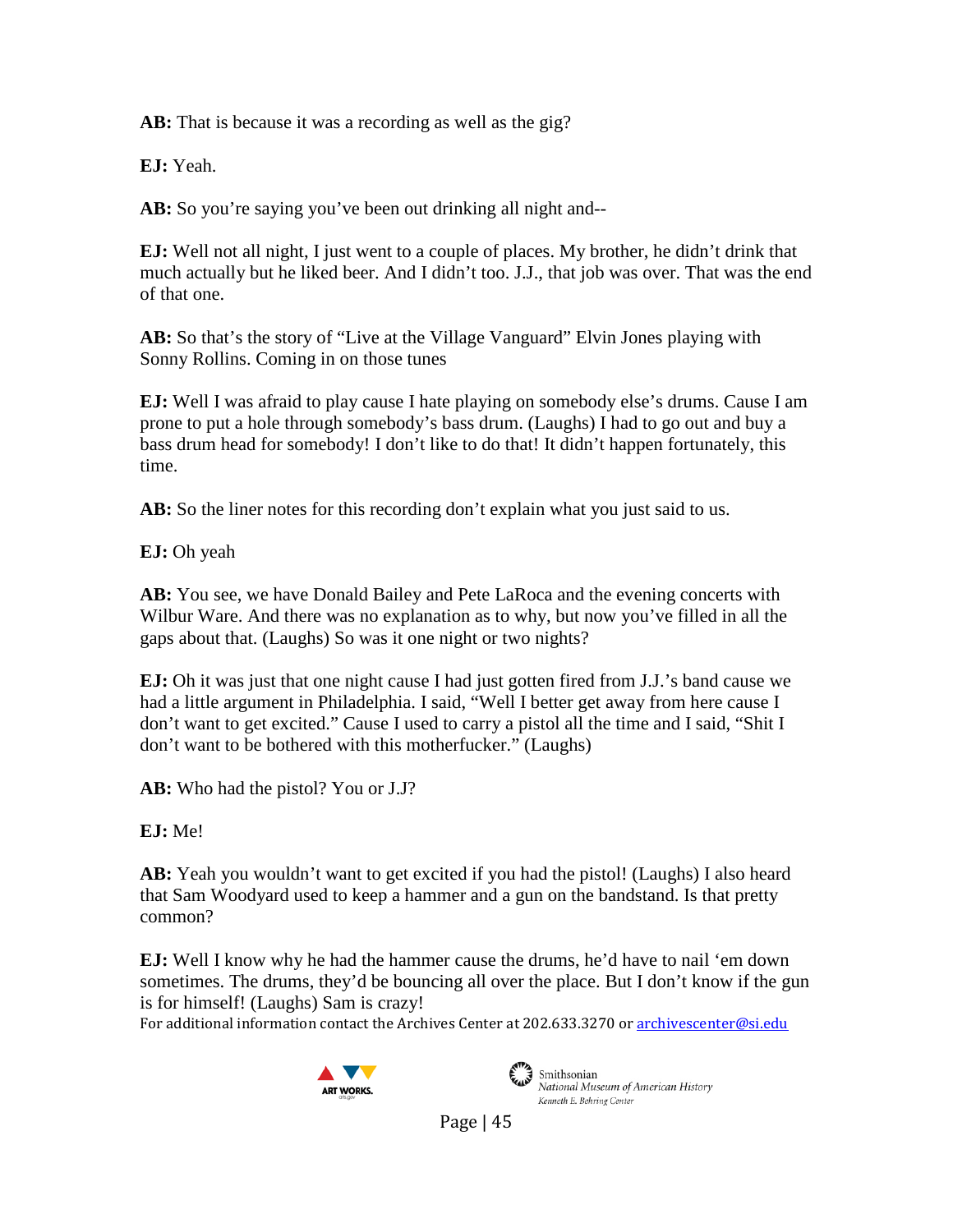**AB:** Again so you have—was that common for some musicians, or for people to have a gun? Why did you have to carry a gun?

**EJ:** Cause I didn't like to carry a knife. (Laughs) I said I ain't going to never get that close to nobody.

**AB:** Let me back up and ask you how long had you been carrying a gun with you at this point?

**EJ:** Oh shit, I had a pistol when I was 17. When I put on my clothes I put my pistol in my pocket. My father told me about that. When he was in Mississippi he said all the boys used to carry pistols and I said, "I guess I gotta get me one." You know, it was just a matter of having it. I never had any reason to use it.

**AB:** Was it pretty common for other folks to have one?

**EJ:** Oh, everybody I knew.

**AB:** Had a piece?

**EJ:** Everybody I knew had one.

**AB:** So it was you had a pistol or a knife? Or both?

**EJ:** That's why I don't like to play on New Years Eve. As soon as it turns midnight everybody starts shooting. I said, "I am going to get out of here!"

**AB:** Do you remember what the disagreement with J.J. was?

**EJ:** I think he just had to have an excuse cause he said that "You're not keeping the time" and I said, "Well you play the drums" (laughs) "here are the sticks" I went back to the hotel. Its like, "Fuck you."

**AB:** So you went on a three-month tour with him and you get back to the states and then he is complaining about the way you play?

**EJ:** Yeah! All of the sudden.

**AB:** So you suspect there was something else at work here?

For additional information contact the Archives Center at 202.633.3270 o[r archivescenter@si.edu](mailto:archivescenter@si.edu)





Smithsonian National Museum of American History Kenneth E. Behring Center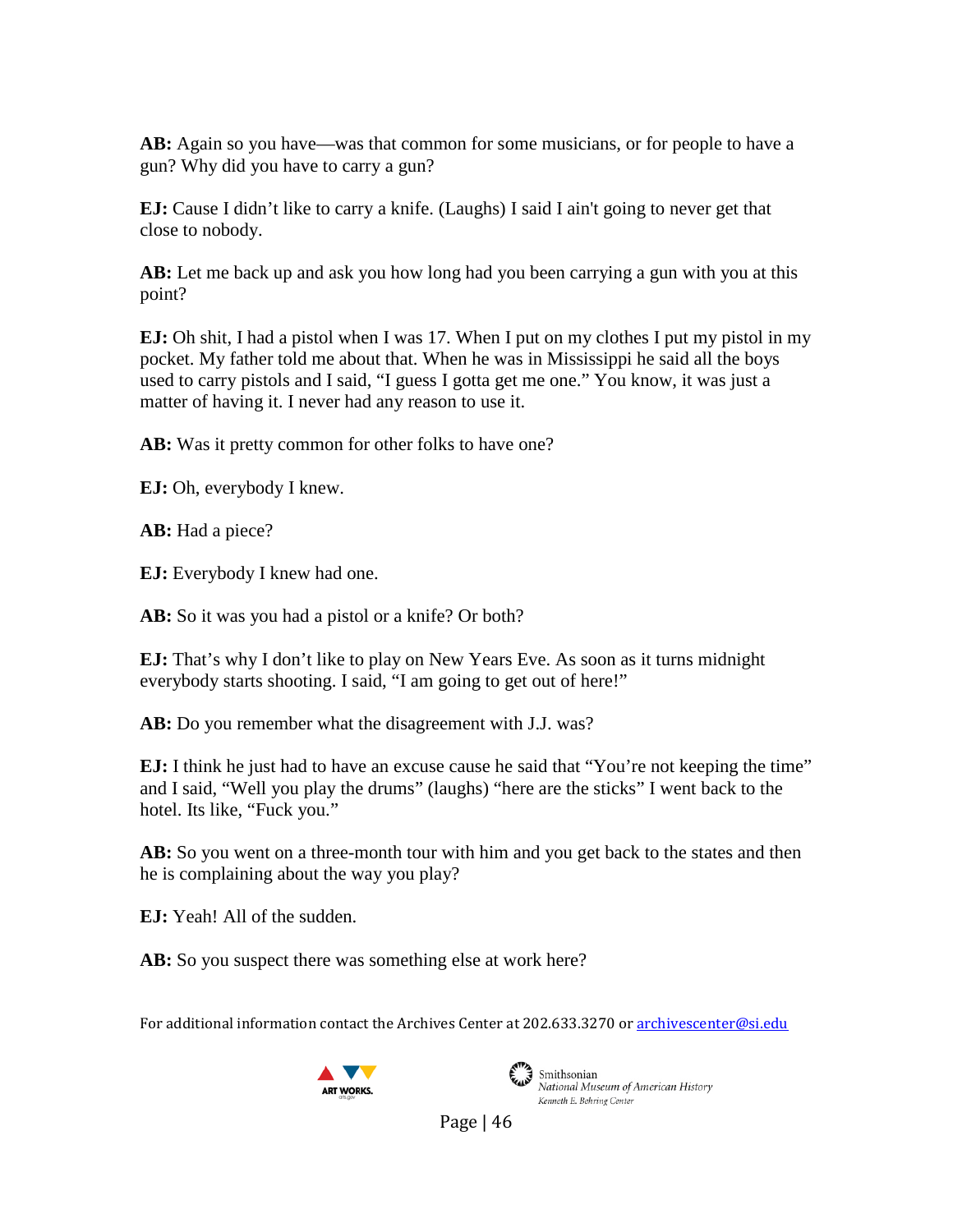**EJ:** Oh yeah, I don't know what it was or nothing. A lot of people just can't be straight, they have to go to through some convoluted path.

**AB:** Okay so that takes up through that very historical recording, Live Village Vanguard. That brings us to November 1957. I know that date, that's up here. Elvin Jones Sonny Rollins Live at Village Vanguard November 1957. What happens after that? Cause I have the Jones—"Keeping up with the Joneses" and this is not long after, this is March of '58. As a matter of fact I bought it March  $24<sup>th</sup>$  of this year. So did you make any other recordings other than the Vanguard recording, which you didn't know was going to be a recording when you were up there, and up until this one? Was there a period when you were playing with other folks?

**EJ:** Well I don't recall doing any. I know I played with other people cause Pepper Adams was in town, Donald Byrd and all these guys. They'd get a gig and call me up. It was like that.

**AB:** So the folks from Detroit, you guys kept in touch?

**EJ:** Yeah, right.

**AB:** Well you made a recording with Kenny Burrell so that would have been a little earlier. You also made a recording with Pepper Adams too, so it was about this time I guess.

**AB:** Today is June 11<sup>th</sup> 2003; this is part two of the Smithsonian Institution's Oral History interview with Elvin Jones in his apartment in New York City. Good afternoon Mr. Jones we are back at the set.

**EJ:** Yes, thank you.

**AB:** I just wanted to begin by reviewing some literature in interviews with you. There was an episode we didn't cover yesterday when you were discussing your work in Pontiac and Detroit. After that piano player ran out with the money, you followed his footsteps in the snow, he ran off with the money there during the holiday season. You had another job immediately after that which you didn't discuss.

For additional information contact the Archives Center at 202.633.3270 o[r archivescenter@si.edu](mailto:archivescenter@si.edu) **EJ:** I took a job with this friend of ours his name is Jo Jo McKinney beautiful voice he is a very good singer. He got this job and he said "we need a drummer" cause they had an exotic dancer and I said "I know how to do that." This lady who was the girlfriend of the guy who owned this club, she was the star the singer. The first night really didn't last that very long. I played the downtown bistro, for the exotic dancer. We had played our little tune and then came out this lady singer. And I really didn't know what she was singing





Smithsonian National Museum of American History Kenneth E. Behring Center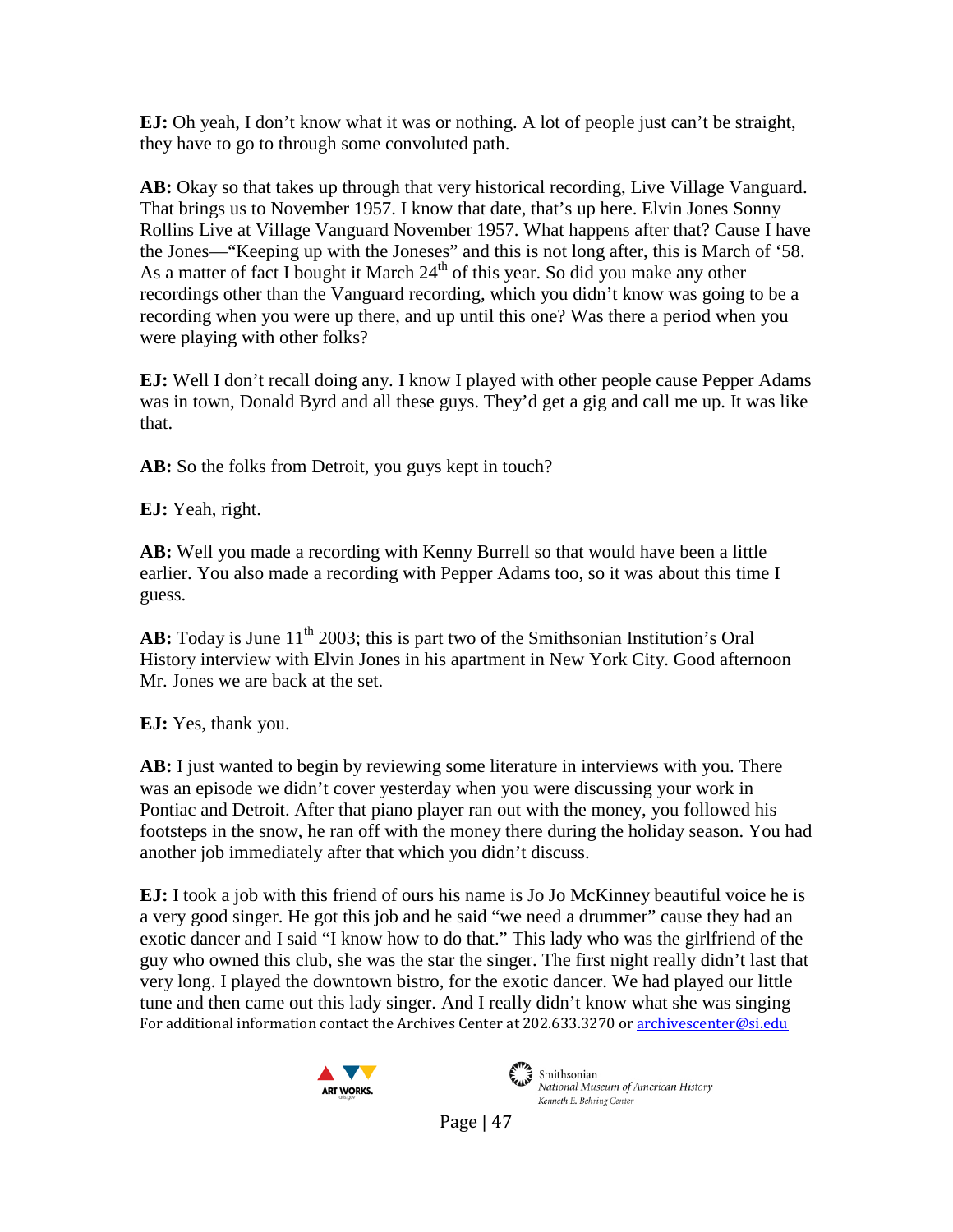but her voice was terrible. She just didn't have any pitch. She was very bad. I don't sing and I'm probably, really very reluctant of anybody singing because I know I can't sing; I don't even try. She got very angry at all of us and she told her boyfriend about it and said "we weren't playing her music" and I said "she didn't have any music! She didn't have any arrangements" I don't know what she was talking about she just wanted to get rid of us I guess. So that's how that happened.

AB: Okay we got that cleared up couple of other gaps or discrepancies I hope you can clear up. There was one account that said you played not only with Operation Happiness. Did you also play with any other bands in the military? Maybe some dance bands or some thrown together bands.

**EJ:** No I never did cause the guys they had these small groups. And I really wasn't interested in that at that point. We played the NCO Club, t Officers' Club to make some extra money and stuff like that. But I never got interested in that.

**AB:** So then what you recounted as far as the only time you were playing the drum set at that point, was when you were subbing for the drummer in "Operation Happiness".

**EJ:** Yes, because I was at all the rehearsal. My job as the stagehand was the electrician. So I had to set up all the microphones and do the clege lights and stuff like that. And the stage—put the stage together. It was a big job. It wasn't very difficult cause I enjoyed what I was doing. I enjoyed watching. There was a lot of talent at that airbase from the WHAC and from some of the different soldiers from the mechanics and from people…you know they just wanted to do something. A lot of the auditions were lengthy and they got it together. I was happy to be doing what I was doing and no one bothered me. It just so happened that I kept listening to the band, and they rehearsed all the time, and they did a lot of rehearsing for the show. And I realized all of the sudden that I knew it. I knew everything they were going to do! All of the sequences! A couple of times I said "I want to see how these drummers…" I sat down at this huge drum set… I think it was a 28-inch bass drum. You know, he wanted to duplicate the drum set Gene Krupa had—Slingerlands. It was a good set of drums. I used to fool around with them just to see if I could work up some coordination cause I know it takes a long time to learn how to play the drums.

**AB:**I didn't review tapes from yesterday, what was the name of the drummer?

**EJ:** His name was Perry Reed.

**AB:** R-e-e-d or R-e-i-d?

**EJ:** R-e-e-d

For additional information contact the Archives Center at 202.633.3270 o[r archivescenter@si.edu](mailto:archivescenter@si.edu)





 $\sum_{i=1}^{\infty}$  Smithsonian National Museum of American History Kenneth E. Behring Center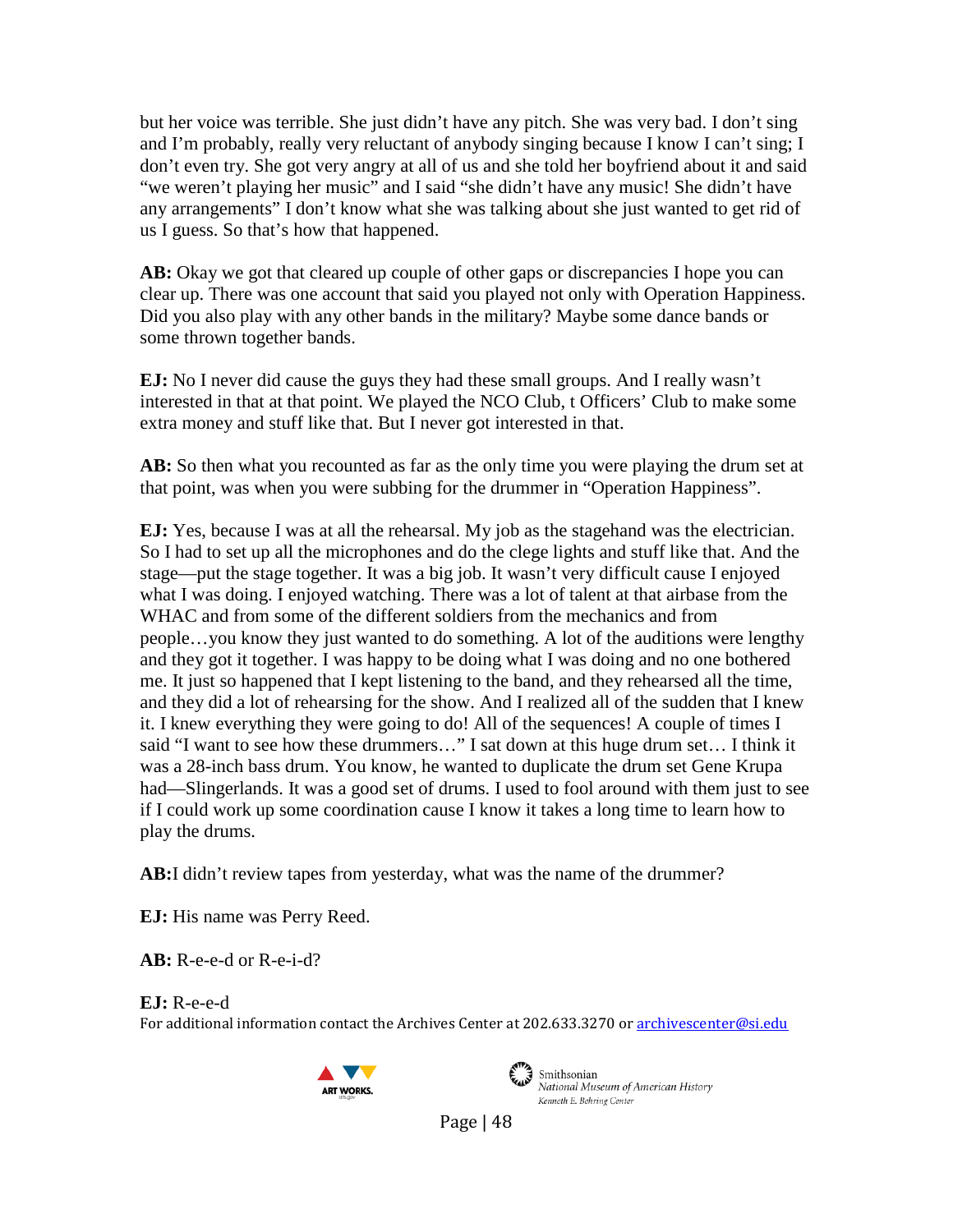**AB:** And you said you left the military early—you went home father was ill correct?

**EJ:** Yes well I got a compassionate furlough from the Red Cross. I didn't now my father was ill it was just one of my brothers or my sisters must have called my base or the Red Cross. Next thing I know they're saying, "You gotta go home. Your father is sick" so that's how that came about.

**AB:** And then the last thing was that when you went home in 1945 you stayed in Pontiac, you stayed in your mothers house

**EJ:** I was only there about a week and a half. After he died there was no reason for me to stay. I wasn't going to re-enlist and I had to go back to the air base before I got discharged. So that is what took up a lot of the time. The travel between Columbus and Pontiac was by Greyhound bus. (Laughs) It was not the fastest way to get around. If I had been smart, there is a fighter base in Pontiac, and I could have hitched a ride there. That would have been smart, but I wasn't thinking. (Laughs)

AB: How was your mother's help after your father died?

**EJ:** What?

**AB:** Your mother's health?

**EJ:** She had a bad—she had a lot of – she had heart disease. She just gradually got more and more feeble and she wasn't able to get around as much. But she never stopped cleaning the house and she was up and down the stairs, she cooked all the time. One day I wasn't staying home, I was in Detroit, I was staying at my brother Paul's house there; renting some space from him. It was thanksgiving I recall, I remember. The phone rang, and you know sometimes when something happens like that you know that it's tragic. It's just in the air. And they said that mamma had had a heart attack and died on the stairs. It's sad

**AB:** So that was in November of what year?

**EJ:** Oh I don't know. It was three years after my father—exactly three years after my father. So I don't know 1952 I guess.

**AB:** Okay. Okay, so where we left yesterday we got up to 1958.

**EJ:** Yes, my bad. (Laughs)

For additional information contact the Archives Center at 202.633.3270 o[r archivescenter@si.edu](mailto:archivescenter@si.edu)





Smithsonian National Museum of American History Kenneth E. Behring Center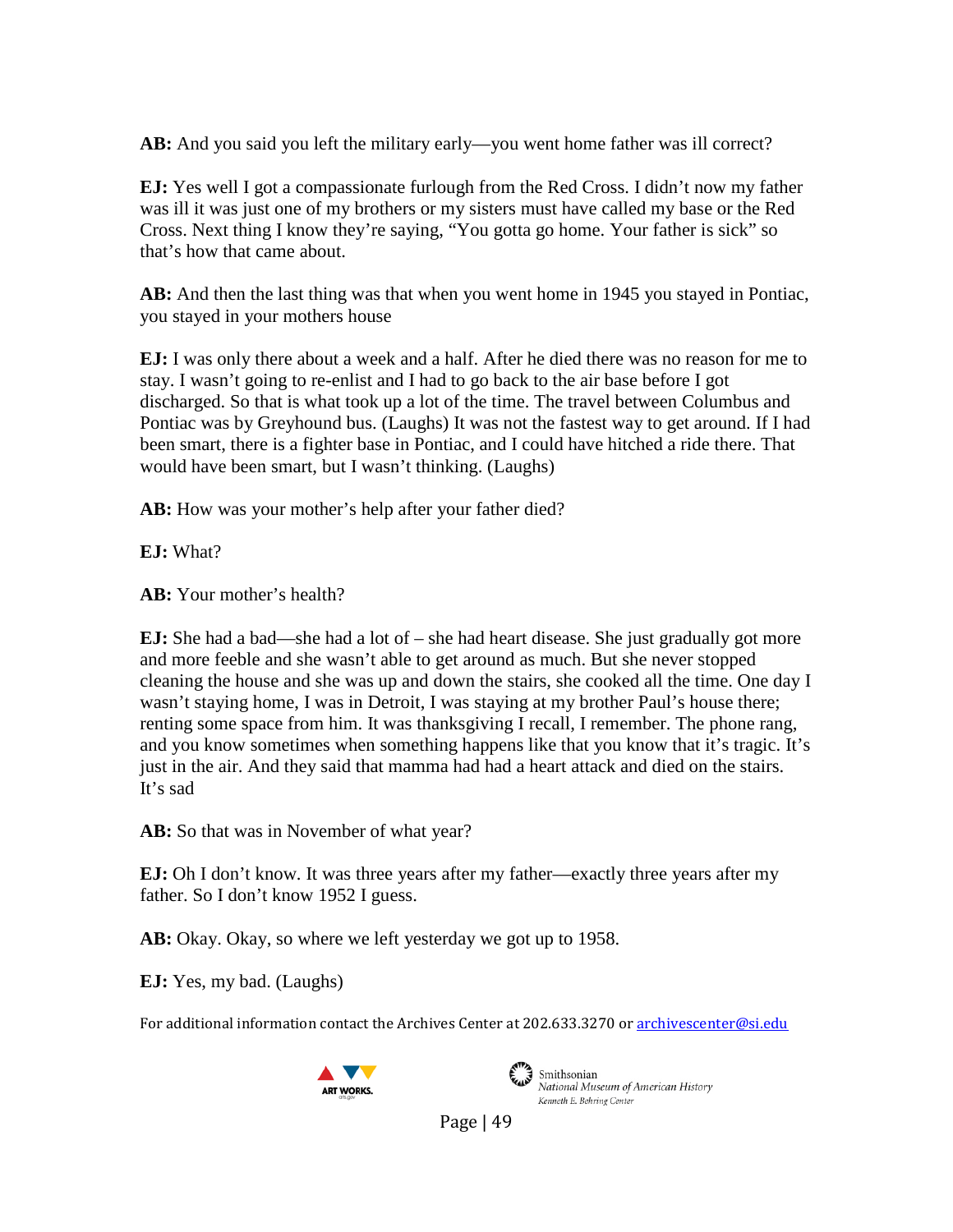**AB:** And we were talking about, of course your back in the Detroit area—well no you're now in New York and you made the recording with your brothers: Thad and Hank, the Jones brothers. Was this the first time the three of you had actually recorded together?

**EJ:** Oh yes it was. I had that brief recording with—Thad was on that one in Detroit. That was really the first experience I had with a recording studio. Tony Scott, he played clarinet, he set up a recording date cause his wife took all the pictures. So those pictures—that's why those pictures are taken by Ms. Scott. I don't know how many wives he had…but one of 'em.

**AB:** So you talked about earlier, and again I'm sorry I'm backtracking one more time, that there is this common misconception that Elvin, Hank Thad, they're all musicians so they must have grown up playing together. But yesterday you cleared that up and said it was Hank you played a little bit with but he made you listen to Art Tatum and play with Art Tatum. So when you were coming up did you not play with Thad at all?

**EJ:** We worked together at the Bluebird. It was almost two years we stayed together, six nights a week. I had one hell of an experience with Thad.

AB: So as an adult, already as a professional, but not when you were coming up, so no performance with him then?

**EJ:** Okay

**AB:** So now we can clear up the record on that. So now we are back in New York, '58, I believe Pepper Adams, some folks you were working with post-Sonny at Village Vanguard, sitting in. I believe that is going to be a revelation for some folks that that performance, you were sitting in with Sonny Rollins. That's going to help clear the record there. So Pepper Adams, you were working with some of the folks in '58, can you go ahead and give us the chronology at that point? You have the Jones brothers then you have Pepper Adams there are some other folks you're working with at that point. You mentioned Tyree Glen, Pepper Adams also in '58. Any other significant recordings or other engagements at that time?

**EJ:** Well the only significant engagement was at The Roundtable with Tyree Glen. It was a quartet. You know Joe Jones--Poppa Joe Jones had this job and you know he was so flighty; he was doing things all over the place. So he told Tyree to call on me so I could take his place at The Roundtable and he's off somewhere else doing…anyway Joe was like that so I learned a lot with Tyre. I didn't realize that the trombone was so beautiful, that the sound was so beautiful. And he was, of course, a master at his instrument. And I guess we played Dixieland or whatever you want to call it.

For additional information contact the Archives Center at 202.633.3270 o[r archivescenter@si.edu](mailto:archivescenter@si.edu)





Smithsonian National Museum of American History Kenneth E. Behring Center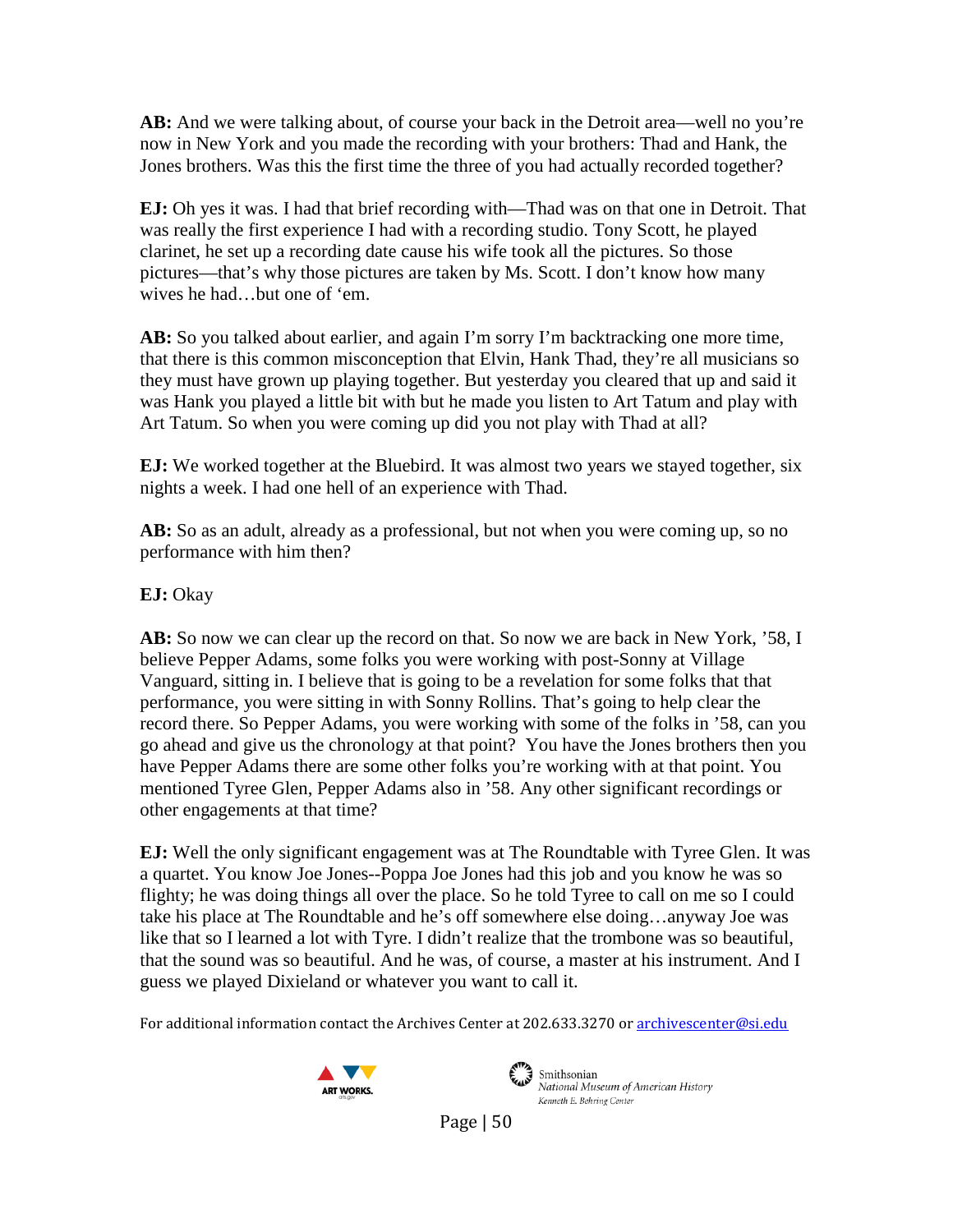People would make requests and they'd say "Oh lets hear 'When the Saints Come Marching In'" that was one of the favorite requests. We had a lot of fun. You people would get excited and tip a lot. I didn't ask for tips or anything like that, they would just do it. I remember one time a guy—maybe he was drunk or something, I really don't know—he just started laying \$100 bills on my tom-tom. We counted and it was over \$600 or something, maybe \$680. He said, "I wish I had some more!" People like that came into the club. So that was a great, great experience for me.

Sometimes Tyree would take a night off and Buck Clayton would come in and play the gig. And nothing changed! I enjoyed that.

**AB:** Did Tyree play vibes at all?

**EJ:** Sure he played the vibes. The vibes were set up. He could play vibes. You know, Tyree is a very talented guy. He played all these years with Duke Ellington so he knew everybody that ever touched a horn. He knew a lot of people; a lot of people liked him. He had a great personality. People would come in just to hear him talk.

**AB:** Who was in that band?

**EJ:** Well Tommy Flanagan was playing piano for quite a while. Tommy Potter was the bass player. And Tyree and myself.

**AB:** Did the band every record that you remember?

**EJ:** No, I don't know. I don't think so. We never did. Tyree, you know, he had this job where he'd start at 5am at CBS, and he was a staff musician at CBS. He did a morning show. He was on call all the time. He stayed at a hotel in New York he didn't go back home all the time. Cause he lived in—(Elvin addresses question to Keiko) where do we go all the time in New Jersey to the hospital? (Keiko answers) Inglewood. He lived in Inglewood.

**AB:** And how long did that job last with Tyree?

**EJ:** Oh it lasted a year or more.

**AB:** And were you playing primarily exclusively with him or did you do any other side jobs?

For additional information contact the Archives Center at 202.633.3270 o[r archivescenter@si.edu](mailto:archivescenter@si.edu) **EJ:** I did one side job. And one morning, it was a Friday morning or a Saturday morning. Sonny Rollins knocks on my door, you know I didn't know it was him, but I opened my door and there he was. He said, you know he was just passing this information. He said,





National Museum of American History Kenneth E. Behring Center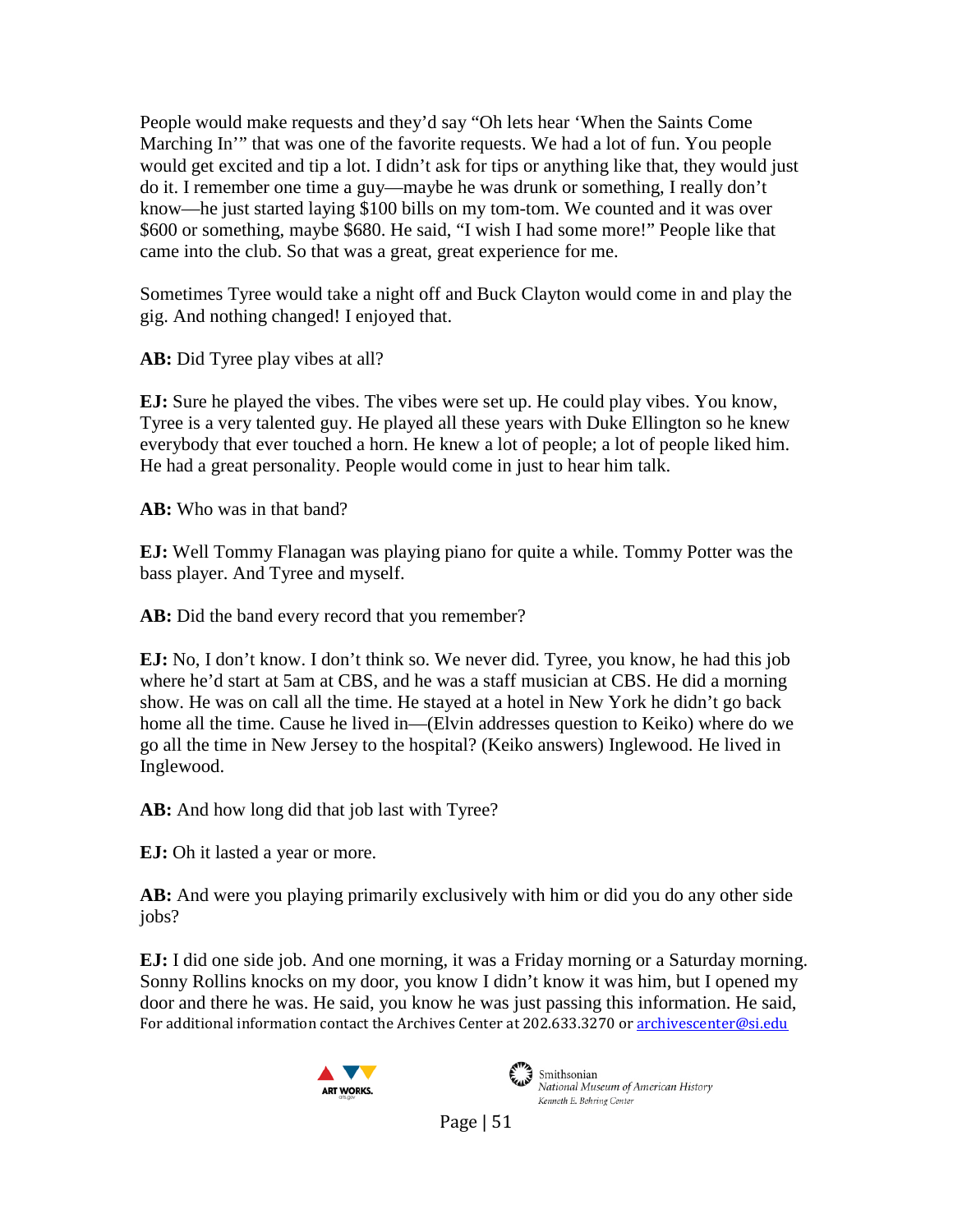"You know Monk is downstairs and he wants you do go to Montreal with him today" (Elvin laughs)

**AB:** Sonny Rollins comes upstairs to tell you Monk is downstairs? (Laughs)

**EJ:** Right

**AB:** That's definitely a different time!

**EJ:** And I said, "You know I'd definitely like to do that but I have to call Tyree and get somebody to sub for me." And I had never done that before. I only knew one drummer that we were on that kind of terms. I called him and said, you know, "take my place" and I had confidence that he would do a good job as a substitute. So his name was Kenny Dennis, was the drummer's name. Shortly after that he married Nancy Wilson and they rode into the sunset! (Laughs)

**AB:** He didn't have to play drums anymore did he?

**EJ:** I had the call and Kenny said "yeah I could do it" and then I called Tyree and I said, "Tyree you know I gotta take a job. Monk wants me to go to Montreal with him tonight." This was Friday night. He said, "Well if you have to go with him then…" and he just said, "well who's going to play the drums?" (Laughs) and I said "Well Kenny Dennis is coming down; he is going to take my place for tonight." And he said "Okay." And then at nine o'clock—this in-between 7am and 9am—I pack a bag and go to Grand Central Station to catch a train. And I was there, I caught it. Monk was already there, and the bass player—well Roy Haynes was playing with Monk then and he just didn't want to go to Montreal, he didn't want to go out of town. So that's why Sonny came to wake me up. And uh, the bass player was Abdul Malik, missed the train. I don't know whether it was deliberate or not. So we were on the train it was Monk, Nelly, Charlie Ross and myself. That was it. And I thought, "Well, I know a bass player in Montreal that's competent" But this kid, when I got there I called him up and he came to the theatre. Then he just caved in, he just got so frightened he couldn't play anymore, he couldn't play. He got so nervous and frightened he couldn't play.

**AB:** So what happened then?

**EJ:** We played the concert without a bass player, bass player-less.

**AB:** Had you met Monk before this?

For additional information contact the Archives Center at 202.633.3270 o[r archivescenter@si.edu](mailto:archivescenter@si.edu) **EJ:** Oh yeah I used to go by the 5 spot where he played there for a long time. When Wilbur Ware and Shadow Wilson were playing with him I used to go by there and talk





Smithsonian National Museum of American History Kenneth E. Behring Center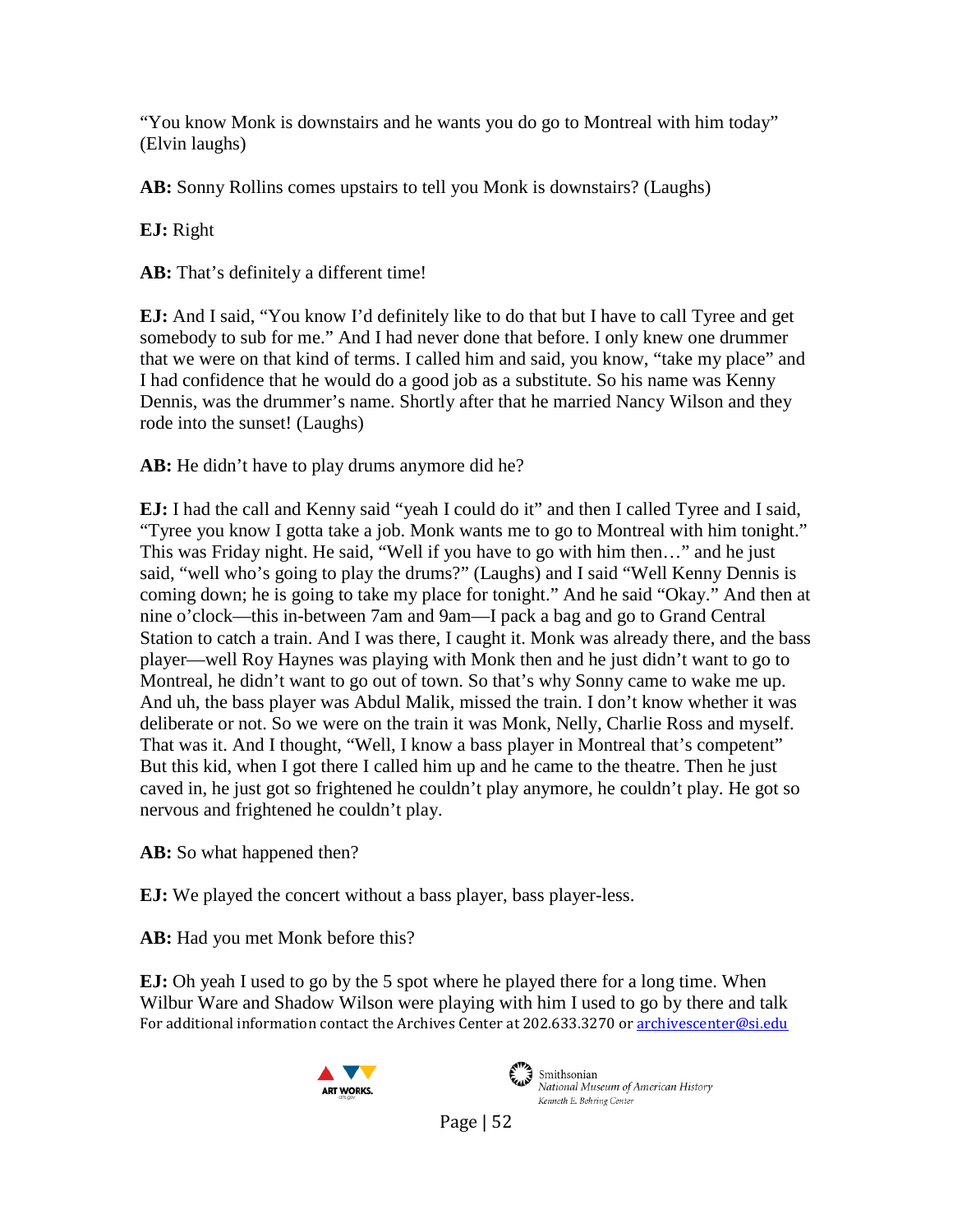with Shadow during the intermissions. And Wilbur, I knew him very well from Chicago. It was just—I lived only two blocks away so I would walk over there every night. I'd get a seat, buy a bottle of beer, and listen to the music.

**AB:** So you already knew—you were familiar with his music so you didn't have any apprehensions about playing Monk's music?

**EJ:** No. I mean Coltrane was working with him during that period. So that was the first time I heard Coltrane play.

**AB:** With Monk?

**EJ:** Mhmm.

**AB:** What date, or a bout what time period was the time you went to Montreal with Monk?

**EJ:** Let me see… I'm terrible with dates.

**AB:** Well we'll research that.

**EJ:** It must have been after' 58 cause '58, that was the year that I worked at The Roundtable with Tyree.

AB: So did you return to work with Tyree after this performance?

**EJ:** Oh yeah, I didn't quit my job!

**AB:** So how much longer after this did you remain with Tyree?

**EJ:** Oh about another…I was with him altogether over a year. It wasn't very long after that cause I got a call from J.J. cause he wanted to record, and do all these recordings. In addition to that he wanted to do a European tour; it turned out to be a Scandinavian tour, to promote the albums for Columbia. So I talked Tommy Flanagan into coming along with me. Then Tyree was stuck! He had to get a piano and a drummer. I'm sure he didn't have any problem with that. Joe Jones would come in anytime and help Tyree out.

It must have been that year going into '59.

**AB:** So then you were working with J.J.? Cause we were talking about J.J. yesterday…

For additional information contact the Archives Center at 202.633.3270 o[r archivescenter@si.edu](mailto:archivescenter@si.edu)





Smithsonian National Museum of American History Kenneth E. Behring Center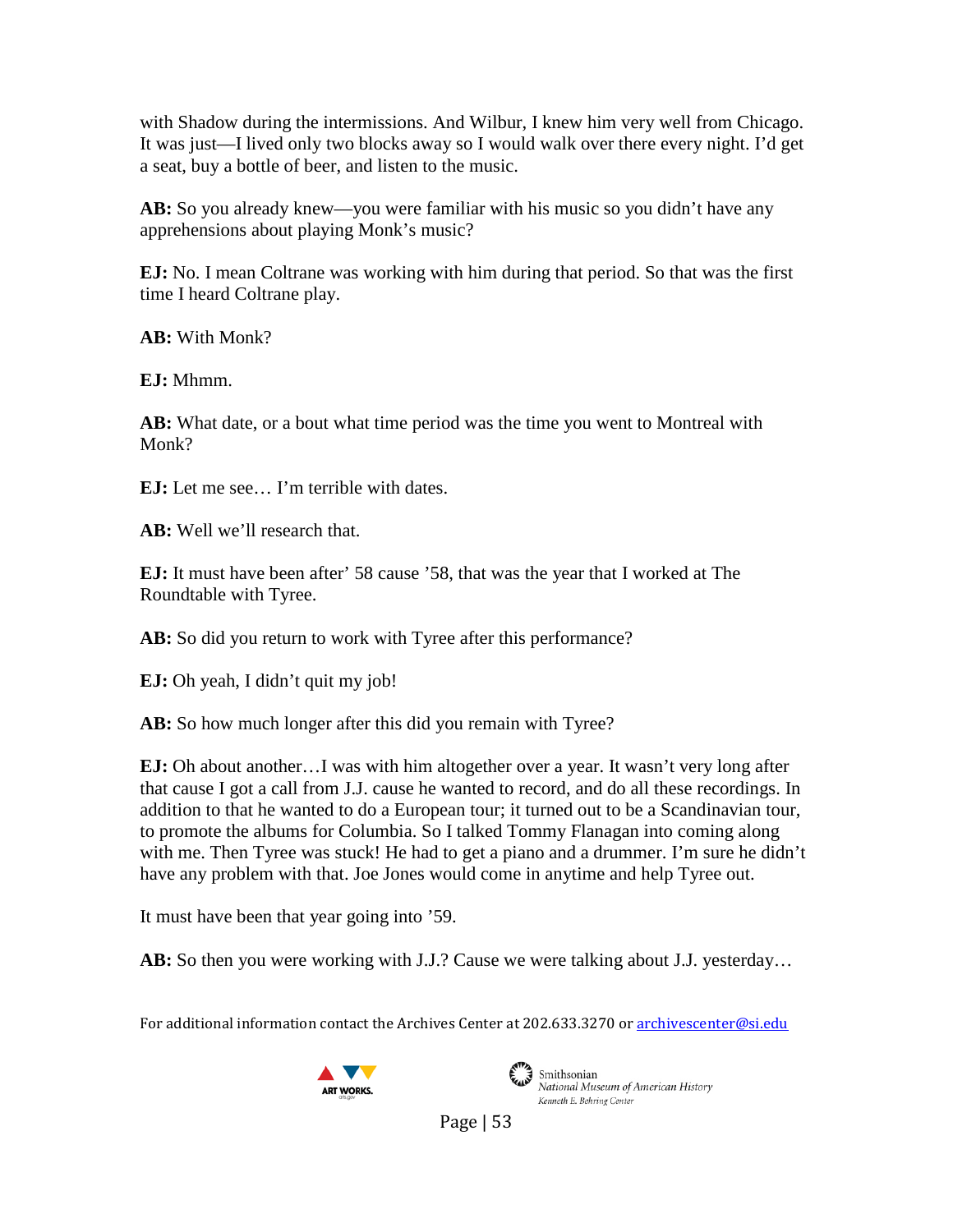**EJ:** It was 1957. It wasn't '59. It was '57. With Sweets. That was more like '59. My mind is backwards here. (Laughs) You're getting me to think about things I haven't thought about in 30 years.

**AB:** So after Tyree Glenn, then Henry Sweets Edison seems significant.

**EJ:** Oh yeah, Henry would come in and sub for Tyree and that's how I got to know him. We got this job—that's how he knew about me. When he was out on the road he'd always call. If I was available I got the job, if not he got someone else. That was 1957 with J.J. then we toured and went to Sweden from Kiruna to Gothenburg

**AB:** Yeah we got that part. So who was in the Harry Sweets Edison band with you?

**EJ:** Tommy Potter initially, Jimmy Forrest, Tommy Flanagan and myself.

**AB:** And where were your performing with Sweets?

**EJ:** We were on the road most of the time. We played Birdland a couple of time but we were mostly out of town

**AB:** Did you go west or did you stay mostly on the eastern seaboard? Did you go all across the country with Sweets?

**EJ:** We didn't go to the west coast at all we went as far in as Cleveland probably and as far south as Kansas City, and St. Louis. Cause they had clubs that everybody was familiar with. It was part of a circuit basically.

**AB:** How long did you work with Sweets and how was it touring with him? Did he live up to his nickname "Sweets"? (Laughs)

**EJ:** Sweets has so many lady friends, he was such a handsome man. He had all these girls all over him all the time, that's why they called him Sweets.

**AB:** How was he to work for? How was he as a bandleader?

**EJ:** Oh he was phenomenal. He could play anything he had such a beautiful tone for a trumpet. It sounded—no other trumpet player had that sound, which was exclusively Sweets Edison. If you were blindfolded you could tell who it was. It was that distinctive.

**AB:** And so how long were you with him?

For additional information contact the Archives Center at 202.633.3270 o[r archivescenter@si.edu](mailto:archivescenter@si.edu) **EJ:** Up until '59. About a year and some months





Smithsonian National Museum of American History Kenneth E. Behring Center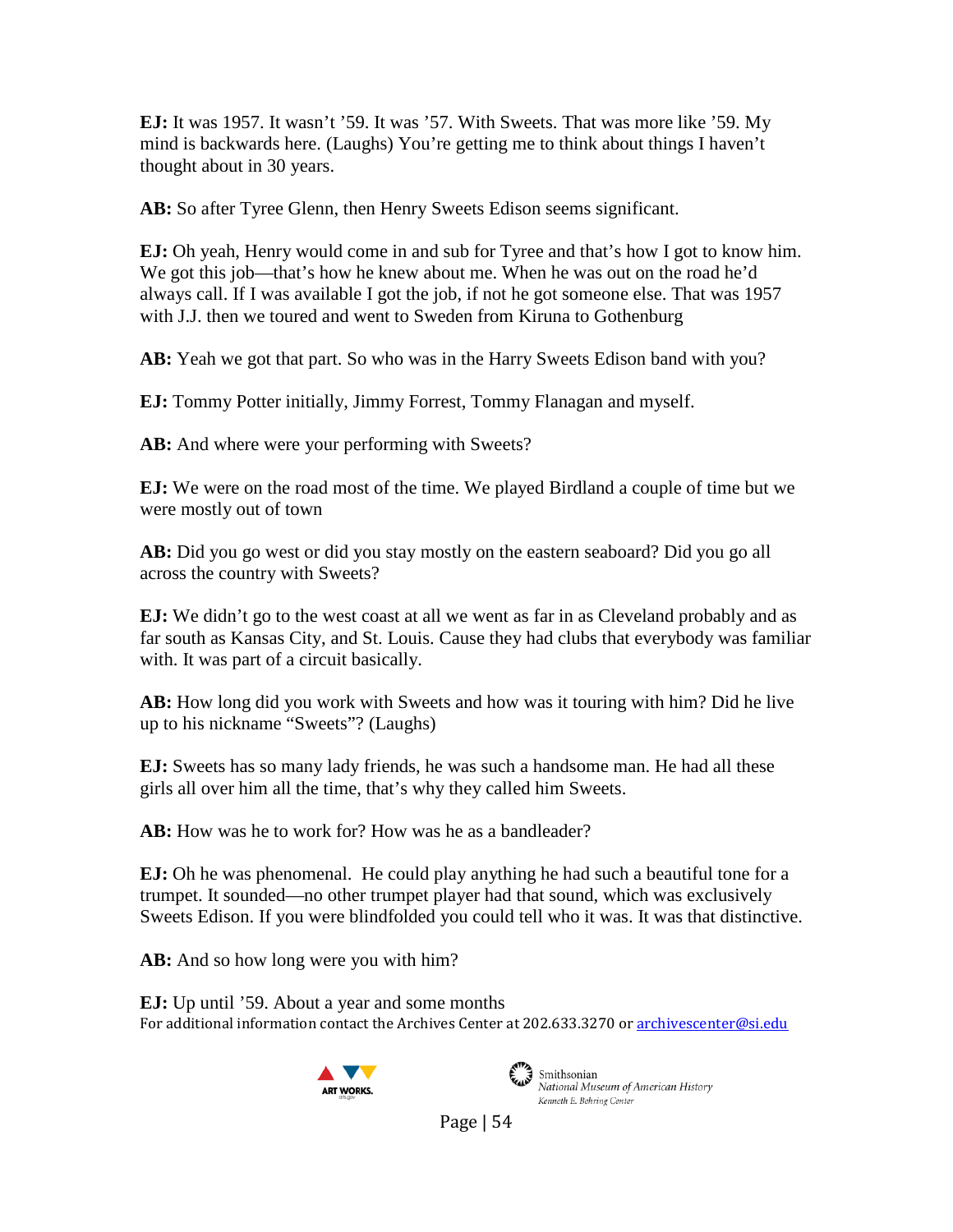**AB:** And why did you leave that band?

**EJ:** Well we came back to New York off a road trip. And there was a—he didn't have anything booked for several weeks or so. And we were just going through the routine of being back home. I'd walk over to the 5 Spot and go listen to some music. I got a call from Coltrane. He called a friend of mine. I don't think I had a phone then. So he called, and he came over and got me to go to his (Elvin's friend's) house and return the call. Just prior to that, the day before, I had gone to Burbank to see Dizzy Gillespie's band and Charlie Persip, he was one of my favorites and he was working with Dizzy. I just liked to go over there and listen to that beautiful music. And Dizzy said that Charlie was about to leave and go on and do something and Dizzy asked me and he said, "Hey man, I'm forming another band. Would you be available?" and at that point I was. I didn't know anything about Coltrane's phone call so I had accepted the job from Dizzy before I got the call from Coltrane. When I did, I did recall when I subbed for Philly Joe Jones at one point with Miles band and Coltrane asked me if I would join him if he formed a group. So I had promised him that I would. So now I had to uh—you know I told John--just from a phone call, he was in San Francisco I guess. And he said, "Well I'm coming to New York." And I said, "Well I just told Dizzy last night that I am going to play in his new group and so I have to go and see him." And he said "Well I'll come with you." So he flew in from San Francisco and walked and we went to see Dizzy together and I got permission, I got a release from that. I couldn't just—I at least had to leave on good terms with people otherwise I couldn't jump up and go someplace and not even tell people what I was doing just because I wanted to do it. I couldn't work like that; I never worked like that.

**AB:** Why did you choose to go to John Coltrane as opposed to Dizzy Gillespie?

**EJ:**I guess its because I had heard him, I heard—when I played with him—the time I used to listen to him playing with Thelonious Monk and Wilbur Ware and those guys, its something in your head that just won't go away until its been resolved. I wanted so desperately to play with him, cause he was playing what I thought was the perfect balance for he way I played at that time. I could always hear myself improving, I could take chances with Coltrane and it wouldn't even be noticed. So that's one reason but he was just a nice guy. I don't know anybody nicer than that.

**AB:** So you've gone over, you've talked to 'Diz and you've got your release. Then what happened?

**EJ:** Well Coltrane, the next gig he had in Denver, Colorado. I said, "Wow." So that night I go to Denver to meet the band from California. And Billy…

For additional information contact the Archives Center at 202.633.3270 o[r archivescenter@si.edu](mailto:archivescenter@si.edu)





Smithsonian National Museum of American History Kenneth E. Behring Center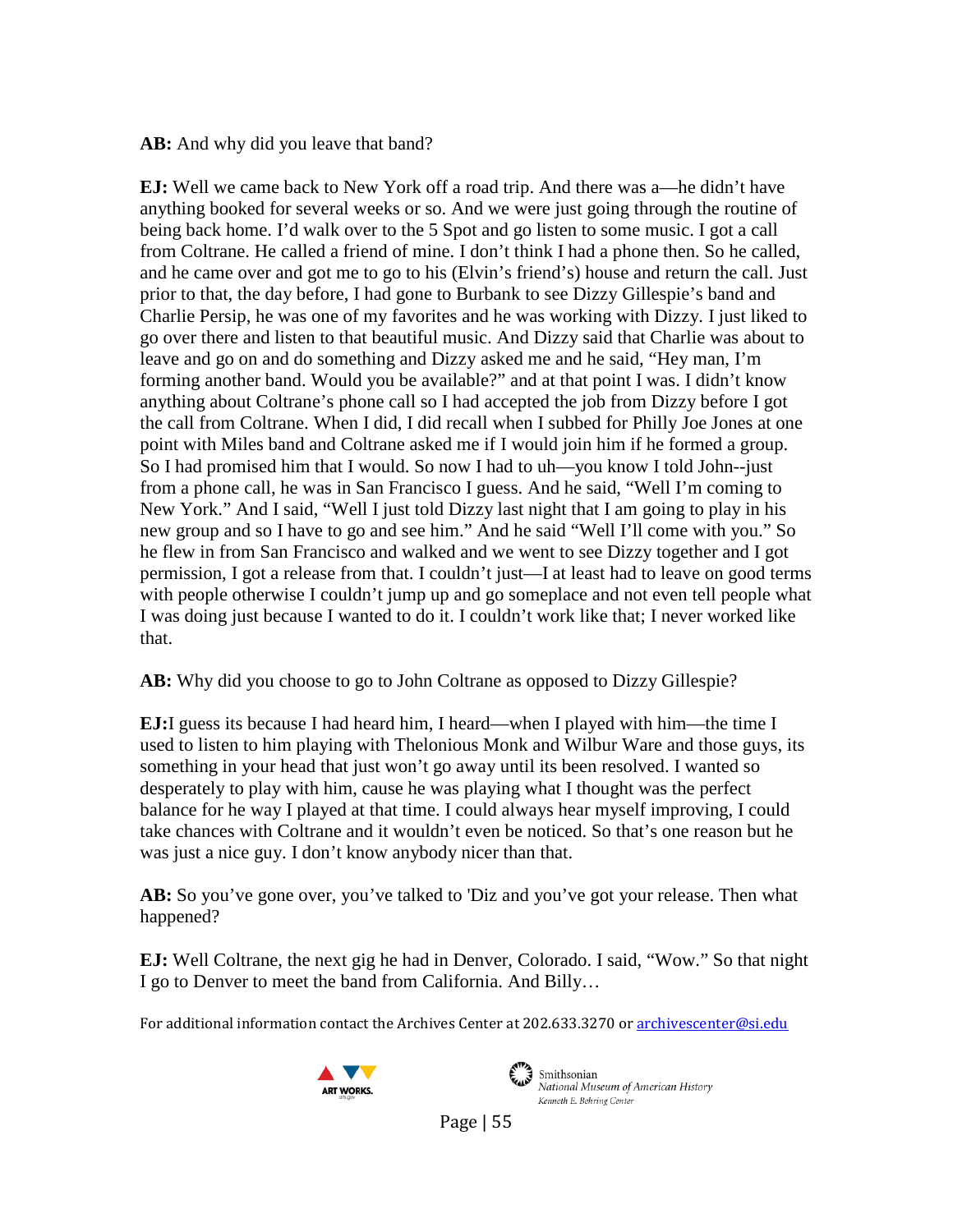## **AB:** Higgins?

**EJ:** Higgins, yes. He was working with Coltrane. I sat down and he played the first set and it was a lesson for me to learn how to listen to the songs that they were playing and one of them was "My Favorite Things" and I said, "I could play that". From there on it was just a lot of fun.

**AB:** Who else was in that band?

**EJ:** Let's see: McCoy, then McCoy's brother in law Steve Davis, and that was it.

**AB:** Yes, it was a quartet. So Billy Higgins played the first set, did you play that same night?

**EJ:** Yeah I played the second set. From then on, Billy was on his way back to Los Angeles. But he was very night. Nobody could be more of a gentleman than Billy Higgins.

**AB:** Did he talk to you at all about—in preparation to take his chair in that band.

**EJ:** Well id didn't really ask him. The thing is that he was so gracious. He wasn't upset about getting another job or whatever, cause I think then he was teaching someplace at UCLA or something. Anyway he is great drummer, he is a great drummer.

**AB:** Do you remember where that engagement was in Denver?

**EJ:** Well it was at some club at what they call three points. It was sort of the mostly black neighborhood conjoined with other parts of the city and, you know, its sort of –homey.

**AB:** Was the group received well?

**EJ:** Well it wasn't very much of an audience! People didn't come out cause they didn't have the money or what ever it was. There were a lot of empty seats in that club. You know, that's just the way things were. I met some very nice people there; a pianist who was talking to my brother ant Thad and we had a long conversation about that. He said, "If you ever need anything just give me a call." You know, just friendly.

**AB:** Do you remember anything about the music from that night? What was your feeling that night playing?

For additional information contact the Archives Center at 202.633.3270 o[r archivescenter@si.edu](mailto:archivescenter@si.edu)





Smithsonian National Museum of American History Kenneth E. Behring Center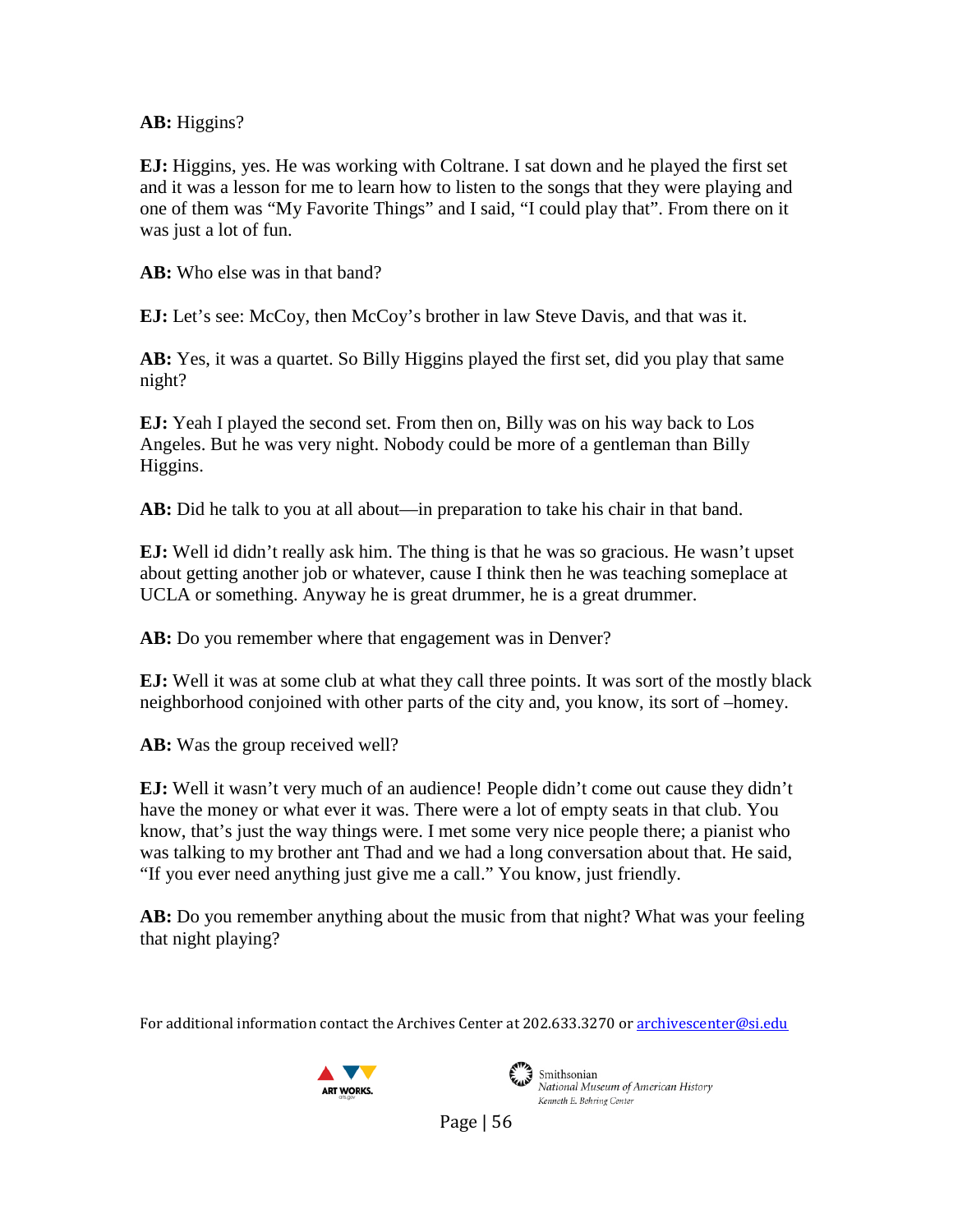**EJ:** Well I remember we played "My Favorite Things" because when we got back and went to New York after that and into the studio to record it; and all the rest of the stuff that we recorded that day: "Mr. Day" and "Mr. Night" and all those tunes.

AB: Do you recall Trane of McCoy saying anything to you at that gig or after the gig? How was your feeling after playing that gig?

**EJ:** I felt good. You know no one talked to me and I didn't talk to anybody. We were like the Budapest String Quartet! (Laughs)

**AB:** Does that mean that you all play music but you don't talk together?

**EJ:** Well you know the Budapest String Quartet these guys hated each other! When they weren't playing together they didn't even speak! So that's what we were.

**AB:** So you did the one engagement in Denver then you came back to New York?

**EJ:** Yes. I could have met him in California, but I said, "Where is he going to be next?" So I went to Denver and met him there.

**AB:** And then you came back to New York, and shortly there after made the "My Favorite Things Session". And what was your next prolonged engagement in New York?

**EJ:** What did we play? I don't know. I don't know that we played in New York. Maybe it was Birdland; it might have been Birdland. I'm not so sure about that. Things get a little hazy to me I haven't thought about this stuff in years.

**AB:** How about the Trane, the Ballads LP? You say that "My Favorite Things" was the first thing you made with Coltrane rather than the Ballads?

**EJ:** Yes, the Ballads, we didn't record that until the next year.

**AB:** Maybe I'm confusing that with the blues, with "Coltrane Plays the Blues"?

**EJ:** That was, we played my tune on the first recording, "Blues to Elvin". I used to play that on guitar.

**AB:** So tell us about how you picked up guitar and who was the person that taught you?

For additional information contact the Archives Center at 202.633.3270 o[r archivescenter@si.edu](mailto:archivescenter@si.edu) **EJ:** I just liked the sound. When I used to work a lot at my uncle's cleaners and when I got off I used to pass a place where they sold bootleg beer and whiskey. I'd drop in to listen to Red, the guy who ran the place, play his guitar. That's the only reason I went in





 $\mathcal{L}$  Smithsonian National Museum of American History Kenneth E. Behring Center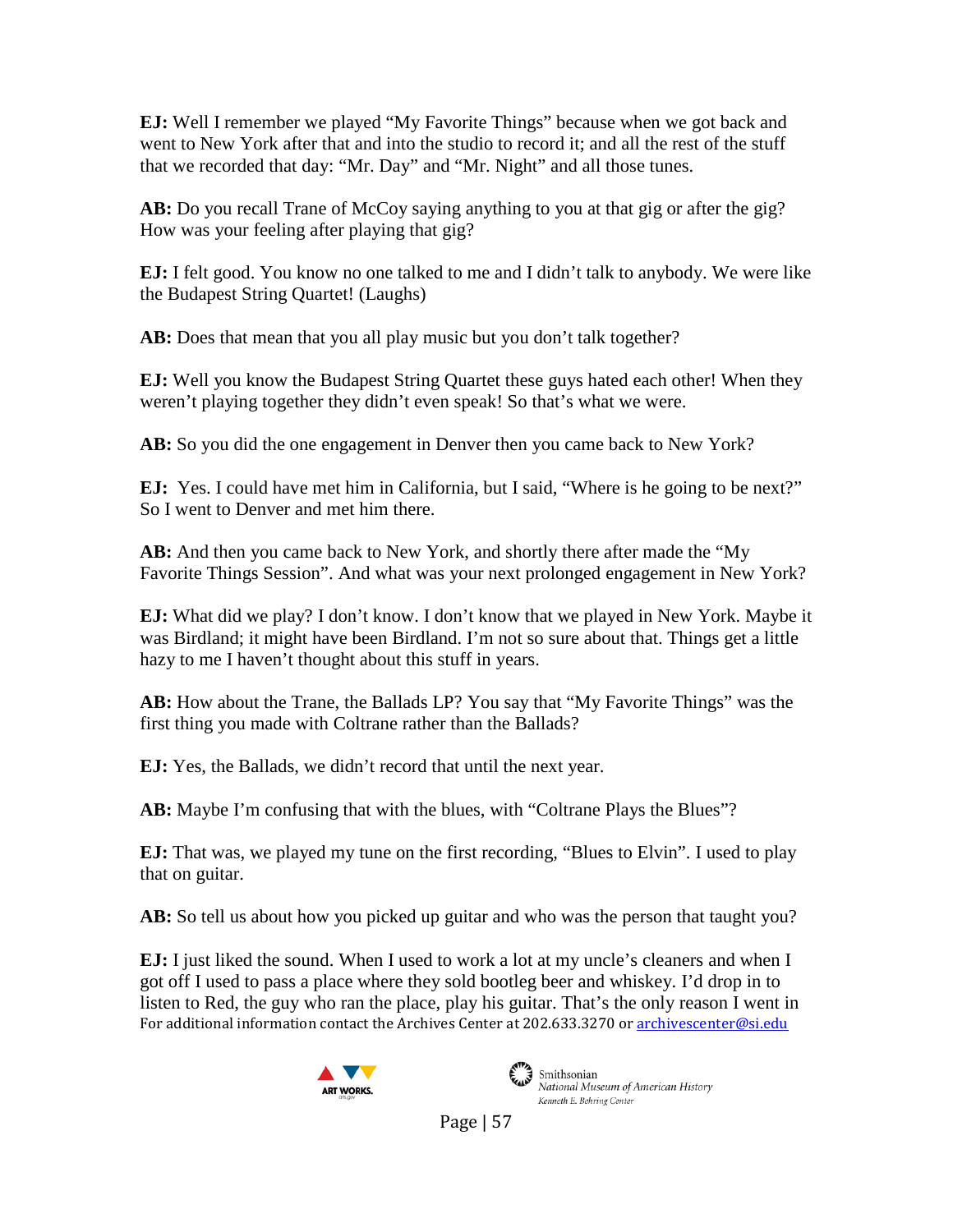there. He would just play all night, cause he loved to play guitar. All these different songs that he could play, and he was real, he sort of sounded like Lightening Hopkins. He taught me, he had two guitars and showed me how to finger it.

**AB:** And so that's what you recalled and that's what you remembered playing yourself, what he had taught you?

**EJ:** Yeah.

**AB:** So that's the one documentation of you playing guitar, or some instrument other than the drums?

**EJ:** Well I never tried to play anything else, and I didn't even try to play guitar all that much. I just liked playing it for myself. I did get talked into playing on a recording with Bob Thiele and on "Heavy Sounds", that was it and that was all. And Frank Foster

**AB:** So that early period with Trane, he switched bass players several times.

**EJ:** Well Steve Davis, I don't know—to me it was easy. I always liked the way he played, perfect pitch all the time, he was always in tune and he always had this warm sound. He picked up Reggie Warren; he played with us and made some of the recordings I think. I can't recall them right now, it's a document and it's already—I think I've got some of those records. Anyways, so after Reggie he had Art Davis and they used to play a two bass thing and I'd tell him, "What tune are we going to play?" and he said "(scats music)" and I'd say, "When Reggie and Art Davis play together it sounds like somebody knocked over a hornets nest!" (Laughs)

**AB:** Okay (Laughs) so I presume that didn't last too long and then you got Jimmy.

**EJ:** You know I said that just trying to be funny but in a lot of ways, in a club for instance, they'd both be using bows and I'd say, "There it is again!" (Laughs)

**AB:** Did they say anything like that to you?

**EJ:** No! They didn't say anything.

**AB:** So Trane finally brought Jimmy Garrison into the band…

**EJ:** Oh yeah Jimmy Garrison!

**AB:** Do you remember Jimmy coming into the band?

For additional information contact the Archives Center at 202.633.3270 o[r archivescenter@si.edu](mailto:archivescenter@si.edu)





Smithsonian National Museum of American History Kenneth E. Behring Center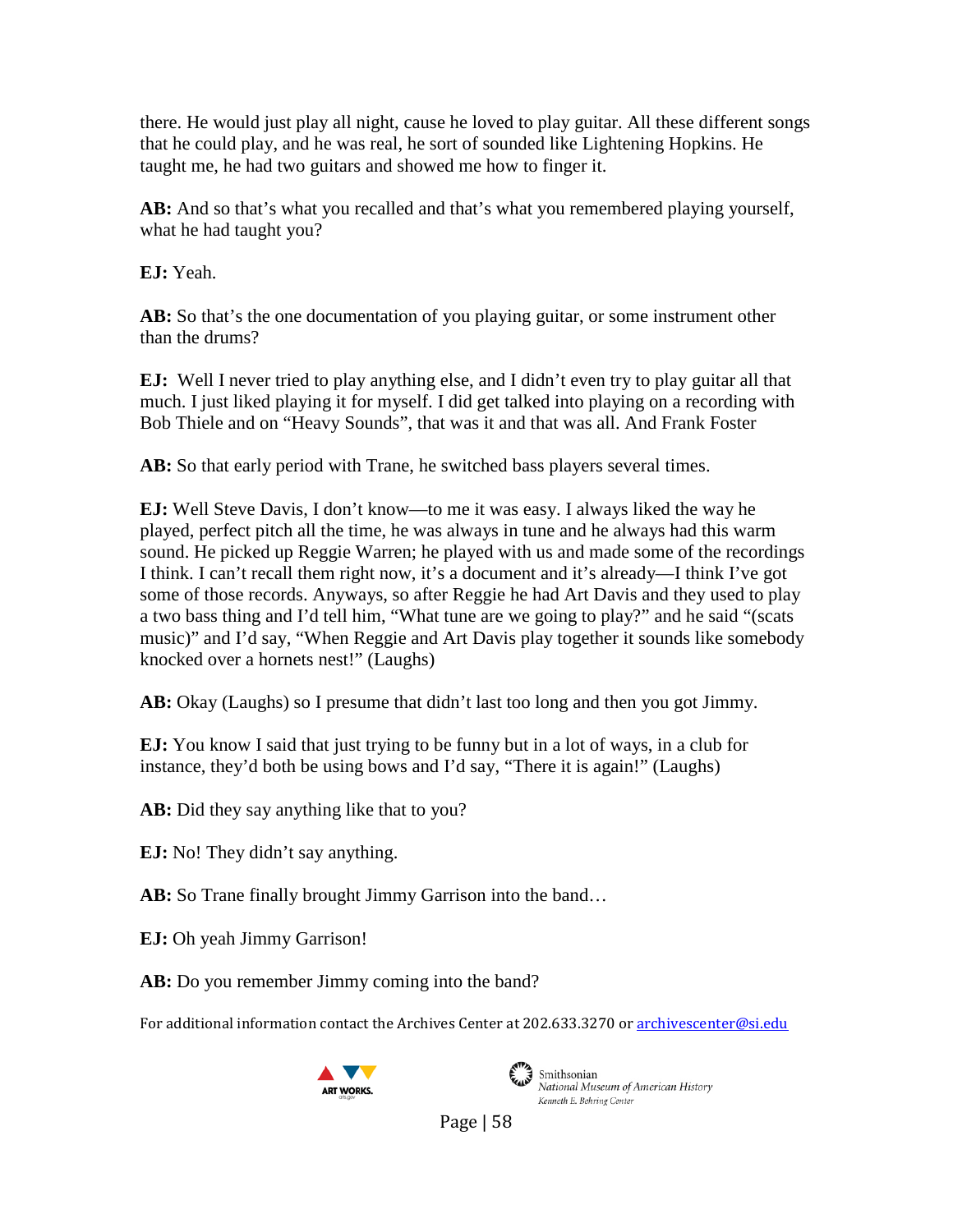**EJ:** Oh yeah Jimmy came in shortly afterwards and I thought that's when we really started to come together, the rapport was there.

**AB:** Keiko mentioned you were influential in bringing Jimmy Garrison. Could you talk about that please?

**EJ:** Well Coltrane knew Jimmy Garrison from Philadelphia. They all knew each other. So when I mentioned his name—I played a concert with Wilbur Ware and Sonny Rollins in Philadelphia so before Sonny was giving all his interviews with all these bass players I said, "What the heck what's a matter with him?" and he's having all these auditions and I said "Man, you've got to be nuts." There was one guy who played with the Philadelphia Symphony Orchestra and I thought he was pretty good. Then Jimmy Garrison came in and we were just playing a tune. And I couldn't hear what Garrison was playing, but I could see what he was doing and that's what convinced me. I said, "Get Jimmy Garrison"

AB: So now the classic quartet is formed and '60, '61, '62 a very prolific period, a lot of recordings, Impulse. And then '61 you do your first date as a leader for Riverside. Do you want to talk about that date and how that came about?

**EJ:** Yeah I guess Riverside was a sort of a good label, at least they were giving a lot of musician's opportunities that other companies didn't. I didn't think much about that. They just asked me if I wanted to make a duel recording and I said, "Sure." So it happened to be that album, "Elvin", it happened to be they sent a photographer to the studio and he took everybody's picture but mine! So we are looking through the photographs and he said, "Where's you picture?" and I said, "Well he didn't take it I guess!" So I went to see Roy DeCarava and he let me have one of his portraits. That's the one.

**AB:** Mhmm. That's the cover. And do you recall any highlights, any of the session?

**EJ:** Well, quite a few. For one thing it was Thad, and Hank, and Frank West and Frank Foster. All these guys came, you know, Eddie Jones and everybody came over there to help me out. I had a lot of expert help on that. I had never saw that before, I was pretty ignorant at that time. They walked me through that maze.

**AB:** And were you happy with the results of that session?

**EJ:** Oh yeah sure, I thought it was one of the best ones I ever did because of the quality of the rest of the group. I don't think anyone could get a good a group together better than that. I was pretty lucky.

For additional information contact the Archives Center at 202.633.3270 o[r archivescenter@si.edu](mailto:archivescenter@si.edu)





Smithsonian National Museum of American History Kenneth E. Behring Center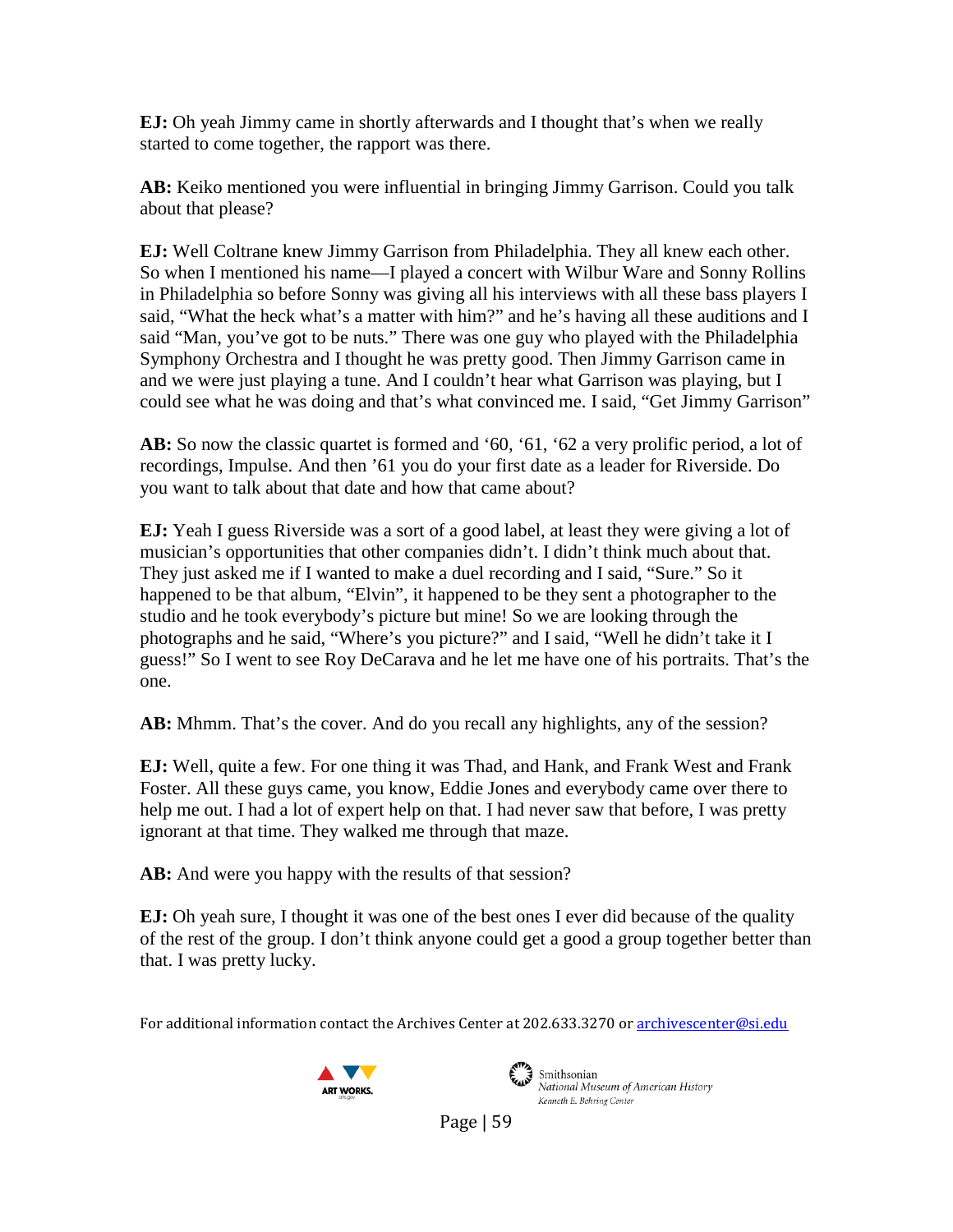**AB:** Did the idea of being a bandleader ever occur to you before, did you ever envision yourself as being a bandleader before that stage?

**EJ:** not really I didn't think about that. I didn't want to be a bandleader per-se. I was trying to learn something, I didn't know what it was, but I wanted to—that's why I stayed with Coltrane for so long cause what I wanted to do, I was doing then. I didn't think any other, if I had a group of my own, I didn't know anyone who could play a horn like that. It just wouldn't work. So that was one of my reluctant reasons for not wanting to be a bandleader.

**AB:** Now Coltrane, as a bandleader, began inviting other folks into the band to perform or record. Probably one of the earliest ones, and the most memorable, is Eric Dolphy coming in and playing. Can you describe that experience?

**EJ:** Yes cause I knew Eric Dolphy, I saw him when he played with Charlie Mingus in that group. Mingus had some very unusual arrangements, and it took people with the skill of people like Eric Dolphy to play Mingus' music. Nobody else could do it, because he had such a command over his instrument that he could play just about anything he wanted.

**AB:** How was Eric as a person?

**EJ:** He was a wonderful guy, just a sweetheart. He and John got together and they were like two peas in a pod. Eric was coming with all this health stuff and I see Eric get a jar of honey and eat that. And I say, "What are you eating all that honey for? That's not healthy." And he said, "Oh yes it is!" (Laughs) I'm sure he would have sugar diabetes and wouldn't even know it. It was always fun, he was good person, a very nice person, a gentleman.

**AB:** And then it seems as if the next time you went to Europe was with Coltrane. You went earlier with J.J. Johnson, but is this the second time you went to Europe, with 'Trane?

**EJ:** With Coltrane yes.

**AB:** Do you want to talk about that tour, that first one?

For additional information contact the Archives Center at 202.633.3270 o[r archivescenter@si.edu](mailto:archivescenter@si.edu) **EJ:** I don't really remember much about it. The only thing that sticks with me is when we go on the stage and play. The rest of it I don't pay that much attention to. I know I didn't have a suitcase. I had this beat up tuxedo and these shirts. All of them were dirty. I couldn't find a place to get my shirts cleaned so I washed them myself. And I didn't have a suitcase, I picked up a shopping bag and I put my stuff in there. Well we got in the train





Smithsonian National Museum of American History Kenneth E. Behring Center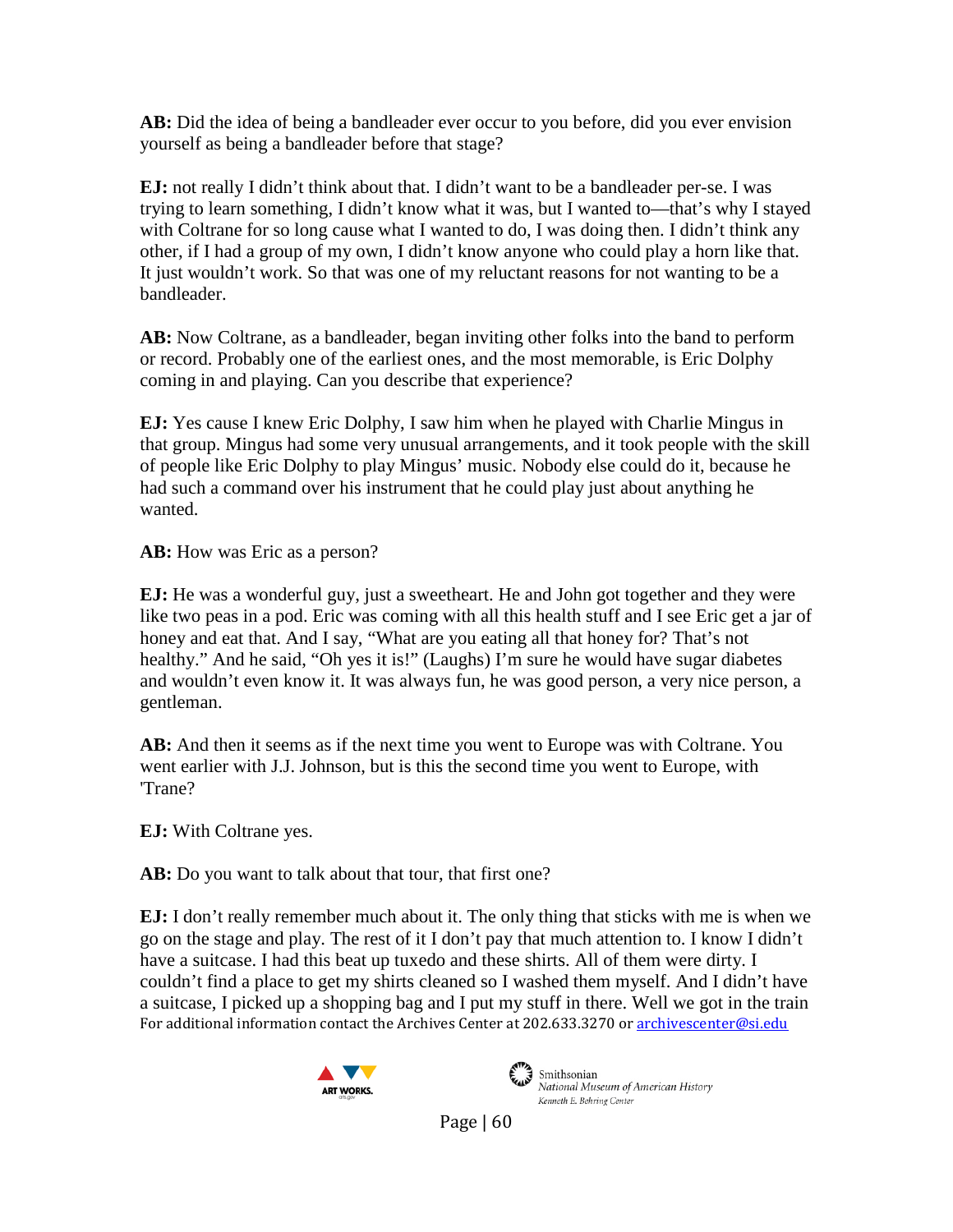station, getting ready to take a train, sitting down waiting for the time to go. And when its time to board and I get up and start boarding the train. And John is right behind me and he says, "Oh you forgot your luggage!" (Laughs)

**AB:** The reason why I ask about your recollections of the tour is because when you were talking about the J.J. Johnson tour, about playing in front of 50,000 people and receiving a very warm welcome from the audience, did you experience that same kind of reception and warmth when you were playing with Coltrane in Europe?

**EJ:** No I never saw that many. But we went to Scandinavia. We played in Norway and Finland and so there were tremendous audiences. But it never came to the…but I never saw anybody more than when I was with J.J. and I think that's because the King's Garden was a very special place for people to go. And it being a concert there, and it being a weekend, people were free to congregate. That's why so many people were there. I'm sure they came to listen to the music but other reasons were it was a beautiful place. That many people were there and nobody was crowded or jostled. It was a well-mannered crowd of people. It never happened again, I never saw that many people even at Newport

**AB:** And I presume you're playing mostly concerts rather than clubs in Europe?

**EJ:** Yeah, mostly concerts because clubs in Europe look like clubs in the United Sates. A club to them is a place where you can get maybe 400 people in. And they get subsidy from the city. I think it's a wonderful system because they support culture and they don't ignore it. They support it wholeheartedly.

**AB:** And you felt you were treated well?

**EJ:** Oh absolutely.

**AB:** There was a marked difference from how you were treated in Europe as opposed to the states?

**EJ:** No I don't think it was different it was just that being treated nice in Europe is different from being treated nice in the states. Cause they'll say, "Oh we're going to invite the rest of the band to the best restaurant in town" and we'll eat steaks or whatever it is and drink champagne and things like that. They don't do that here! I haven't seen it recently. (Laughs)

**AB:** It seems to be a higher level of nice over there. (Laughs)

For additional information contact the Archives Center at 202.633.3270 o[r archivescenter@si.edu](mailto:archivescenter@si.edu) **EJ:** Oh boy. You know I played at the Lincoln Center one time. After the concert some friends were together and we went across the street and there was this place that sold





National Museum of American History Kenneth E. Behring Center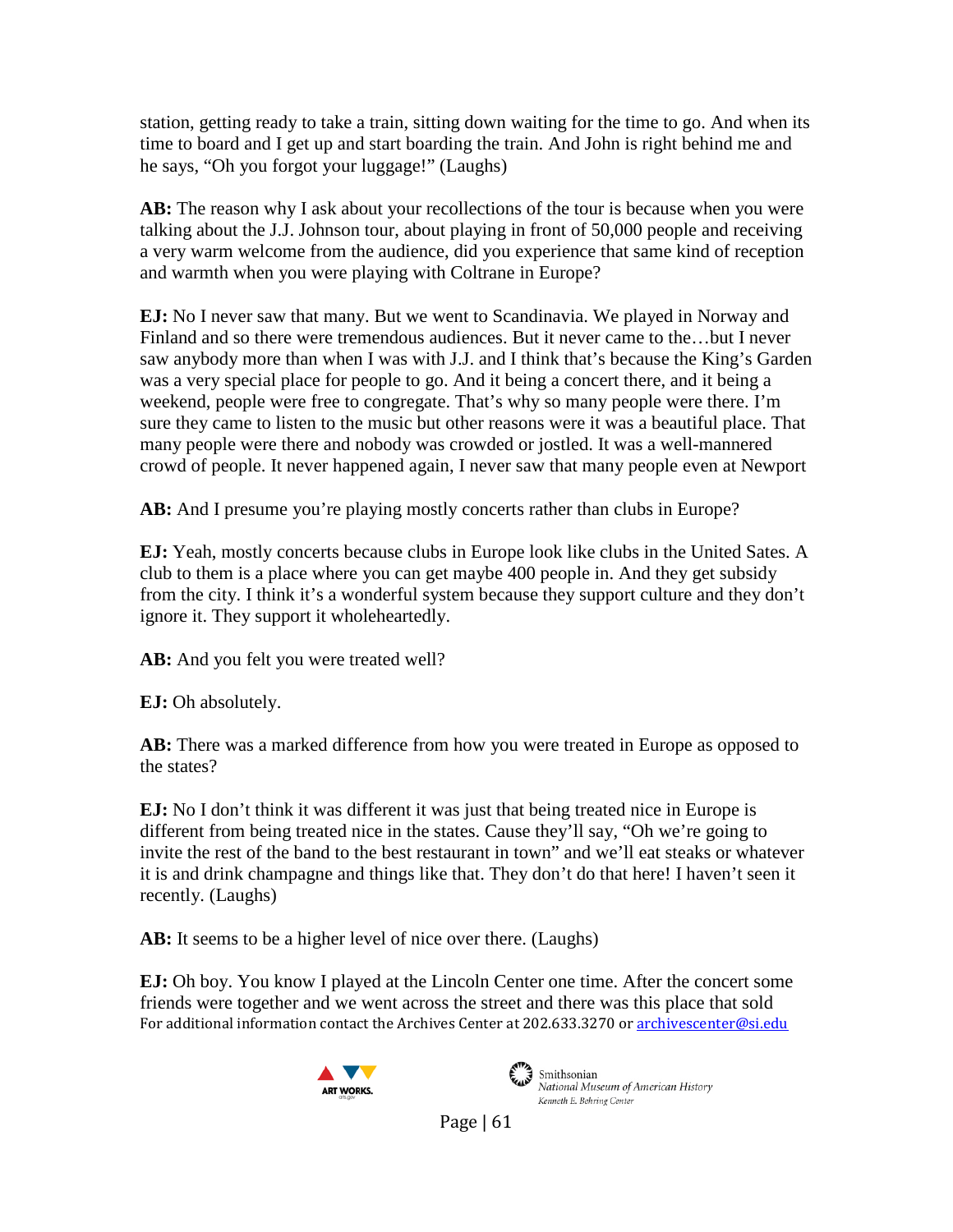pizza. We ordered a pizza and they came back with something that looks like a flapjack with some cheese over it and I said, "What the hell is this!"

**AB:** Okay so we obviously have a problem with the food, there were some food differences but the people seem to be good. What about when you were travelling overseas, did they let you bring your own drums or did they provide drums.

**EJ:** I brought my own drums.

**AB:** You brought your own drums.

**EJ:** Yeah cause I have never had any luck using somebody else's instrument. I'd go to sit in with a band and the first thing I know I put a hole through the bass drum, broke the sticks, and did everything else. I'm just not lucky like that. I said, "I'll use my drums cause I don't care what happens to them."

**AB:** There are several stories from Roy Haynes and Jack DeJohnette about subbing for you with Trane. Do you want to talk about some of the reasons why, or what were some of the circumstances you were unable to make dates with Trane?

**EJ:** Well the reason why I wasn't there was cause I was in Louisville, Kentucky being treated as an addict. So I stayed there for…the thing is it wasn't a prison but it was a prison in a way, it was federal facility. I was wondering, I didn't see any medication or anything like that. They just had good food and you go to bed early and you learn to regulate your life in a way. That's why I wasn't with Coltrane for those days. And Roy Haynes I think played some of the jobs.

**AB:** And Jack DeJohnette talks about how he had to play one set, I think you weren't there, and then you came back and he was completely let down. He talks about that all the time, his experience with Trane. And so again Trane starts to bring more and more folks into the band, your working with this quartet and its becoming a significant force, an influential force, not only jazz but music. When did it occur to you that you were playing music that was, at that point, timeless. When we look back in history and we look at what you were doing with John Coltrane now, that obviously is music that was performed and transcended many, many of the qualities of music that we know today. When did you, as a participant in it, realize that this was far beyond anything else that was being played?

**EJ:** Well I always thought so cause I heard him play when they were playing with Monk. I don't think anybody could duplicate that. And he just got better; it just expanded from that point at that little club on the Bowery. So I just thought it was a continuation of that development.

For additional information contact the Archives Center at 202.633.3270 o[r archivescenter@si.edu](mailto:archivescenter@si.edu)





Smithsonian National Museum of American History Kenneth E. Behring Center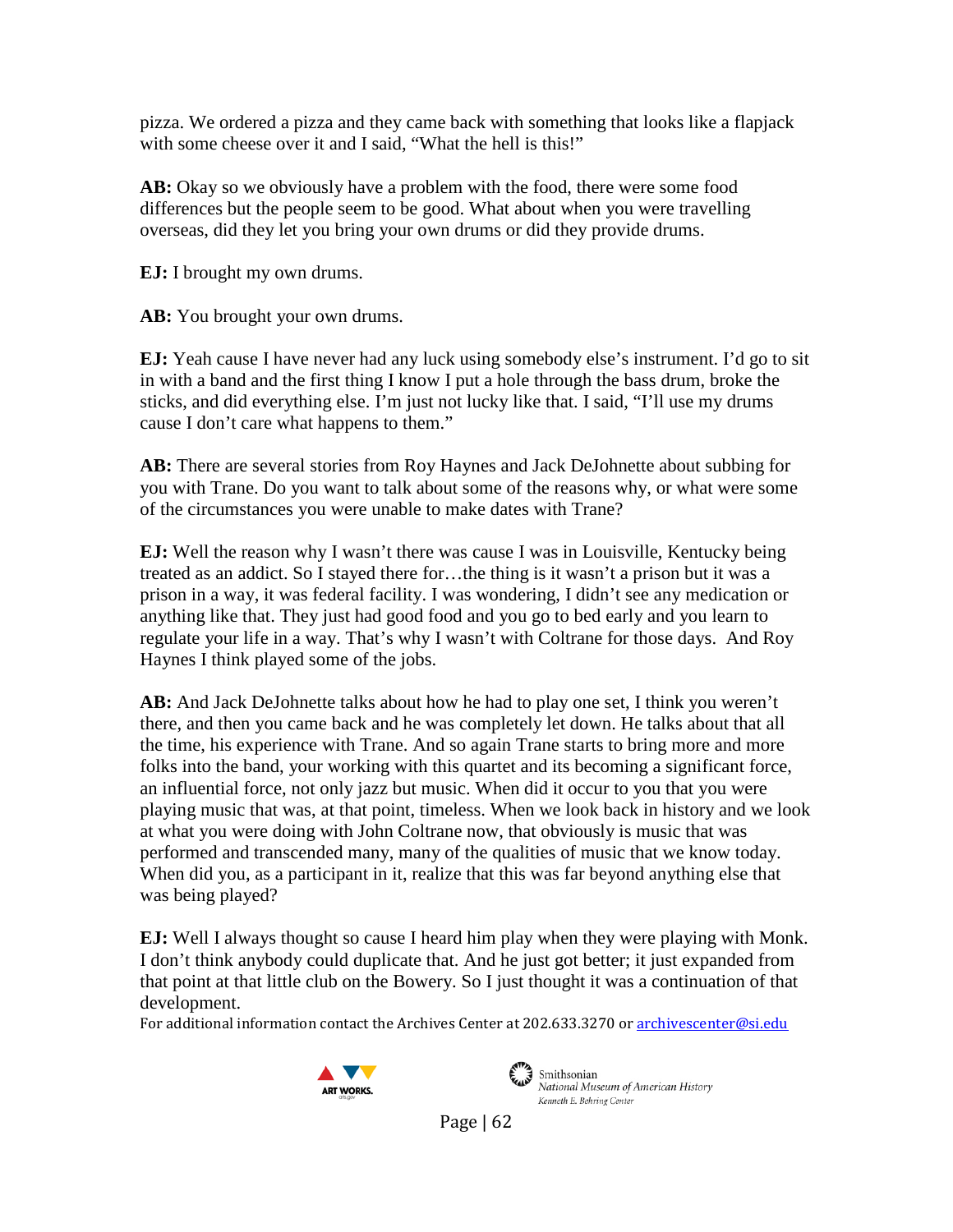**AB:** When one listens to the music the quartet was performing it sounds, at many times, like its equal participation. Of course there is a definite dialogue between you and Trane. So how did Trane as the bandleader, say if he introduced a new song, how would the band deal with that, negotiate the new song? How was that introduced?

**EJ:** Well he was always bringing up new tunes. First of all you have to listen till you can hear it and then you have to play until you can play it. It's as simple as that.

**AB:** So when you say listen, so Trane would come in and play it first and then play it for the other band members

**EJ:** Yeah and then you begin to understand, and feel what the music is all about. Cause there is no title, there isn't—the only time I saw a name for tunes was on the record jacket **AB:** So no charts?

**EJ:** Yes

AB: Did he ever come in with anything written?

**EJ:** No

AB: Not even for McCoy or Jimmy?

**EJ:** I supposed he talk to them. He had conversations with McCoy at different times. I'm sure he must have mentioned to them what he wanted. It was always more or less very personal.

**AB:** Did you also make suggestions in the process? Did the other member make suggestions or was it more musical rather than verbal?

**EJ:** I never made any suggestions. I would change a rhythm sometimes and it would fit with what that melodic line was at that moment. So having the freedom to do that is an accomplishment in itself. Most bands don't have that type of confidence that they can just play freely but that's the way we did it.

**AB:** Did you as the rhythm section, you, McCoy, and Jimmy, did you ever talk about what you were doing or what you would be doing?

For additional information contact the Archives Center at 202.633.3270 o[r archivescenter@si.edu](mailto:archivescenter@si.edu)





 $\left(\begin{matrix} 1 & 1 \\ 1 & 1 \end{matrix}\right)$  Smithsonian National Museum of American History Kenneth E. Behring Center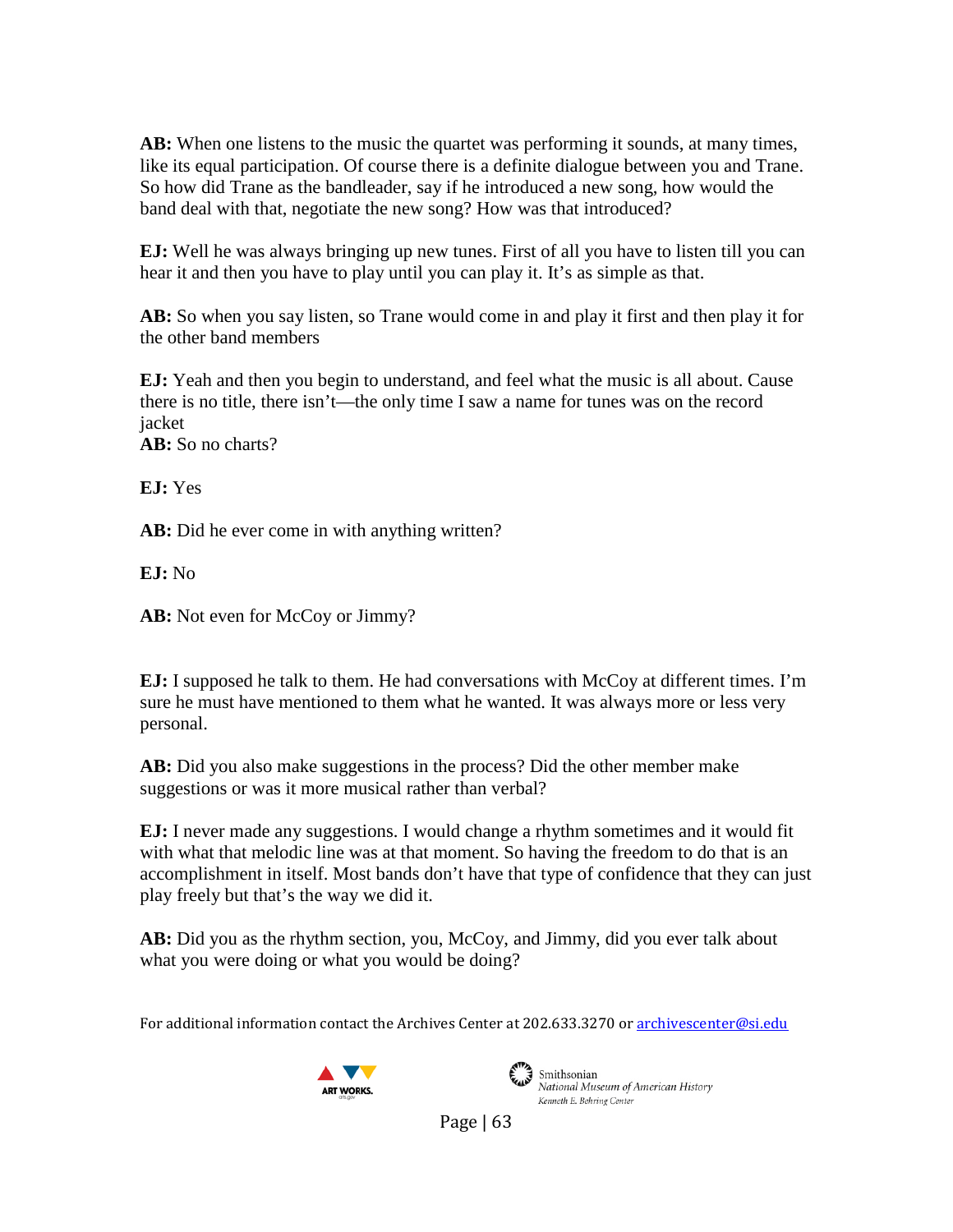**EJ:** No. I just tried to hear 'em. When they were playing I would listen very closely to what they were doing and try to enhance it. If not I'd leave it alone.

**AB:** Of course one of the landmark recordings is the "Live at the Village Vanguard" and of course "Chasin' the Trane" is one of those seminal works. Was that something that you and Trane engaged in frequently, or even before the documentation of the song, becoming a duet?

**EJ:** Oh yeah, he did that. The first time he did it was in Gothenburg, Sweden and we played this concert hall. The acoustics were so vivid, it was such a live place we didn't need a microphone. If I would have hit the snare drum I could hear it vibrate all over the place, immediately I would hear it. He started to play and he'd ask Jimmy to drop out and we'd just see him activate. And he would play for an hour like that.

**AB:** And so did you!

**EJ:** I didn't dare stop! (Laughs)

**AB:** How are we doing on time? Where are you? Okay let's take a break we've gone for well over an hour.

(Elvin answering a question that is not heard)

**EJ:** It's just happy. You know when someone is happy, you can feel it, and you can hear it in what he is doing.

**AB:** There is documentation, at the "Sun Ship" recording you hear Trane say, "Just keep a thing going."

**EJ:** Yeah

**AB:** I presume he is talking to you.

**EJ:** Oh yes!

**AB:** "Just keep a thing going", so that's about the kind of direction he would give?

**EJ:** Well you know that was a rare incident. Cause most of the time he had his mouthpiece in his mouth and he wasn't talking at all! He would talk through the bell of the horn; that was his language.

For additional information contact the Archives Center at 202.633.3270 o[r archivescenter@si.edu](mailto:archivescenter@si.edu)





Smithsonian National Museum of American History Kenneth E. Behring Center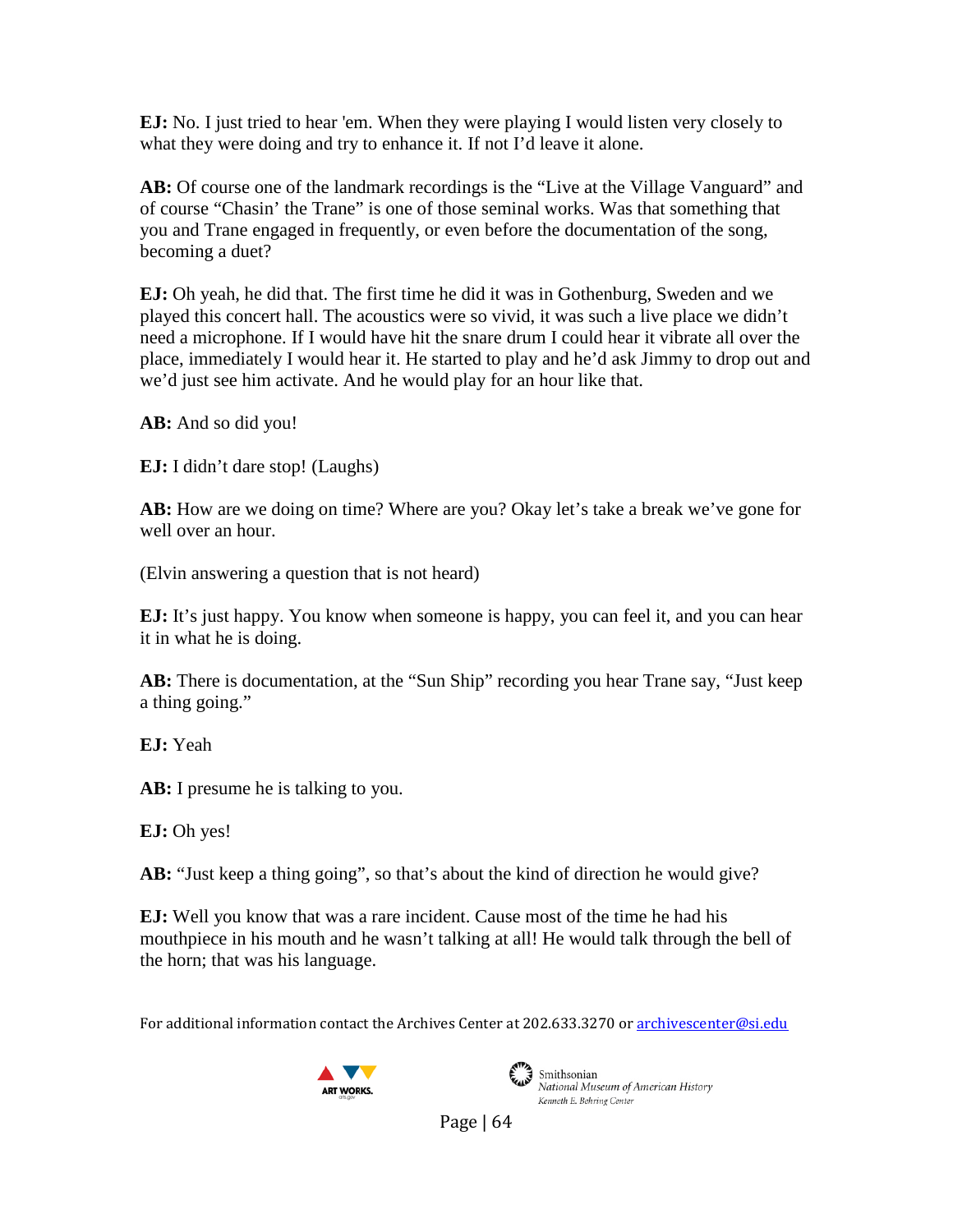**AB:** So John Coltrane, we can see his influence reflected in many of the titles he gave the compositions like "India", "Africa". So he was very much broadening his musical and spiritual influences. Was this something he brought into the band either directly or indirectly?

**EJ:** Well indirectly. He knew Ravi Shankar; they were good friends. He got interested in that kind of, that mode of music. When he got interested in something he studied it and John was very thorough about that. He would try and go back to the origins of what ever it is and follow that. He was a very astute investigator in that way. Once after a tour we made in Europe he didn't come back home. He went to Africa, he and his wife; they wanted to go to Africa so they went to Africa.

**AB:** Do you know when that was?

**EJ:** 1960… 1962 or something; 1962 or 63. He started…cause when Ravi Shankar came into the United Sates he made a splash; he was a big guy. I guess I never could understand what the sitar was but I knew what Tablas were. I knew that the Tabla, when you make a sound with the Tabla, it's related to what is done on the sitar. When Indians… I guess they have to learn that when they're-a-year-and-a-half old. They learn it, they grew up on that stuff.

**AB:** Did you ever learn how to play Tabla?

**EJ:** No. Charlie Persip had a pair and he could play 'em. I said, "How'd you do it?" and he's slide his thumb across it and do all this and I said, "How do you do this!" I couldn't even—I didn't even know where to put 'em! I said, "You put this in-between your knees or what?" (Laughs) It was out of my league.

**AB:** So you'd not seen Ravi Shankar perform? Ali Rakha would have been the Tabla player.

**EJ:** I had never seen any of those guys perform. They come into watch us and listen to us. I never had the chance to go to one of their concerts cause I never knew when it was going to be. Sometimes it was like they only told special people where they were going to have a concert.

**AB:** And also there was a relationship between Trane and Babatunde, Babatunde Olatunji.

**EJ:** Oh yeah I liked him, I thought he was a nice guy. Michael Olatunji, Nigeria. You know he was a general in the Nigerian Army, did you know that?

For additional information contact the Archives Center at 202.633.3270 o[r archivescenter@si.edu](mailto:archivescenter@si.edu)





Smithsonian National Museum of American History Kenneth E. Behring Center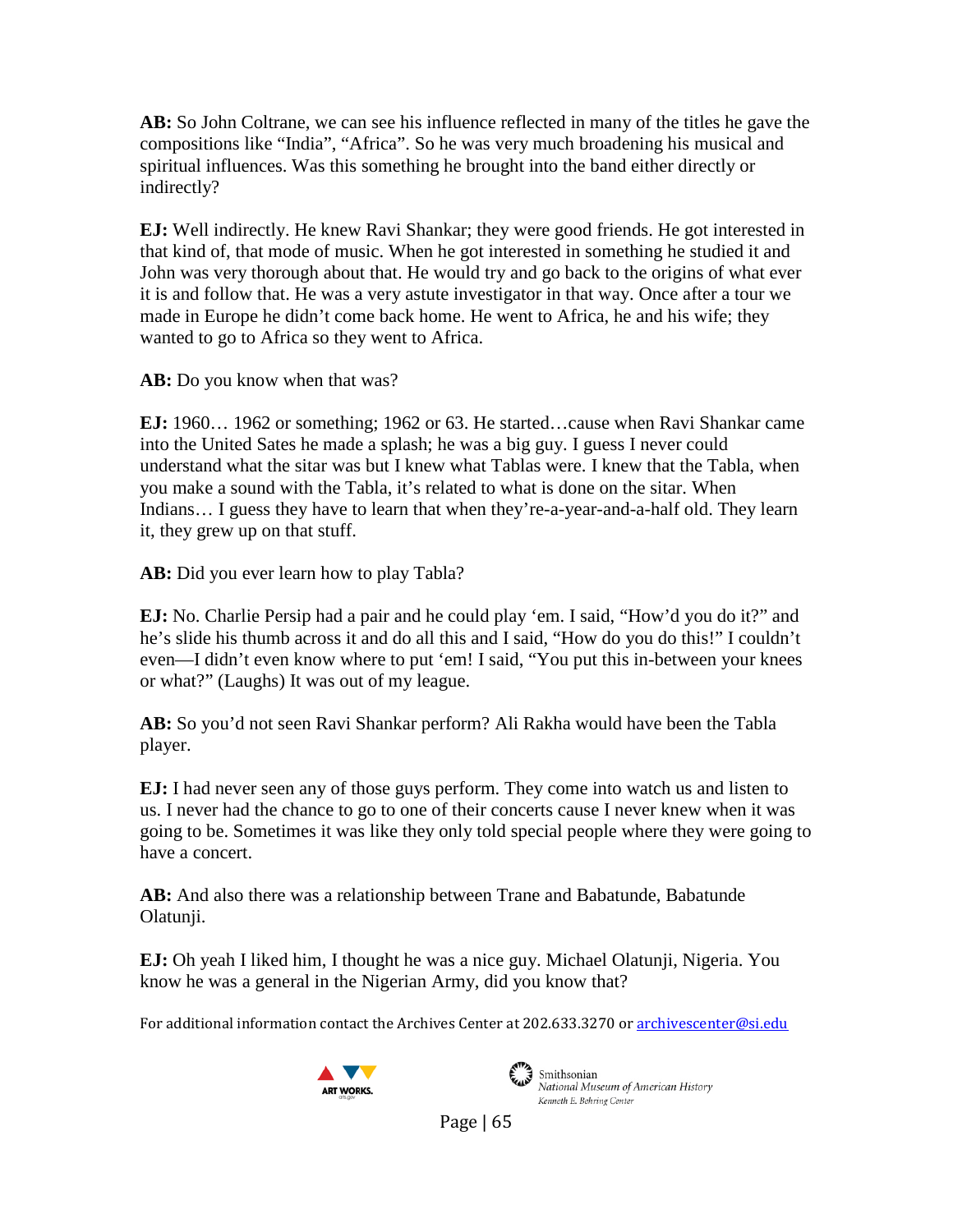**AB:** No I didn't know that!

**EJ:** He came here and he defected, that's why he stayed in the United States. I don't blame him!

**AB:** Do you remember when you first me him, the first time you heard him play?

**EJ:** Yeah I remember. He had his first United States engagement at the Village Gate. And we were there, we were playing there. He was opposite to us and I had a chance to listen to all this beautiful music.

**AB:** Did you have any desire to go to Africa when Trane went?

**EJ:** No, cause I didn't think—I wasn't prepared to go to Africa. So I think when people go to places like that they should have preparation intellectually or emotionally otherwise you won't learn anything, you wont be able to communicate. So that's why I was reluctant to go. I've been to Africa now we went to Guinea and Senegal. They had this sort of a gathering of all the master drummers in Africa came to Guinea to play together. And I discovered that everything they do, they play about two hours and they're dancing, but what they're doing is playing compositions. Everything they do is composition, that's what they do. It's beautiful to hear.

**AB:** So it's clear that Trane was listening to music other than in the idiom that he was playing, and the people he was playing with. What about you Elvin? What other kinds of music were you listening to? I know very early on you wanted to be a marching band drummer then you wanted to be a concert band drummer. What other kinds of music were you listening to, whether the music you were performing or the musicians you performed with

**EJ:** You know Bobby played with Art Blakey; the piano player.

**AB:** Timmons? Bobby Timmons?

**EJ:** Yeah, Timmons. Well he lives right there on East  $6<sup>th</sup>$  street, and he lived right across the street from me. So he came over to my house once and he had this record and he said, "What are they doing?" You know it was a song, and he said, "When did they come to the end of it? What's the phrasing?" I tried to listen to it. What I thought was that's just a story and when he finished that's the end of it. You can put any rhythm you want to it, it doesn't really matter.

**AB:** What kind of music was that?

For additional information contact the Archives Center at 202.633.3270 o[r archivescenter@si.edu](mailto:archivescenter@si.edu)





 $\sum_{i=1}^{\infty}$  Smithsonian National Museum of American History Kenneth E. Behring Center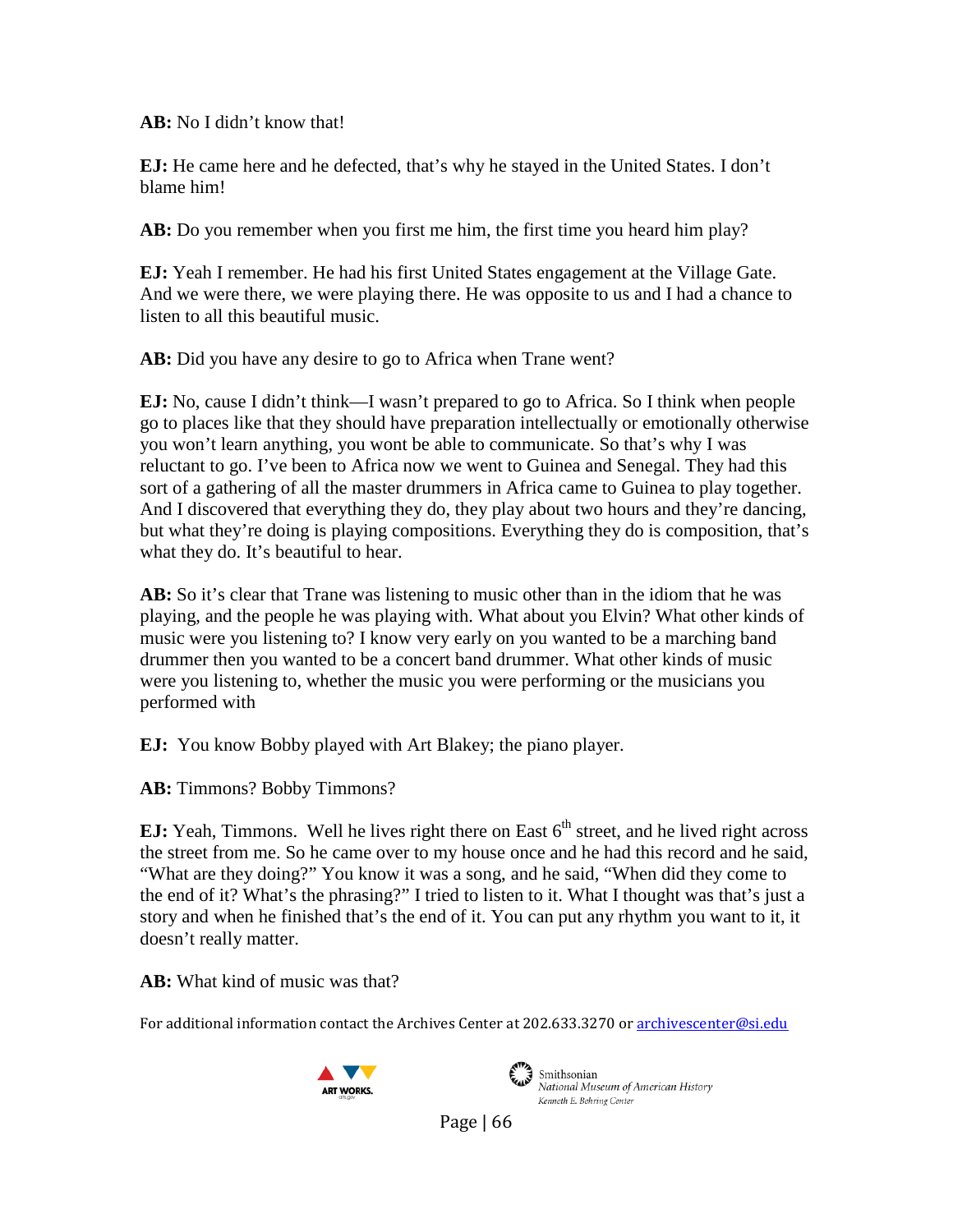**EJ:** At that point it was some recordings of Pigmies.

AB: So that caught your ear? That was something that interested you?

**EJ:** Yes absolutely. I never ever heard sweeter voices than that. That is just something.

**AB:** And when we came in today you were playing some classical music, so do you also like the classical we talked about?

**EJ:** Oh sure, "Rites Of Spring", I can listen to that any day. I've got a lot of stuff in the cabinet there, most of my classical music. I've got some very rare recordings of Pablo Casals. I've always liked the way he played Bach and Mozart. It's essential to know a little about most of the things that are available in the world; otherwise your education is incomplete. It doesn't matter what instrument you play. It's helpful to learn as much as one can just by listening. You learn a lot. Listen to the London Philharmonic and you learn quite a bit. I like that

**AB:** John Coltrane also, other than his musical influences, his music was also influenced by the events and the culture of this country, for example "Alabama".

**EJ:** Well he wrote that after those kids got bombed in that church, that's why he wrote that. The next day he was playing it. I said, "Oh boy" I just had tears running down my face.

AB: It was a hard time in this country. It was a difficult time. Thank goodness you were able to express it in the music so that you could help other people feel that, and try to come to understand how tragic that was.

**EJ:** Yeah, that was a real tragedy.

AB: In 1964, of course December is the landmark recording. That for me... that's what I play for my children. "You want to know about jazz? Here." "A Love Supreme" So John is really going for a strong spiritual statement, it's very direct. We can hear the spirituality in his music. "Spiritual" obviously, he's already naming his pieces to commemorate his own spiritual vision. But now he has written, and wants record "A Love Supreme" can you perhaps share with us how he introduced this piece for the quartet?

For additional information contact the Archives Center at 202.633.3270 o[r archivescenter@si.edu](mailto:archivescenter@si.edu) **EJ:** When we were to record, the only time I sort of knew that what we were going to record was…when we recorded "My Favorite Things" because, I don't know why I had and I hadn't seen it since in the studio, he had parts written out. For the bass and the





Smithsonian National Museum of American History Kenneth E. Behring Center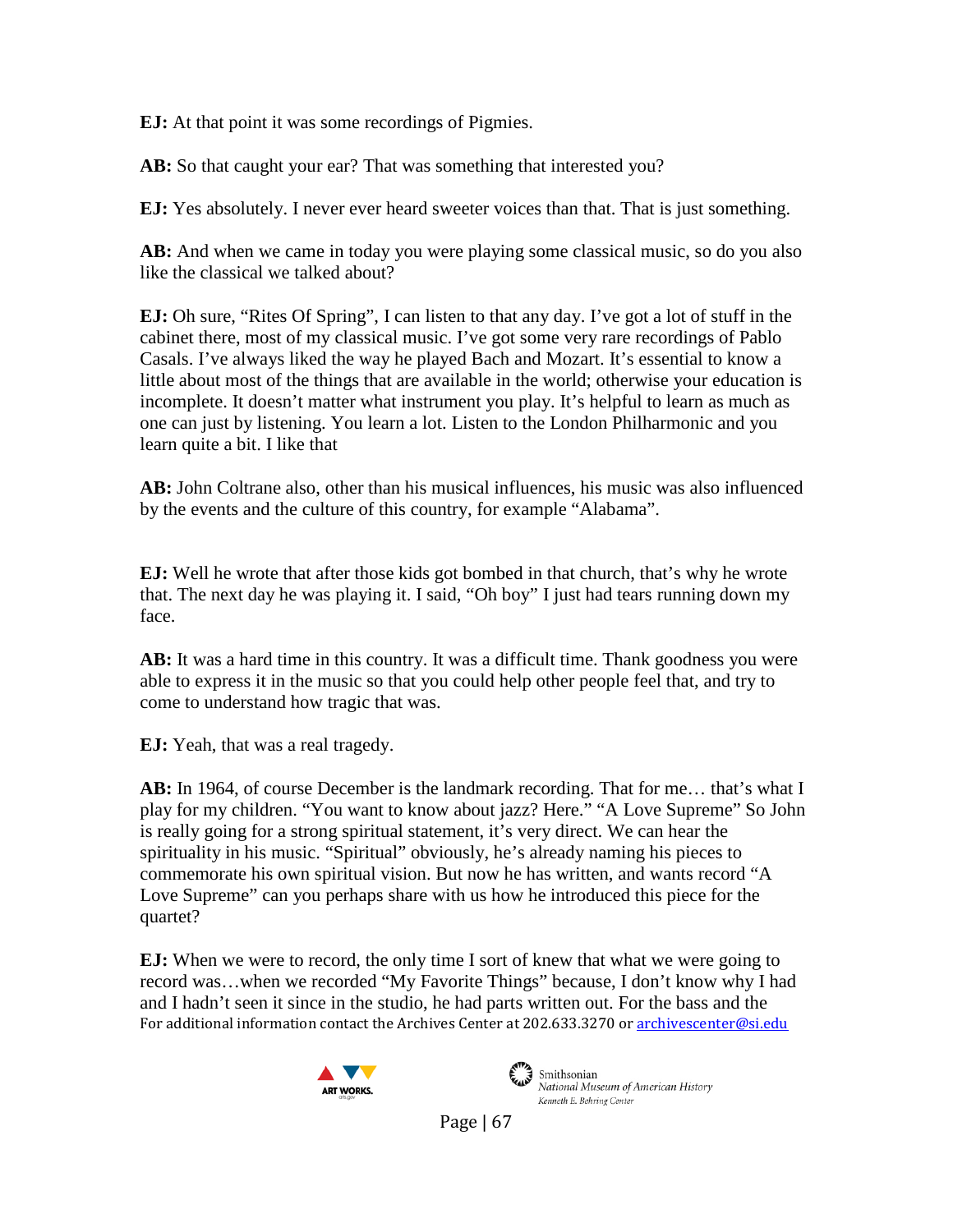piano, but not for me, I was reading the bass part. Very soon as we played that day, that was the only time I really knew what he was going to do cause he would just go to the studio and when he got his fingers loose he'd start playing and it was up to the engineer to catch it cause here it goes! He's off! (Laughs)

**AB:** Did you have a sense about the importance of that recording also? Obviously it was important to 'Trane himself.

**EJ:** Oh yes I thought so. He put a lot of emotion in that and all of those other short pieces that we did. It's sort of playful, its fun. Cause anybody can do that, now its possible that if you want to learn how to play it you can listen to that record and learn how to play it, its not that complex. That's what I like about that, but it never happened again. (Laughs)

AB: I didn't mean to skip over this so I'm going to come back; "Crescent" is also a landmark recording. And then you have one of the more famous solos in this music, and the drum thing: Elvin Jones plus 7 minutes, Elvin Jones. How did that come about?

**EJ:** I don't know. It came to the point where he said, "Now you play one" I don't know what it is and I just play something (Laughs) so I did.

**AB:** Yeah you sure did, you *really did*! (Laughs) So can you recall being in the studio? Did they play it back for you after you recorded it?

**EJ:** Yeah I think they did, I'm sure they did. I didn't pay too much attention to that because I thought that I've played more coherent drum solos than this one. I didn't want to listen to it actually

AB: But let's talk about your soloing style. You say "more coherent", what are the some of things that go on in your mind when you approach your drum solo, or when you know you're about to take a drum solo? Is there a particular process that you go through?

**EJ:** Not really, it's just that I certainly have to feel that you can control what it is that you're doing. That's the thought process…that's what I understand best. Because if you're not in control of it, it wont work. It won't come out right. You start dropping sticks and going through all types of convoluted series

AB: How about when you're soloing in the context of a tune?

**EJ:** Well that's pretty simple because you simply make a…you sort of embellish the melodic line. That's the tune. It's the beginning, bridge, the end--that's it. Put that in the context of the drums you're using and you can find that you hear what it is that you're

For additional information contact the Archives Center at 202.633.3270 o[r archivescenter@si.edu](mailto:archivescenter@si.edu)





National Museum of American History Kenneth E. Behring Center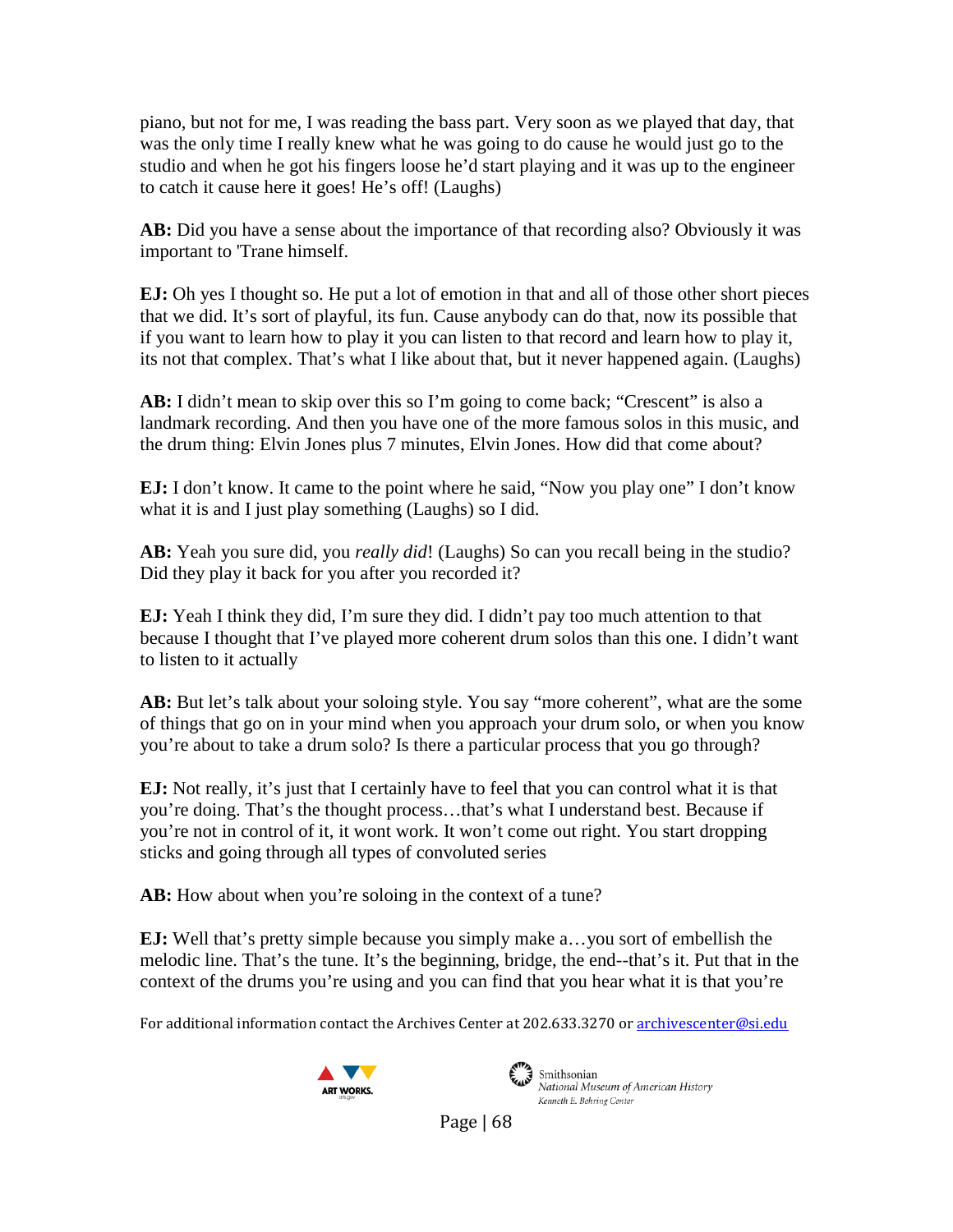doing and you hear what you want to do or what you should do. It plays itself in that sense.

AB: I can see you telling that to a young student. (Laughs) Well in that regard, let's talk about something, "A Different Drummer". This is something that Ken Kimery and I were talking about when we knew we were going to do this interview. You're the most articulate drummer, if not the first drummer I heard, in describing the drums in terms of color. And then I read again a recent interview, which you start taking about that. You are the only drummer I know of that has spoken about that so eloquently. Could you share that with us for the historical record? How your approach, and how you came up with this approach?

**EJ:** You have an array of cymbals that you use. It can be 3 or 5 or whatever. Each cymbal has its own range of sound, of tone. When you play for a while and you begin to understand that instead of playing this one, you play this one. But why do you do that? Because you like that sound and it goes with what this music is right now. So you can put that in the context of "oh it'; s got the color that fits this composition"

**AB:** Do you envision music visually at all?

**EJ:** Well yes you can visualize it. Sometimes I can close my eyes and see rainbows. That's what it is. It's a rainbow and all that sound and that phenomenon is built into all the cymbals. There is no such thing as a bad cymbal. It might not work with you at that point but if its there somebody made it and the sound, you're supposed to be able to how to get the sound out of the cymbal and not beat one in.

**AB:** Well what about the drums? You've talked about the cymbals, and the coloration of the cymbals but what about the drums?

**EJ:** You know, I learned that in kindergarten. People would talk about sounds in terms of animals, or crayons. You know, we'd go get a box of crayons of all different color. So that's what the drums are. You can identify what you want because you understand what the color is going to be and it's consistent. So when you tune up, you tune up to that level.

**AB:** Is this a concept that you share with the people you perform with? Either the people in your band or when you're a side person with other folks. Is this an approach that you discuss or share with other musicians?

For additional information contact the Archives Center at 202.633.3270 o[r archivescenter@si.edu](mailto:archivescenter@si.edu) **EJ:** Well nobody, they don't—drummers are reluctant to come and ask things like that. I had that one opportunity, when we made that film, I had that boy that was there—Tony. And that different drummer! No, no I am talking about the kid! First he wanted me to





Smithsonian National Museum of American History Kenneth E. Behring Center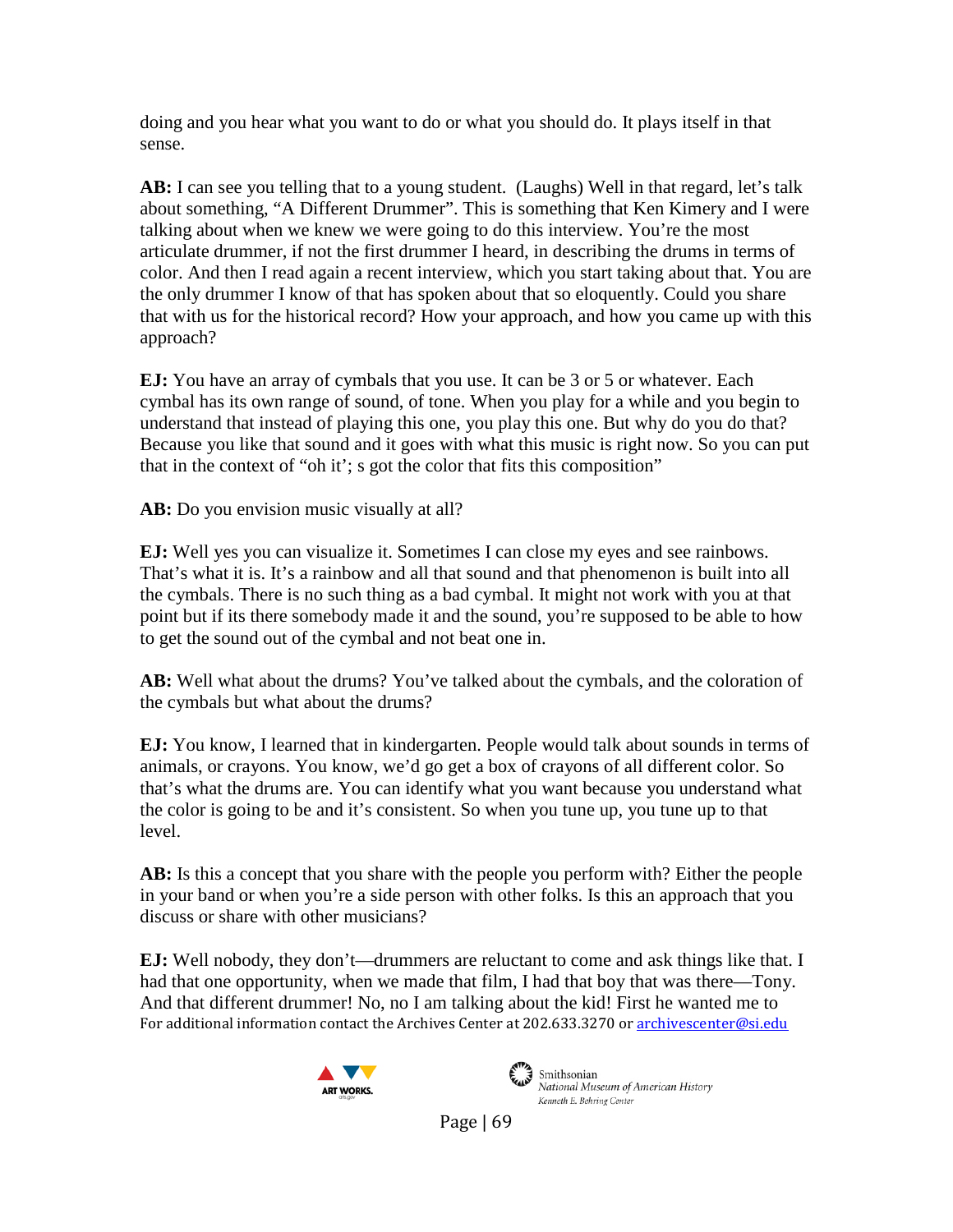give him a drum set, but he went to a private school. And I said, "What's the matter don't they have a music department in your school?" He said, "No." and I said, "Why don't you get one!" And so he bugged the principals and he got a musical department in place in his school. He did that himself! (Laughs)

AB: Because you told him! Because you suggest he should do that! (Laughs)

**EJ:** I said, "Tell them that's what you want! You're paying for it"

**AB:** Well, maybe we can flesh out the discussion. How did that film come about? I know we are out of chronological sequence but since we're on the topic of the film, maybe you could talk about how that came about?

**EJ:** What's Ed's last name?

**AB:** It'll be on the credits.

**EJ:** He was going to Columbia, going to teaching and studying film. So he had an idea that he wanted to make a documentary of what I did so I said, "okay." We started to do it and it took five years. He said, "I know how to get grants but sometimes it takes a little time." And it did, it took five years and he still didn't have enough money! I said, "I'll have to chop that off! We have to be satisfied with 40 minutes in stead of an hour and a half." Yeah, he was funny. He did that and I thought he was brilliant. He had a lot of his colleagues and friends; they helped him. Cause he came in here once with like 20 people, his crew. And we went to Pontiac with it, with all these people!

**AB:** Well no wonder he had to raise a lot of money huh?

**EJ:** Well you get grants, you get 25 thousand dollars a crack and how long is that going to last? You have to buy the film and its color, and it's the camera, and rent those little editing machines. That's very expensive.

**AB:** So the film is finally edited and released in 1979 according to historical record. Were you satisfied or happy with the end result?

**EJ:** Oh yeah. It said what it should have said. It fulfilled its mission, that's what I thought. It was very well done. There are always things you can think of that you could have done or said when it's all over with. (Laughs)

**Keiko**: Inaudible

For additional information contact the Archives Center at 202.633.3270 o[r archivescenter@si.edu](mailto:archivescenter@si.edu) **AB:** Ed Gray?





 $\sum_{i=1}^{\infty}$  Smithsonian National Museum of American History Kenneth E. Behring Center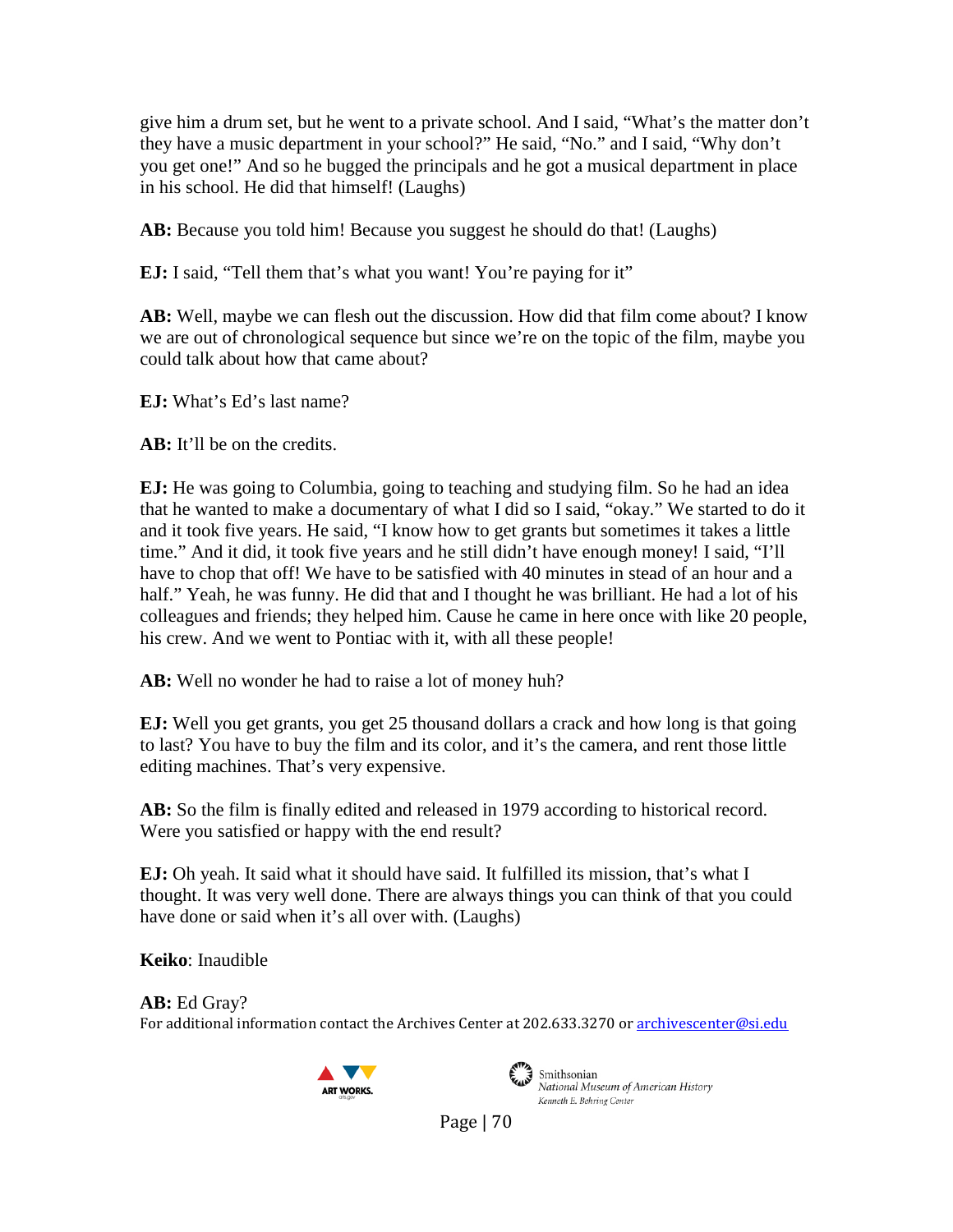**EJ:** Ed Gray.

**AB:** Mhmm.

**EJ:** He was kind of sickly too. He was at the Vanguard every night.

AB: Can't get enough of Elvin huh?

**EJ:** Right.

**AB:** There is another segment of that film that is very important. Another thing we were talking about is how you explained "Three Card Molly". And Ken and I, when we were preparing for this interview we were listening to the recording at the Village Vanguard, thinking, "Where does Elvin create that style that we know, that signature style?" And at the beginning of a tune, I think it was "Get Happy"? At the beginning of one of the tunes you play the intro for "Three Card Molly", or at least a portion of it. So this is an idea that you had back in '57 that then became a song later. I mean, this is one of your signatures, so do you remember this? '57, you're already playing this idea, you're sitting in with Sonny Rollins and you've already got this idea, you're already expressed this idea. Is there something you recall, at least in retrospect now, something that you were developing?

**EJ:** It's just part of what I... you know when you develop something it's always possible to reach back and use it when you need to. It is as simple as that. It's something that develops, sometimes it can be subconscious, most of the time it is. It's something that you can remember and recall, and apply in different times. So I like that.

**AB:** Now, every drummer that has heard you play can identify, some cannot describe but they can identify, that's Elvin Jones. There is a particular and signature style that is you and you alone that you developed that is definitely evident by the time you record "My Favorite Things." We were trying to track how early we heard that triplet, consistent fore grounded, variation pattern, that spreads over the drums and the entire drum is creating a mosaic. We hear hints of it, it's episodic when you sat down and sat in with Sonny, but it wasn't completely formed and crystallized then. Was there, in your memory, a time, you were saying as you were saying yesterday, "I was trying to create my own sound." Obviously this is something that you arrived at because this becomes your signature sound. Is there a time in your development where you realized this is what you were going for, and is there a time that you felt you achieved it?

For additional information contact the Archives Center at 202.633.3270 o[r archivescenter@si.edu](mailto:archivescenter@si.edu) **EJ:** There's always—I never really tried to do that in any consistent way. Ideas don't come that fast. Also, any form that one can imagine and make reality, you have to learn





Smithsonian National Museum of American History Kenneth E. Behring Center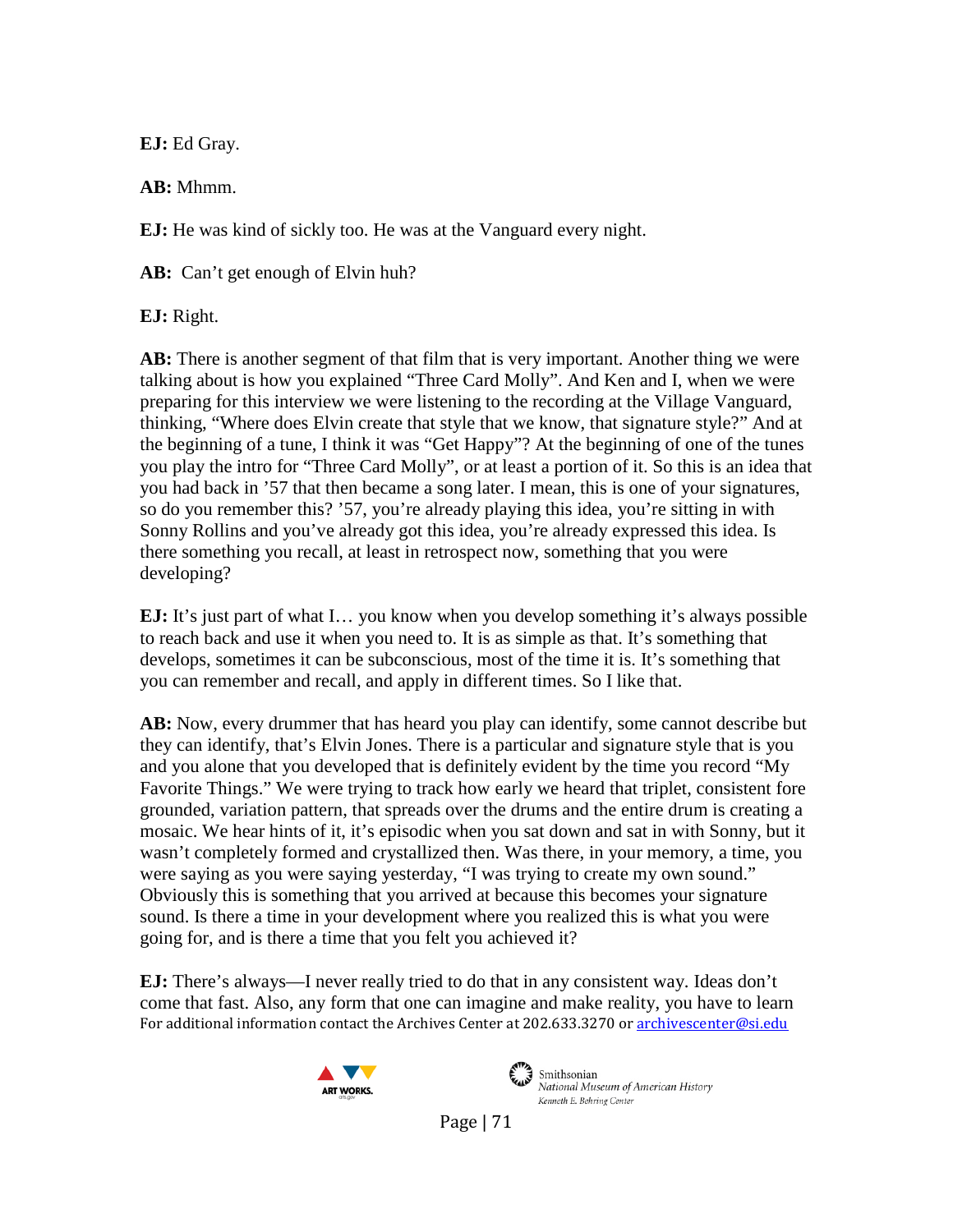it. It takes sometimes years and so I think I've learned a few things in the 63 years I've been playing the drums. So I learned a little bit

**AB:** So in retrospect you don't recall a time you heard a playback from a recording and said, "Oh okay, now that's what I've been going for! I finally think I got it!" Did that happen?

**EJ:** Oh sure. It happened very rarely, it's not something that happens every time you go out. It's very elusive to make a perfect pattern and for it to come out correctly, or the way you imagined that it would when you were supporting other components of the orchestra. That's why it's very elusive in that way. When it happens you feel very good about it because you know that that is something you've been working on for years. It takes 10-15 years to work that out, and then wait till you get an opportunity to apply it where it makes sense. You just can't do it any time; everything has its time and place.

AB: When you record, do you make it a practice to listen to the playback after you've done a take, or maybe at the session, to hear how you've been documented or maybe to hear the recording itself?

**EJ:** Sometimes I like to do that. One reason that you do that, it isn't because its something that you want to do or that you didn't do at that point, it's a way to balance the sound. So if you listen to it you can see where if it's balanced or if it isn't balanced. Sometimes I had to change the pitch on my bass drum because it didn't balance, it was out of sync.

**AB:** Did the members of the quartet, particularly yourself during a play back of the session if you felt, "I didn't feel like I made the contribution I wanted", did you have the liberty to be able to ask John to go back and re-record that? In other words, did the rest of the quartet have some say in the final documentation of the music?

**EJ:** Well no I never did that cause I wouldn't know where to start. Things happen spontaneously, and one part isn't more significant than another. If the whole thing isn't right, if it doesn't feel right or sound right, then you have to do it again.

AB: So that would be a group decision or would John say, "Okay let's go back in and do that again"? If McCoy said...

**EJ:** No, cause it's the leader's decision, not the group. Because everybody is playing as well as they can but it's something that you say, "Well okay if we do it again we know it better now, and if we do it again it will be more complete."

For additional information contact the Archives Center at 202.633.3270 o[r archivescenter@si.edu](mailto:archivescenter@si.edu)





 $\sum_{i=1}^{\infty}$  Smithsonian National Museum of American History Kenneth E. Behring Center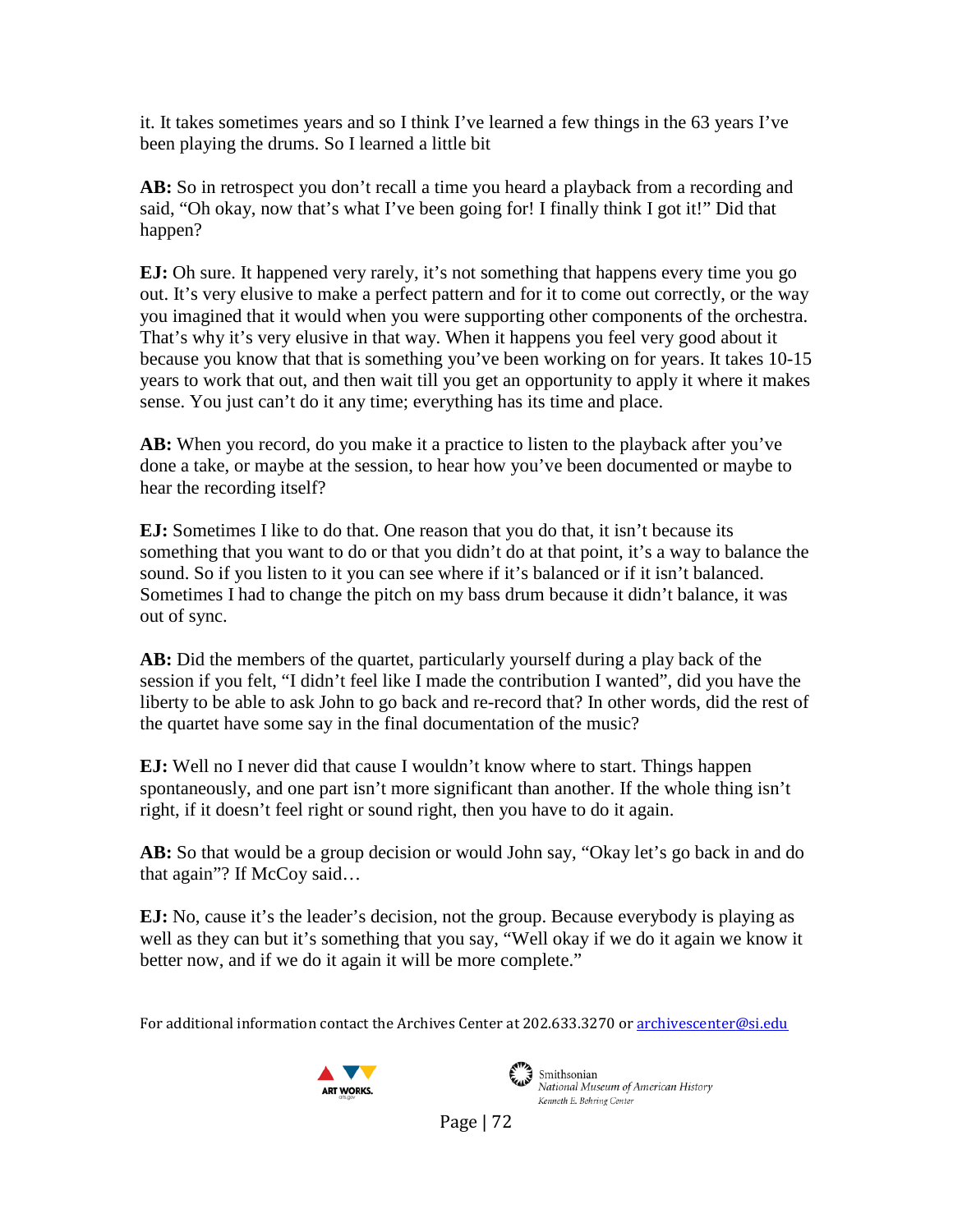**AB:** So you mentioned earlier that John was constantly studying and bringing in more and more things. Obviously, the documentation from 1960 up through 1965, you can hear this progression. We already talked about "My Favorite Things", December of '64. So '65 things start to become even more expansive in the quartet. Can you talk about that period, and how that dynamic was going on in the group?

**EJ:** Well you asked me about "A Love Supreme" and what I think is that it began to materialize when he started having children.

AB: So you're saying his personal life started having a more profound influence on his musical vision?

**EJ:** Oh yes, it had everything to do with the spirituality that was there and how he think he's thanking God for this gift.

**AB:** Trane, as we well know, was married to Naima and then ultimately ended up with Alice Coltrane, and now you're talking about children, of course this is in '64. What about your personal life in this regard? Had you married at this time? Or children?

**EJ:** I didn't see my life in that context. I tried to be as articulate as possible musically. I tried not to make mistakes, and sometimes you make them anyway. It's just that one has to be aware, constantly aware, because things don't happen by themselves. Your intellect is guiding everything. Your experience with your instrument gives you the wear-with-all, the confidence to know that you can play any pattern that you wish because you've worked on it for 15 or 20 years. You should feel confident in yourself in that way, I know I do. It never bothers me. If you want to play, play! I try to do the best I can.

**AB:** So in '64 the music is expanding and becoming even more, and more free in some senses and in other ways it's growing in other directions. Can you talk about that period as a Coltrane collaborator?

**EJ:** There were a little different forms during that period. John was studying a lot of religious philosophy of different parts of the world and he was also interested in the Japanese books. He had a Shakuhachi and he used to, when h was driving along, he'd have it in his mouth he'd have one hand on the wheel and the other on the Shakuhachi. It kept me awake! He didn't rush into things; he was enthusiastic but not hasty. He liked to see what his ideas become realities in its own way, the way it should have been developed. I'm sure that he had different prides, Pharaoh Sanders and Archie Shepp used to come around and I'm sure they enhanced what he was thinking at that point. "Sun Ship" was quite an array of different kinds of musicians. That was a lot of fun.

For additional information contact the Archives Center at 202.633.3270 o[r archivescenter@si.edu](mailto:archivescenter@si.edu)





 $\left(\begin{array}{c}\right)$  Smithsonian National Museum of American History Kenneth E. Behring Center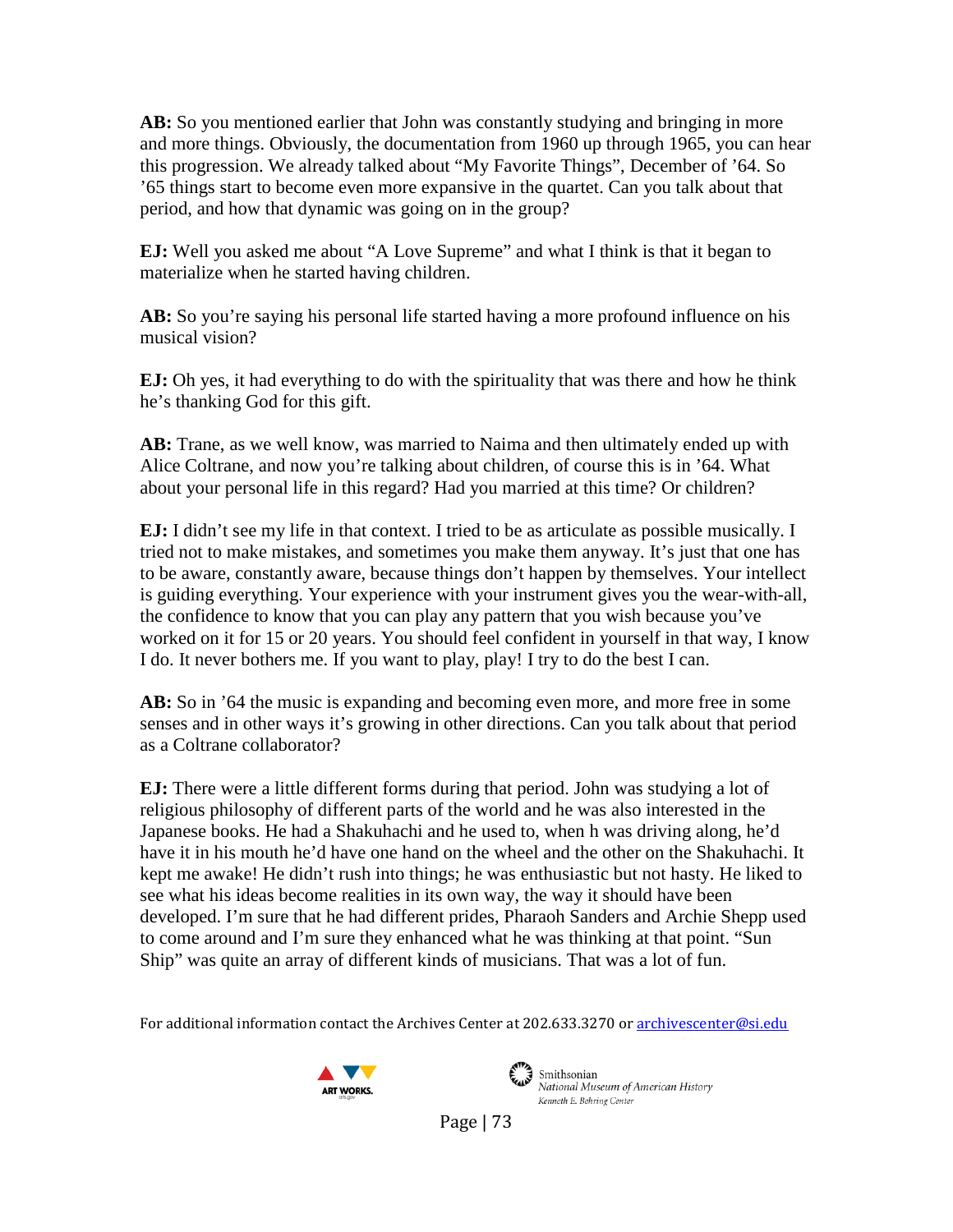**AB:** But then he starts to hear other things in his sound. Of course there is an issue of not only bringing in more saxophone players, but he also starts to bring in more rhythm section players.

**EJ:** Oh yeah of course, Ali, what's his name?

**AB:** Rashied Ali.

**EJ:** Oh yeah, and there was a conga drummer out in Los Angeles that he liked. I forgot his name but he was a short guy, and a good drummer. He had all kinds of drums so I guess he was…and John liked that. He was on one of those recordings that we made. It seemed like he was trying to cram things into a period that he didn't think he wanted to complete something, some ideas he may have had. In some ways he was over anxious to do that.

**AB:** When did you leave John Coltrane?

**EJ:** 1966. I didn't get along with Rashied that well. First thing, I don't know what he was thinking about, but we were playing at The Village Gate and I always went early to get set up so I knew everything. When I went out and came back, when it's almost time to start, he's moved my drums and put his all over. I said, "What are you doing here?" We had that going. I said, "Well if we are going to play together we have to be coordinated. Otherwise it's going to sound like it's just a mess."

**AB:** Worse than that hornets' nest. (Laughs)

**EJ:** Yeah, right. A beehive! (Laughs) A killer beehive! But we finally got to understand each other.

**AB:** So did you actually tell Trane that you were leaving?

**EJ:** Yeah, I did. We were at a Jazz workshop in San Francisco. I got a headache so I left and I packed my stuff and I left.

**AB:** Was it actually on the gig?

**EJ:** Yeah.

**AB:** And so you went up and said "John, I got a headache." And how did he take it? What did he say?

For additional information contact the Archives Center at 202.633.3270 o[r archivescenter@si.edu](mailto:archivescenter@si.edu)





Smithsonian National Museum of American History Kenneth E. Behring Center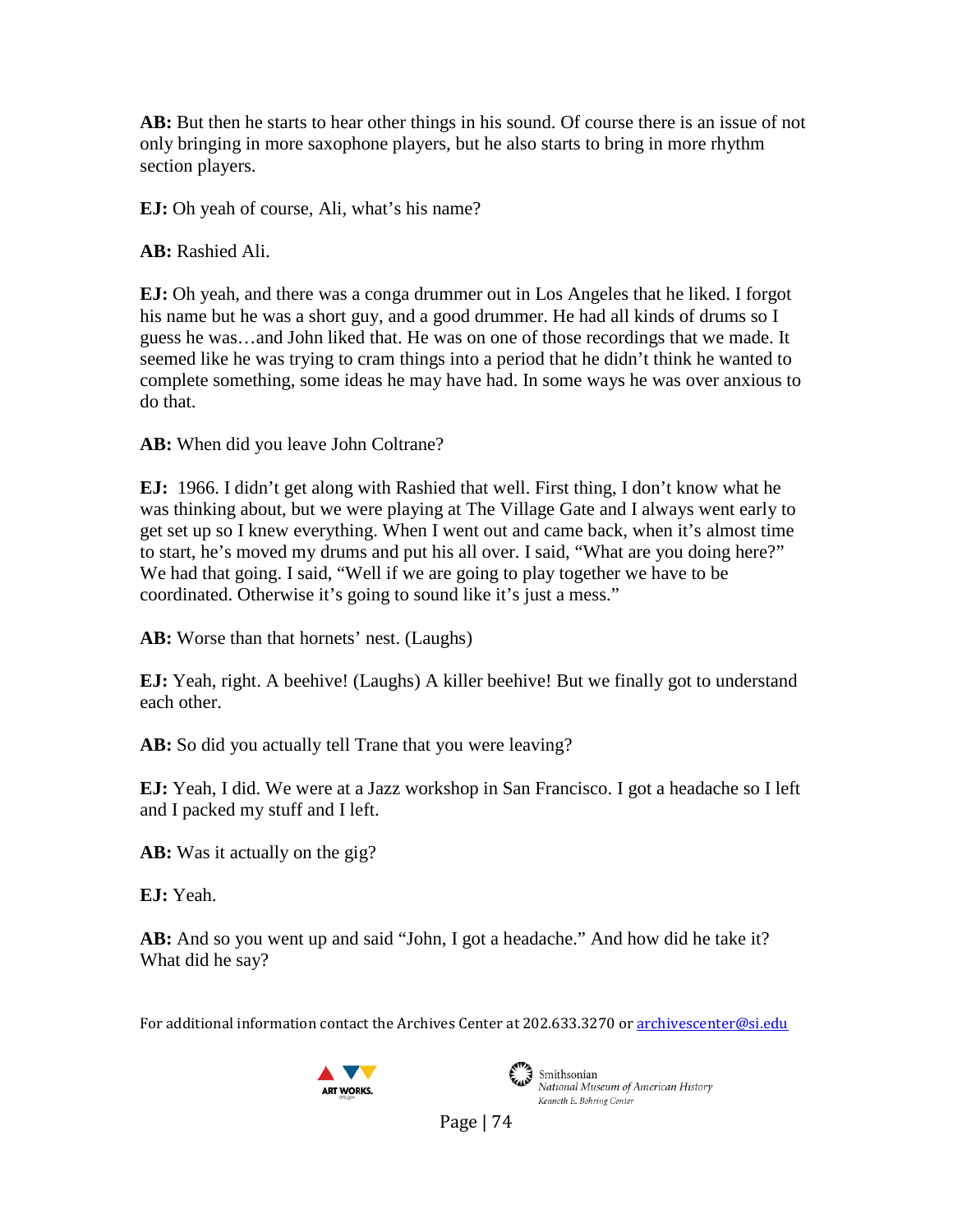**EJ:** Well he didn't say anything. Cause I told him, I said, "If I ever feel like I'm not making a contribution to what we do, I'm leaving."

**AB:** You told him that?

**EJ:** Oh yeah.

**AB:** Prior to him…

**EJ:** Yes.

**AB:** Why would you say that to him? Was there any doubt that you would continue with him?

**EJ:** No it wasn't that cause we had a long partnership; we were together for almost 6 years. Even before that he's always been my hero. I don't care what happens, he will always be that. We didn't have any words to each other. Mine was just that I thought it was getting sort of hectic on the stage so I said, "Well I'm going. I think they can do that better by themselves." So I just quit.

**AB:** You left San Francisco?

**EJ:** And then I got a phone call from Stevie James, Duke Ellington's nephew. And he said, "Duke was looking for you he wants you to come to Spain right away!" So I left there and I joined Duke Ellington's band.

**AB:** This is tape four of the Smithsonian Institution Oral History interview with Elvin Jones. Today's date is June  $11<sup>th</sup>$ , 2003. We are in the apartment of Elvin and Keiko Jones at 415 Central Park West in New York City. Engineered by Ken Kimery, interviewed by Anthony Brown. When we last left off we were talking about that ground breaking phone call you received from Steve James to come join the Ellington Orchestra. But before we discuss that landmark event I'd like to backtrack and cover a few things we covered in the last portion of the interview, just to add some clarification. One of them was when you were recommended by Poppa Joe when he wanted to leave Tyree Glenn. Do you know why he recommended you for that?

**EJ:** He knew me, Joe knew me. He was probably one of the first people, barring Kenny Clarke, Philly Joe, and Art Blakey, he was about the…cause I used to go to the drum shop on  $8<sup>th</sup>$  avenue, Frank Ippolito's place. Joe used to hang out there a lot. It's just one of those things, when you know somebody and something comes up that you can have some control over, well you talk about the people you know. And that's why it happened

For additional information contact the Archives Center at 202.633.3270 o[r archivescenter@si.edu](mailto:archivescenter@si.edu)





Smithsonian National Museum of American History Kenneth E. Behring Center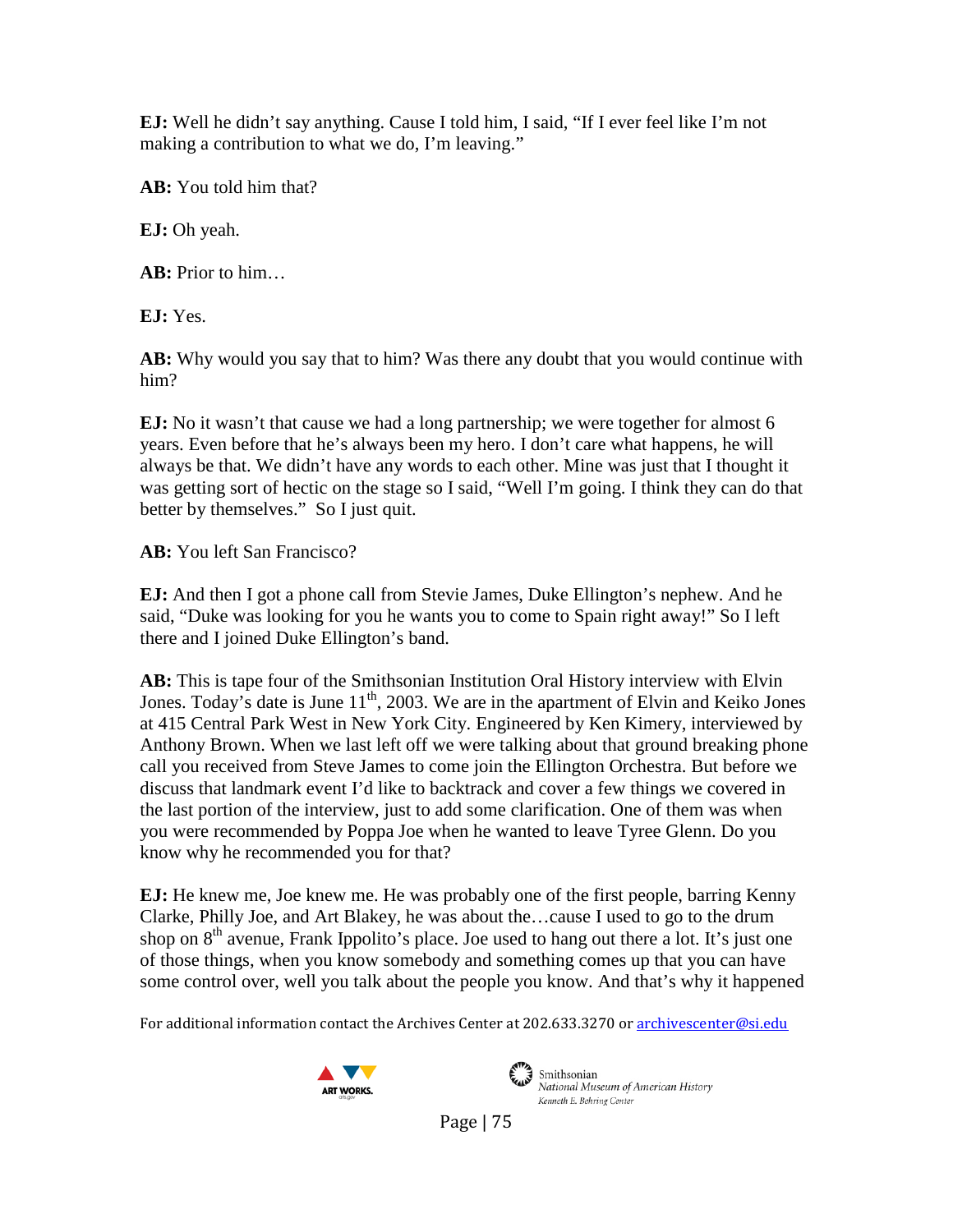that way. That's the only reason I can think cause he knew I had never played music like that before.

**AB:** So you think he thought it might be good for you?

**EJ:** Sure!

**AB:** As well as good for Tyree?

**EJ:** It was good for me.

**AB:** When we were talking about the other projects and other collaborations you were doing in '59 we didn't mention a couple of landmark recordings, one being "Sketches Of Spain." How did that come about, your participation in "Sketches of Spain"?

**EJ:** I was very close with Gil Evans. I would see him almost everyday.

**AB:** Where? Where did you see him?

**EJ:** For one thing he said, "Well can you come up to NOLA's studios with me?" He rented some timpanis and he said, "Well I want to see how that sounds. You're going to play 7 timpanis." It was like a concert, the whole suite. So we used to do that. I'd fool around just for fun. He got this recording…he did most of Miles Davis' orchestration. He wrote a lot of pieces, and arranged most of them. So anyway this date came up when Miles was to do "Sketches of Spain." So Gil being such a—he's a thorough man, he had written out this piece. What's his name? its really a classical guitar solo, Spanish. It's been played by symphony orchestras and things like that. He transcribed all of that. He did it for the reeds, for the brass, for the percussion. He wrote out for the…Miles had to study the theme. I heard John Williams play that. To compare it with Miles it was exactly the same. The same intimation, the same. It was a beautiful piece. I think it was one of the highlights of Miles career to do that. And for Gil as well, he got a lot of recognition for that. You know Gil used to be; he was the arranger for…What's his name?

**AB:** Claude Thornhill?

**EJ:** Claude Thornhill. (Laughs) You know this guy used to sound like he had a hot potato in his mouth. (Laughs)

AB: So how did you come to participate in the "Sketches of Spain" recording session?

For additional information contact the Archives Center at 202.633.3270 o[r archivescenter@si.edu](mailto:archivescenter@si.edu)





Smithsonian National Museum of American History Kenneth E. Behring Center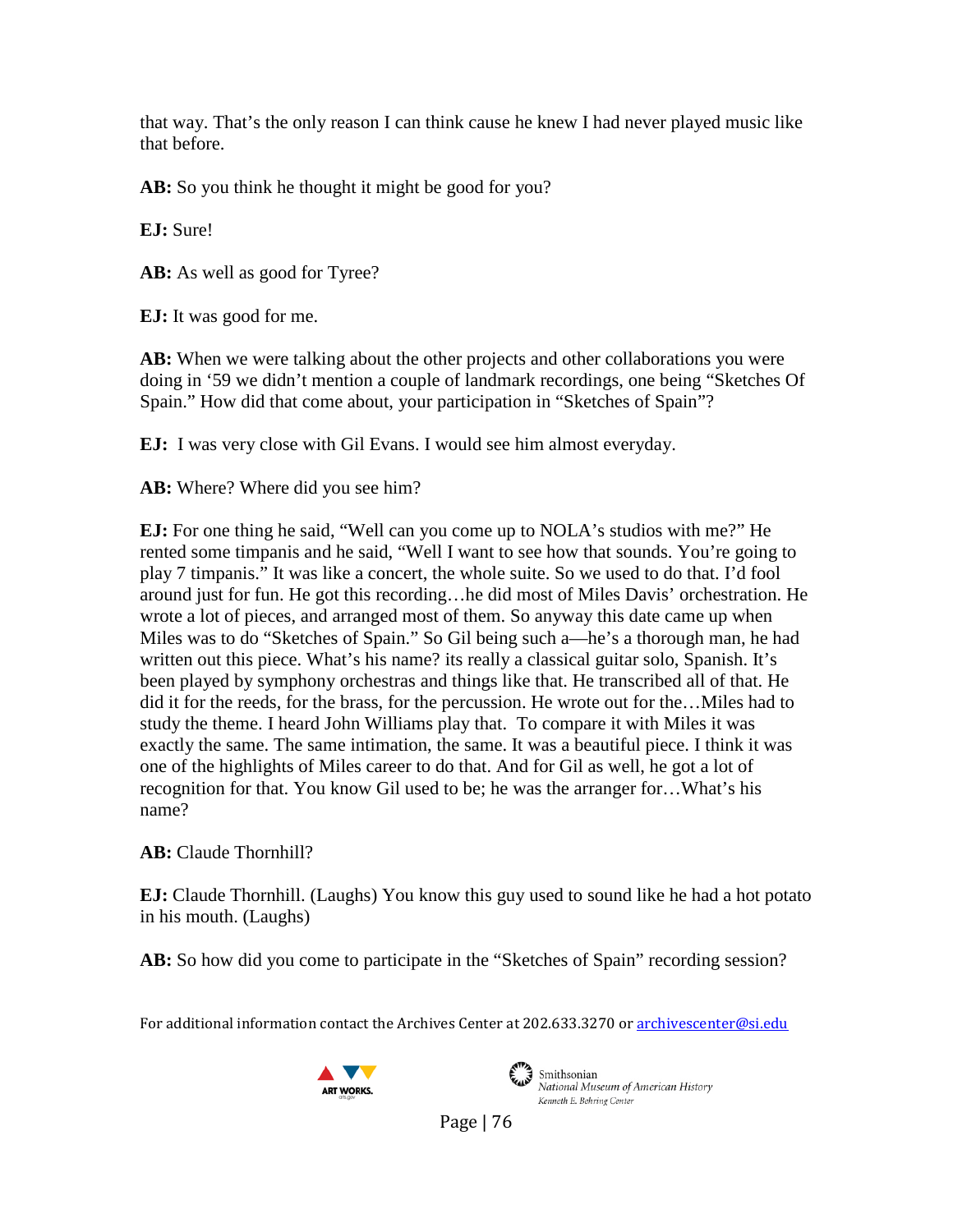**EJ:** Because of our association with each other we'd go up and practice things together. He said, "I'm doing this 'Sketches of Spain.'" He said, "I want you to begin with castanets." I said, "Okay." And I had a set of castanets, I never learned how to play 'em but I had 'em. And I went to a club where there was a flamenco dancer on  $8<sup>th</sup>$  avenue and I asked her, I said, "Can you show me how to play the castanets?" Cause she was dancing, and that's what its all about. She showed me how to do it and I practiced and I learned how to do it. So that was the introduction to "Sketches of Spain", it was me learning how to pay the castanets. (Laughs)

**AB:** You also recorded with Gil on his dates.

**EJ:** Oh yeah, "Out of the Cool" and you know, Charlie Persip was one of his main drummers too. He played in a lot of Gil's record sessions. One that I was there, and all I could do was rattle the tambourine. It was just a lot of fun; that was the thing about Gil Evans, he had a sense of humor.

**AB:** Was the dynamic like between Gil and Miles when you observed them in a studio and performance?

**EJ:** Well Miles wouldn't even hear of another arranger other than Gil Evans. They were very close; they were close personal friends. You know, Miles would get in trouble or something and he'd call up Gil and Gil would talk to him like a father. And he was like that, Gil was so serene and he kept his life that way. I never heard him raise his voice and he was a genius as an arranger. There was nobody any better than that.

**AB:** Okay, well let's go back to our timeline. You're in '66 you've just departed the John Coltrane Quartet, or the John Coltrane Ensemble, because we don't know how many people were actually in it at that point.

**EJ:** It was an ensemble alright! (Laughs)

**AB:** So you get a call from Steve James who works with Duke Ellington. He tells you, he says what?

**EJ:** He said that Duke wanted me to come to Spain to join the band. I said, "Well, you know, Spain. I'm not going to Spain myself." I just didn't know what to say. I said, "Where is he going to be? Where is the next engagement?" and it was Frankfurt, Germany. And I said, "Okay, I'll meet him in Frankfurt" and Norman Grantz was managing the tour because Ella Fitzgerald was there, and it just happened that way. He already had a drummer and I was asked, "So what am I supposed to do? I just came out of a situation with two drummers!" (Laughs) "What are you trying to do to me!?" (Laughs)

For additional information contact the Archives Center at 202.633.3270 o[r archivescenter@si.edu](mailto:archivescenter@si.edu)





Smithsonian National Museum of American History Kenneth E. Behring Center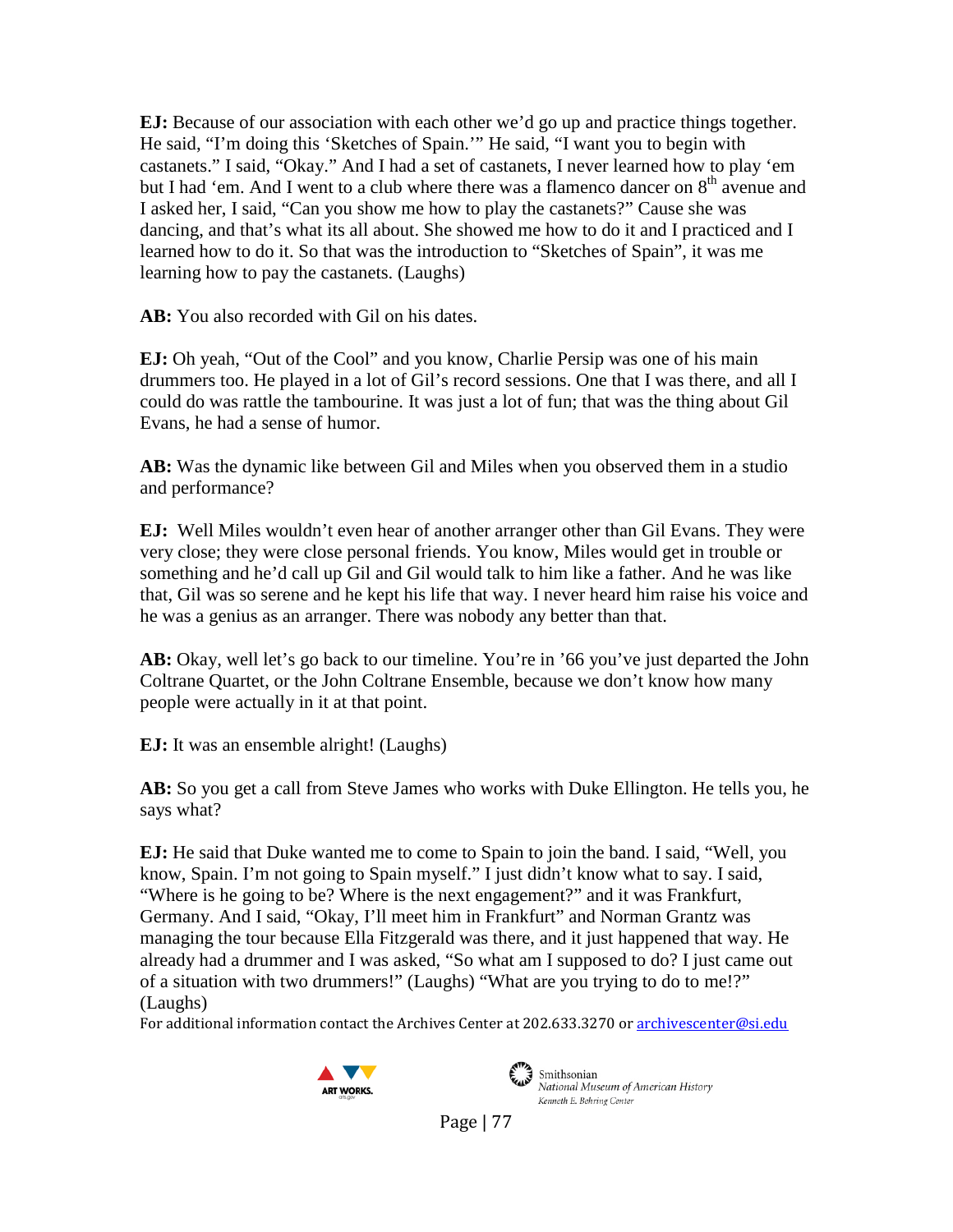**AB:** Who was the other drummer?

**EJ:** You I never knew the guy's name cause he wasn't very friendly. He was a fellow from Philadelphia. He was a good drummer though. He was playing drums with Duke like Lionel Hampton's drummer would play. You know, the heavy back beat. And I said, "That's terrible." I don't know why he didn't have any better of a…he couldn't assimilate or interpret a composition better than that. Cause Duke, the music didn't call for that.

**AB:** So you got to Frankfurt, Germany and you saw the Duke Ellington Orchestra playing with this other drummer? Or were you asked to come up on the bandstand?

**EJ:** They didn't ask me to play until we went to Paris. We went to Milan. And in Milan, it was when I was called to play.

**AB:** So you were essentially accompanying the band, not as a performer at this point, but as an observer?

**EJ:** Yeah, you know there are two drummers and I was one of them. I was right near the bass player, and Duke was right in front of me so it was very comfortable for me. And I knew most of the men in the band. Paul Gonzalez is a good friend, Cootie Williams, all them guys. It was a great experience; I enjoyed that.

**AB:** What month was that? And how long were you with that tour?

**EJ:** Oh, it was no longer than three weeks and the tour was over. Duke, he paid me for six weeks. I said, "Well why are you giving me all this money?"

**AB:** So were you hired just for the tour?

**EJ:** Just for that, yeah.

**AB:** Did you depart? Or was that just the end of that engagement or did you leave?

**EJ:** I didn't have a clear understanding of that. Cause, you know, Sam Woodyard was still around. I know that if he had his druthers, if he would rather had Sam Woodyard thank anyone else in the world, and so would I! I thought he was a great drummer! (Laughs) Anyway, that's the way it was. We're friends from then on. Duke would come to see me at a jazz workshop in Boston. One part of it was one club and the jazz workshop was the other. So his band, half of them would be over there when I was engaged at the workshop. So all these guys would come over, they'd get an intermission

For additional information contact the Archives Center at 202.633.3270 o[r archivescenter@si.edu](mailto:archivescenter@si.edu)





Smithsonian National Museum of American History Kenneth E. Behring Center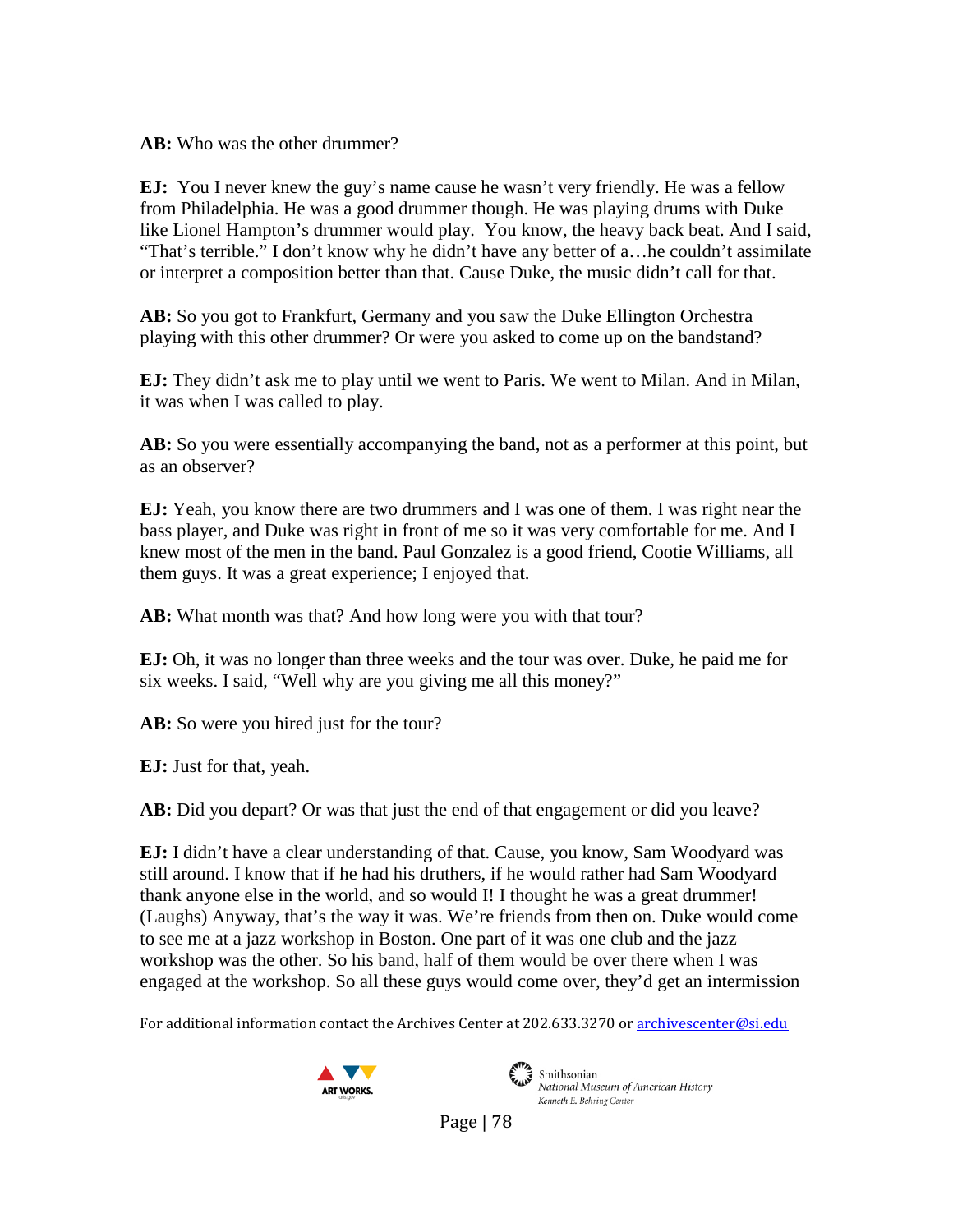and come over to where I was! (Laughs) It's a good feeling when people can come around and support that kind of support, moral support in that sense.

**AB:** When did you first meet Duke Ellington?

**EJ:** Well that's when I first met him. Well, when we made this yeah right, I made this record with John Coltrane.

**AB:** So you, this is the first time you met Duke Ellington during the John Coltrane, the Duke Ellington and John Coltrane collaboration.

**EJ:** Yeah that was one of them. He was doing that. He did one with Mingus; he did one with Max Roach.

**AB:** Yeah, "Money Jungle", right. Then also the one with Coleman Hawkins.

**EJ:** Yes.

**AB:** Can you recall what happened in the session, in the Duke Ellington John Coltrane session? How that came about and your recollections about it?

**EJ:** He just got into the studio and Duke, he's a very…he's a warrior in that sense. He sat at the piano, he did a couple things, and Coltrane was warming up. The next thing we do is we're playing this (Elvin scats a melody) that was his little ditty. And I thought it was a lot of fun. I was on, let's see, two tracks or three.

**AB:** Four. And Sam was on the others. Was that the first time you met Sam Woodyard too?

**EJ:** Oh no, I knew Sam.

**AB:** You knew Sam. Okay.

**EJ:** Cause he was a…he used to teach Charlie Persip. And Charlie Persip, we used to hang out a lot together, and he'd always talking about Sam.

**AB:** What did like particularly about Sam Woodyard's playing?

**EJ:** Well, his energy. He played with a lot of passion. Duke's Orchestra could have been twice the size it was and Sam could have overpowered everything there. (Laughs) He was a strong drummer.

For additional information contact the Archives Center at 202.633.3270 o[r archivescenter@si.edu](mailto:archivescenter@si.edu)





Smithsonian National Museum of American History Kenneth E. Behring Center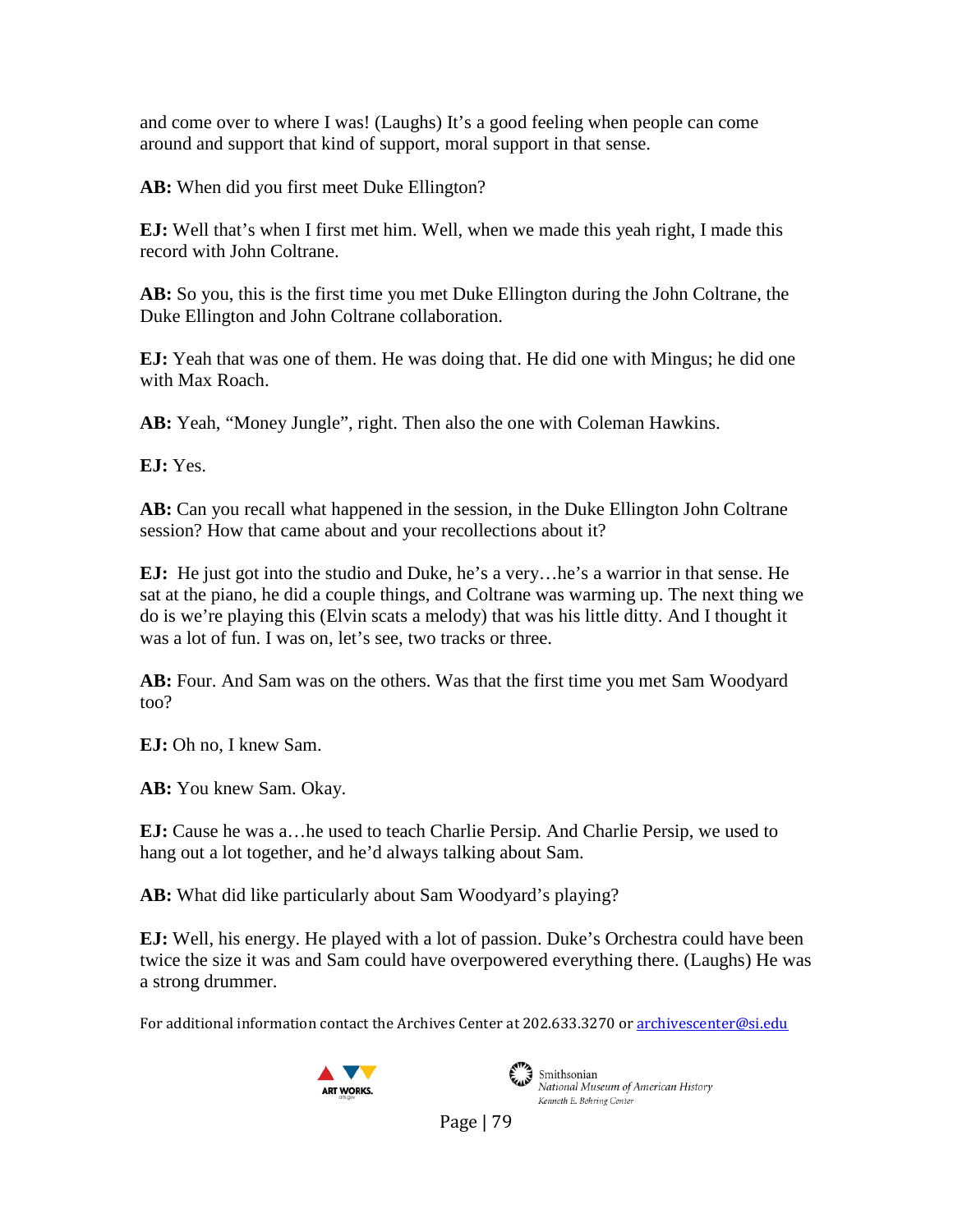**AB:** He used two bass drums, was that anything you thought about doing?

**EJ:** I have enough trouble with one. (Laughs) One is enough for me. (Laughs)

**AB:** When you speak of passion and intensity I think of Art Blakey also. You talked about Art Blakey as one of earlier drummers you met when you came to New York, can you talk about Bu.

**EJ:** Yeah, Buhaina. He was a guy that, I don't know I always like the way…He was probably one of the best drummers that ever made a recording with Thelonious Monk, Art Blakey was. He seemed to understand everything that Monk was doing, anticipate it. He filled in; it was perfect. I never heard anybody else play that close with Monk. Shadow Wilson was good, but Shadow was sort of a like a… he's big band drummer basically. S0 was Art Blakey, he wasn't timid, and he would hit 'em! (Laughs) He was a lot of fun and he could play, he was a natural. He had a press roll that nobody in the world could do but him. I said, "How the hell did he do that?!" I tried, I got the same snare drum and I said, "Why won't this work!" I don't know how he did it. I guess it's the way you have to grit your teeth. But he was a phenomenal musician, Art Blakey, and a good person. I remember just before he died, I was walking down at this club where we worked on  $7<sup>th</sup>$  Avenue, Sweet Basils. Art, he was playing and he saw me and he said, "Come and sit in." And I said, "Okay." I said, "What's the matter?" He said, "I'm in pain, I can't hardly…" He was in pain; he was really hurting. I took his place and he went home. I played the whole night. Wallace Rooney was playing with him and what's this boy? Benny?

**AB:** Green, Benny Green?

**EJ:** Yeah Benny Green, he was playing.

**AB:** You brought up Thelonious Monk again, I wanted to ask you, and I neglected to ask you, what was it like when you played that time in Montreal? I know you didn't have the bass player. But do you remember that gig and how that felt for you?

**EJ:** I thought it was…I was so happy I didn't know what to do. I couldn't believe it was me sitting there with Thelonious Monk and Charlie Rouse! Cause I thought Charlie Rouse was, next to Coltrane he was one of the great saxophonists.

**AB:** Do you remember any of the tunes you performed there?

**EJ:** You know, I can't recall any of the names but I knew we played "Misterioso" (Scats the melody) (Laughs) I love that piece. It was quite a time you know. He was such a

For additional information contact the Archives Center at 202.633.3270 o[r archivescenter@si.edu](mailto:archivescenter@si.edu)





Smithsonian National Museum of American History Kenneth E. Behring Center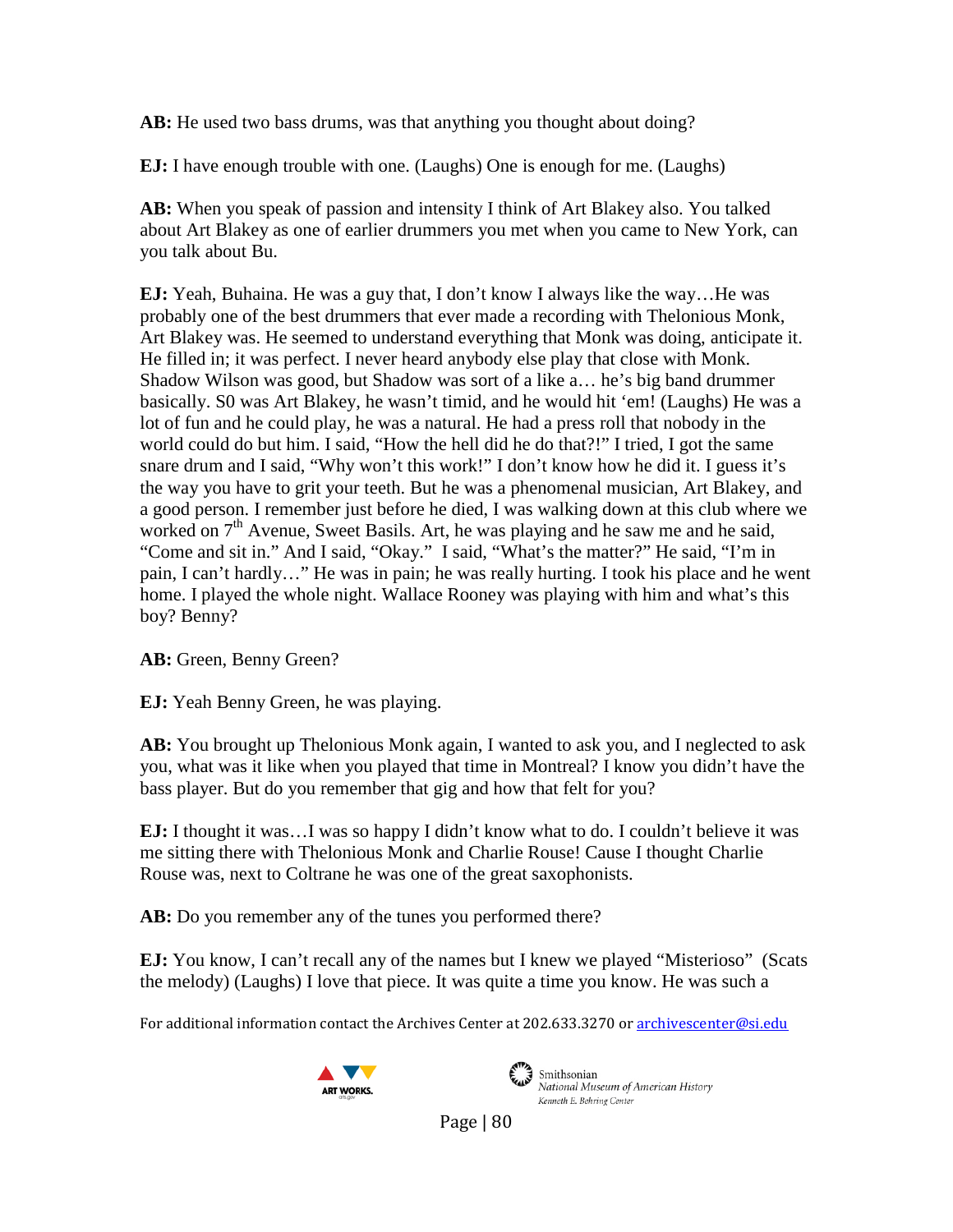beautiful man; he's just a great person. He just exudes that, it comes off of him like it's reflected from the sun.

**AB:** Okay, well let's try to get back where we were. You had just left the Duke Ellington Orchestra now.

**EJ:** Right.

**AB:** Well, I think I heard Keiko mention earlier that was in March of 1966. What happened after that?

**EJ:** Well, when that tour was over I came back to New York. We talked about…I said, "I should get a group of my own, I'm tired of playing with everybody else." Anyway, I found that. I called up Jimmy Garrison, I called up Joe Farrell, and I knew him very well so we got a trio together and I got a trio.

**AB:** So that's in '67.

**EJ:** And we did that first piece, "Putting It Together".

**AB:** Yeah, I have that recording here. Let me just backtrack a little bit, you mentioned Jimmy Garrison, he had already left 'Trane too. Let's talk about, when you left 'Trane, McCoy Tyner had also left. Was that something that you and he discussed?

**EJ:** I don't know. I didn't discuss my business with anybody. I don't know…cause first of all Alice wanted to play, so that might have been good reason for McC0y to leave. She was, after all, closer to him than McCoy (Laughs). She'd say, "Honey, I want to play tomorrow." (Laughs)

**AB:** Reminds me of that Pontiac gig you had with the club owner!

**EJ:** (Elvin imitating club owner's girlfriend) "See they're not just playing my music." (Laughs)

**AB:** Did you talk to McCoy after he left; I mean immediately after he left.

**EJ:** Oh no, I didn't see him for months. Cause I went right from San Francisco to New York, and picked up a set of drums at the Gretsch factory, and went straight to Europe.

**AB:** Okay so we'll try and figure out what else happens in '66. But '67, Elvin gets his idea, crystallizes it, and puts it into his own group. And the first thing you do is put together a trio! Why?

For additional information contact the Archives Center at 202.633.3270 o[r archivescenter@si.edu](mailto:archivescenter@si.edu)





Smithsonian National Museum of American History Kenneth E. Behring Center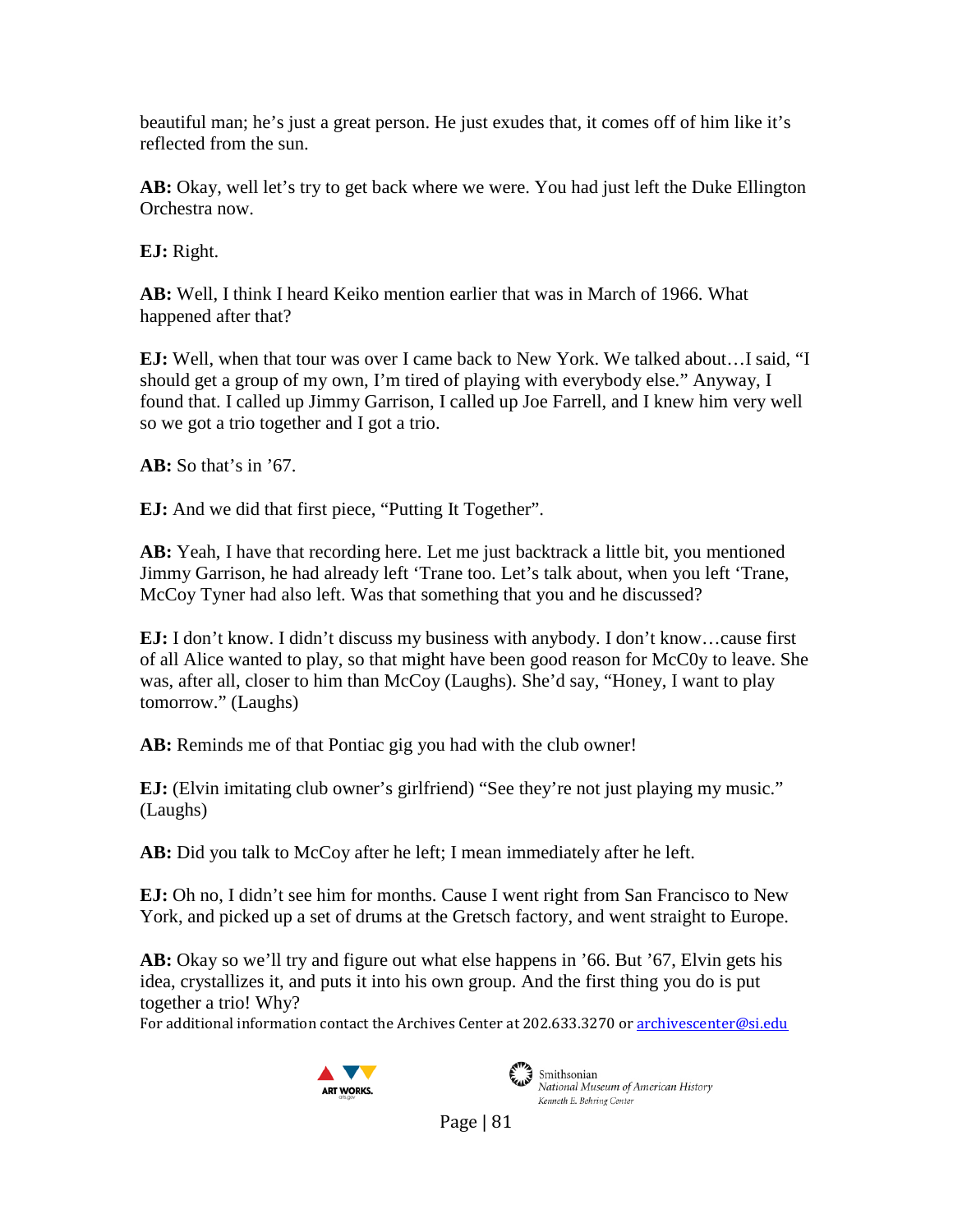**EJ:** Piano-less. (Laughs) People ask me, they say, "Why do you play without a piano." I say, "Well all the piano players have good jobs. They're just not available. I'd love to have a piano player, but where is he?"

AB: So what criteria, what were you looking for, what qualities were you looking for? Obviously you had Jimmy; he was a known collaborator.

**EJ:** Well Jimmy was doing a lot of composing during that period. He had… Yeah that's right. Before all that happened I worked at a place right across the street, right on Hudson street across from the Half Note, it's a place called Pookie's pub. I went in there. First Tony Scott used to work there, then Mingus used to work there. I said, "The guy must be pretty good! Mingus and Tony Scott!" I walked in and the guy, Tony Scott was leaving to go to Italy and I said, "Let me have this job." He said, "Okay you start tomorrow." That's' how I started there. At a matter of fact, one or two nights I looked up and Coltrane was sitting in the audience. Whenever he saw him he'd, "Do you need anything?" And I'd say "No I'm okay."

**AB:** So how long were you at Pookie's pub?

#### **(Keiko interjects. Her speech is inaudible)**

**EJ:** How many months? (Addressing Keiko) Seven, seven months.

**AB:** Are we in '66 or?

**EJ:** '67, yeah '67. We went in the Vanguard for a while.

### **(Keiko interjects. Her speech is inaudible)**

**AB:** Well, Keiko you're contributing a lot now. Maybe we should go back and talk about how you two met, and where and the circumstances of your meeting?

**EJ:** She don't want to talk about that.

**AB:** Okay, you don't want to talk about that.

**EJ:** Well I do. (Laughs)

**AB:** Okay, go ahead.

For additional information contact the Archives Center at 202.633.3270 o[r archivescenter@si.edu](mailto:archivescenter@si.edu)





Smithsonian National Museum of American History Kenneth E. Behring Center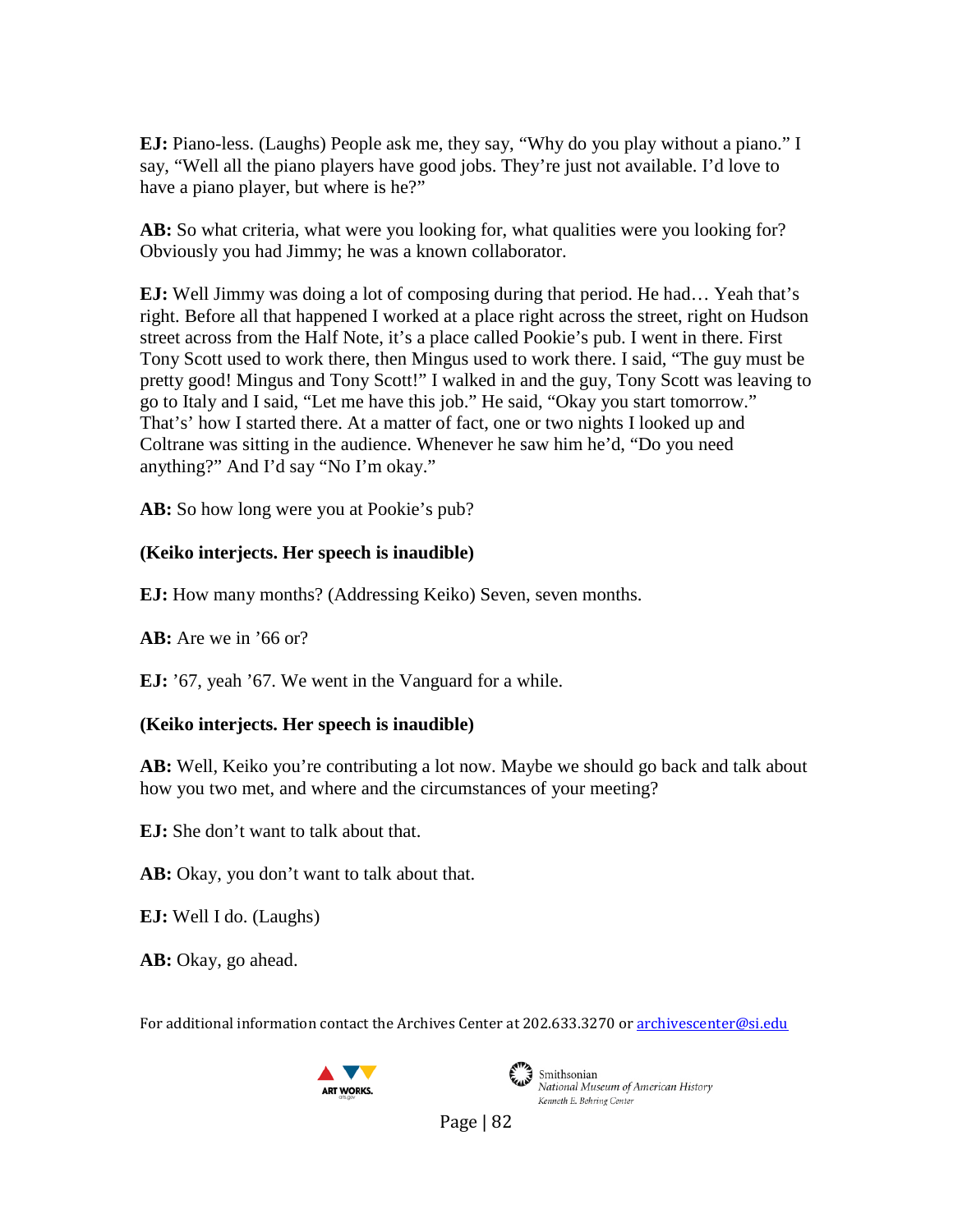**EJ:** Pardon, me. Well we met in… the first time I saw here was 1962. And she had just come from Japan with her father. We were working a Birdland. And she had wanted to come down to the…she came down. Her father is waiting outside. She came with this bouquet of flowers and she wanted to give it to me, and get an autograph and all that. And she had on this beautiful kimono. And I just said, "Come here baby." I was crazy! (Laughs) And she ran out of there and I didn't see her for another four years.

## **(Keiko interjects. Her speech is inaudible)**

**AB:** Did you get his autograph? (Laughs)

**EJ:** She's got it now! (Laughs)

# **(Keiko interjects. Her speech is inaudible)**

AB: So you met him again, four years later, how did that happen?

**EJ:** Well when we went to Japan on one of George Wein's tours. This was supposed to be like the drum battle so it was Art Blakey, Tony Williams and myself. Oh yeah Wayne Shorter, Ben Tucker. Who was playing piano? I forgot. McCoy! Yeah, and the next time her father sponsored one of the…when we went to Nagasaki he was one of the sponsors.

### **(Keiko interjects. Her speech is inaudible)**

**AB:** When, Keiko, when you were first in the country and you were with your father, what was your father's job?

**Keiko Jones:** My father, long story but short he wants to sell the public… (Inaudible)

**AB:** In Nanping?

### **(Keiko inaudible)**

**AB:** So you were in the states in 1962 and then you went back to Japan? And when did you get back from Japan, cause you meet Elvin in '66?

**Keiko:** We were staying in the America for the only six days. New York for two days because I wanted to hear the jazz but I missed the opportunity.

**EJ:** (Laughs)

For additional information contact the Archives Center at 202.633.3270 o[r archivescenter@si.edu](mailto:archivescenter@si.edu) **AB:** (Laughs) That's a very aggressive drummer in that situation.





Smithsonian National Museum of American History Kenneth E. Behring Center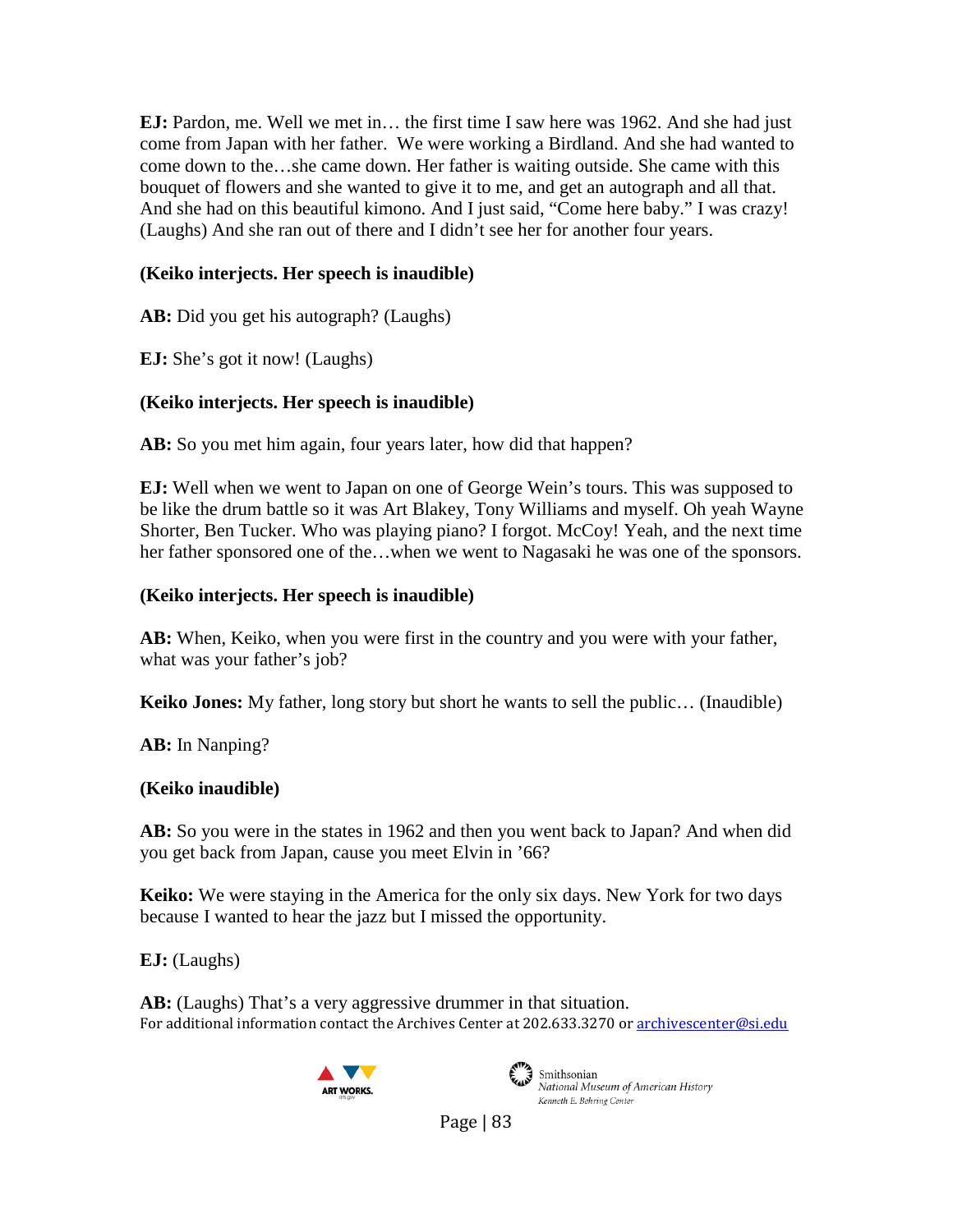### **(Keiko inaudible)**

**AB:** So you met again in Nagasaki? So you went to Nagasaki to perform during this drum battle tour?

**EJ:** Yes, right.

**AB:** How long was that tour?

### **(Keiko inaudible)**

**AB:** he what?

**EJ:** He (Tony Williams) was a drug user cause he got caught with, he had some marijuana. I said, "What are you doing?" Cause he's out there smoking it on the train and everything. I said, I told him, I said, "You know what you better do is flush it down the toilet. That's the best thing to do cause you're going to get caught."

# **(Keiko inaudible)**

**AB:** So what happened was that Tony Williams was arrested.

**EJ:** Yeah.

**AB:** And you were trying to bargain to keep him here one more day, and deport him the next day to finish one more concert?

**EJ:** Yeah. He told the policemen I was his partner or something. And so he--

# **(Keiko inaudible)**

**AB:** Ah, one more name.

**EJ:** And so he gave him mine. So they just arrested me too. Way up north.

**AB:** Like Hokkaido?

**EJ:** Yes. It was a long ways.

**Keiko:** He left I went to the Tokyo to meet him at the airplane. He was handcuffed up and I died.

For additional information contact the Archives Center at 202.633.3270 o[r archivescenter@si.edu](mailto:archivescenter@si.edu)





Smithsonian<br>National Museum of American History Kenneth E. Behring Center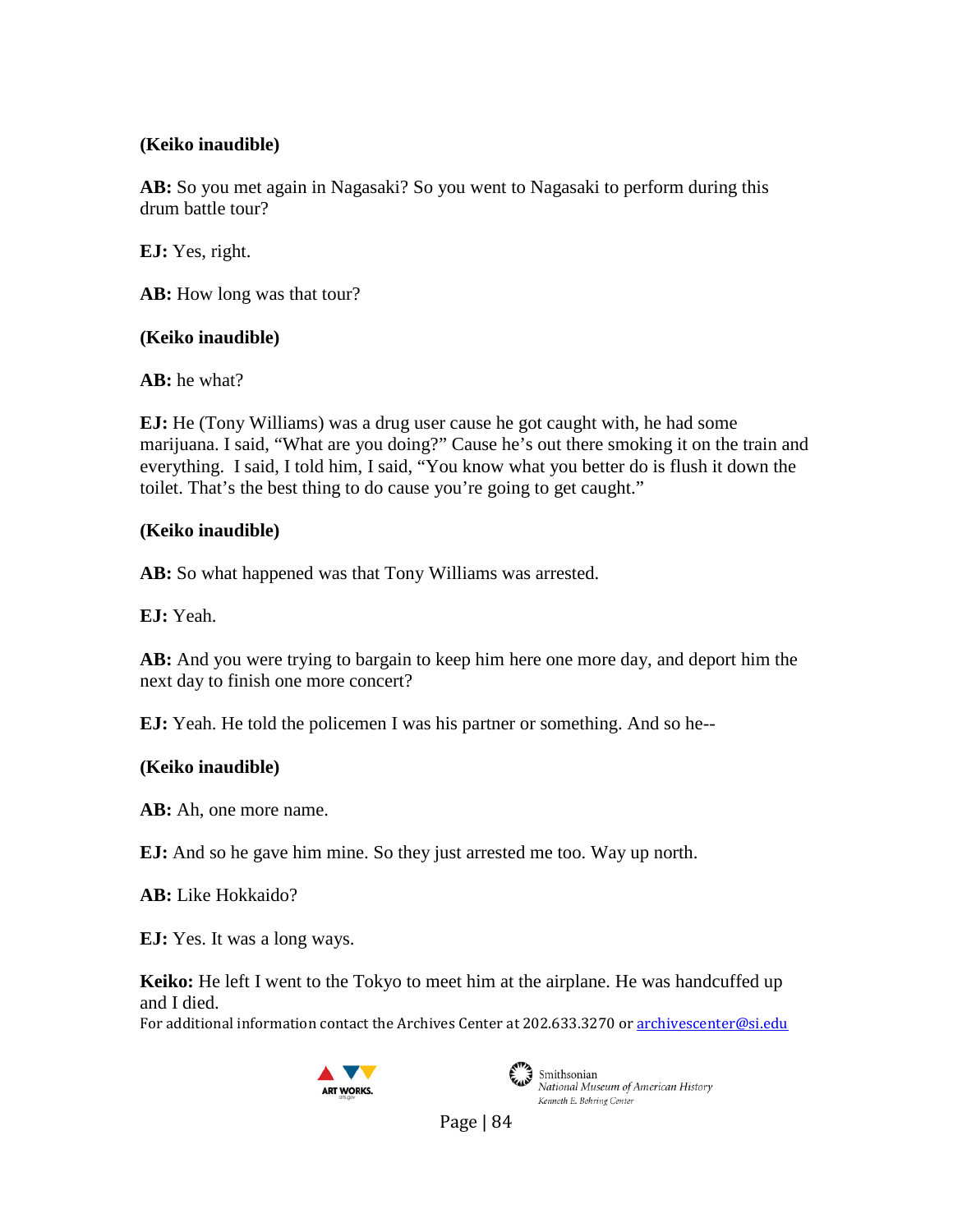**AB:** This is the second time you him?

**Keiko:** Yes. And I saw him and I said, "How dare!" So I hate Tony Williams from that moment, forever, until he die. Never! How could he do such a thing!

**AB:** Did you ever talk to Tony, why he did that?

**Keiko**: No.

**EJ:** I think what he did was just that he was young guy, and he was scared shitless, so he did whatever the detective told him to do. He became an auxiliary policeman. (Laughs)

**AB:** What was your relationship with Tony Williams up until this point? (Laughs) We can imagine what it was like afterwards?

**EJ:** We were just playing the drums! He was a good drummer, he is. He is a fantastic drummer. I thought he was going to go places when I saw him with Miles cause he was fabulous, like magic, the way he played.

**AB:** That's tragic. I had never heard this before. So then what happens now? Keiko comes to see you and you're handcuffed at the airport?

### **(Keiko inaudible)**

**AB:** So they have you handcuffed, and what do they put you in Japanese prison? So what the rest of the tour goes back to the states?

**Keiko:** Yes! He did this for the hearing for the not guilty. He didn't! So I was in another city and I don't know nothing about what is going on. I was contact promoter's assistant. His name Akamica and he say, "You gotta' come up" and it was December and I was so busy with my father so I have excuse. Ask my father, "I have to ride in to Tokyo." I saw him and he didn't see me cause after that, thank god he say, "That's number 11C, Mr. Jones." That's the first time I've ever been to jail anyways (inaudible) then I spoke to the promoter and I say, "Listen, I'm sorry Elvin is lost" so (inaudible) I almost scream at this promoter. (Inaudible) Once you get deported you can never come back! Elvin got deported February  $7<sup>th</sup>$ , 1967. (Inaudible) So I went to Tokyo to see the ambassador. American Consult to tell to these guys (Inaudible).

**AB:** So, thank you so much. So she sees you, so how long were you detained in Japan.

For additional information contact the Archives Center at 202.633.3270 o[r archivescenter@si.edu](mailto:archivescenter@si.edu) **Keiko:** October 31 to February  $7<sup>th</sup>$ .





 $\mathcal{L}$  Smithsonian National Museum of American History Kenneth E. Behring Center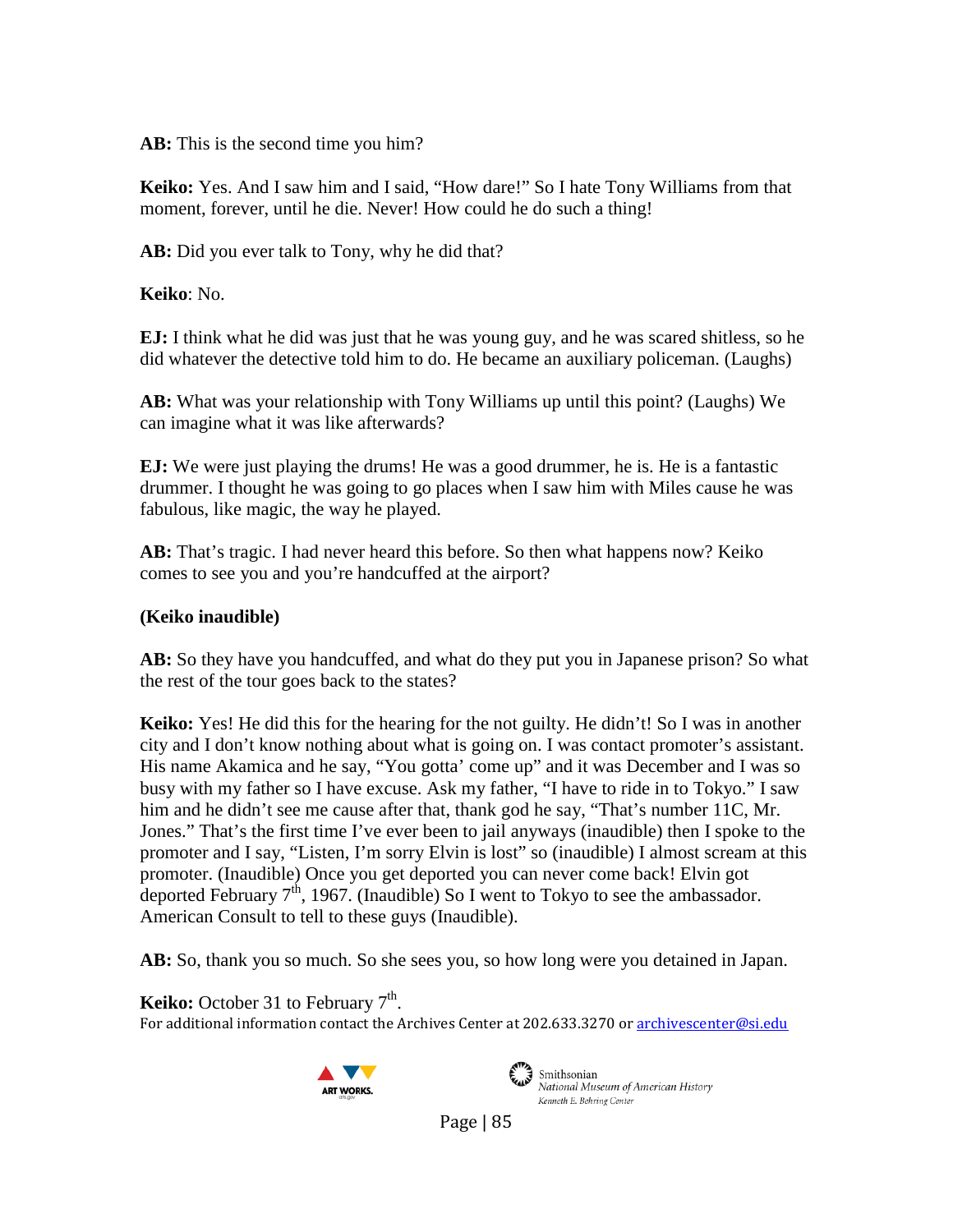**EJ:** Yeah.

**AB:** You were in a Japanese jail that long?

**EJ:** Well first I was in… I went to prison to wait for the trail and after the trial I was deported. So I went to the immigration people.

**AB:** Still under Japanese authority or were you placed under American authority?

**EJ:** Oh no, I was under Japanese authority. That was Japan.

**AB:** Okay.

**EJ:** One of the guards he wanted me to get some exercise. And he let me out of the cell and he said, "I'm going to show you how to play Karate." And he was giving me Karate lessons.

**Keiko:** After the trial he has to stay in the jail, I say, "No way." So we, I and the promoter, work together and to get release for him. So then he's got a free, and he stay, and we at hotel. And then that's the reason why he works with Japanese musicians (Inaudible).

AB: They found him guilty again, so the appeal was guilty again?

**Keiko:** Then I was in Japan and I was in Nagasaki and they say, "he's gotta deport" and I say, "When?" and they say "tomorrow."

**EJ:** Well I lost a good set of drums; I know that, I don't know what happened to them. Somebody stole them.

**Keiko:** (Inaudible)

**EJ:** That's Art Blakey with his lying ass! (Laughs)

**AB:** (Laughs) Okay well that fills in a lot of gaps for '67.

**Keiko:** (Inaudible)

**AB:** So 11 years?

For additional information contact the Archives Center at 202.633.3270 o[r archivescenter@si.edu](mailto:archivescenter@si.edu)





Smithsonian National Museum of American History Kenneth E. Behring Center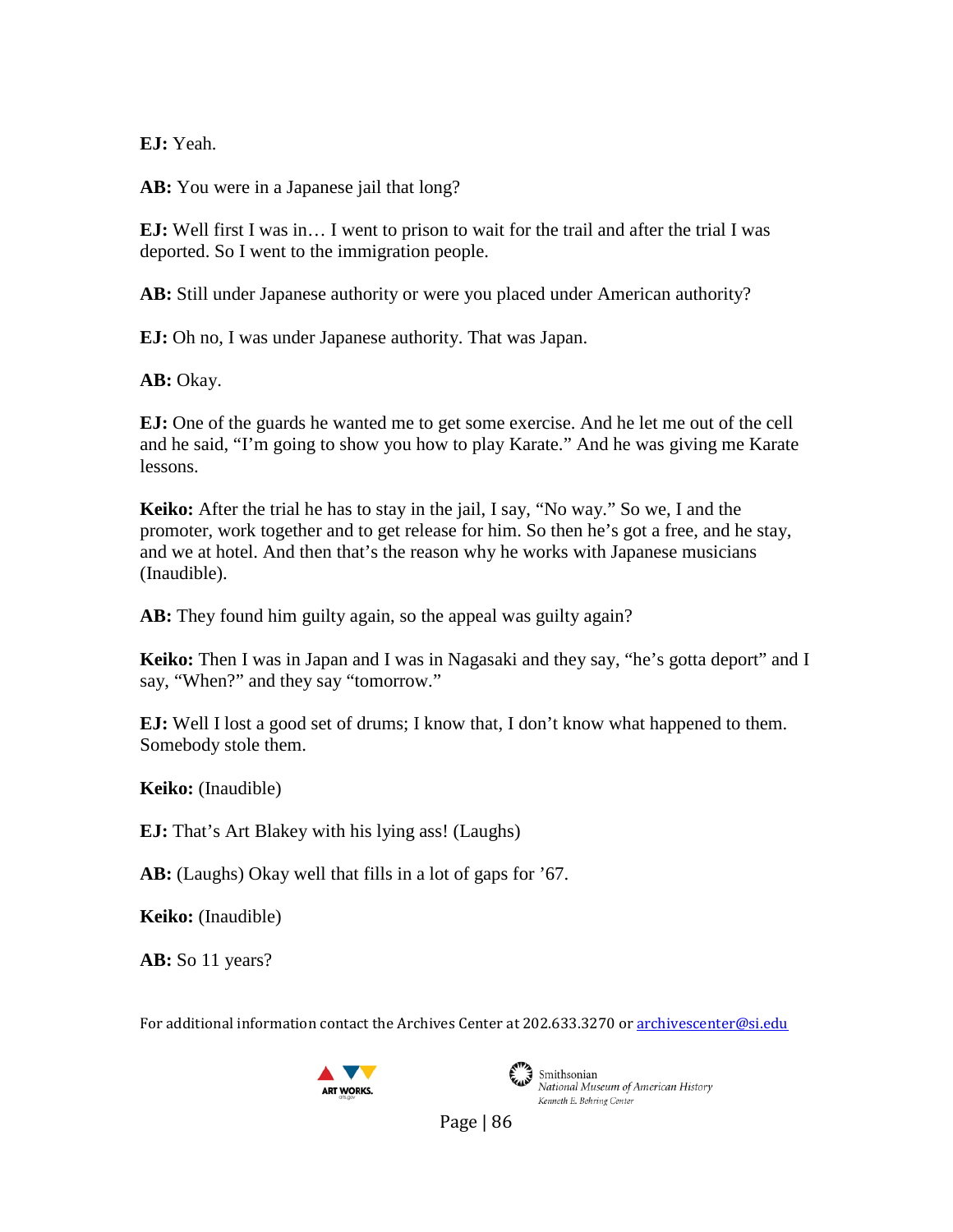**EJ:** We had the chief of the USSIS and his wife as our guests and the ambassador wrote a beautiful introduction of our program and it came out very well.

**Keiko:** That's the only way I take him to Japan. From that moment every year I took him to clear up his name. From next year we have hard time cause we have to stay at hotel in airport.

**AB:** Narita Airport?

**Keiko:** Yes. I don't mind and I explain to Elvin everything and 5 to 6 years later he is the only one who was deported to Japan and come back. He was the only one left free.

**AB:** What happened to Tony? Was he let free because…Was he let free because he put him in?

**EJ:** Sure.

AB: So he went back with the rest of the tour, and you're the only one who had to stay behind?

**EJ:** Well he didn't go back with the tour, he was deported, cause the rest of the tour was going on. You know, Kenny Clarke had to take his place, to fill in. And he stayed about three days and he said, "Let me get out of here!" (Laughs)

**Keiko**: (Inaudible)

**AB:** There is a similar story between Bud Powell and Monk, with the whole possession thing.

**EJ:** Oh really?

**AB:** They found something and unfortunately they ended up implicating Monk so he is the one who ended up serving time. It seems like an unfortunately reoccurring tragedy that happens. But this might lead us to this whole discussion when earlier we were talking about Alabama the music reflects what life is like in this culture. With Keiko talking about how the whole racism and the suppression of people of color, particularly black people, in this country were something she was not aware of even though she knew jazz. What are your thoughts about racism?

**Keiko**: (Inaudible)

For additional information contact the Archives Center at 202.633.3270 o[r archivescenter@si.edu](mailto:archivescenter@si.edu) **AB:** Even though you had the black G.I's after the war? A lot of black G.I.'s there.





National Museum of American History Kenneth E. Behring Center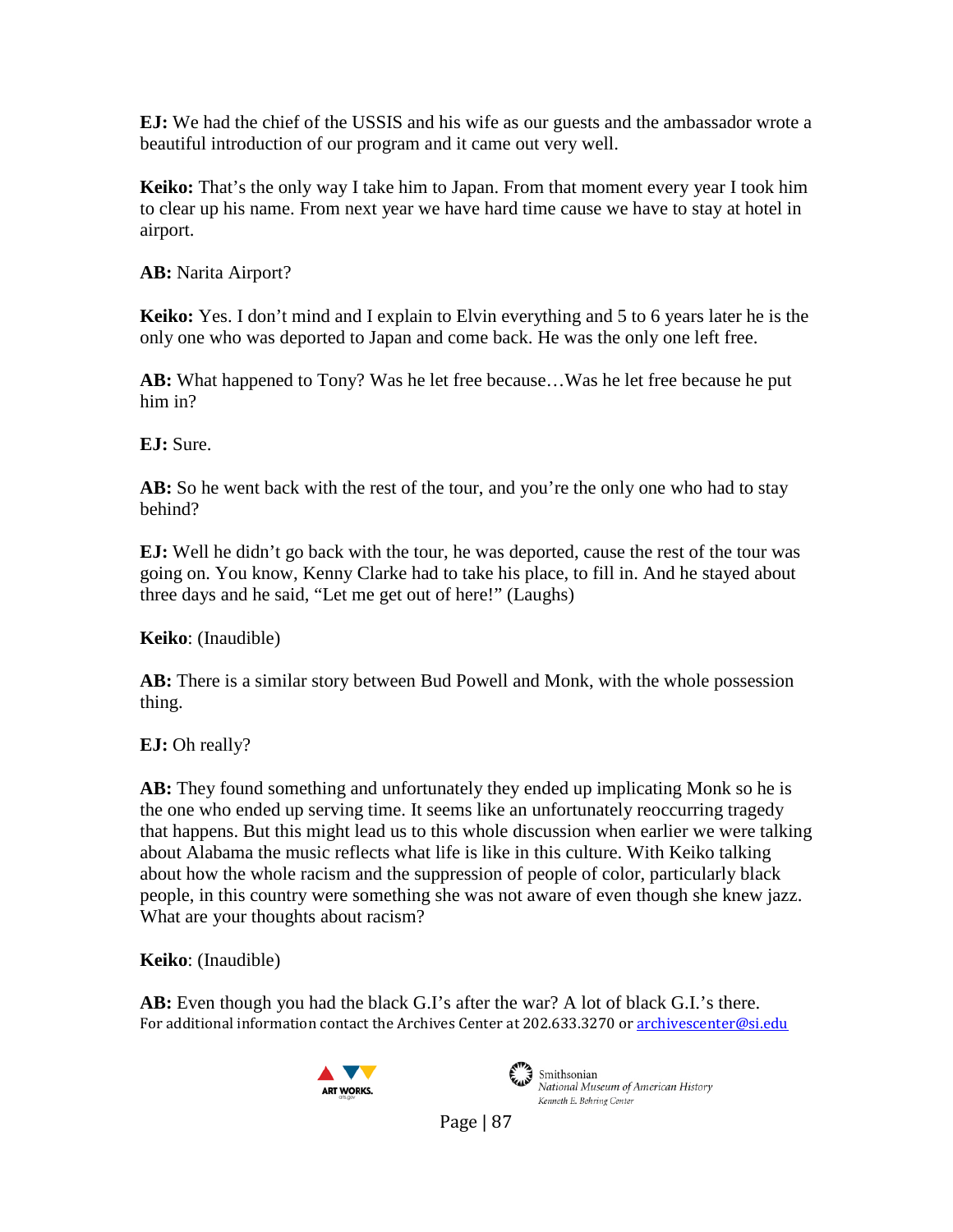**Keiko:** No it's not. No sir.

**AB:** Maybe not in Nagasaki but in Tokyo, I know.

**EJ:** She was in Fukuoka they had an air base down there and the Korean war was on and they were sending people back and forth from Korea.

**AB:** Well most of the black units that were sent, and that's the way, I don't know if we want to talk about this, that the United States government has always used black troops to police other people of color. Right after the Civil War they were sent out to police the Indians. Then the Spanish-American War they were sent to go kill the Philippines and the Cubans. Then after WWII, send the black troops to Japan. That's how my father got there.

**Keiko:** (inaudible)

**EJ:** Yes, part of the occupation force.

**AB:** And then they were shipped out, as my father was shipped out, to Korea to go fight the war. So as soon as the war hit they sent the black troops out. So probably by the time you see it, yeah no more black troops, cause they were all sent to war to fight! So anyway did you want to talk about the race issue in America or your thoughts or your reflections on having grown up in this country?

**EJ:** I'll tell you what my father did when they tried to draft him in World War I. So he got this notice in Vicksburg so he walked from Vicksburg to Jackson. That's 60 miles, went to the Draft Board, handed them the letter back and said, "I ain't going" and he walked back to Vicksburg (Laughs). He didn't give a damn. He said, "I ain't going nowhere, I ain't going." That sort of sums it up for me.

**AB:** Okay back to the chronology. We are back at the end of '67. You've put your group together; you've got your trio. I believe we talked about "Putting It Together" .So this is the first date as a leader on Blue Note.

**EJ:** Yes.

**AB:** And you, in a recent interview, singled this out as one of your favorites.

**EJ:** It is, absolutely.

For additional information contact the Archives Center at 202.633.3270 o[r archivescenter@si.edu](mailto:archivescenter@si.edu) **AB:** Would you like to talk about why?





Smithsonian National Museum of American History Kenneth E. Behring Center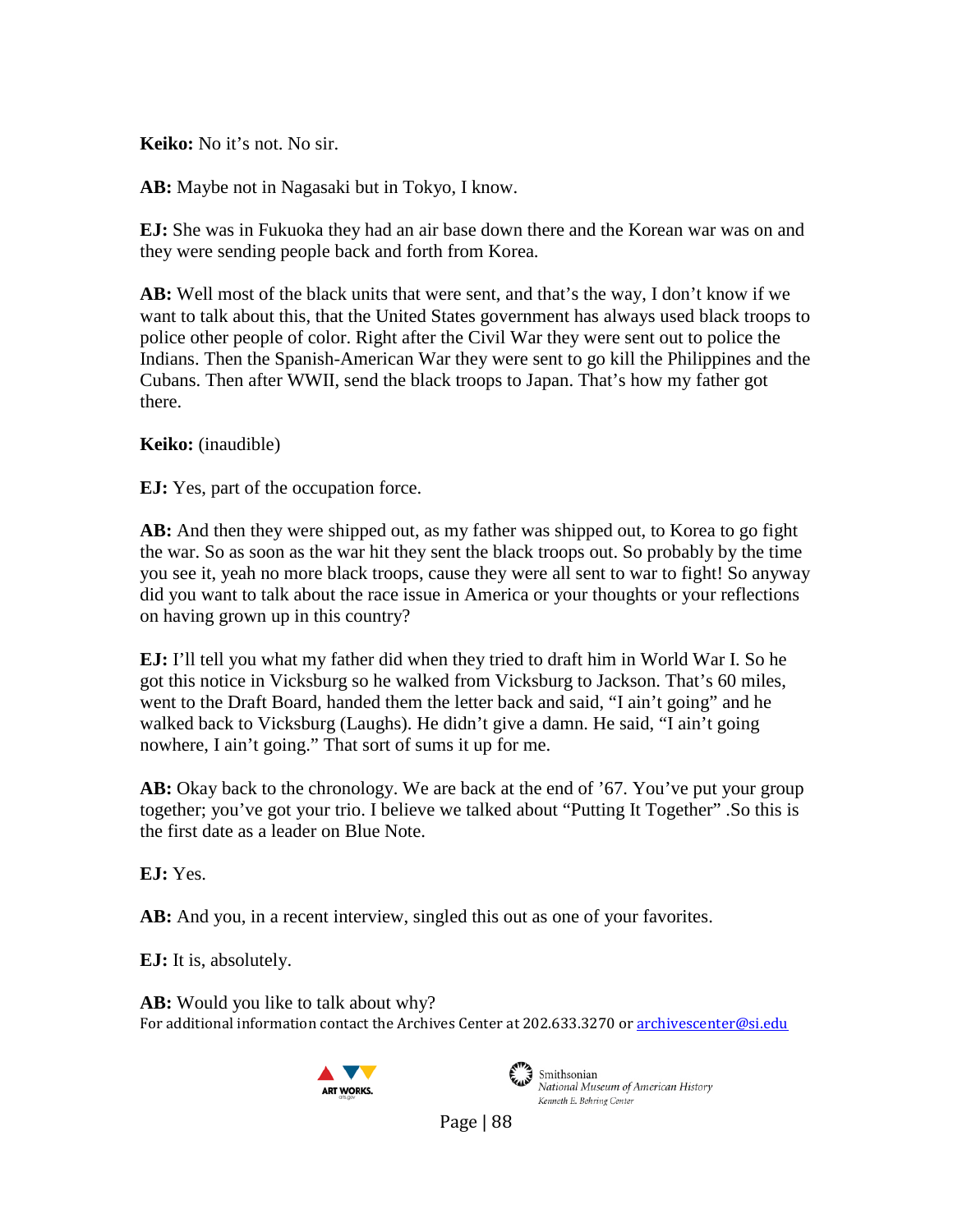**EJ:** Why? Because you only have to listen to it. Jimmy Garrison's compositions and Joe Farrell who's like a wizard with his reed. He could play any kind of reed instrument, double reed, whatever. They were just great musicians and it was fun to play together. We had a lot of fun and we enjoyed each other. That's the way it was. That's where I played the "Keiko's Birthday March" the cadence in front is a long 2-4 that we used to play in the marching band.

**AB:** So what date was that?

**Keiko:** April 8<sup>th</sup>, 1968

AB: What were you looking for when you select—well I'll ask you that a little bit later. So for your first recording as a leader, your own band, a band that you put together, was this album helpful in securing work for that band

**EJ:** Oh yeah. We went on a lot of tours in Europe, all over the place.

**AB:** With this group? Three months? What were the dates that he was at the Vanguard with this group?

**Keiko:** From March to May of '68? So as soon as this recording was finished?

**EJ:** Cause Max was, we could go into the Village Vanguard anytime we wanted to/.

**Keiko:** (inaudible)

**AB:** Max Gordon, you were talking about Max Gordon.

**EJ:** Yeah that was a successful trio there. Yeah I still don't know what its all about. I could never figure out billboard. (Laughs)

**AB:** Billy Taylor wrote the liner notes for this album. How did that come about?

**EJ:** I suppose they just asked him. Well, Billy is a very articulate guy and he would just do it. It added more prestige to the album in genera;. He had all kinds of positions in New York. He was on the board of this and that. He did a good job I thought.

**AB:** Did you have a personal rapport?

For additional information contact the Archives Center at 202.633.3270 o[r archivescenter@si.edu](mailto:archivescenter@si.edu)





Smithsonian National Museum of American History Kenneth E. Behring Center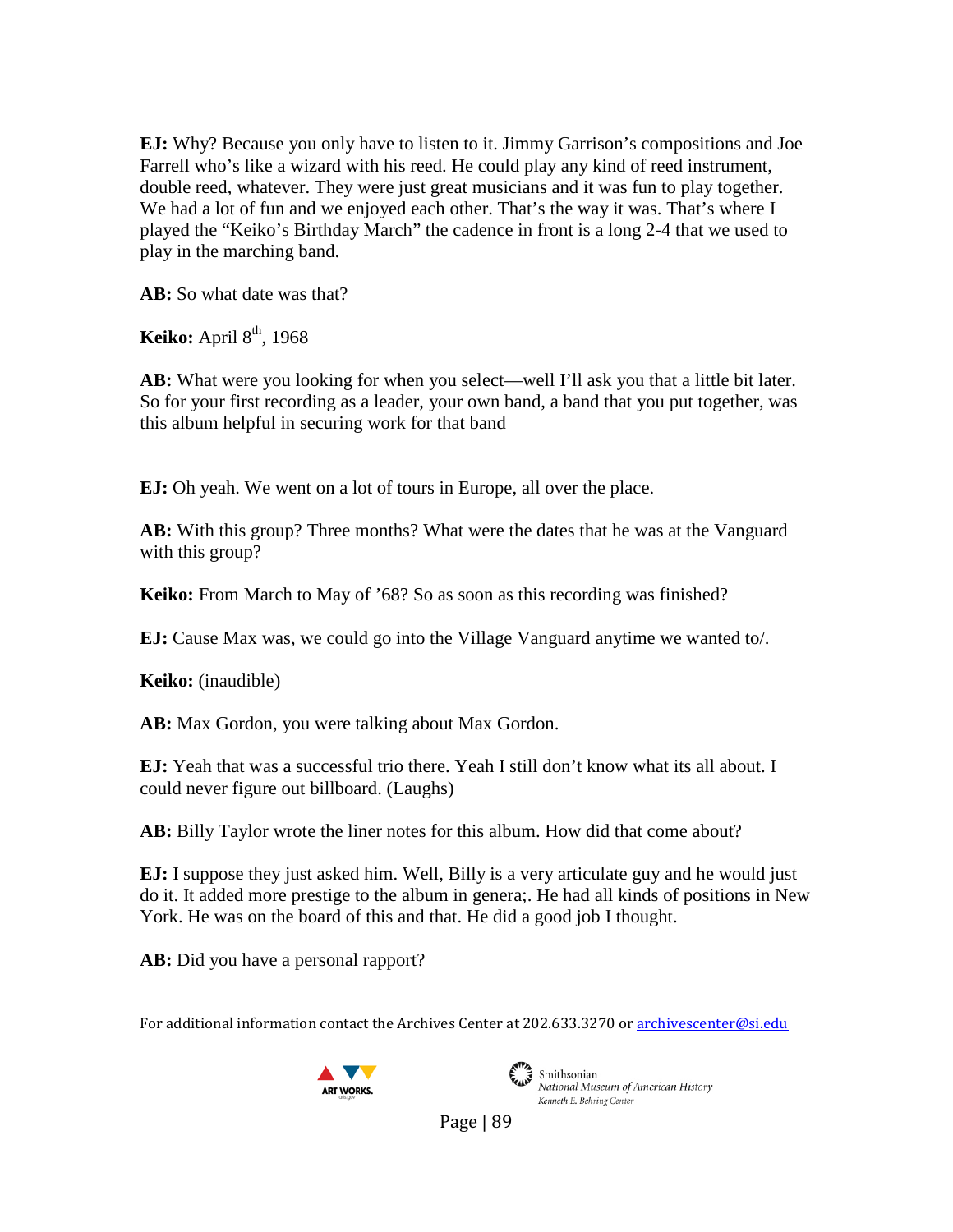**EJ:** Oh yes, I knew him personally. I would see Billy more; they had in New York what they call a jazz mobile. You would get on the back of a truck and this is all true. You go up in Harlem and we'd stop in 113<sup>th</sup> street and we'd stop and we'd have a jazz concert right there. On the truck! I thought it was a wonderful program cause they'd do that all over the city.

AB: So after this album and with the success, I'm sure you were very inspired to do another recording and follow up on that one. And I'm not sure what the next title was but

**Keiko:** (inaudible)

**EJ:** Well "Heavy Sounds" was a Paramount.

**AB:** And also I have "Dear John C." 1965. So you are still with 'Trane and what was the inspiration to do this C.D. and that title – the title cut "Dear John C."

**EJ:** Well that was, I don't know because I thought that Charlie… the alto player's, his record date.

**AB:** Yeah the alto player, Charlie Mariano he was on it.

**EJ:** Yeah Charlie Mariano, it was more his date than anybody else.

**AB:** Oh really? Okay (Laughs)

**EJ:** He's got one of those golden sounds that's very hard to get. Alto is not an easy instrument to play.

**AB:** So that explains that this was not his first date as a leader, because you were playing with the Coltrane Quartet. That explains, you just said you thought it was Charlie's date but that's why we're putting it together. That's your musical vision, that's your choice as a musician, that's the material you want to play, that's why that's significant. So this is the music that ultimately becomes Elvin Jones: Jazz Machine, but it's Elvin Jones now as a leader, fronting his own group, playing the music he wants to play, and selecting the musicians he wants to play with him. So you had Joe Farrell, you had…

**EJ:** Jimmy Garrison.

**AB:** Yes, Jimmy Garrison. When did it become necessary? Why did you have to place those individuals? Who was the first to leave and why?

For additional information contact the Archives Center at 202.633.3270 o[r archivescenter@si.edu](mailto:archivescenter@si.edu)





Smithsonian National Museum of American History Kenneth E. Behring Center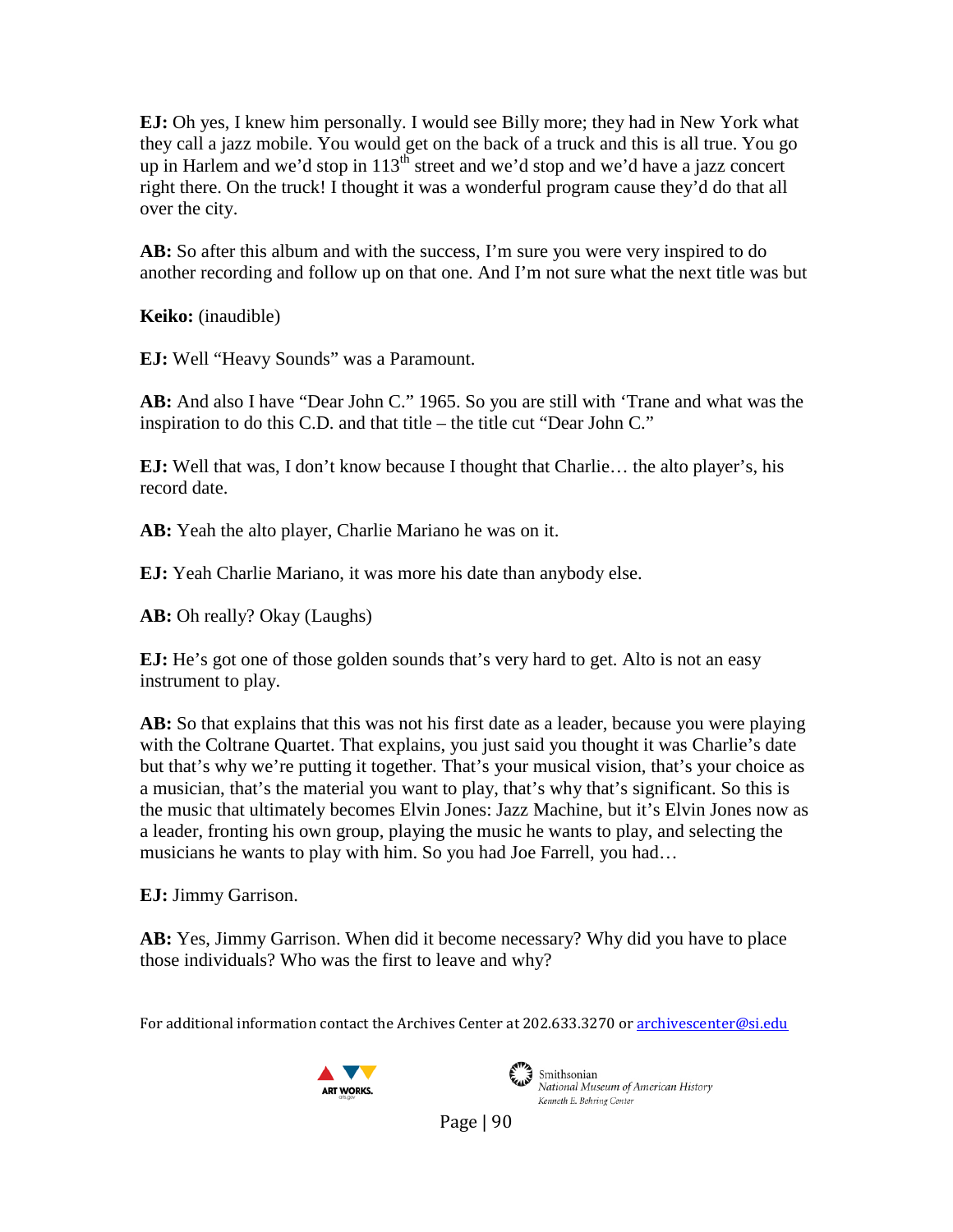**EJ:** We had broke up somehow. Jimmy was having problems with his wife. I told him I said, "This is not going to work Jimmy." Because he said he had this girlfriend he said that his wife consented for him to be with her, at least twice a week. (Laughs) And so when the girl was over at Jimmy's apartment, he calls her Roberta, and hits her in the mouth with…you know the…just all that… had Jimmy put into jail. We had to get him out of jail. We had to do all that shit! (Laughs)

**AB:** Danny Glover even talked about that recently so things haven't changed too much! (Laughs)

**Keiko:** (inaudible) I was soaking wet, and everything. I cry. We could not get a taxi.

**EJ:** It was raining cats and dogs and we couldn't get a taxi! But there's good people everywhere, you run into them from time to time.

**Keiko:** (inaudible)

**AB:** So I'm holding the "Heavy Sounds" C.D. The date for this recording, as you said earlier, June 19, June 20 1967, so this one was with Richard Davis. Was this put together just for this?

**EJ:** Yeah just for that one. It was originally supposed to be for Larry Coryell, Richard Davis, and a trio. You know, and Larry didn't show up. For whatever reason he had. Richard and I were just in the studio and he started fooling around playing with his bow and everything. I said, "What are you playing?" and he said, "Oh 'Summertime'" So he played it through and Bob Theil was in the recording booth, and he said, "Do that again we are going to record it." So that's how that piece got recorded.

**AB:** Okay so let's go back to, again, Jimmy Garrison is having some personal problems, which preclude him from continuing on in the Elvin Jones Trio. Who did you get to replace him?

**EJ:** Gene Clark, and after that Joe was, he was a little bit… He was doing a lot of record dates and all that so I got Steve Grossman and David Liebman, and Gene Perla. I still didn't have a pianist (Laughs).

AB: I'm holding in my hand a copy of "Poly Curtains" and this date is September 26<sup>th</sup>, a little after your birthday of that year in 1969 and this one has a composition entitled "Mr. Jones" this one has Joe Farrell and also George Coleman and Wilbur Little on bass and Condita on congas. This happened to be a particular favorite of mine. I just wanted to ask Keiko about "Mr. Jones" since that happen to be one of my favorites.

For additional information contact the Archives Center at 202.633.3270 o[r archivescenter@si.edu](mailto:archivescenter@si.edu)





Smithsonian National Museum of American History Kenneth E. Behring Center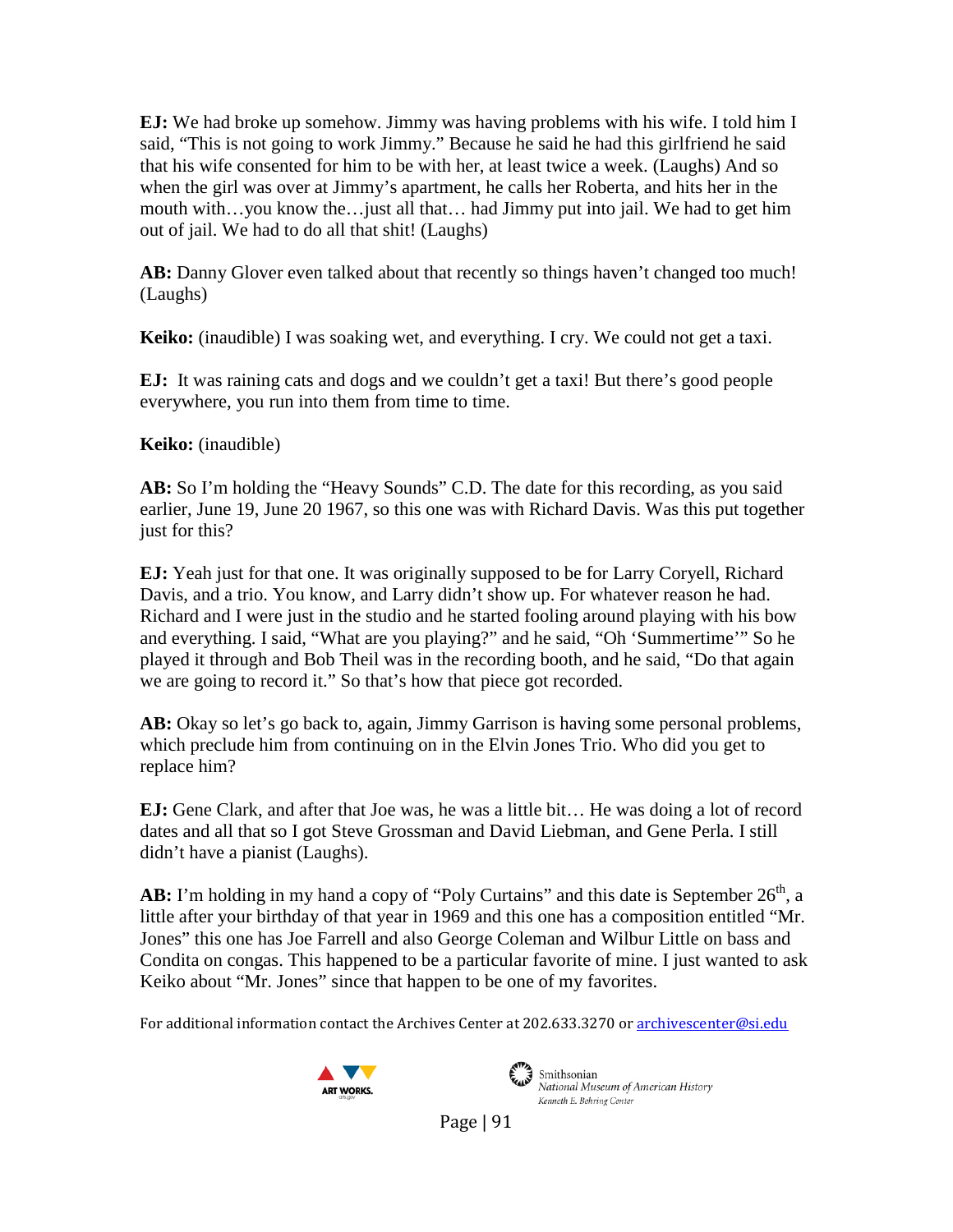**Keiko:** Yeah. Before that I wrote a tune "Shinjitsu" Truth. Because when I come to start a living over there with that man, a shock. Culture shock. So I wanted to give him, because it was during a time when I trust everyone. For example everyone say, "I call you Keiko" because I don't know how to do the booking business, I have no friends. Then people say "Oh okay I have a job I call you" and I am excited. So I wait 24 hours. Elvin say, "Go out. Are you crazy?" I say, "No I cannot go out because they are going to call" I wait week after to week, month after month. I grow up because of that. You have to remember I love the music, I was just singing. Elvin say, "I that's a beautiful melody, who wrote it?" and I was so shy. I just did it because I use Haiku, a poetic. I do that tremendously. Elvin says, "Let's do it!" So I do it because we don't have piano at that time and he did the music then Jimmy started playing bass in our apartment. So then it was no matter what during our relationship I will never lie to Elvin. That's was because we did Elvin's record and I was so shy I said, "I am writing music!" Everyone called him Elvin. I call him Mr. Jones to pay respect to Mr. Jones.

**EJ**: That was quite an album cover, you know Georgia. That's probably current. The "Mr. Jones" album, it's like silhouette of a Dandy with a tuxedo on.

**Keiko:** During that time we have great relationship with Francis Wolff.

**AB:** CEO of Blue Note Records, yes.

**Keiko:** That was the happiest time in my life.

**AB:** You mentioned you are married, what is the date of your wedding anniversary?

**Keiko**: February 16<sup>th</sup>.

**AB:** Okay now we are almost getting into 1970! (Laughs) And of course your recording career is maintaining this momentum; you're putting out albums consistently. 1970 something happens in your career, you appear in a feature film. How did that come about as one of your starring roles as "Zachariah"?

For additional information contact the Archives Center at 202.633.3270 o[r archivescenter@si.edu](mailto:archivescenter@si.edu) **EJ:** Yeah right! (Laughs) Well it was… did you ever know Albert Goldman? He's a writer and he used write articles for the Times and for the New Yorker. He was a good friend. He wrote an article for Life Magazine and it had a small picture of me. And some producer from Hollywood was on his way back from Europe and he picked up this magazine and he said, "That's the face we want!" Anyways, he got in touch with Albert Goldman, he called me and he said, "In about two minutes a guy from Hollywood is going to call you about a movie." I said, "Okay." And sure enough like a clock I got the phone call and we start talking "Hey do you want to make this movie?" and he starts to explain the whole story about Zachariah and what he's doing and it's a cowboy movie.





Smithsonian National Museum of American History Kenneth E. Behring Center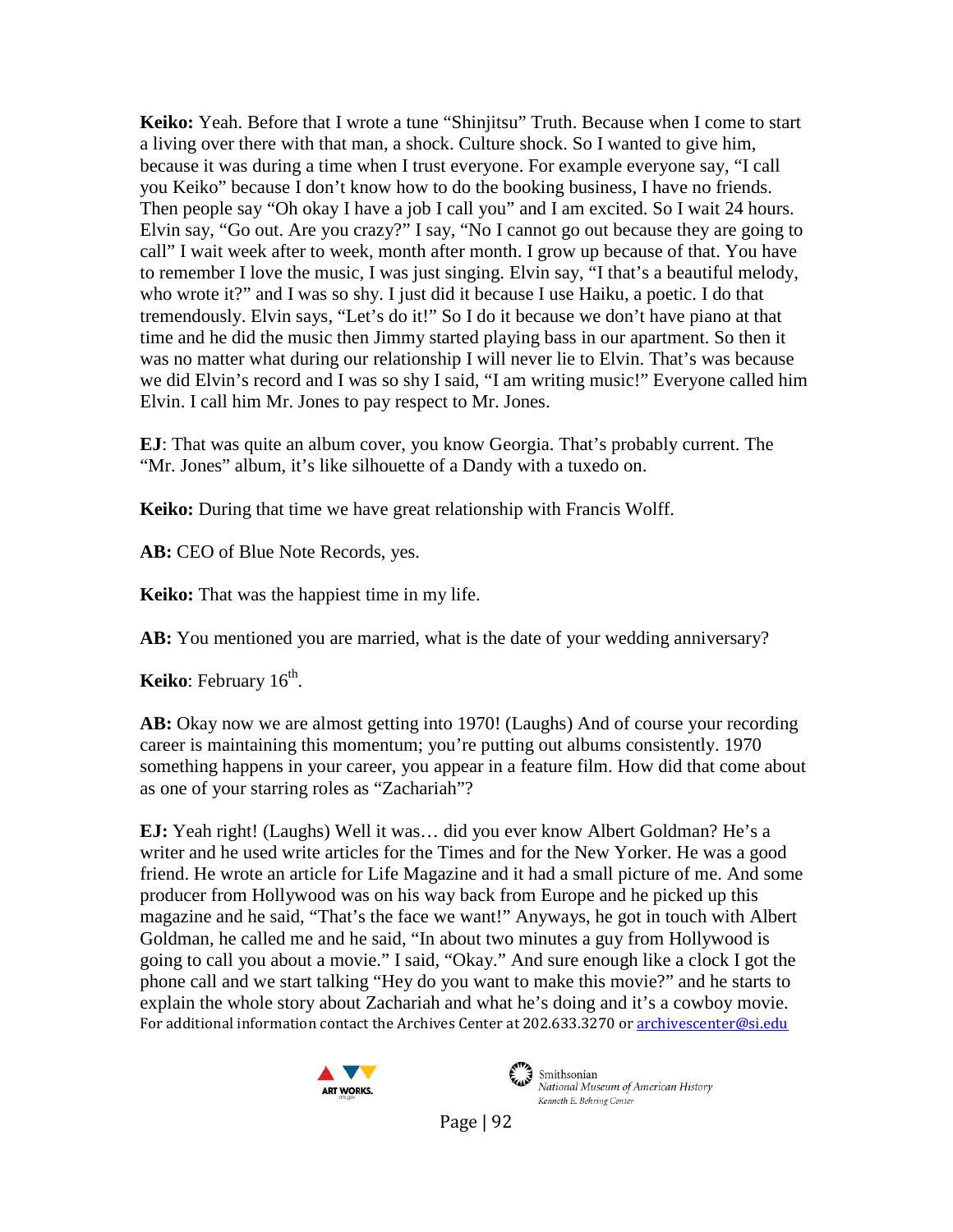You know what could be better than that? Six guns blazing! (Laughs) That was just a lot of fun, and we made a deal. I had to take horseback riding lessons at the Claremont Riding Academy down the street here. Every morning at 7-o-clock I had to go and get on that horse. I started getting saddle sores. I had these jeans on and they'd have these two bloody blood spots right on the ass! (Laughs) She'd say "Its okay, that's alright." She'd pull my pants down and put some Mentholatum on there. We had a time doing that. It was a lot of things that happened. The location was in Mexico, so we had to go to Mexicali, Mexico. You know, you go to Yuma, Arizona then cross the border. So that's where we started and I had gotten all my costumes made and everything. And I had a double that I didn't know about. (Laughs) I was sitting down in the shade and that guy was walking around cause he had to ride some horse up the steps and Keiko thought it was me. She calling, she starts calling the guy and he didn't answer and she says, "What's a matter with you!" She thought it was me! You know he couldn't speak English! It was funny.

**Keiko**: (inaudible)

**EJ:** When we went to Acapulco and blew it! (Laughs)

**AB:** How long was the shoot for "Zachariah"?

**EJ:** Oh it was about three week's altogether.

**AB:** Uh huh.

**EJ:** Cause I was in the latter part of it and they had done most of the shooting before they hired me. We just had to fill in the spots.

**Keiko**: (inaudible)

**AB:** So that's 1970, and now that Keiko has mentioned Ginger Baker, I was living in Europe and I remember reading Melody Maker and seeing "Drum Battle: Ginger Baker v. Elvin Jones" Talk about that! That was quite something.

**EJ:** That happened from one of Albert's articles in Life or maybe in Melody Maker. He wrote this article and he had asked me over to his apartment and he was making all these recordings and he was saying, "What do you think of this guy, what do you think of that guy?" And so I just said, "Well he's a good drummer" and that was Mitch Mitchell. And then he played Ginger Baker playing a solo and I said, "Well I don't know who that is but you should make him an astronaut and loose his ass!" (Laughs)

For additional information contact the Archives Center at 202.633.3270 o[r archivescenter@si.edu](mailto:archivescenter@si.edu) **AB:** I remember reading that article! (Laughs)





Smithsonian National Museum of American History Kenneth E. Behring Center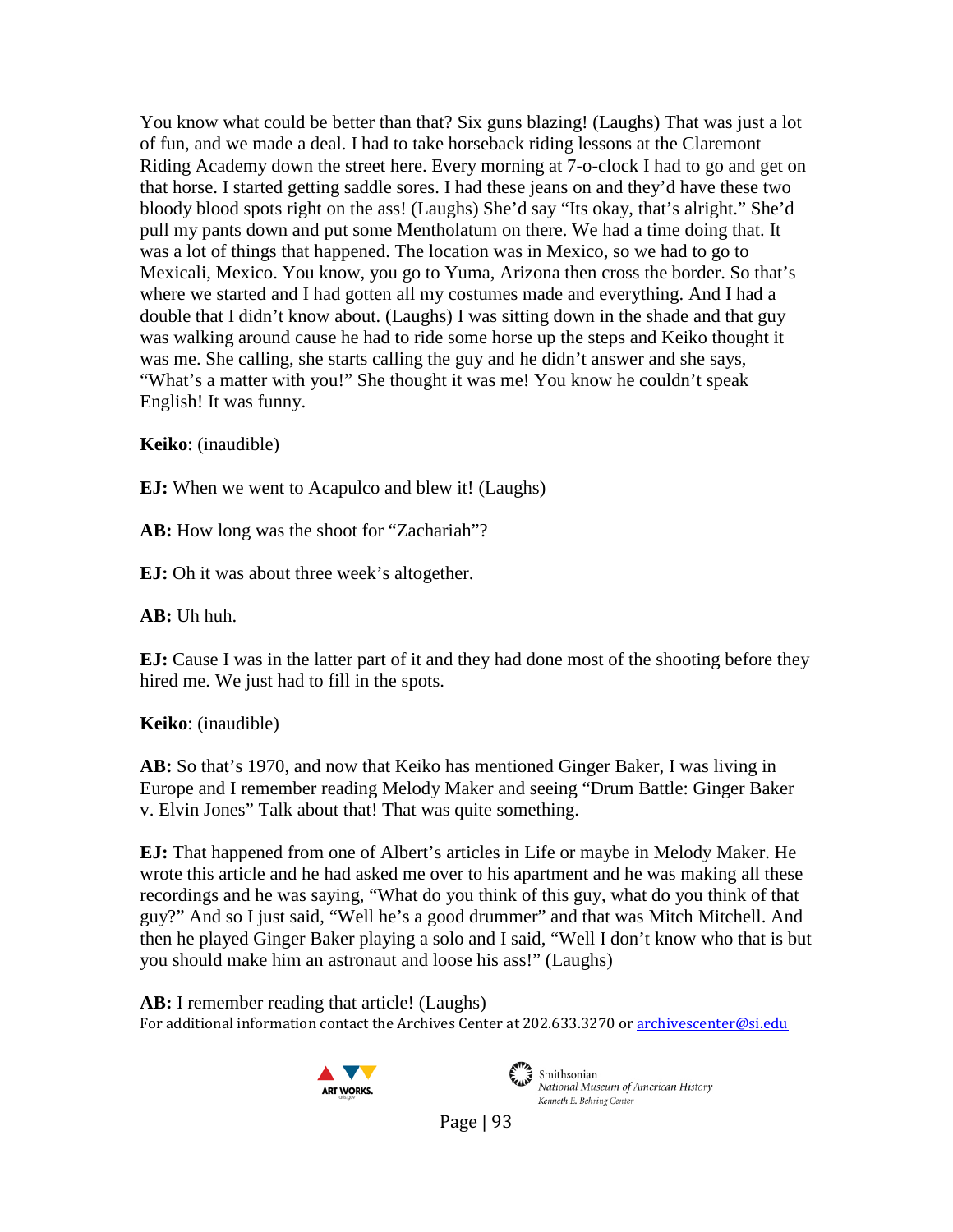**EJ:** Then we had this thing going in the Melody Maker. So he set up a concert in the Lyceum Theatre in London and that's where that drum battle or whatever it was. It wasn't a battle for me! I just sat there and it was pretty noisy.

**AB:** Was it unaccompanied drumming? Did you have any accompanied musicians?

**EJ:** Well it was Ginger's band.

**AB:** Oh it was his band?

**EJ:** Air Force.

**AB:** Oh Ginger Baker's Air Force. I saw that band.

**EJ:** It was a good band but it was loud.

**AB:** So he set up both of you with the band?

**EJ:** Ginger was in front of me with his drum set and I was sort of in back of him to his right. And the band was right of the middle of it. In the first place, I didn't know what they were playing (Laughs) I had no idea.

**AB:** Was there a rehearsal?

**EJ:** No this was the concert!

**AB:** Oh you went straight to the concert?

**EJ:** It was something!

**AB:** So he would solo and then?

**EJ:** We'd trade and go back and forth like that. Then we went to another place, and where was that? Yeah he went on a tour after that and we went along with him. It was a lot of fun and it sort of resolved the argument in the Melody Maker. They built that up pretty good. There wasn't and empty seat in that place, it was packed.

For additional information contact the Archives Center at 202.633.3270 o[r archivescenter@si.edu](mailto:archivescenter@si.edu) **AB:** I remember waiting to see what the results were. I could probably find the article if I went digging it up. But I remember the accounts. The reporter said. "Well it looked like it was an even battle pretty much but when Elvin would play the audience didn't really understand what he was doing, and when Ginger would play, they knew him so they'd all





Smithsonian<br>National Museum of American History Kenneth E. Behring Center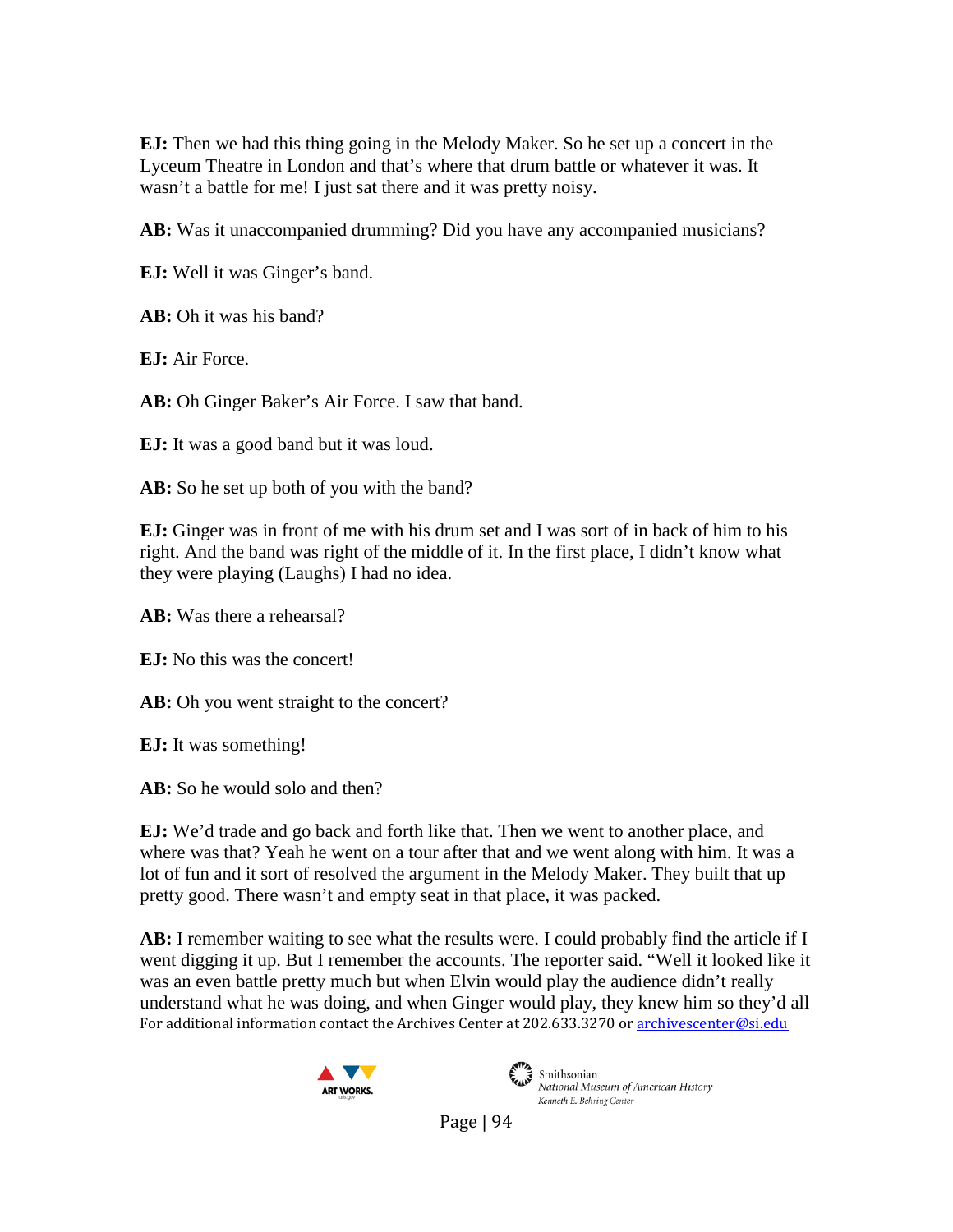clap." But I guess the reviewer favored what you were doing because maybe he was a little more intelligent than some of the audience members. He said that what you were doing was way beyond the comprehension of the audience and therefore if one had to judge it on the applause then Ginger would have won cause they favored him. But this reporter understood that what you were doing was well beyond what they could even begin to comprehend. So I don't know if you had a feeling from the audience about your participation in that?

**EJ:** Well, I tell you it was hard to hear anything. I tell you, it's loud. I don't see how they could do it. I said, "Oh God, I couldn't do that everyday." I'd have to wear earplugs or something.

**AB:** You mentioned Mitch Mitchell and I want to bring something up that I haven't seen documented very well. That is the fact that Mitch Mitchell, his big claim to fame in England was he could play, he was the first drummer they said, the first British drummer that could sound like Elvin Jones. From my experience, when I first started playing music, I would listen primarily to Jimmy Hendrix. I would listen to Mitch Mitchell and then I would read all the articles I could, "Well how does he play the way he plays? And why does he play this way?" And all he kept saying was, "I listen to Elvin Jones." So that's how I first go into jazz because I said, "Okay I better go listen to Elvin Jones." I'm sure that your, because of Mitch Mitchell's popularity with Jimmy Hendrix, that thousands, if not millions of people have been inspired by your drumming second-hand as portrayed by Mitch Mitchell. But in my estimation as an ethnomusicologist, as a scholar of music, I can see that Elvin Jones' music, through the expression of Jimmy Hendrix has reached millions and millions of people around the globe and most people don't understand that Mitch Mitchell was trying to sound like you! Most people don't understand that was his vision: "If I can sound like Elvin Jones" and that's what he attempted to do. Did you meet Mitch Mitchell back when he was with Hendrix?

**EJ:** Well, he came here once and he brought that—he had a wooden—he carved my name in wood: "Elvin".

**AB:** Do you remember what year was this?

**Keiko**: That was 1973.

**AB:** Okay so that was after Hendrix had already died. So he never got to meet you while he was playing all this music?

**Keiko:** (Inaudible)

For additional information contact the Archives Center at 202.633.3270 o[r archivescenter@si.edu](mailto:archivescenter@si.edu)





Smithsonian National Museum of American History Kenneth E. Behring Center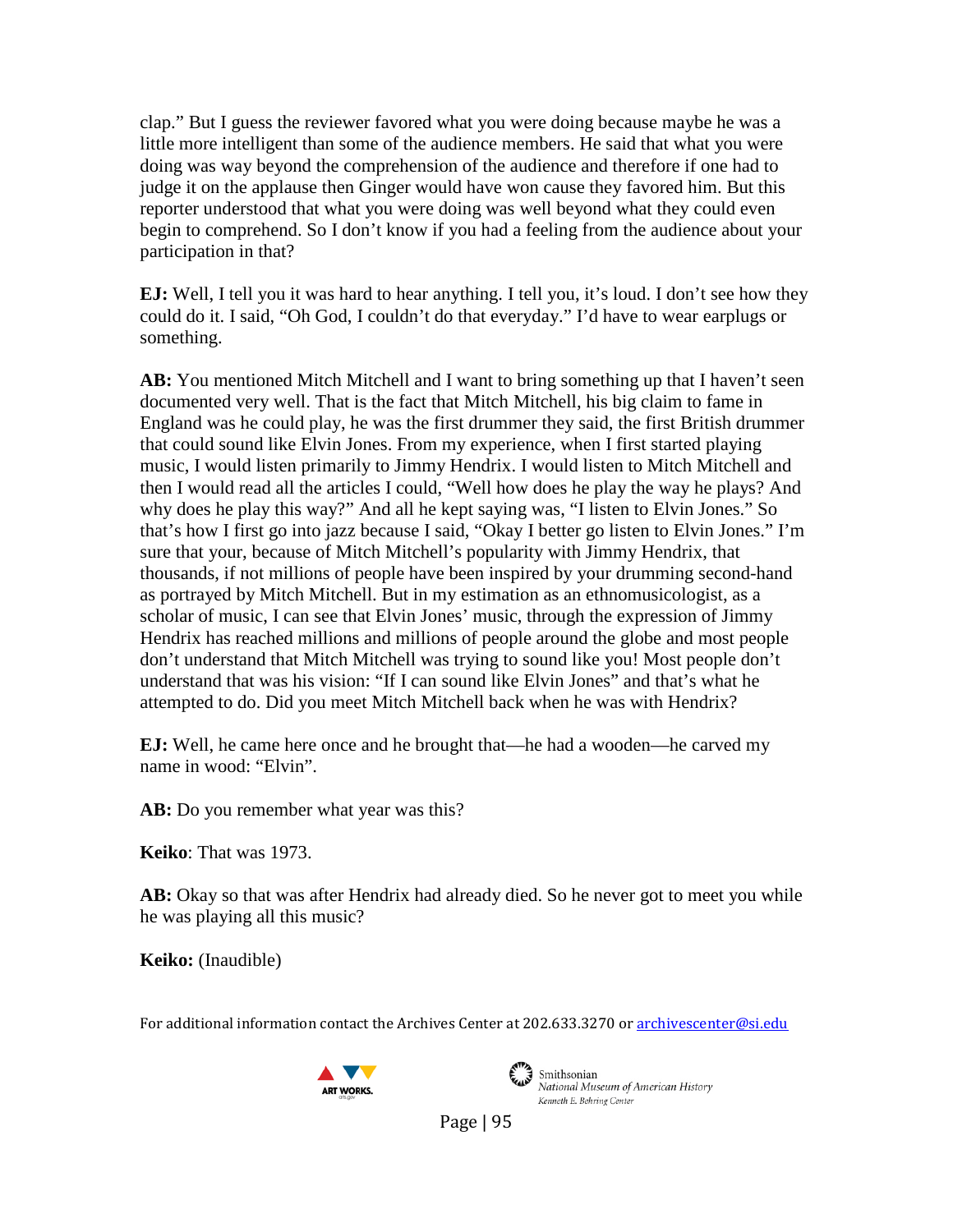**EJ:** He didn't want to come in; he just wanted to give that gift, that carving of my name. Its around here somewhere.

**AB:** So he seemed like a very respectable person. All he wanted to do was to give that to you. So did he stay very long?

**Keiko:** Very shy.

**AB:** Well that's cause he knew how great you were. (Laughs) You were his hero! So when

**EJ:** Yeah well

**AB:** Well, we talked about Mitch Mitchell, obviously because of his performing with Hendrix and because of Hendrix's, in the rock world, phenomenal innovator, and great musician. But then behind Mitch Mitchell, there was also another drummer, John Bonham for Led Zeppelin. He definitely took your broke into (scats) and created his style after that. So between those two, Elvin Jones has permeated the entire rock drumming, rock music, from even before Mitch Mitchell, but definitely by the time Mitch Mitchell starts recording in1967 when John Bonham is playing Led Zeppelin everyone is playing Elvin Jones' rhythm, Elvin Jones' concept of time. Most people don't understand that you've been filtered into these people, into the entire rock world! Most people who say, "I want to sound like Mitch Mitchell, I want to sound like John Bonham!" are really saying, "I want to sound like Elvin Jones" as far as I'm concerned. Has anyone talked to you about this experience, about how widespread your influence was in popular music, in rock music, not just jazz?

**EJ:** Well, you're the first that I've talked to in that way. It's just that people don't talk about things like that. For some reason they don't. If you know… I'm not acquainted with many drummers. They know me but I've never met 'em so I can't say I know the person. But if that…if it is rather… its flattering in a way and in a way its true, at least I hope so. If anybody can learn anything from what I do they're welcome to it. (Laughs)

**AB:** When was the first time, do remember the first time that you played in London so that these British musicians could have actually seen you perform?

**EJ:** Well the first I played in London I played at this place that Ronnie Scott used to have. What's the name of that street? The place they had before that? Anyway I'd go there, if we had a day off we'd go down there cause they stayed open all night. I met a lot of guys there. Tubby Hayes and all those guys.

#### **Keiko:** (Inaudible)

For additional information contact the Archives Center at 202.633.3270 o[r archivescenter@si.edu](mailto:archivescenter@si.edu)





Smithsonian National Museum of American History Kenneth E. Behring Center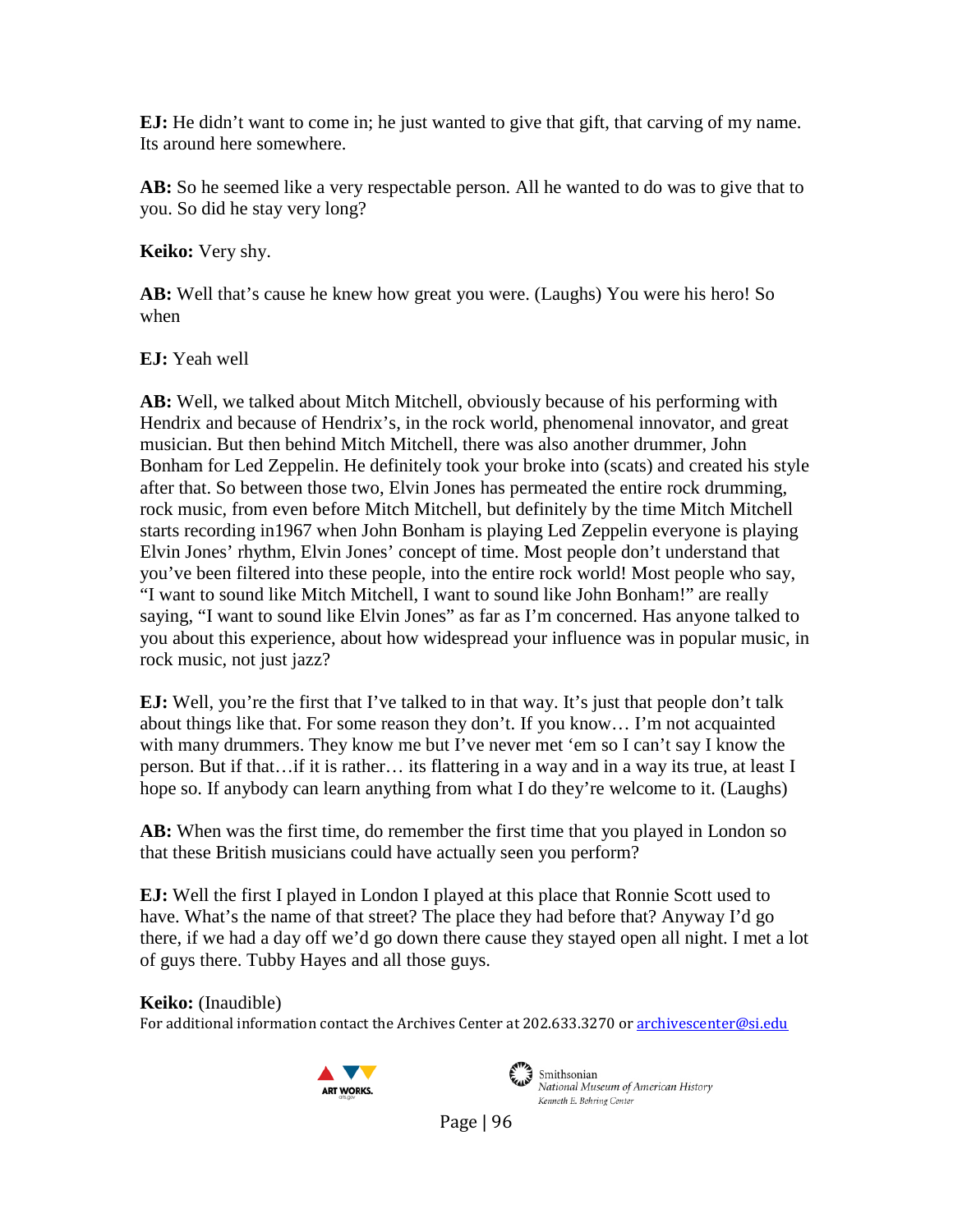**AB:** '68, okay. But before that he had not played London? Okay so they go their style from you by listening to records. Because Mitch Mitchell in 1967 is already playing your style, he hadn't seen you he just picked it up through his ears. One thing I wanted to check back with you on is 1967, the death of John Coltrane. Where were you, and how did you find out about it?

**EJ:** Well I was in my room in the Chelsea Hotel. Bob Theil called and he was crying and he said, "John Coltrane just died." And he was broken up and he just had to… you know what are you going to do? There's no way to comfort anyone like that and it didn't start to affect me until several hours later. I started thinking about all the things we had done and what a great person he was, and what a great musician, and how he had inspired so many people. That's what, its something that could create grief. When you put all those things together and you know they're not going to happen anymore it creates grief.

**Keiko**: I was in Japan. I cannot catch him, Elvin, several days later. Then about several years later people told me about Elvin because I wanted to know what happened to Elvin. They said he was like a ghost. I would call him morning to night, 24 hours a day because I heard the news that Coltrane passed away. Somehow I knew, but I was not sure, Coltrane passed away. But just before he passed away, he come down to see Elvin to (inaudible) he was kind of sick.

AB: So you knew he was sick before?

**EJ:** Yeah, he was sick then.

**AB:** You could tell by the way he looked?

**EJ:** Yeah.

**Keiko**: So then we were talking about the band. Elvin say, "I'm ready." Coltrane gives me the sixth telephone number. He says, "Whatever you need, just call me collect." That was not easy then. So then back to 1967, July 17, Coltrane die. (inaudible)

**EJ:** Yeah, he always, he always…whenever we would meet at various times he would ask me, "Do you need anything?" Cause he had a lot of money and thought that maybe he could share it, and he wanted to give it to me. I couldn't accept it like that.

**AB:** Even though it seems as if you had some pretty hard times…

**EJ:** Oh yeah.

For additional information contact the Archives Center at 202.633.3270 o[r archivescenter@si.edu](mailto:archivescenter@si.edu)





Smithsonian National Museum of American History Kenneth E. Behring Center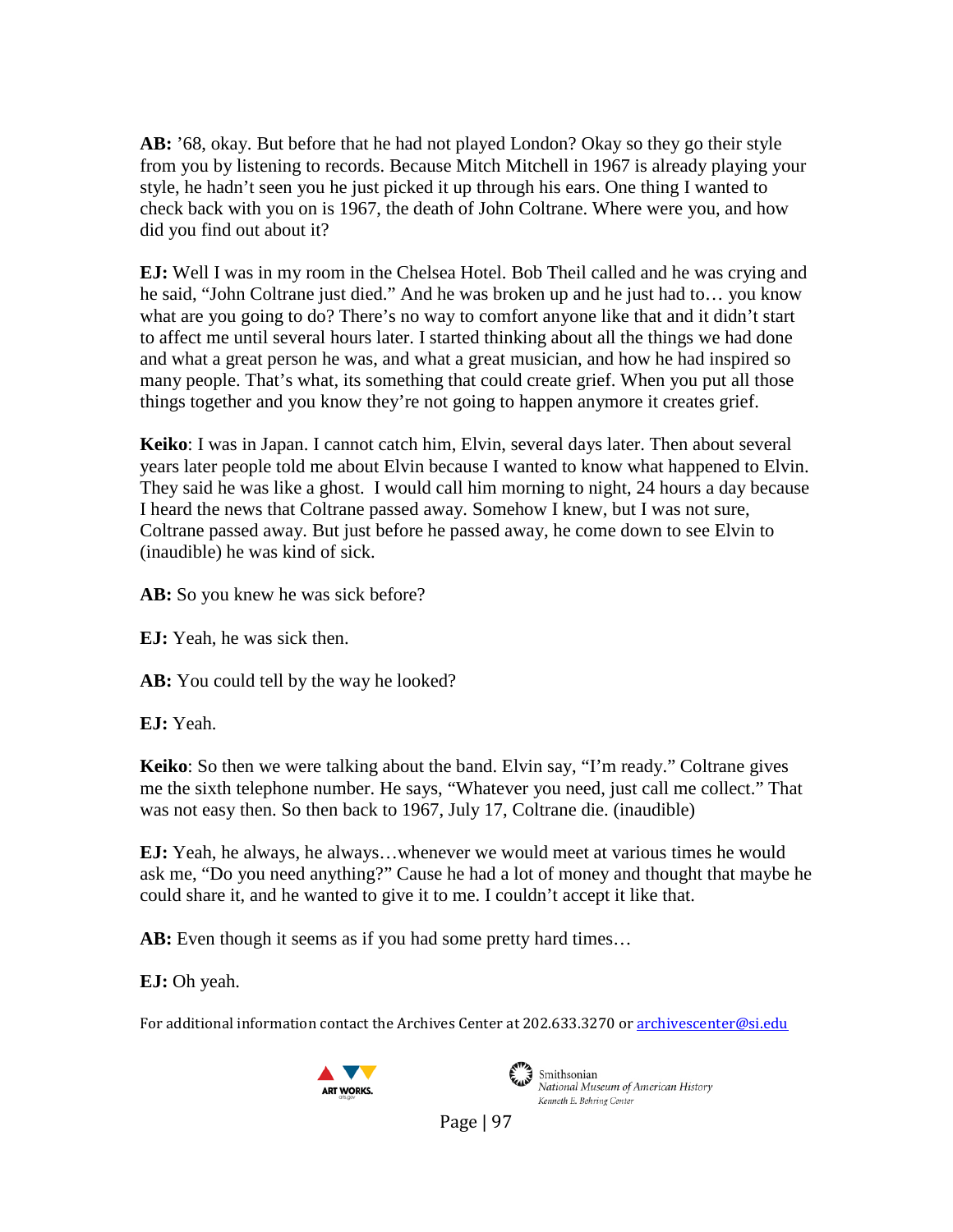**AB:** …during that period at the Chelsea Hotel you had some hard times.

**EJ:** Yeah we were just making union scale and we survived on that. I made the guy… we jacked him up. I said, "You gotta pay! We're not playing here for nothing!" So we took him down to the union one-day and they got down on him! (Laughs) He said, "I'll pay ya'!" (Laughs)

**Keiko:** (inaudible)

**AB:** So of course Eric went in '64 but then Jimmy.

**EJ:** Jimmy came here. He called up Keiko and asked, this is just before he died, he said, "I need \$150." So she wrote a check and we said we'd leave it with the doorman. So he says, "Okay." I know the check was gone and I didn't see Jimmy again. Somebody picked it up. That's strange because his wife, Roberta, her father was one of the wealthiest doctors in San Francisco, I mean rich! She had stocks, and bonds, and all kinds of stuff. (Laughs) And she had him put in jail for child support! That's mean, that's cruel. (Laughs) She came to the funeral with some red slacks. It was sort of disgraceful in some sort of way, everyone else was trying to pay their respects. You know I'll tell you a story that happened to us with Joe Farrell and Jimmy went on one of our European trips. And this was in Vienna. So the guy says, "You know we want you, and your trio to come", it was Johann Strauss' birthday or death, or something "So we want you to go to the statue and play the national anthem." (Laughs) So I go to Jimmy and I say, "You know the national anthem don't you?" (Laughs) He said, "No!" and neither did Joe. So we started playing it and Joe said (Elvin scats a melody vaguely resembling of the national anthem) (Laughs). That was funny, that day.

**AB:** So that was a very special group for you then.

**EJ:** Oh yeah, never a dull moment.

**AB:** Let me just take a break here.

**EJ:** (Elvin responds to a question. The question is not heard) Miles came up to me in the Vanguard. He wanted to get David to play in his band. So he asked me, he said, "How much should I pay him?" I said, "You pay him a thousand dollars a week you cheap ass mother!" I was just trying to sulk him.

**AB:** So can one say that you remained a good relationship with Miles?

**EJ:** Oh yeah! (Laughs) We're best friends!

For additional information contact the Archives Center at 202.633.3270 o[r archivescenter@si.edu](mailto:archivescenter@si.edu)





Smithsonian National Museum of American History Kenneth E. Behring Center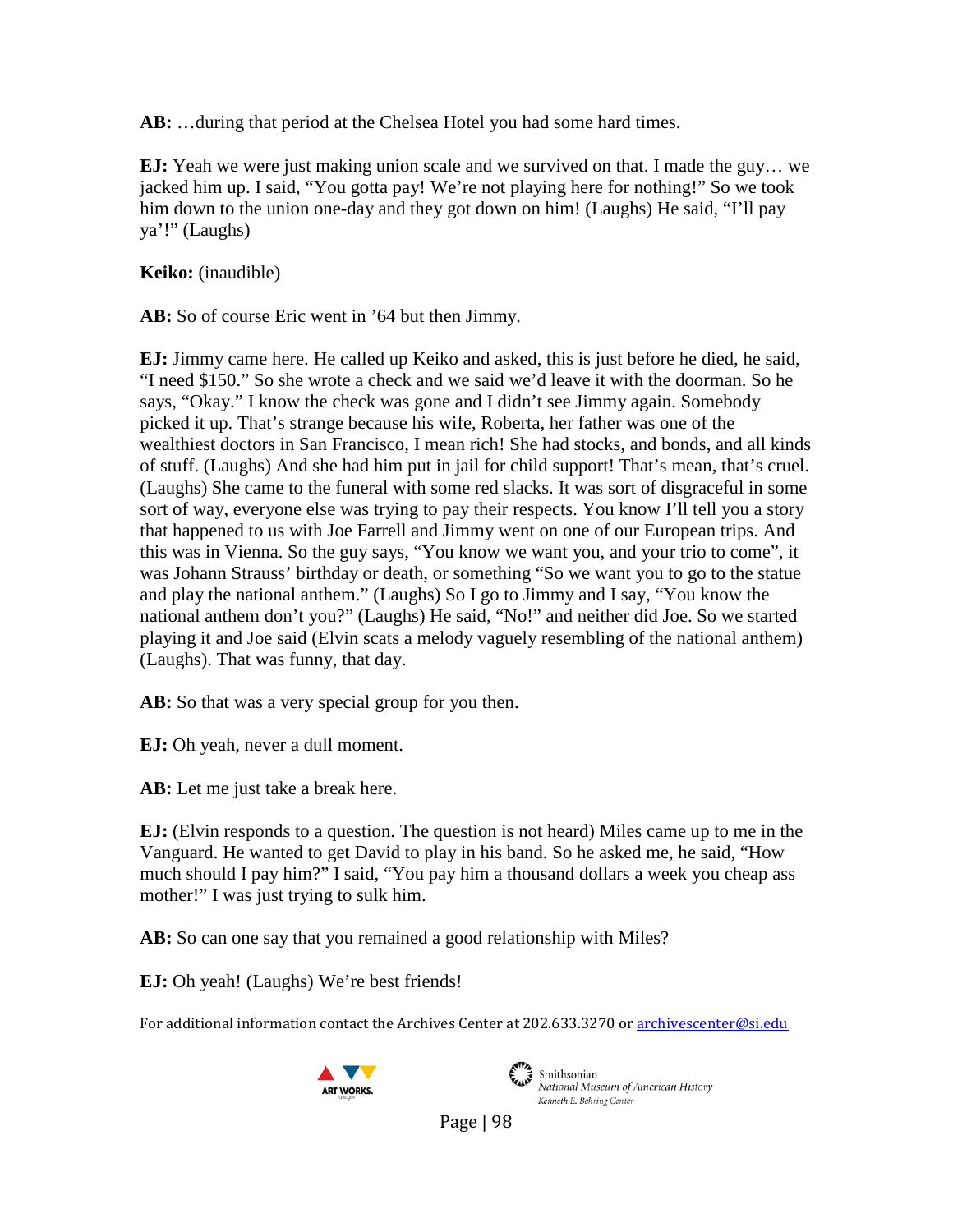#### **AB:** Okay

**EJ:** I said, "Don't say nothing to me and I won't say nothing to you!" (Laughs)

**AB:** Maybe talk about recording. You've done so much recording. What, for you, makes the recording session a success?

**EJ:** It's something that happens to everybody in the studio. At one point it happens that everybody, they become committed. Once that commitment is made, then the music sounds completely different all the way. That's what occurs and you have to be able to bring that out. I think it takes time and that's all. Sometimes an hour, sometimes tenminutes, but when that happens you don't have any problems.

**AB:** It seems like it's easier to do that on the bandstand than it is in the recording studio. Is that?

**EJ:** Well on the bandstand you've got an audience to play for. In the studio you're simply making a record and it's impersonal. That's the difference. There is nobody there but yourself actually. That's what makes the difference. Once you make that commitment, then the music is together. Then the rapport is possible. Everything else…you're ready to play the music.

**AB:** So what do you look for, what are the criteria; what are the qualities in a musician you look for, to bring them into the Elvin Jones Ensemble? What are the things you're looking for in a musician?

**EJ:** Well, first they have to be, they have to be, a certain amount of maturity has to be there within whoever the guy is. They understand what the command of the instrument is all about. A lot of people want jobs but they're not prepared. You know, they haven't studied enough, they haven't….they don't know the scales. And if you don't know the scales then you're not ready to play with anybody. That's important that they know, that they know about to do and they've prepared themselves for that. Same if you've made an audition for the Philharmonic. What's the difference?

**AB:** There is the issue of technical facility but what about a particular artistic vision? Particularly in jazz, you have to be able to improvise so you have to make a statement as well as being able to play somebody else's music. So, how do you play…how do you judge somebody's solo or improvisational ability?

For additional information contact the Archives Center at 202.633.3270 o[r archivescenter@si.edu](mailto:archivescenter@si.edu) **EJ:** Well if you hear 'em play that should tell you. That gives you all the information you need if they can come in and be a part of that orchestra. Not even for any reward or anything like that. "Oh you're going to have the job for four or six months" or "Oh we're





Smithsonian National Museum of American History Kenneth E. Behring Center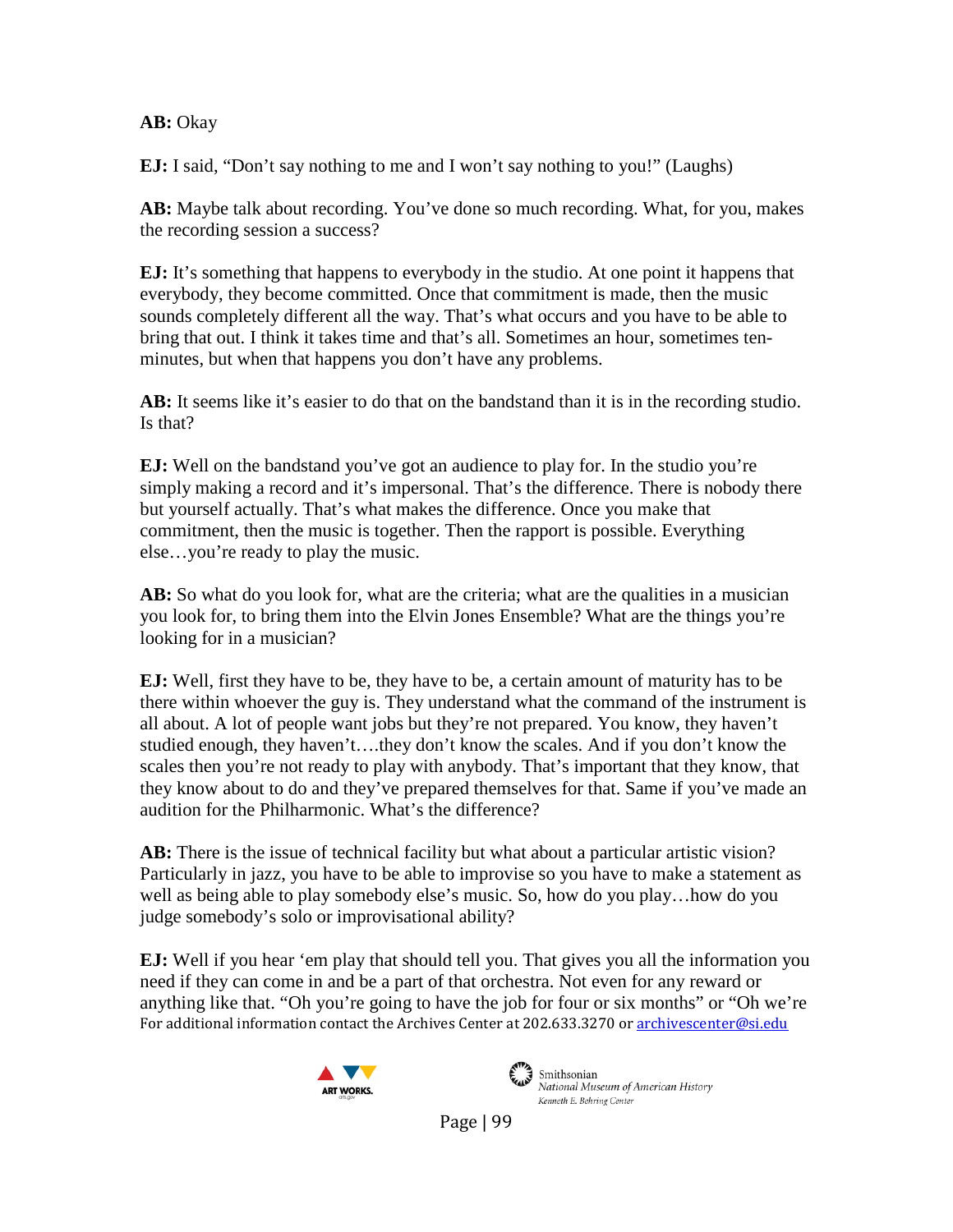going into the studio and record." It's not that. You have to know how to play. You have to know, to be… As I said, that's part of being mature and being grown. You have to be adult with respects, so that you're not what the people used to call a "shuck-in". (Laughs) So you're not shucking. When a cat is straight, he doesn't have any problems. Usually people are very sincere about that.

**AB:** I bring this up, and I'm glad that you qualify it, because there are many, many brilliant musicians but, as far as their sense of responsibility, or, like you say, the maturity, sure they're technical wizards, they're musical geniuses, but personally, they may be not able to make that type of commitment you talk about…

**EJ:** Exactly.

AB: ...that's necessary to bring the group together. That must be something that you're observing before they get in the group. I'm sure you're observing, checking, and monitoring that.

**EJ:** I try to be sure that person is qualified before. I say, "This is not a jam session. We're serious." You have to be prepared for that. Normally I don't have any problems because anytime someone comes to me they are more than ready. I've been lucky that way.

**AB:** More often than not, the musicians will come to you and you're able to select, rather than getting referrals from other musicians. What happens when one of your musicians can't make the gig and they send in a sub? Do you have a process where you take the person at his word, or do you then meet that musician before you bring them in?

**EJ:** Well I think they should make sure that I know who the sub is before they do that. Because if somebody comes and say, "Okay I'm coming because Ed George sent me over." Well I say, "You know this ain't George's band. You gotta, you know, we'll play without you." If I had to play a duet—it's as simple as that. You can't sacrifice yourself for no reason, and that's a stupid reason. Just because somebody says, you know they're dodging their responsibility and putting it on someone else.

**AB:** So throughout your career you worked with some of the most accomplished musicians in this music. Obviously, you're working with them as a sideman; you're observing them as a bandleaders. Throughout your career as a bandleader, how were they influential, which ones were influential, and what did they give you, or what did you observe as far as being a bandleader? What are the traits that make a great bandleader, what are the things that you got through other people, or maybe observed from other people?

For additional information contact the Archives Center at 202.633.3270 o[r archivescenter@si.edu](mailto:archivescenter@si.edu)





 $\sum_{i=1}^{\infty}$  Smithsonian National Museum of American History Kenneth E. Behring Center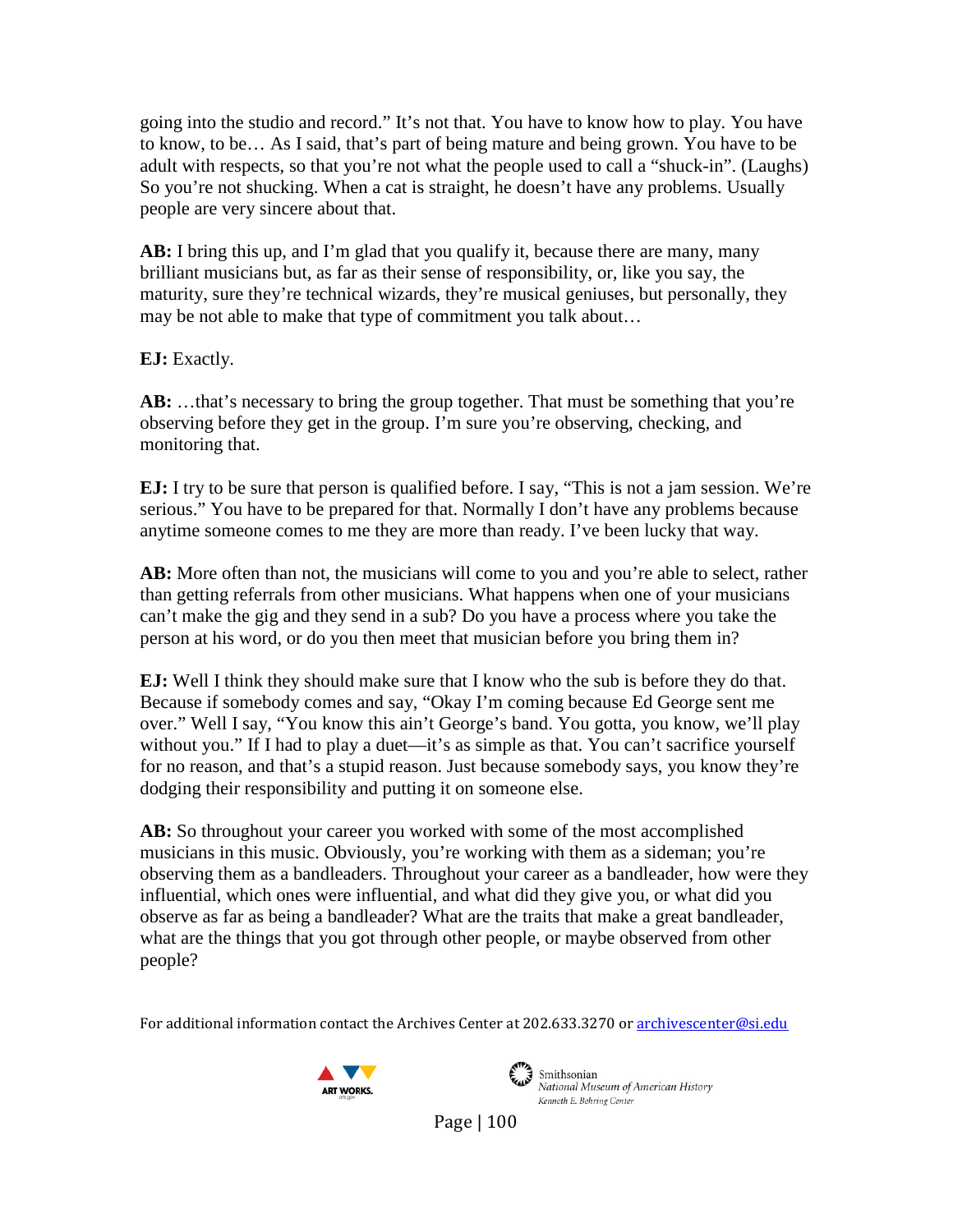**EJ:** It's a great many things, I think it's more of ... you have to have a natural understanding of the basic psychology of people. You know, you don't scare somebody to death. They might be ready to play but they're shy. So, it's just that you have to be able to recognize what it is that that person is saying or representing, and see how truthful he is. You can usually tell if a person is truthful, and that's enough.

**AB:** Even though from 1967 on you became a bandleader, yet, you still continued to work on other people's projects as a collaborator. This is seemingly a very rare and very remarkable gift to be able to be a bandleader and then to adapt and be a in a roll as a sideman or accompanist.

**EJ:** Yeah, absolutely.

**AB:** Does this still suit you to this day?

**EJ:** You know, I'll tell you it's like they say in the Army, "A good leader wouldn't tell his men to do something that he couldn't do himself." So it's as simple as that.

**AB:** Do you think you've retained any qualities or any training from the Army? Has any of that served you in this life as a musician?

**EJ:** Well it gave me a certain understanding of self-discipline. We all have to have that if we intend to grow up and mature as a man or as a person. You know, here you got a horn you say, "Do you know how to play it? I see you got a horn but do you know how to play it?" (Laughs) Somebody has to be…like some people can give it out but they can't take it. It's sort of like that

**AB:** One thing that's unique about you and the Elvin Jones Jazz Machine, unlike, say, Art Blakey and the Jazz Messengers, he brings in young musicians and they play with him and then they go out. You have musicians that play with you, like Joe LaBarbera, who played with you, they come back, then they're going to get some more Elvin then they go back out, and then they come back , and then they go out and then they come back. That's very rare, that's why I want to ask you these questions. As a bandleader you have a remarkable ability to bring these musicians back. You keep expanding what you're doing, but you bring these musicians back even after they've gone out.

**EJ:** It's the same thing that happens with Duke Ellington's bands. I've seen Ben Webster walk out and six months later he comes back in and stands up and plays his solo. (Laughs) Duke thought that was perfectly alright, it's better than not coming. That's what it's all about; you have to be generous in that sense. It's trust. I trust the guys that work with me and they know it.

For additional information contact the Archives Center at 202.633.3270 o[r archivescenter@si.edu](mailto:archivescenter@si.edu)





Smithsonian National Museum of American History Kenneth E. Behring Center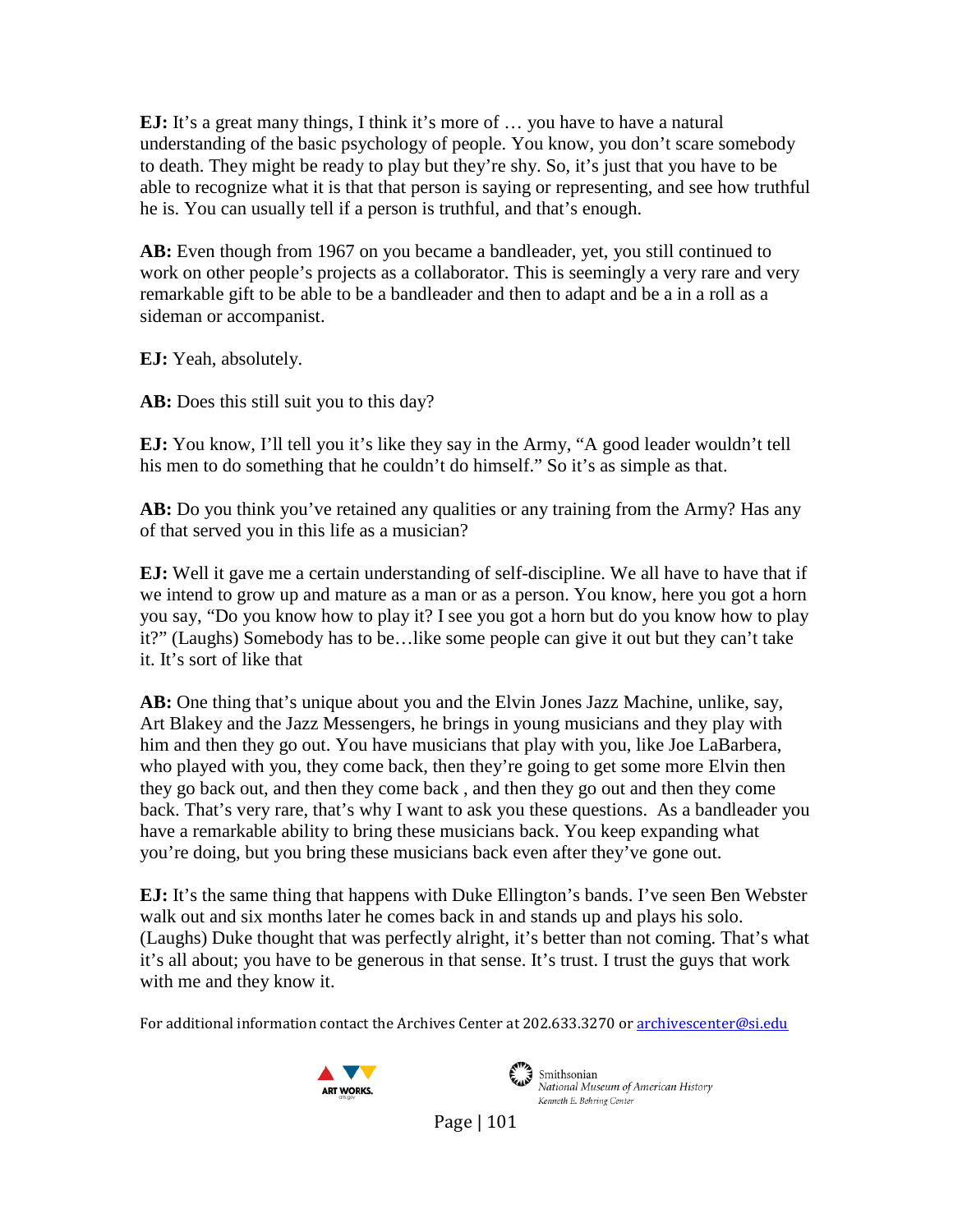**AB:** So the Elvin Jones Jazz Machine has been stem rolling for several decades. Ken Kimery and I first saw that group in 1980 in Mannheim, Germany. At that time you had Andrew White, Ari Brown, Ryo? Was he playing guitar?

**EJ:** Ryo Kawasaki? No. It was Marvin Horn, I think he was playing guitar.

**Keiko:** Andy McCloud

**AB:** Andy McCloud

**EJ:** Yeah Andy.

**AB:** Tell us a little bit about the beginning of the Elvin Jones Jazz Machine, and if you had a particular vision for that group.

**EJ:** I didn't have any particular vision for that group because we started, the Jazz Machine with Jimmy Garrison and Joe Farrell (Laughs).

**AB:** (Laughs) Okay, it just didn't have that name then?

**EJ:** Right!

**AB:** But the idea and the concept was in place.

**EJ:** Yeah you just add or subtract from that. But it's sort of if it's meant to be, it will be. That means, that's how much effort you're going to put into it. If you're wholehearted, if you're ready to die for it, that's what you're meant to do. You certainly have to have that kind of courage.

**AB:** Who have been some of the members of the Jazz Machine that you particularly have a fond memory of and anything, if you'd like to share that with us?

**EJ:** Well, all of them. (Laughs)

**AB:** (Laughs) Okay!

**EJ:** I don't know anybody that I can pick one over the other. There's been a lot of people, we've enjoyed each other's company for many years on different occasions. We experienced things together. I try and tell guys, "When we are on the road you have to look out for your colleague. You keep your eye on him; he'll keep his eye on you." That means you learn how to love each other, and take care of each other, and be responsible in certain ways. That's always part of the lesson. (Laughs)

For additional information contact the Archives Center at 202.633.3270 o[r archivescenter@si.edu](mailto:archivescenter@si.edu)





Smithsonian National Museum of American History Kenneth E. Behring Center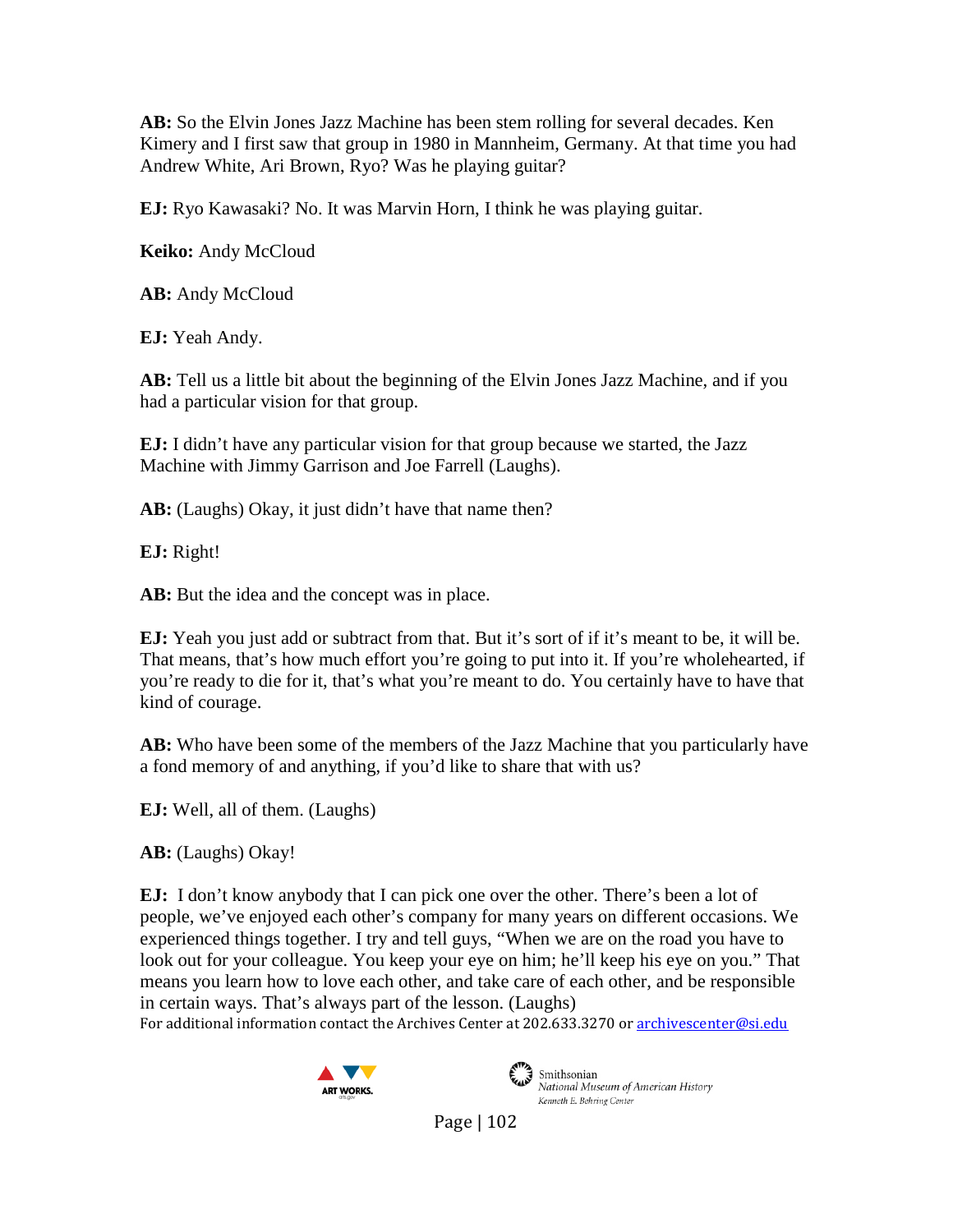**AB:** Maybe I asked the wrong question in asking which people were memorable, I could ask about certain recordings. I have here an album that I wasn't aware of, but I saw as an import, "Very Rare". Recorded in '78. This one was reissued as a C.D., the original one was Elvin Jones, Art Pepper, Roland Hannah, Richard Davis. The C.D. re-issue also includes two tracks with Frank Foster, Pat LaBarbera, Roland Prince and Andy McCloud. I bring this one up because, being that we are still in the '70's, this also has a recording of "A Love Supreme" from the group with Frank Foster, Pat LaBarbera.

**EJ:** Well when they re-issue those things I don't have any control over that. I wouldn't put that together in that way. It's either all, or don't do it. It's not fair to put an album and say, "You've got one track of one guy, and two tracks of another one." It just doesn't make any sense.

**AB:** This one also has another original composition from Keiko, "Zangee"? What does that mean Keiko?

**Keiko**: That's almost praying to God for forgiveness.

**AB:** How did you write this piece? Was it based on a Japanese folk song?

**Keiko:** No that's original.

**AB:** What's your musical training?

**Keiko:** I grew up with violin. My father loved the classical music and the folk song except we have no local teacher; we don't know anything about it.

**AB:** Are you talking about Western or Japanese folk song, or Western classical music?

**Keiko**: We only know Japanese; we don't know anything about the Western world. Nothing. So that's it. Then jazz come around early '50's so you know. I listen to it, I grew up with it. I mentioned before I like haiku and story and poet and I like to sing also. Every time I sing it's never recorded. I'm just lucky. We have a project, some very famous projects that say they want to record only my tunes because every time seems like a hit. You know, Django Brothers, and all this, and other musicians asking me to make arrangements. But it's only idea that comes from Elvin's drums; it doesn't come from saxophone or piano. Only the drum, so instead of piano I got a snare drum.

For additional information contact the Archives Center at 202.633.3270 o[r archivescenter@si.edu](mailto:archivescenter@si.edu) **AB:** Again, when we went to see you in Mannheim, Germany in 1980 I remember very distinctly, first Keiko comes out, sets up the drums, tunes the drums. Keiko tell us how you got to be not only the drum-tech, but the drum tuner?





Smithsonian<br>National Museum of American History Kenneth E. Behring Center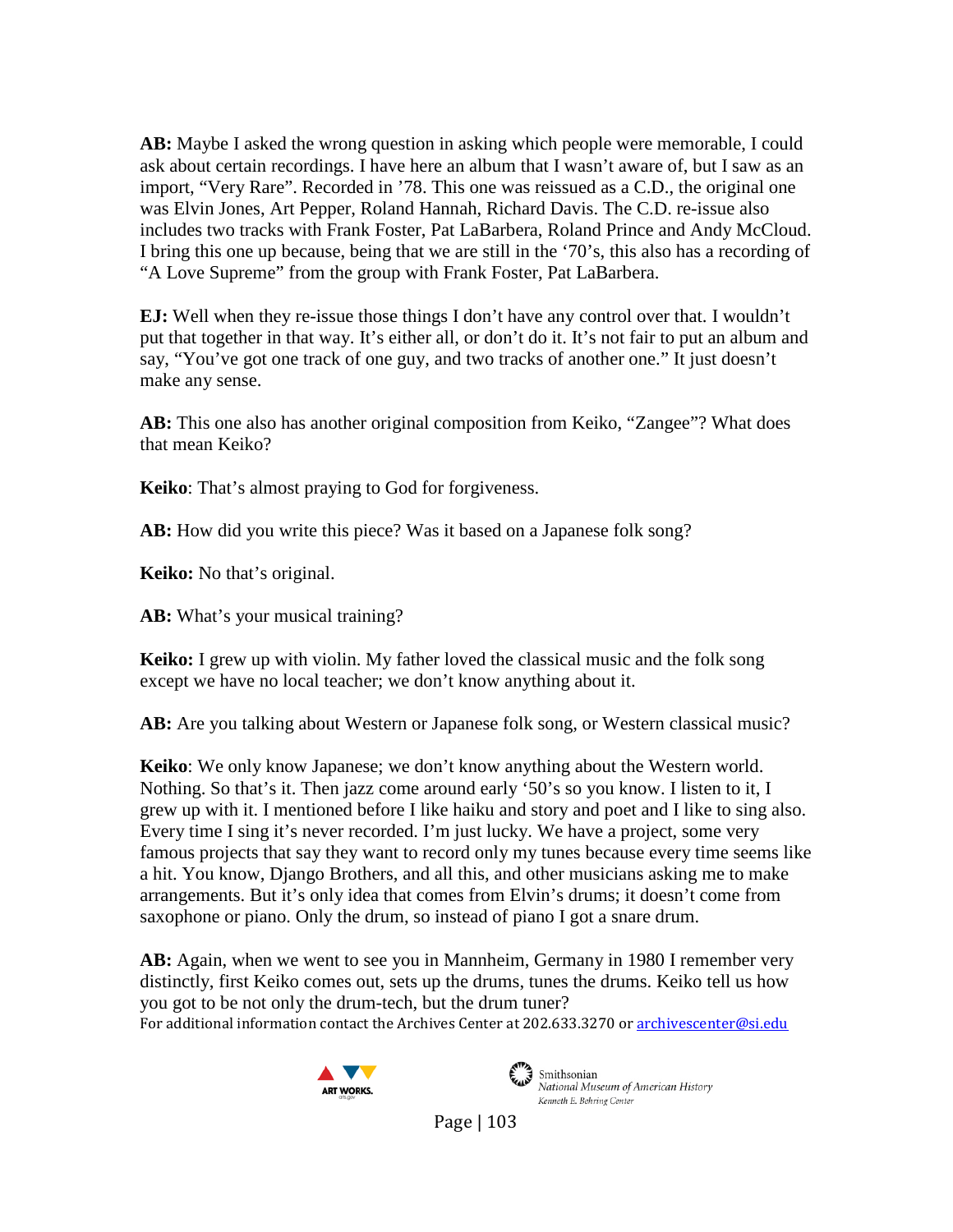**Keiko**: Every moment with Elvin I want to help him. Especially tune up, you go there, take a long time because so many people want to talk to him. And when he's resting in his dressing room, meantime I'll watch him, not worrying about how he's going to handle the kit, (I'm worried about) the sound. So then nine years later, it took me nine years; nine years later I done it. He sounds just like a piano (scats a piano's major scale). He come up. I say, "I did it." He say, "I hire you." So ever since then the tone doesn't go away. Because Elvin start to tune up, so many people start to come up to him so he can never tune down.

**EJ:** Well she knows how to say get out better than anyone! (Laughs)

**Keiko:** I am concentrated, very serious. When drummer comes up and asks me I say, "You have to find your own ear of sound."

**AB:** Before we began this interview yesterday, we were talking, actually before we started documenting this conversation. Keiko was sharing with us that there is no problem booking performances for Elvin Jones because your music is loved all around the planet. What is it that you still would like to accomplish with the Jazz Machine or with your whole career? Is there something you have not done that you still want to do?

**EJ:** Well I don't think so. If I can continue what I'm doing that'll satisfy me because I'm not that ambitious. I don't think, "Hey it's time for me to play at Carnegie Hall or something." That's just silly. Playing in Central Park is just as important, and its probably more rewarding because then the birds can hear you. (Laughs).

**Keiko:** (inaudible) I have a very strong aggression, but we talk about it before they join. People call me tough; I'm not tough I just have a lot of passion for the instrument. I trust. It's very difficult. (Inaudible) But you can do it; you gotta communicate with the club owner instead of dealing with the booking agency. It's going to be more expensive for the jazz music to come out and play. Cause they know everybody. Just like Elvin (inaudible). Elvin is a bandleader he has to train those people, that is the only way to take an exercised on the stage. We do a great deal; you do have to pay a tuition or anything. You learn a great deal about humanity, a great deal. Most of the guys are big bandleaders so they can teach after they become bandleaders.

AB: It sounds like you're passing on what you received.

**EJ:** That's the way it should be.

For additional information contact the Archives Center at 202.633.3270 o[r archivescenter@si.edu](mailto:archivescenter@si.edu) **AB:** Keep it going. I have a question that was asked by a friend of mine, his name is Leonard Brown, he teaches up at Northeastern University and this will be the  $26<sup>th</sup>$  year





Smithsonian National Museum of American History Kenneth E. Behring Center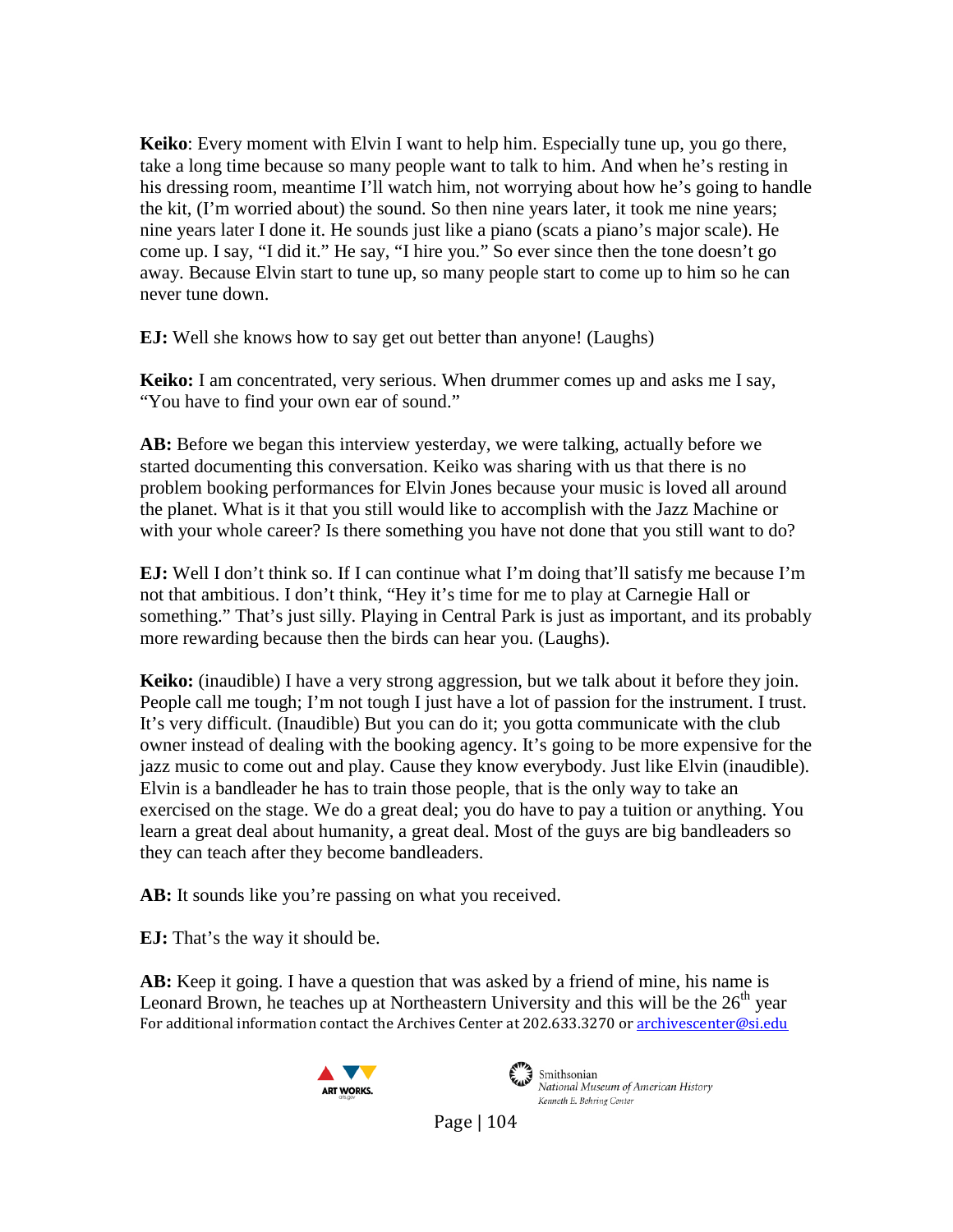that he's held the annual John Coltrane Memorial Concert. And he said, "Anthony could you ask Elvin, 'What does music mean to him?'"

(Break)

So this is slating take five of the Elvin Jones interview. So Elvin, I asked on the previous tape, what does music mean to you?

**EJ:** It means that you are, well since you asked me directly, it means that I am doing the work that I was born to do. That's why I'm here. There's no other reason.

**AB:** Well, when we first came to you apartment Keiko mentioned that you had an operation on your leg that you recovering from. Could you talk about that and how you're doing with that?

**EJ:** Well I'm doing fine, I had one of the best surgeons in, I guess, in the country. His name is Ben Beneski and he was the Chief of Surgery at Presbyterian Hospital. The doctors said, I went to a specialist, they recommended after I had taken all kinds of tests, angiograms, a battery of tests. He decided that he could actually correct some of the, cause it's my veins, I've got varicose veins in my legs. It's a circulation problem. What he did was make an arterial bypass in my right leg. So that artery supplies, gives a blood supply, to my left leg as well as my right, and it's continued to get better. He did his job and I trusted him. Right after the operation he came by my room and said, "Walk to the end of the hallway. Okay now run back and forth for a while." (Laughs) And I had just had this thing and he said, "Well if it's going to work, it's going to work now or it never will."

AB: How long ago was it?

**Keiko:** November 22<sup>nd</sup> 2001.

**AB:** So about a year and a half. Why did you feel it was necessary to get the surgery? Did you have some complications?

**EJ:** I couldn't walk! I was stuck. I walked from here to the door and I have to stop and massage my legs to stimulate the circulation again.

**AB:** Was it something gradual or did it happen all at once?

**EJ:** You know, and it hurts. It was painful.

For additional information contact the Archives Center at 202.633.3270 o[r archivescenter@si.edu](mailto:archivescenter@si.edu) **AB:** Just more and more.





Smithsonian National Museum of American History Kenneth E. Behring Center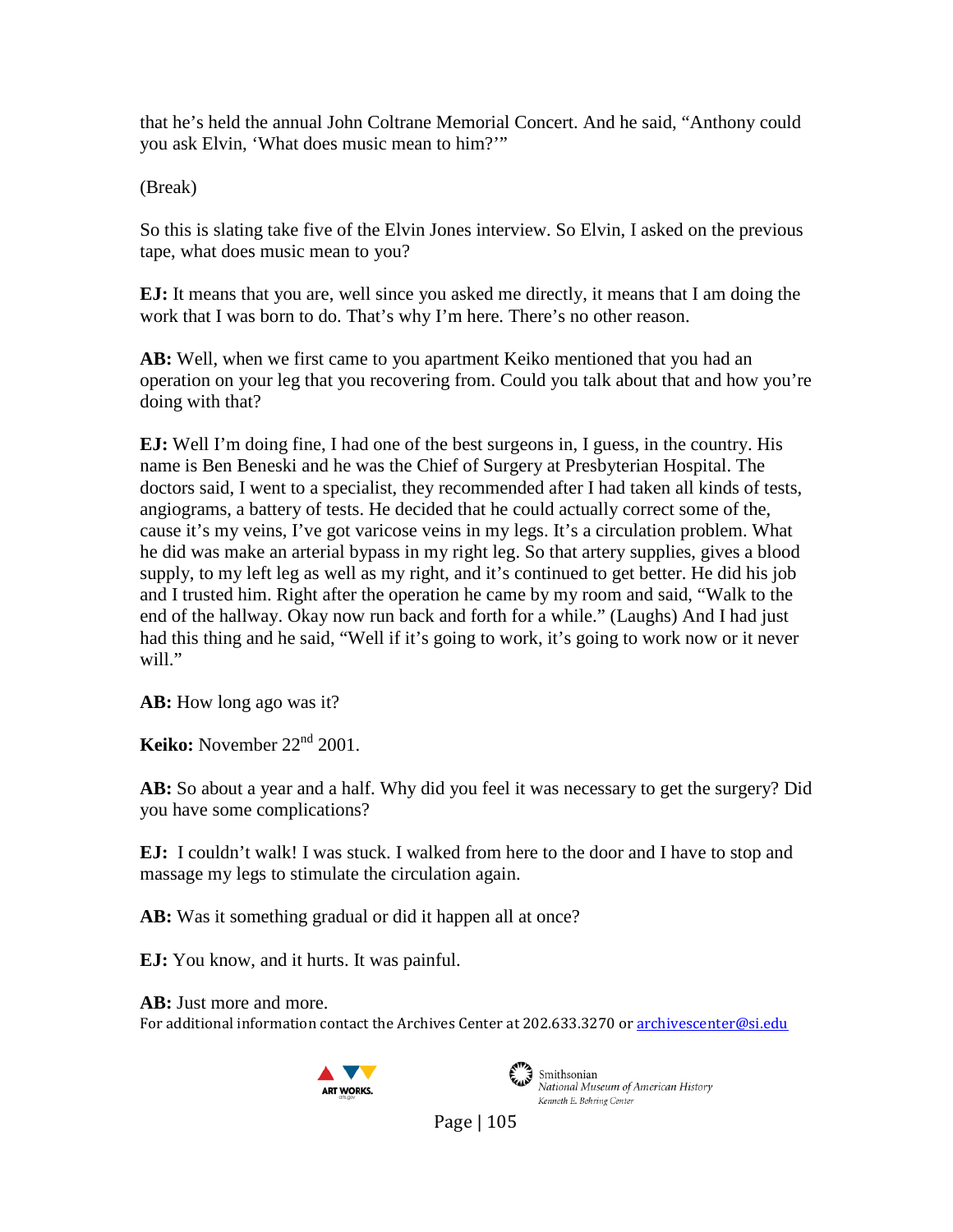**EJ:** Now it doesn't hurt anymore, I don't feel any pain, very little.

**Keiko:** (Inaudible)

**EJ:** Did you see I had to buy three canes? (Laughs) Yeah and he came to the Blue Note with the whole operating room staff (Laughs)

AB: He said, "See what we did!" (Laughs)

Keiko: That was a highlight of our lives. I don't know. I cannot put my words together. I had a large breakdown. I said, "This is the last one." Then we had to have the other legs operate by the same doctor. But he is very conservative, very honest doctor. In the meantime, you might remember this, gene therapy, the news; it's in all the newspapers. He become model for the jean therapy.

**EJ:** You mean a guinea pig.

**AB:** Oh! Big difference.

**EJ:** Yeah it works!

**AB:** I've heard it.

**Keiko**: We keep in touch with the doctor but I'm still scared when he plays the drums.

**AB:** Are you on a particular diet?

**Keiko**: Oh yes, I have to change his diet.

AB: Okay so you changed your diet.

**Keiko**: Yes because he lost almost a whole pound but we are staying on par.

**AB:** He looks great! (Laughs) He sounds great, looks great!

**EJ:** I'm down to skin and bones! (Laughs)

**Keiko:** He is a genius but he has to do what most people don't. Most people complain about job. We both don't complain.

For additional information contact the Archives Center at 202.633.3270 o[r archivescenter@si.edu](mailto:archivescenter@si.edu)





Smithsonian National Museum of American History Kenneth E. Behring Center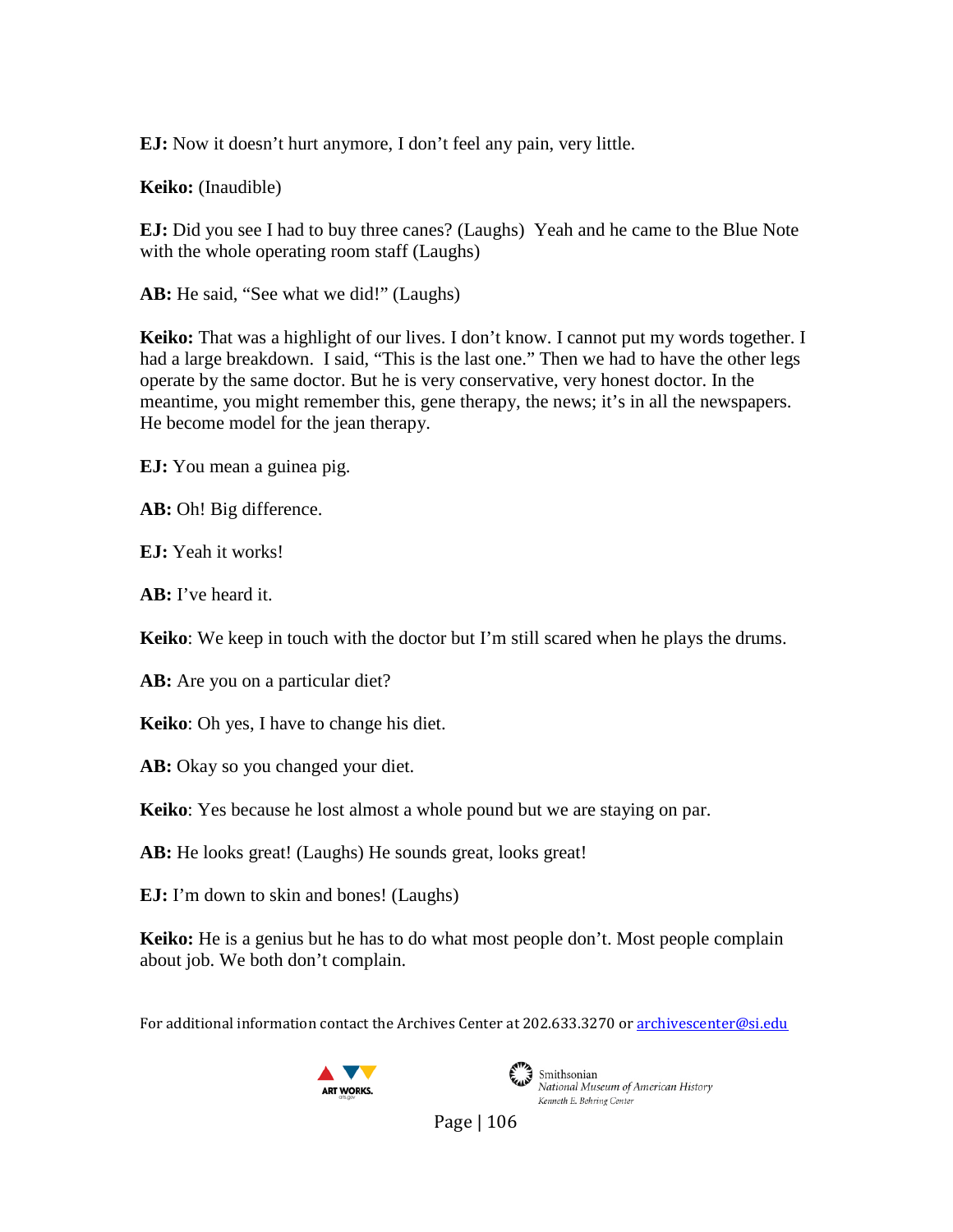**AB:** I believe he's very lucky, I believe you're very lucky, I believe everyone on this planet is lucky that Elvin Jones and Keiko Jones are here so we can enjoy your music and what you bring to our lives. So I want to say thank you for myself and thank you for everyone I know, whose music, whose life, and whose spirit you have touched. And of course, Keiko, we honor you too because we know how important, how supportive and how much you contribute to Elvin's continuing to perform and create great music and to enrich all of our lives. Unless there is any other comment, I just want to say again, Elvin Ray Jones, Keiko Jones thank you so very much for agreeing to do this interview. We wish you continued success and health and please keep doing what you're doing.

(Question not heard, Keiko is describing sitting in NY apartment during September  $11<sup>th</sup>$ attacks)

**Keiko**: I say, "Elvin something is wrong." I put on the television set and there was, "BANG!"

**EJ:** That's when the second plane hit.

**Keiko**: I was like, "What is this? Joke! What's going on?" Then I had to call CBS on the telephone because I could not believe what was going on.

AB: So you were trying to actually drive back downtown?

**EJ:** Yeah, we had a car service.

**Keiko:** It was going to New Jersey. We crossed and we never come back. We can never come back because we cannot go through.

**EJ:** They closed the bridge.

**Keiko:** They closed the bridge and I said, "I smell something funny." He say, "Yeah." Elvin was very quiet. I say, "Driver let's go home," he say, "Yeah but the doctor." I say, "Don't worry about doctor." We made a drum clinic for the doctor, for days later.

**EJ:** Yeah it was Barry's, over at Barry's.

**AB:** Four days later?

**EJ:** Well people started coming out. I said, "Well, what are they afraid of?" They gotta keep living.

For additional information contact the Archives Center at 202.633.3270 o[r archivescenter@si.edu](mailto:archivescenter@si.edu)





Smithsonian National Museum of American History Kenneth E. Behring Center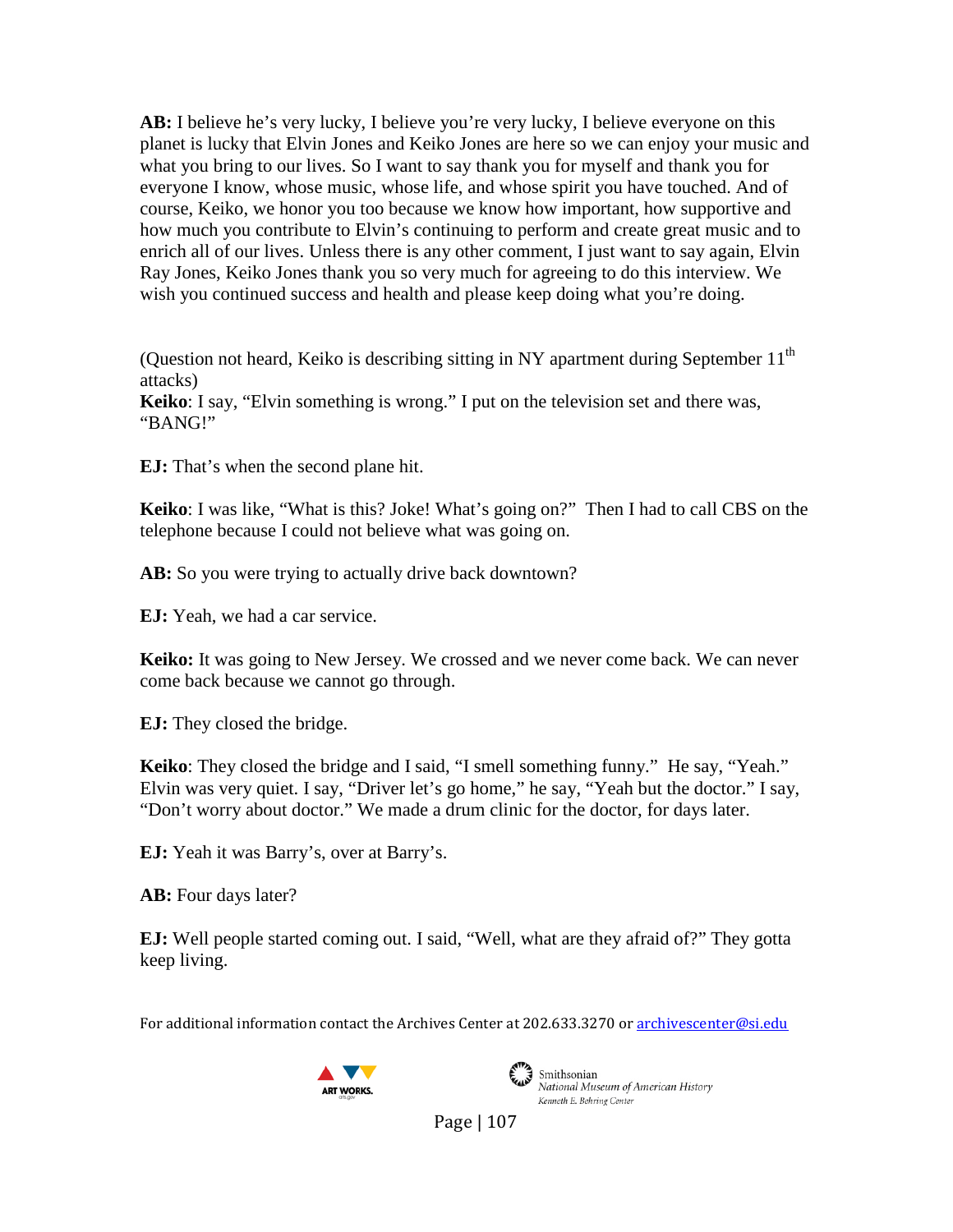**Keiko:** The great hell has passed and they have something to listen to: Elvin playing the drums. I can't even talk at that. It was terrible. I said, "Elvin what is this? Joke or movie?" Friend of mine was taking video. He cannot believe that these are people falling. He look up and smoke. I hear that he made lots of money because he sold tape.

**AB:** What did you think when you saw that Elvin? What went through your mind?

**EJ:** I first thought, cause I recall when…in the 40's when that B-25 bomber hit the Empire State Building on the  $70<sup>th</sup>$  floor and killed a lot of people, but it didn't do the damage that these did. And I thought, I said, "Well you know, the sky is clear. It couldn't be, they couldn't have done it by mistake. Somebody trying to land a LaGuardia airport and they got of course or something." Then I said, "Well, no, that's deliberate. Somebody just did that." Then you find out that all these planes got hijacked so that solved that riddle. That's terrible and before that, before they had that bomb, this truck bomb, we were there a day before. I saw all of these policemen and I say "What is this?" They didn't say anything; there's like 100 cops out there. The next day, "Bang!" They should have…if they had stayed there it wouldn't have happened (Laughs). You really can't prevent things sometimes. Most times you can't. If anyone is determined, they're going to do it anyway. They do or die, that's their philosophy. You know, to me, I always think about what is their philosophy about religion? And everybody claims to be this, and it's got the tenderness of loving each other, and this is practically all religions. So what do they do in Israel? They leave the mosque and they go blow up a house? I don't see any religion there? That isn't God's work, that's the devil. That's not God.

**AB:** Do have any views or any concept of what's going on in this world? Keiko is saying, "There is another one coming."

**Keiko:** Oh it's coming. I just hope it's not the nuclear bomb.

**EJ:** Are we finished? Cause…

**AB:** Oh I was just going to ask you about the Blue Note date. When I was here last month, you gave a drum master class at the Manhattan School of Music.

**EJ:** Right.

**AB:** I wasn't able to attend cause I had to go to this other one over at Columbia. But how did that go? I heard a lot of great things.

For additional information contact the Archives Center at 202.633.3270 o[r archivescenter@si.edu](mailto:archivescenter@si.edu) **EJ:** It went great. Like a lot of the student body, they brought instruments in. Trumpet players, and saxophone players, and two trombonists, and there was a bass player from Puerto Rico. They wanted to jam; they wanted to have a session. Part of my lecture was





Smithsonian<br>National Museum of American History Kenneth E. Behring Center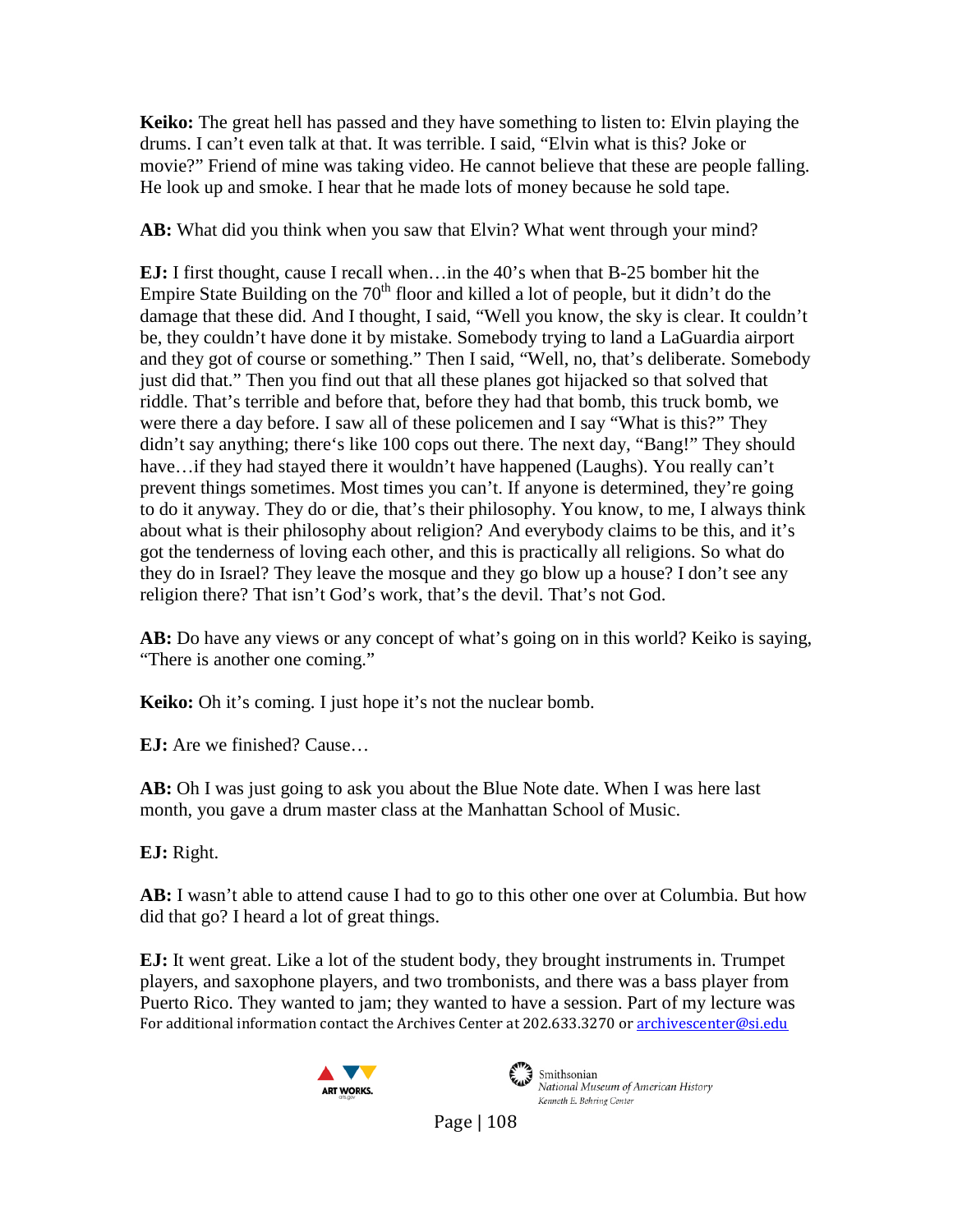that I enjoy playing with anybody. (Laughs) So we had a great time on stage, they just came up and had some fun. They loved it! Especially when you get a kid that's reluctant sort of, he's a little shy or something, it's hard to come out of their shell. But if you can do it, you can hear something that comes from inside of them. And that's what I heard, all these kids, everybody took a solo. It was great.

**AB:** What happens when… I don't know if there any students you've had for a long period of time that you can say yes that, or they can say yes that they've studied with Elvin Jones maybe more than one or two lessons. What do you do with a student when you're trying to nurture them and bring them along?

**EJ:** I try to get them to... they have to admit what they want. It isn't what I can give them, it's what they want. What can I do to help them understand the problem they're trying to solve. That's the role of a teacher. When they begin to understand that it just, all of the problems dissolve.

**AB:** Just like you mentioned Charlie Persip was studying with Sam Woodyard, is there anybody that can say, "Oh I studied with Elvin Jones." Is there anybody? Can we keep our eyes out for them?

**EJ:** There's a lot of guys. I used to teach down at Frank Ippolito, upstairs there. Frank was teaching there and Norman Grossman from Manus College. The three of us, we had these kids, these students coming in. So I ran into one of my students who lives in California, out in Los Angeles. Every time we play at the Jazz Bakery he comes in. He brought all of his kids, his son! Big boys! They're grown up now. He's got dozens of students and he always comes by to say hello. He always comes to see me.

**Ken Kimery:** Did you teach Adam Nussbaum anytime?

**EJ:** He took a lesson but I didn't teach him. Adam Nussbaum was curious but I didn't think he was serious.

**AB:** What's that students name out in Los Angeles?

**EJ:** Lennie something. What's his last name?

**Keiko**: Very serious, we have become so proud of him.

**AB:** What years were you teaching?

**Keiko**: 1972.

For additional information contact the Archives Center at 202.633.3270 o[r archivescenter@si.edu](mailto:archivescenter@si.edu)





Smithsonian National Museum of American History Kenneth E. Behring Center

Page | 109